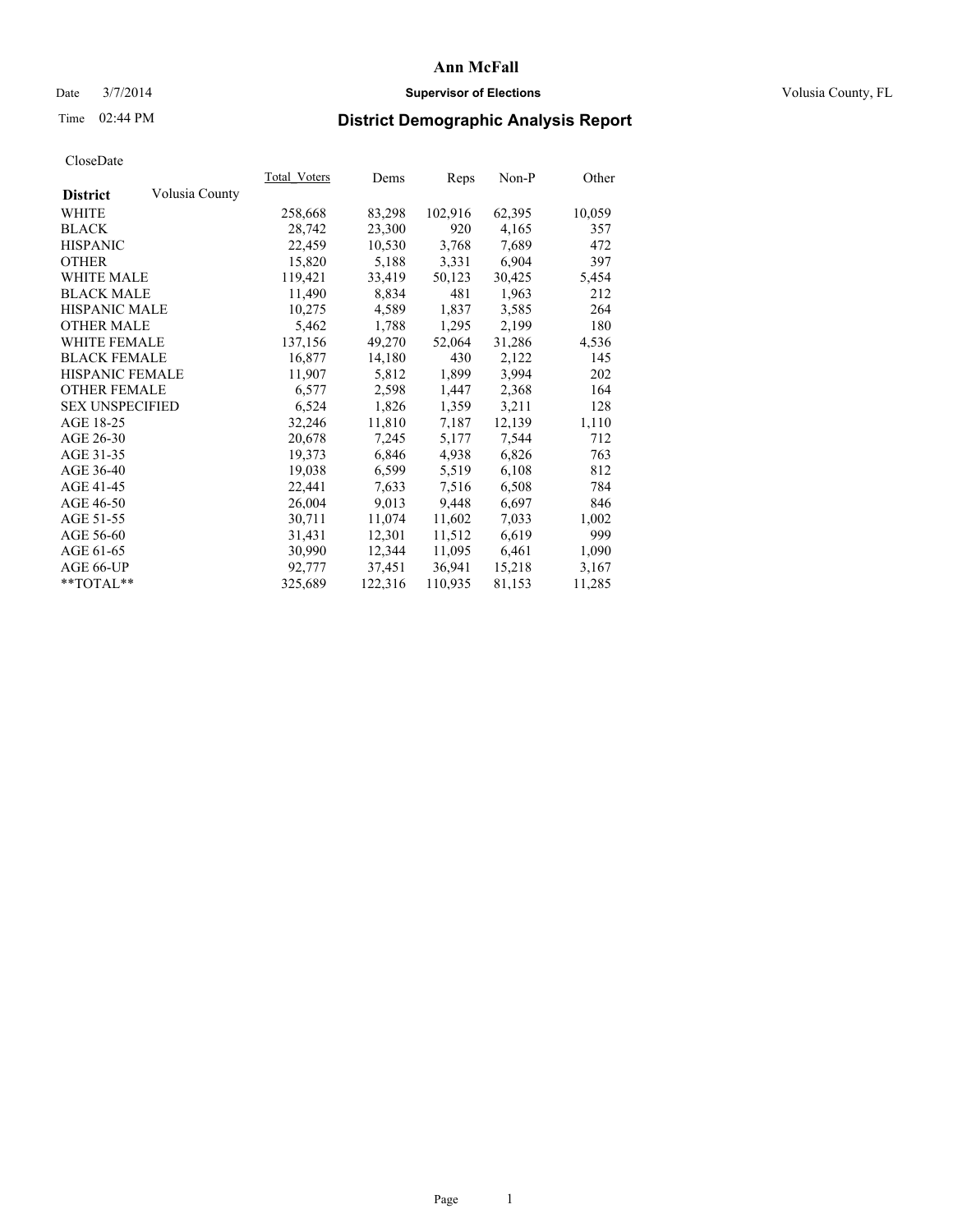### Date  $3/7/2014$  **Supervisor of Elections Supervisor of Elections** Volusia County, FL

## Time 02:44 PM **District Demographic Analysis Report**

|                        |                           | Total Voters | Dems   | <b>Reps</b> | Non-P  | Other |
|------------------------|---------------------------|--------------|--------|-------------|--------|-------|
| <b>District</b>        | County Council District 1 |              |        |             |        |       |
| WHITE                  |                           | 50,891       | 15,849 | 21,731      | 11,113 | 2,198 |
| <b>BLACK</b>           |                           | 4,661        | 3,794  | 162         | 639    | 66    |
| <b>HISPANIC</b>        |                           | 4,282        | 1,879  | 741         | 1,561  | 101   |
| <b>OTHER</b>           |                           | 2,970        | 899    | 728         | 1,255  | 88    |
| WHITE MALE             |                           | 23,172       | 6,250  | 10,392      | 5,350  | 1,180 |
| <b>BLACK MALE</b>      |                           | 1,836        | 1,430  | 73          | 291    | 42    |
| <b>HISPANIC MALE</b>   |                           | 1,837        | 761    | 356         | 676    | 44    |
| <b>OTHER MALE</b>      |                           | 1,017        | 317    | 269         | 394    | 37    |
| <b>WHITE FEMALE</b>    |                           | 27,330       | 9,499  | 11,180      | 5,647  | 1,004 |
| <b>BLACK FEMALE</b>    |                           | 2,771        | 2,325  | 85          | 337    | 24    |
| HISPANIC FEMALE        |                           | 2,387        | 1,088  | 377         | 867    | 55    |
| <b>OTHER FEMALE</b>    |                           | 1,157        | 425    | 286         | 414    | 32    |
| <b>SEX UNSPECIFIED</b> |                           | 1,297        | 326    | 344         | 592    | 35    |
| AGE 18-25              |                           | 6,159        | 1,887  | 1,616       | 2,395  | 261   |
| AGE 26-30              |                           | 3,754        | 1,173  | 1,052       | 1,391  | 138   |
| AGE 31-35              |                           | 3,776        | 1,252  | 1,109       | 1,257  | 158   |
| AGE 36-40              |                           | 3,684        | 1,161  | 1,226       | 1,109  | 188   |
| AGE 41-45              |                           | 4,385        | 1,400  | 1,596       | 1,209  | 180   |
| AGE 46-50              |                           | 5,011        | 1,627  | 2,053       | 1,157  | 174   |
| AGE 51-55              |                           | 5,817        | 2,001  | 2,397       | 1,205  | 214   |
| AGE 56-60              |                           | 5,839        | 2,198  | 2,300       | 1,133  | 208   |
| AGE 61-65              |                           | 5,982        | 2,362  | 2,314       | 1,050  | 256   |
| AGE 66-UP              |                           | 18,397       | 7,360  | 7,699       | 2,662  | 676   |
| **TOTAL**              |                           | 62,804       | 22,421 | 23,362      | 14,568 | 2,453 |
|                        |                           |              |        |             |        |       |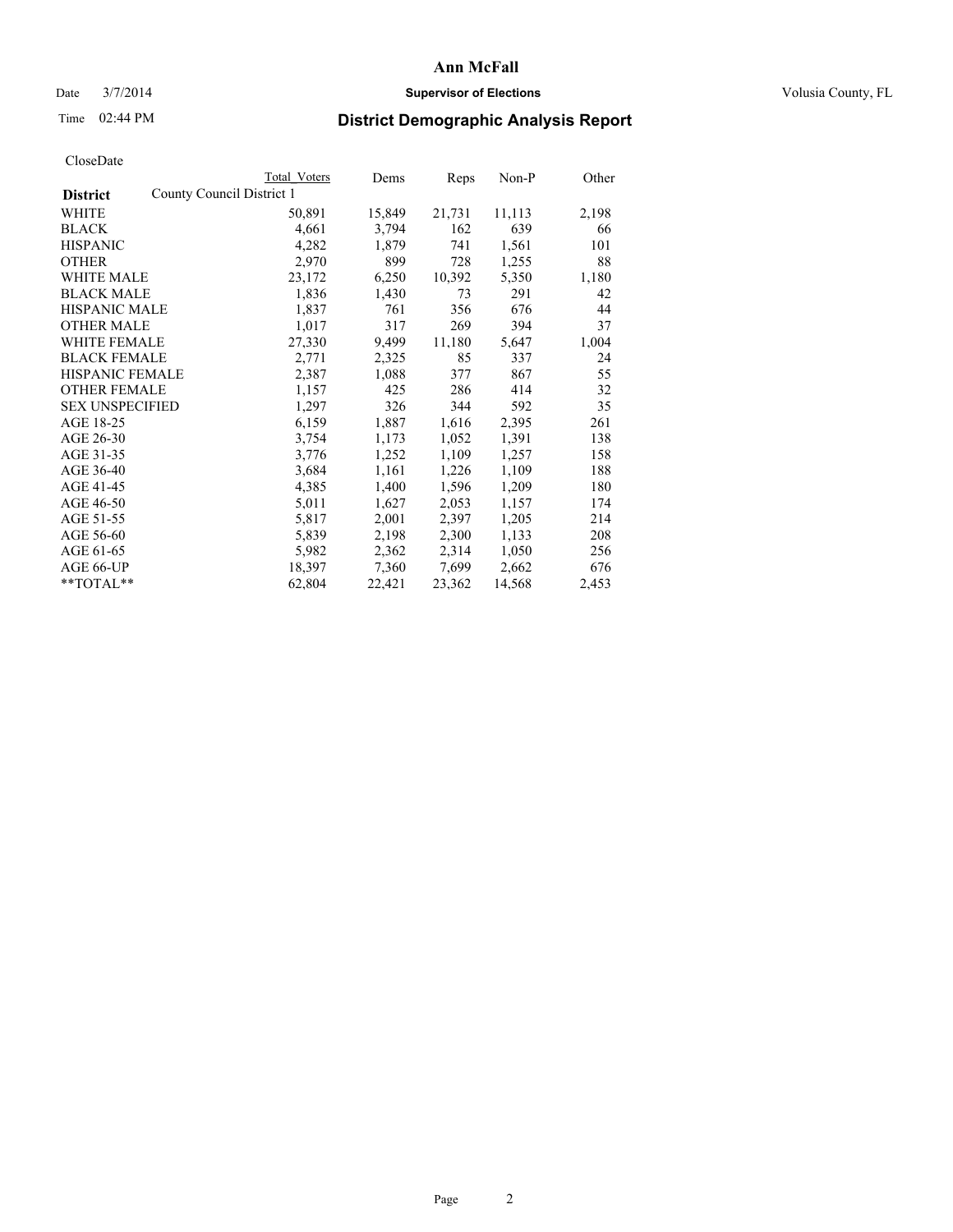### Date  $3/7/2014$  **Supervisor of Elections Supervisor of Elections** Volusia County, FL

## Time 02:44 PM **District Demographic Analysis Report**

|                        |                           | <b>Total Voters</b> | Dems   | Reps   | Non-P  | Other |
|------------------------|---------------------------|---------------------|--------|--------|--------|-------|
| <b>District</b>        | County Council District 2 |                     |        |        |        |       |
| <b>WHITE</b>           |                           | 48,981              | 16,653 | 18,267 | 12,137 | 1,924 |
| <b>BLACK</b>           |                           | 10,631              | 8,820  | 262    | 1,456  | 93    |
| <b>HISPANIC</b>        |                           | 1,700               | 744    | 335    | 580    | 41    |
| <b>OTHER</b>           |                           | 3,409               | 1,265  | 602    | 1,462  | 80    |
| <b>WHITE MALE</b>      |                           | 22,720              | 6,717  | 8,998  | 5,922  | 1,083 |
| <b>BLACK MALE</b>      |                           | 4,089               | 3,263  | 134    | 645    | 47    |
| <b>HISPANIC MALE</b>   |                           | 792                 | 321    | 161    | 284    | 26    |
| <b>OTHER MALE</b>      |                           | 1,156               | 412    | 226    | 479    | 39    |
| <b>WHITE FEMALE</b>    |                           | 25,841              | 9,793  | 9,142  | 6,083  | 823   |
| <b>BLACK FEMALE</b>    |                           | 6,375               | 5,425  | 125    | 779    | 46    |
| <b>HISPANIC FEMALE</b> |                           | 877                 | 410    | 171    | 281    | 15    |
| <b>OTHER FEMALE</b>    |                           | 1,511               | 656    | 284    | 539    | 32    |
| <b>SEX UNSPECIFIED</b> |                           | 1,360               | 485    | 225    | 623    | 27    |
| AGE 18-25              |                           | 7,359               | 3,739  | 1,130  | 2,301  | 189   |
| AGE 26-30              |                           | 4,437               | 1,842  | 962    | 1,491  | 142   |
| AGE 31-35              |                           | 3,758               | 1,529  | 814    | 1,275  | 140   |
| AGE 36-40              |                           | 3,202               | 1,311  | 787    | 995    | 109   |
| AGE 41-45              |                           | 3,824               | 1,522  | 1,076  | 1,103  | 123   |
| AGE 46-50              |                           | 4,571               | 1,816  | 1,423  | 1,204  | 128   |
| AGE 51-55              |                           | 5,682               | 2,335  | 1,886  | 1,288  | 173   |
| AGE 56-60              |                           | 5,959               | 2,550  | 1,966  | 1,260  | 183   |
| AGE 61-65              |                           | 6,149               | 2,518  | 2,013  | 1,415  | 203   |
| AGE 66-UP              |                           | 19,780              | 8,320  | 7,409  | 3,303  | 748   |
| $*$ $TOTAL**$          |                           | 64,721              | 27,482 | 19,466 | 15,635 | 2,138 |
|                        |                           |                     |        |        |        |       |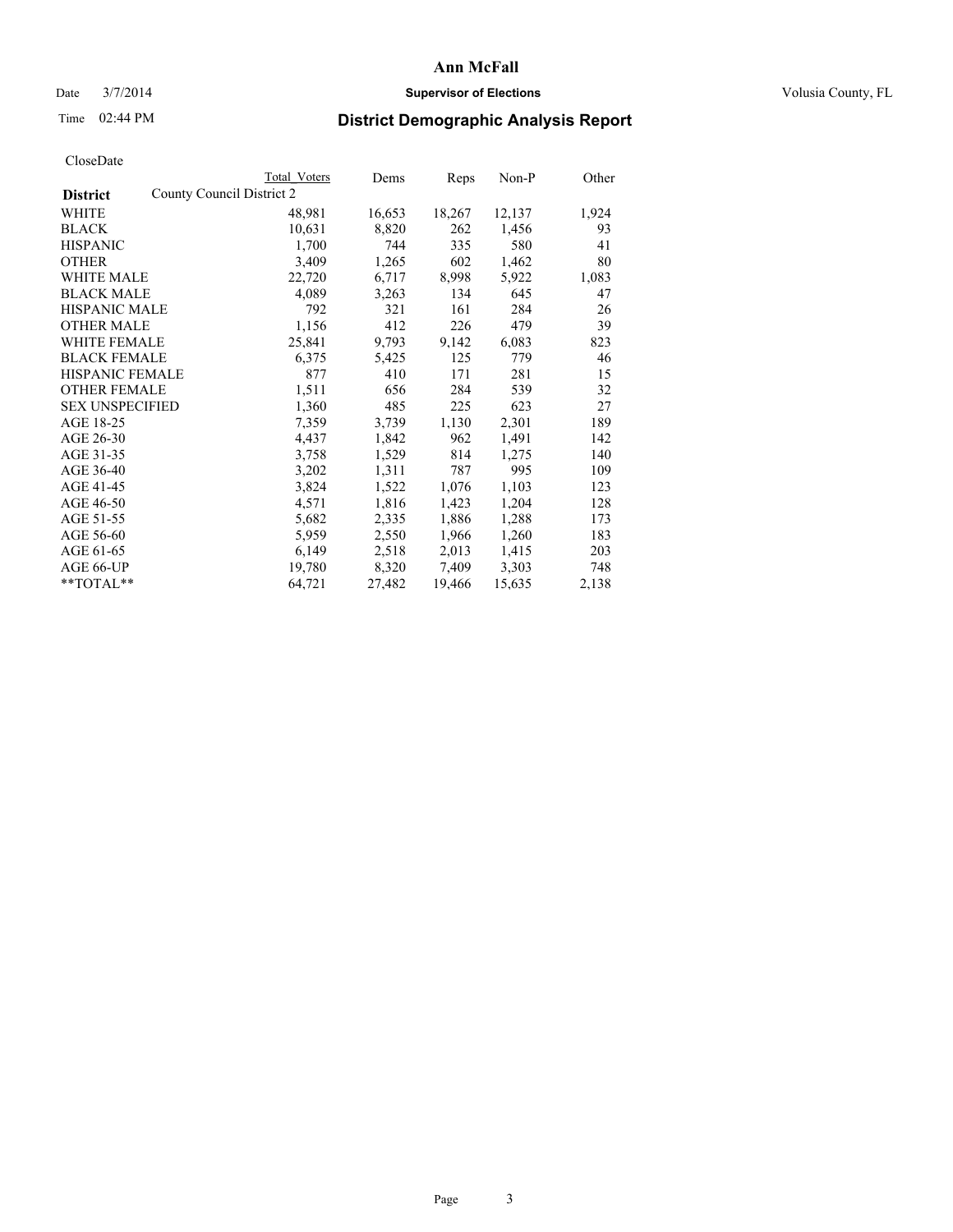### Date  $3/7/2014$  **Supervisor of Elections Supervisor of Elections** Volusia County, FL

## Time 02:44 PM **District Demographic Analysis Report**

|                                              | <b>Total Voters</b> | Dems   | Reps   | Non-P  | Other |
|----------------------------------------------|---------------------|--------|--------|--------|-------|
| County Council District 3<br><b>District</b> |                     |        |        |        |       |
| WHITE                                        | 64,477              | 20,688 | 25,505 | 16,113 | 2,171 |
| <b>BLACK</b>                                 | 2,003               | 1,608  | 78     | 293    | 24    |
| <b>HISPANIC</b>                              | 1,171               | 446    | 298    | 392    | 35    |
| <b>OTHER</b>                                 | 2,616               | 753    | 594    | 1,201  | 68    |
| WHITE MALE                                   | 29,932              | 8,333  | 12,552 | 7,882  | 1,165 |
| <b>BLACK MALE</b>                            | 880                 | 661    | 44     | 156    | 19    |
| <b>HISPANIC MALE</b>                         | 525                 | 181    | 133    | 191    | 20    |
| <b>OTHER MALE</b>                            | 902                 | 259    | 247    | 368    | 28    |
| <b>WHITE FEMALE</b>                          | 34,013              | 12,187 | 12,765 | 8,066  | 995   |
| <b>BLACK FEMALE</b>                          | 1,105               | 935    | 33     | 132    | 5     |
| <b>HISPANIC FEMALE</b>                       | 630                 | 259    | 162    | 195    | 14    |
| <b>OTHER FEMALE</b>                          | 1,078               | 395    | 256    | 394    | 33    |
| <b>SEX UNSPECIFIED</b>                       | 1,202               | 285    | 283    | 615    | 19    |
| AGE 18-25                                    | 5,471               | 1,500  | 1,520  | 2,244  | 207   |
| AGE 26-30                                    | 3,719               | 1,151  | 1,027  | 1,420  | 121   |
| AGE 31-35                                    | 3,619               | 1,027  | 1,049  | 1,407  | 136   |
| AGE 36-40                                    | 3,687               | 1,056  | 1,213  | 1,251  | 167   |
| AGE 41-45                                    | 4,667               | 1,393  | 1,714  | 1,435  | 125   |
| AGE 46-50                                    | 5,311               | 1,582  | 2,133  | 1,447  | 149   |
| AGE 51-55                                    | 6,793               | 2,148  | 2,804  | 1,632  | 209   |
| AGE 56-60                                    | 7,289               | 2,626  | 2,827  | 1,605  | 231   |
| AGE 61-65                                    | 7,392               | 2,790  | 2,790  | 1,565  | 247   |
| AGE 66-UP                                    | 22,319              | 8,222  | 9,398  | 3,993  | 706   |
| **TOTAL**                                    | 70,267              | 23,495 | 26,475 | 17,999 | 2,298 |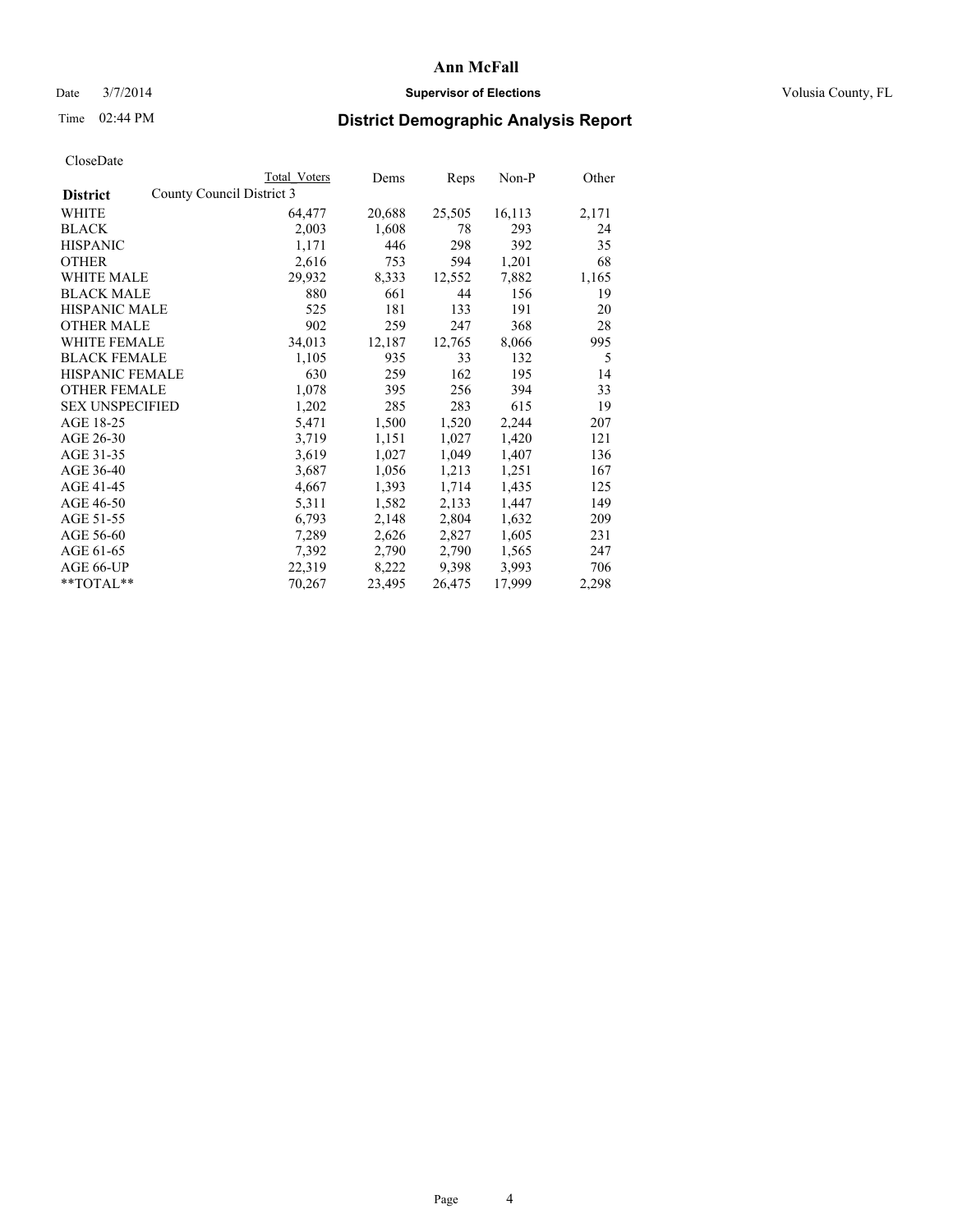### Date  $3/7/2014$  **Supervisor of Elections Supervisor of Elections** Volusia County, FL

## Time 02:44 PM **District Demographic Analysis Report**

|                                              | <b>Total Voters</b> | Dems   | Reps   | Non-P  | Other |
|----------------------------------------------|---------------------|--------|--------|--------|-------|
| County Council District 4<br><b>District</b> |                     |        |        |        |       |
| <b>WHITE</b>                                 | 53,512              | 17,646 | 21,237 | 12,704 | 1,925 |
| <b>BLACK</b>                                 | 6,087               | 4,958  | 173    | 880    | 76    |
| <b>HISPANIC</b>                              | 1,530               | 652    | 339    | 509    | 30    |
| <b>OTHER</b>                                 | 3,252               | 1,073  | 736    | 1,366  | 77    |
| <b>WHITE MALE</b>                            | 24,544              | 7,026  | 10,267 | 6,221  | 1,030 |
| <b>BLACK MALE</b>                            | 2,335               | 1,783  | 88     | 421    | 43    |
| <b>HISPANIC MALE</b>                         | 671                 | 256    | 163    | 231    | 21    |
| <b>OTHER MALE</b>                            | 1,161               | 370    | 291    | 462    | 38    |
| <b>WHITE FEMALE</b>                          | 28,568              | 10,518 | 10,831 | 6,340  | 879   |
| <b>BLACK FEMALE</b>                          | 3,684               | 3,120  | 85     | 446    | 33    |
| <b>HISPANIC FEMALE</b>                       | 844                 | 392    | 170    | 273    | 9     |
| <b>OTHER FEMALE</b>                          | 1,367               | 524    | 347    | 463    | 33    |
| <b>SEX UNSPECIFIED</b>                       | 1,207               | 340    | 243    | 602    | 22    |
| AGE 18-25                                    | 5,943               | 2,213  | 1,427  | 2,133  | 170   |
| AGE 26-30                                    | 4,013               | 1,492  | 1,037  | 1,357  | 127   |
| AGE 31-35                                    | 3,365               | 1,268  | 839    | 1,137  | 121   |
| AGE 36-40                                    | 3,393               | 1,209  | 984    | 1,071  | 129   |
| AGE 41-45                                    | 4,153               | 1,400  | 1,414  | 1,190  | 149   |
| AGE 46-50                                    | 5,111               | 1,787  | 1,865  | 1,283  | 176   |
| AGE 51-55                                    | 6,018               | 2,185  | 2,237  | 1,390  | 206   |
| AGE 56-60                                    | 6,377               | 2,527  | 2,357  | 1,313  | 180   |
| AGE 61-65                                    | 6,404               | 2,532  | 2,280  | 1,372  | 220   |
| AGE 66-UP                                    | 19,604              | 7,716  | 8,045  | 3,213  | 630   |
| $*$ $TOTAL**$                                | 64,381              | 24,329 | 22,485 | 15,459 | 2,108 |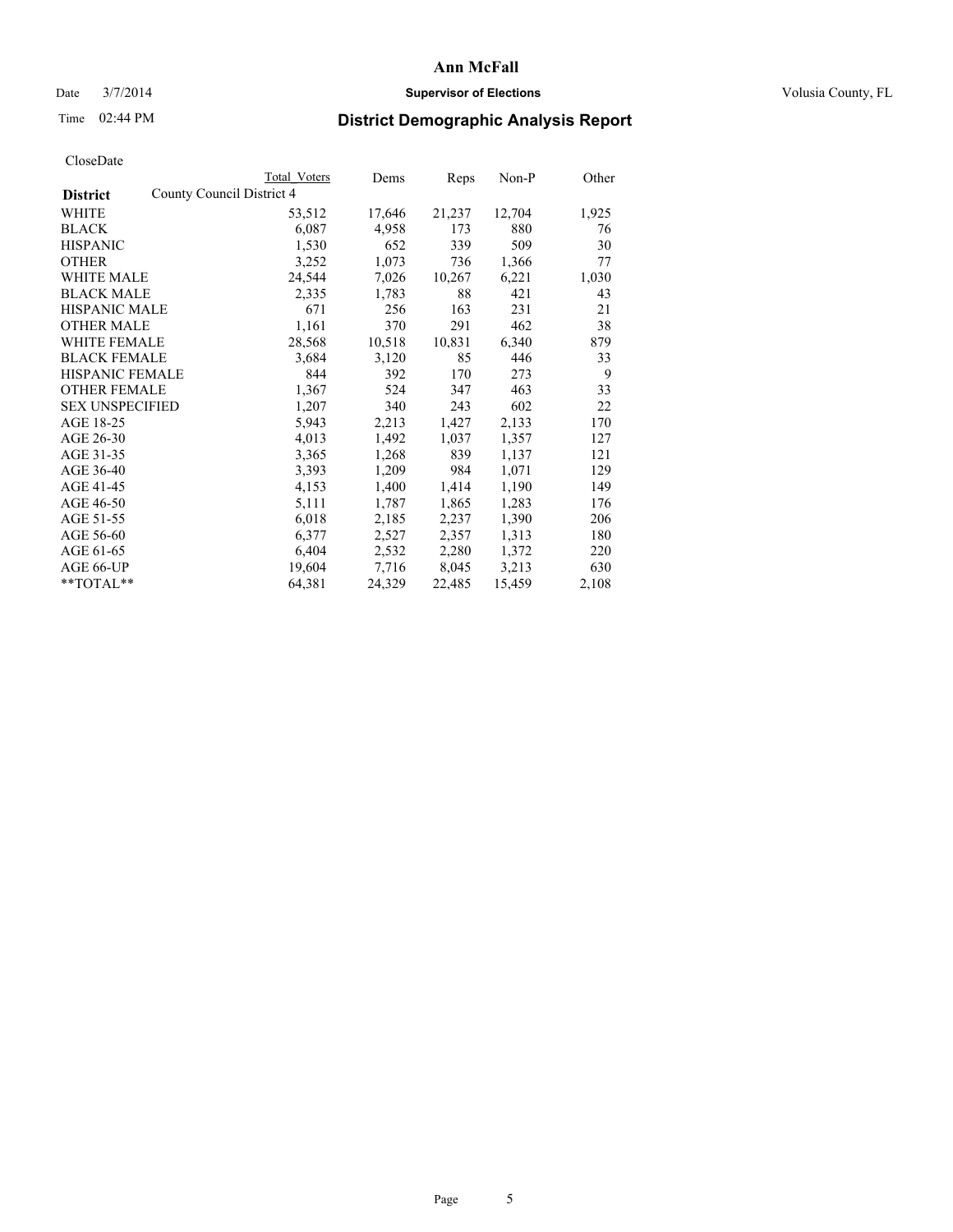### Date  $3/7/2014$  **Supervisor of Elections Supervisor of Elections** Volusia County, FL

## Time 02:44 PM **District Demographic Analysis Report**

|                                              | Total Voters | Dems   | Reps   | Non-P  | Other |
|----------------------------------------------|--------------|--------|--------|--------|-------|
| County Council District 5<br><b>District</b> |              |        |        |        |       |
| WHITE                                        | 40,807       | 12,462 | 16,176 | 10,328 | 1,841 |
| <b>BLACK</b>                                 | 5,360        | 4,120  | 245    | 897    | 98    |
| <b>HISPANIC</b>                              | 13,776       | 6,809  | 2,055  | 4,647  | 265   |
| <b>OTHER</b>                                 | 3,573        | 1,198  | 671    | 1,620  | 84    |
| WHITE MALE                                   | 19,053       | 5,093  | 7.914  | 5,050  | 996   |
| <b>BLACK MALE</b>                            | 2,350        | 1,697  | 142    | 450    | 61    |
| <b>HISPANIC MALE</b>                         | 6,450        | 3,070  | 1,024  | 2,203  | 153   |
| <b>OTHER MALE</b>                            | 1,226        | 430    | 262    | 496    | 38    |
| <b>WHITE FEMALE</b>                          | 21,404       | 7,273  | 8,146  | 5,150  | 835   |
| <b>BLACK FEMALE</b>                          | 2,942        | 2,375  | 102    | 428    | 37    |
| HISPANIC FEMALE                              | 7,169        | 3,663  | 1,019  | 2,378  | 109   |
| <b>OTHER FEMALE</b>                          | 1,464        | 598    | 274    | 558    | 34    |
| <b>SEX UNSPECIFIED</b>                       | 1,458        | 390    | 264    | 779    | 25    |
| AGE 18-25                                    | 7,314        | 2,471  | 1,494  | 3,066  | 283   |
| AGE 26-30                                    | 4,755        | 1,587  | 1,099  | 1,885  | 184   |
| AGE 31-35                                    | 4,855        | 1,770  | 1,127  | 1,750  | 208   |
| AGE 36-40                                    | 5,072        | 1,862  | 1,309  | 1,682  | 219   |
| AGE 41-45                                    | 5,412        | 1,918  | 1,716  | 1,571  | 207   |
| AGE 46-50                                    | 6,000        | 2,201  | 1,974  | 1,606  | 219   |
| AGE 51-55                                    | 6,401        | 2,405  | 2,278  | 1,518  | 200   |
| AGE 56-60                                    | 5,967        | 2,400  | 2,062  | 1,308  | 197   |
| AGE 61-65                                    | 5,063        | 2,142  | 1,698  | 1,059  | 164   |
| AGE 66-UP                                    | 12,677       | 5,833  | 4,390  | 2,047  | 407   |
| **TOTAL**                                    | 63,516       | 24,589 | 19,147 | 17,492 | 2,288 |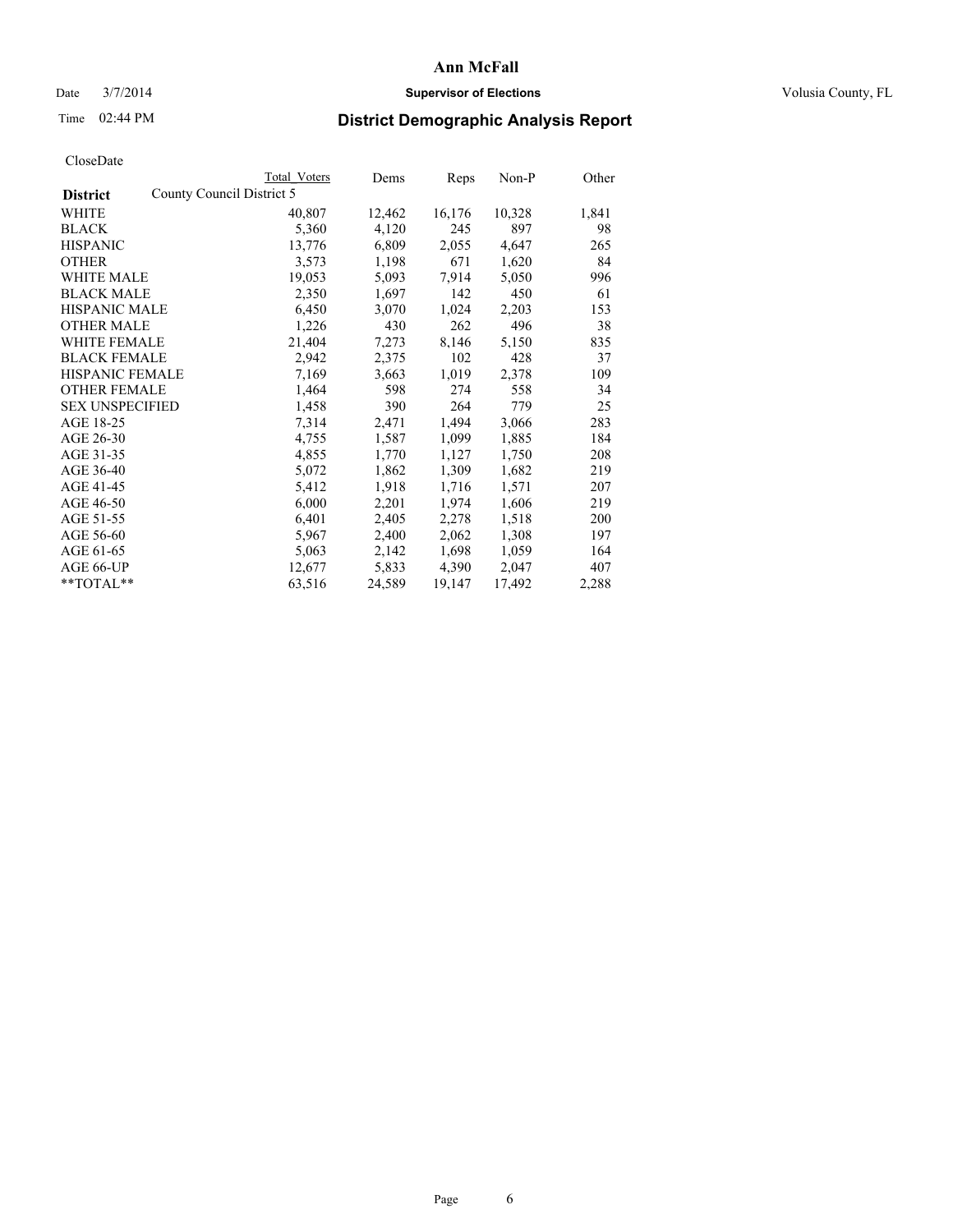### Date  $3/7/2014$  **Supervisor of Elections Supervisor of Elections** Volusia County, FL

# Time 02:44 PM **District Demographic Analysis Report**

|                        |                              | <b>Total Voters</b> | Dems | Reps           | Non-P | Other        |
|------------------------|------------------------------|---------------------|------|----------------|-------|--------------|
| <b>District</b>        | Indigo Community Development |                     |      |                |       |              |
| WHITE                  |                              | 922                 | 226  | 455            | 203   | 38           |
| <b>BLACK</b>           |                              | 104                 | 74   | 7              | 22    | 1            |
| <b>HISPANIC</b>        |                              | 45                  | 20   | 8              | 15    | 2            |
| <b>OTHER</b>           |                              | 89                  | 25   | 27             | 36    | 1            |
| WHITE MALE             |                              | 444                 | 94   | 228            | 100   | 22           |
| <b>BLACK MALE</b>      |                              | 49                  | 31   | 5              | 12    | 1            |
| <b>HISPANIC MALE</b>   |                              | 14                  | 5    | 3              | 5     |              |
| <b>OTHER MALE</b>      |                              | 30                  | 7    | 9              | 13    |              |
| <b>WHITE FEMALE</b>    |                              | 470                 | 131  | 224            | 100   | 15           |
| <b>BLACK FEMALE</b>    |                              | 55                  | 43   | $\overline{2}$ | 10    | $\theta$     |
| <b>HISPANIC FEMALE</b> |                              | 31                  | 15   | 5              | 10    |              |
| <b>OTHER FEMALE</b>    |                              | 46                  | 12   | 15             | 19    | 0            |
| <b>SEX UNSPECIFIED</b> |                              | 21                  | 7    | 6              | 7     |              |
| AGE 18-25              |                              | 89                  | 21   | 32             | 31    | 5            |
| AGE 26-30              |                              | 103                 | 25   | 42             | 28    | 8            |
| AGE 31-35              |                              | 95                  | 25   | 29             | 40    |              |
| AGE 36-40              |                              | 83                  | 27   | 34             | 19    | 3            |
| AGE 41-45              |                              | 76                  | 23   | 34             | 19    | $\mathbf{0}$ |
| AGE 46-50              |                              | 89                  | 25   | 37             | 22    | 5            |
| AGE 51-55              |                              | 102                 | 34   | 52             | 15    |              |
| AGE 56-60              |                              | 119                 | 43   | 53             | 22    |              |
| AGE 61-65              |                              | 130                 | 42   | 54             | 29    | 5            |
| AGE 66-UP              |                              | 274                 | 80   | 130            | 51    | 13           |
| **TOTAL**              |                              | 1,160               | 345  | 497            | 276   | 42           |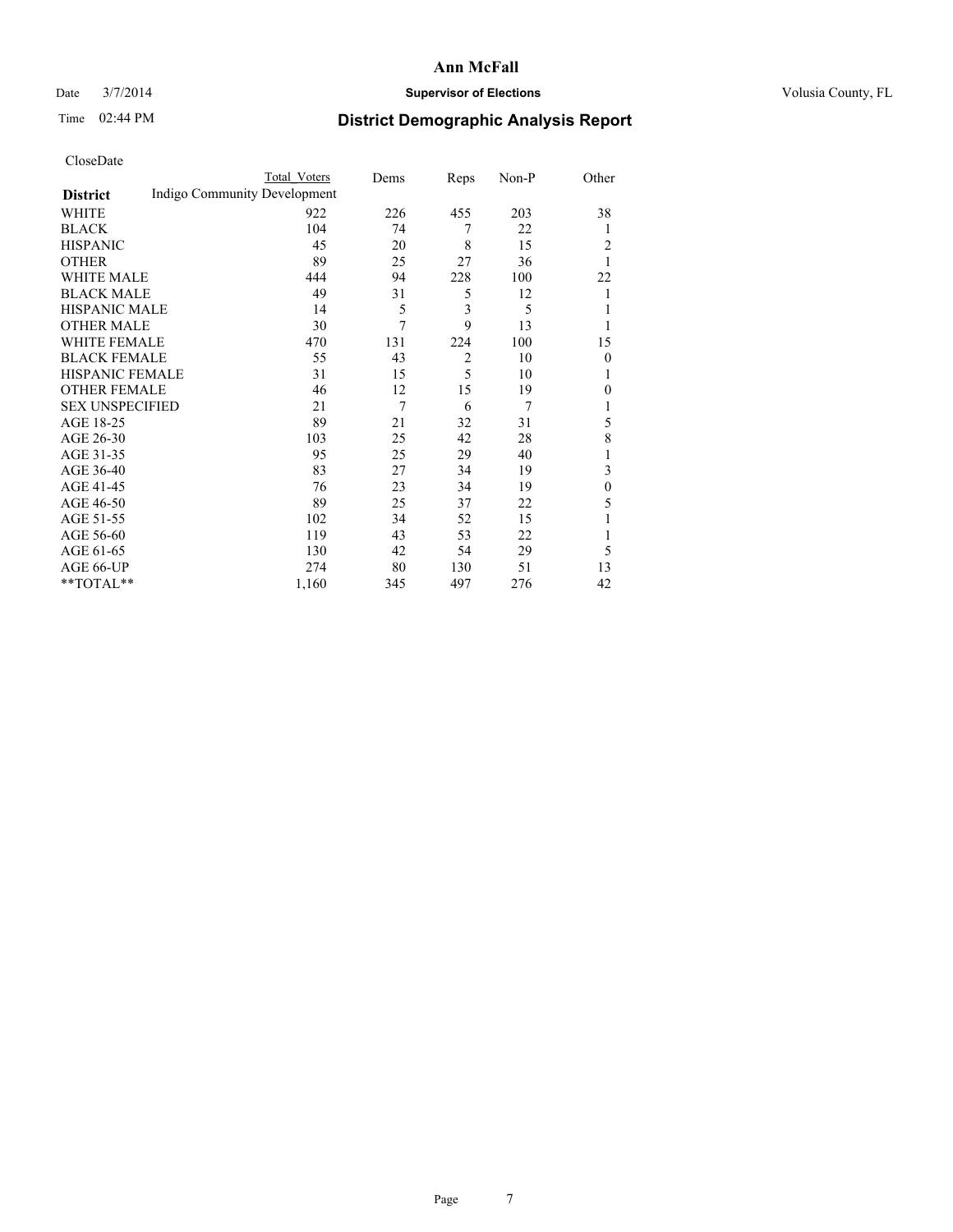### Date  $3/7/2014$  **Supervisor of Elections Supervisor of Elections** Volusia County, FL

## Time 02:44 PM **District Demographic Analysis Report**

|                        | <b>Total Voters</b>      | Dems   | Reps   | Non-P  | Other |
|------------------------|--------------------------|--------|--------|--------|-------|
| <b>District</b>        | Congressional District 6 |        |        |        |       |
| WHITE                  | 200,486                  | 65,809 | 79,210 | 48,028 | 7,439 |
| <b>BLACK</b>           | 22,531                   | 18,512 | 643    | 3,134  | 242   |
| <b>HISPANIC</b>        | 6,679                    | 2,817  | 1,352  | 2,336  | 174   |
| <b>OTHER</b>           | 11,200                   | 3,678  | 2,402  | 4,835  | 285   |
| WHITE MALE             | 92,502                   | 26,392 | 38,619 | 23,455 | 4,036 |
| <b>BLACK MALE</b>      | 8,802                    | 6,892  | 328    | 1,440  | 142   |
| <b>HISPANIC MALE</b>   | 2,968                    | 1,170  | 622    | 1,076  | 100   |
| <b>OTHER MALE</b>      | 3,858                    | 1,239  | 933    | 1,557  | 129   |
| WHITE FEMALE           | 106,388                  | 38,940 | 40,037 | 24,061 | 3,350 |
| <b>BLACK FEMALE</b>    | 13,430                   | 11,389 | 307    | 1,634  | 100   |
| <b>HISPANIC FEMALE</b> | 3,615                    | 1,608  | 712    | 1,224  | 71    |
| <b>OTHER FEMALE</b>    | 4,707                    | 1,851  | 1,069  | 1,668  | 119   |
| <b>SEX UNSPECIFIED</b> | 4,626                    | 1,335  | 980    | 2,218  | 93    |
| AGE 18-25              | 23,092                   | 8,848  | 5,190  | 8,319  | 735   |
| AGE 26-30              | 14,694                   | 5,303  | 3,709  | 5,199  | 483   |
| AGE 31-35              | 13,154                   | 4,680  | 3,391  | 4,584  | 499   |
| AGE 36-40              | 12,745                   | 4,369  | 3,798  | 4,035  | 543   |
| AGE 41-45              | 15,484                   | 5,264  | 5,243  | 4,465  | 512   |
| AGE 46-50              | 18,221                   | 6,270  | 6,759  | 4,632  | 560   |
| AGE 51-55              | 22,346                   | 8,084  | 8,474  | 5,070  | 718   |
| AGE 56-60              | 23,502                   | 9,223  | 8,648  | 4,894  | 737   |
| AGE 61-65              | 24,017                   | 9,519  | 8,629  | 5,028  | 841   |
| AGE 66-UP              | 73,641                   | 29,256 | 29,766 | 12,107 | 2,512 |
| **TOTAL**              | 240,896                  | 90,816 | 83,607 | 58,333 | 8,140 |
|                        |                          |        |        |        |       |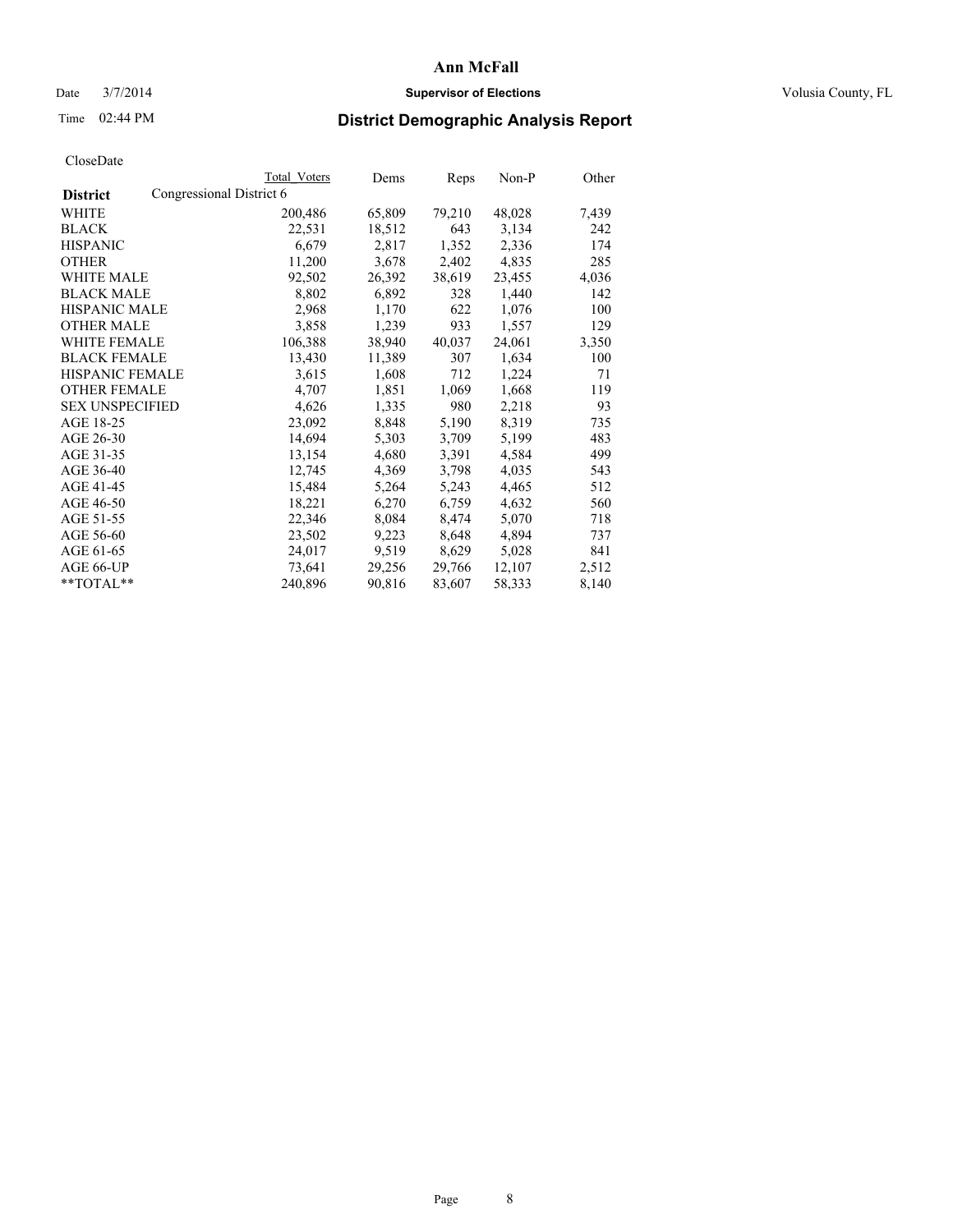### Date  $3/7/2014$  **Supervisor of Elections Supervisor of Elections** Volusia County, FL

## Time 02:44 PM **District Demographic Analysis Report**

|                        |                          | Total Voters | Dems   | Reps   | Non-P  | Other |
|------------------------|--------------------------|--------------|--------|--------|--------|-------|
| <b>District</b>        | Congressional District 7 |              |        |        |        |       |
| <b>WHITE</b>           |                          | 58,182       | 17,489 | 23,706 | 14,367 | 2,620 |
| <b>BLACK</b>           |                          | 6,211        | 4,788  | 277    | 1,031  | 115   |
| <b>HISPANIC</b>        |                          | 15,780       | 7,713  | 2,416  | 5,353  | 298   |
| <b>OTHER</b>           |                          | 4,620        | 1,510  | 929    | 2,069  | 112   |
| WHITE MALE             |                          | 26,919       | 7,027  | 11,504 | 6,970  | 1,418 |
| <b>BLACK MALE</b>      |                          | 2,688        | 1,942  | 153    | 523    | 70    |
| <b>HISPANIC MALE</b>   |                          | 7,307        | 3,419  | 1,215  | 2,509  | 164   |
| <b>OTHER MALE</b>      |                          | 1,604        | 549    | 362    | 642    | 51    |
| <b>WHITE FEMALE</b>    |                          | 30,768       | 10,330 | 12,027 | 7,225  | 1,186 |
| <b>BLACK FEMALE</b>    |                          | 3,447        | 2,791  | 123    | 488    | 45    |
| HISPANIC FEMALE        |                          | 8,292        | 4,204  | 1,187  | 2,770  | 131   |
| <b>OTHER FEMALE</b>    |                          | 1,870        | 747    | 378    | 700    | 45    |
| <b>SEX UNSPECIFIED</b> |                          | 1,898        | 491    | 379    | 993    | 35    |
| AGE 18-25              |                          | 9,154        | 2,962  | 1,997  | 3,820  | 375   |
| AGE 26-30              |                          | 5,984        | 1,942  | 1,468  | 2,345  | 229   |
| AGE 31-35              |                          | 6,219        | 2,166  | 1,547  | 2,242  | 264   |
| AGE 36-40              |                          | 6,293        | 2,230  | 1,721  | 2,073  | 269   |
| AGE 41-45              |                          | 6,957        | 2,369  | 2,273  | 2,043  | 272   |
| AGE 46-50              |                          | 7,783        | 2,743  | 2,689  | 2,065  | 286   |
| AGE 51-55              |                          | 8,365        | 2,990  | 3,128  | 1,963  | 284   |
| AGE 56-60              |                          | 7,929        | 3,078  | 2,864  | 1,725  | 262   |
| AGE 61-65              |                          | 6,973        | 2,825  | 2,466  | 1,433  | 249   |
| AGE 66-UP              |                          | 19,136       | 8,195  | 7,175  | 3,111  | 655   |
| $*$ $TOTAL**$          |                          | 84,793       | 31,500 | 27,328 | 22,820 | 3,145 |
|                        |                          |              |        |        |        |       |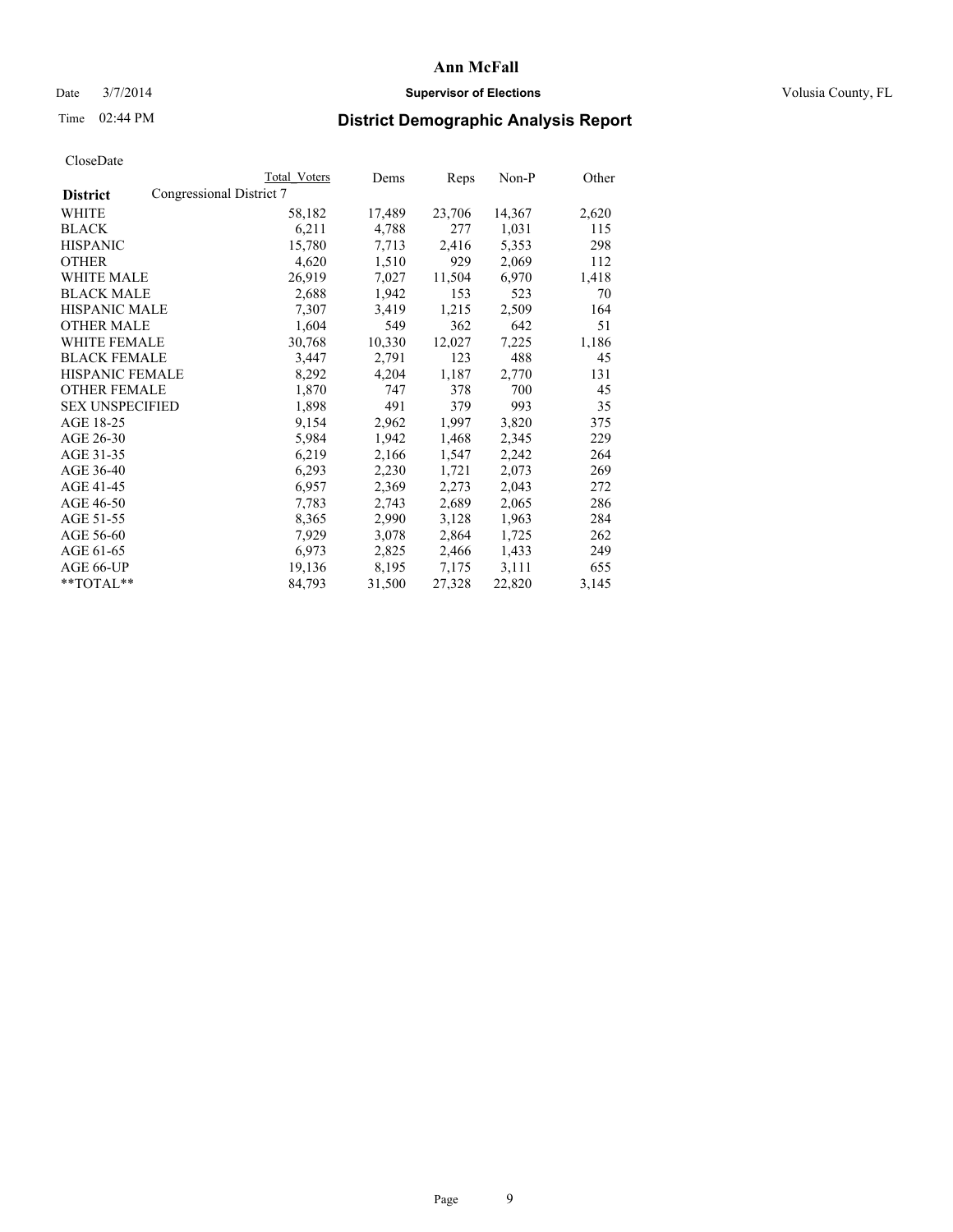### Date  $3/7/2014$  **Supervisor of Elections Supervisor of Elections** Volusia County, FL

# Time 02:44 PM **District Demographic Analysis Report**

|                        | Total Voters        | Dems | Reps     | Non-P    | Other |
|------------------------|---------------------|------|----------|----------|-------|
| <b>District</b>        | Unincorporated Area |      |          |          |       |
| <b>WHITE</b>           | 0                   | 0    | $\theta$ | $\theta$ | 0     |
| <b>BLACK</b>           |                     |      | 0        | 0        |       |
| <b>HISPANIC</b>        |                     |      | 0        | 0        |       |
| <b>OTHER</b>           |                     |      |          |          |       |
| <b>WHITE MALE</b>      |                     |      |          |          |       |
| <b>BLACK MALE</b>      |                     |      | 0        |          |       |
| <b>HISPANIC MALE</b>   |                     |      |          |          |       |
| <b>OTHER MALE</b>      |                     |      | 0        |          |       |
| <b>WHITE FEMALE</b>    |                     |      |          |          |       |
| <b>BLACK FEMALE</b>    |                     |      | 0        |          |       |
| <b>HISPANIC FEMALE</b> |                     |      |          |          |       |
| <b>OTHER FEMALE</b>    |                     |      |          |          |       |
| <b>SEX UNSPECIFIED</b> |                     |      |          |          |       |
| AGE 18-25              |                     |      |          |          |       |
| AGE 26-30              |                     |      | 0        |          |       |
| AGE 31-35              |                     |      |          |          |       |
| AGE 36-40              |                     |      | 0        |          |       |
| AGE 41-45              |                     |      |          |          |       |
| AGE 46-50              |                     |      | 0        |          |       |
| AGE 51-55              |                     |      |          |          |       |
| AGE 56-60              |                     |      |          |          |       |
| AGE 61-65              |                     |      |          |          |       |
| AGE 66-UP              |                     |      |          |          |       |
| $**TOTAL**$            |                     |      | 0        | 0        | 0     |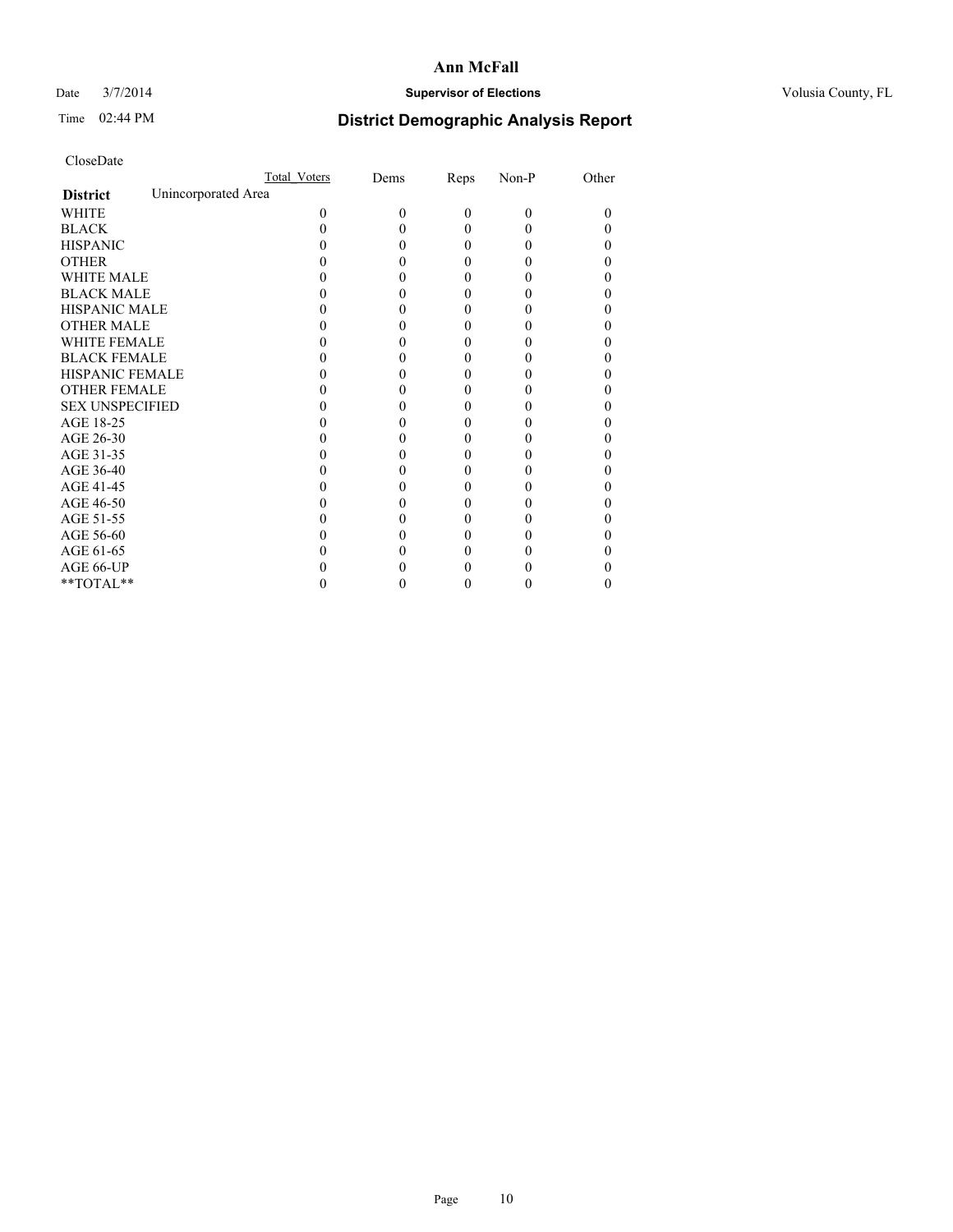### Date  $3/7/2014$  **Supervisor of Elections Supervisor of Elections** Volusia County, FL

# Time 02:44 PM **District Demographic Analysis Report**

|                        |               | Total Voters | Dems   | Reps  | Non-P | Other |
|------------------------|---------------|--------------|--------|-------|-------|-------|
| <b>District</b>        | Daytona Beach |              |        |       |       |       |
| <b>WHITE</b>           |               | 21,069       | 7,407  | 7,548 | 5,279 | 835   |
| <b>BLACK</b>           |               | 12,997       | 10,873 | 286   | 1,731 | 107   |
| <b>HISPANIC</b>        |               | 1,105        | 540    | 176   | 365   | 24    |
| <b>OTHER</b>           |               | 2,333        | 983    | 317   | 983   | 50    |
| <b>WHITE MALE</b>      |               | 10,029       | 3,058  | 3,848 | 2,620 | 503   |
| <b>BLACK MALE</b>      |               | 4,933        | 3,962  | 147   | 767   | 57    |
| <b>HISPANIC MALE</b>   |               | 509          | 228    | 81    | 182   | 18    |
| <b>OTHER MALE</b>      |               | 755          | 306    | 118   | 308   | 23    |
| <b>WHITE FEMALE</b>    |               | 10,875       | 4,286  | 3,662 | 2,600 | 327   |
| <b>BLACK FEMALE</b>    |               | 7,872        | 6,757  | 137   | 928   | 50    |
| HISPANIC FEMALE        |               | 582          | 307    | 94    | 175   | 6     |
| <b>OTHER FEMALE</b>    |               | 1,039        | 506    | 152   | 361   | 20    |
| <b>SEX UNSPECIFIED</b> |               | 910          | 393    | 88    | 417   | 12    |
| AGE 18-25              |               | 6,274        | 3,781  | 642   | 1,743 | 108   |
| AGE 26-30              |               | 3,153        | 1,603  | 516   | 939   | 95    |
| AGE 31-35              |               | 2,480        | 1,256  | 406   | 738   | 80    |
| AGE 36-40              |               | 2,050        | 1,046  | 376   | 580   | 48    |
| AGE 41-45              |               | 2,223        | 1,135  | 464   | 563   | 61    |
| AGE 46-50              |               | 2,665        | 1,366  | 584   | 648   | 67    |
| AGE 51-55              |               | 3,117        | 1,615  | 784   | 618   | 100   |
| AGE 56-60              |               | 3,240        | 1,722  | 830   | 602   | 86    |
| AGE 61-65              |               | 3,192        | 1,593  | 856   | 657   | 86    |
| AGE 66-UP              |               | 9,110        | 4,686  | 2,869 | 1,270 | 285   |
| $*$ $TOTAL**$          |               | 37,504       | 19,803 | 8,327 | 8,358 | 1,016 |
|                        |               |              |        |       |       |       |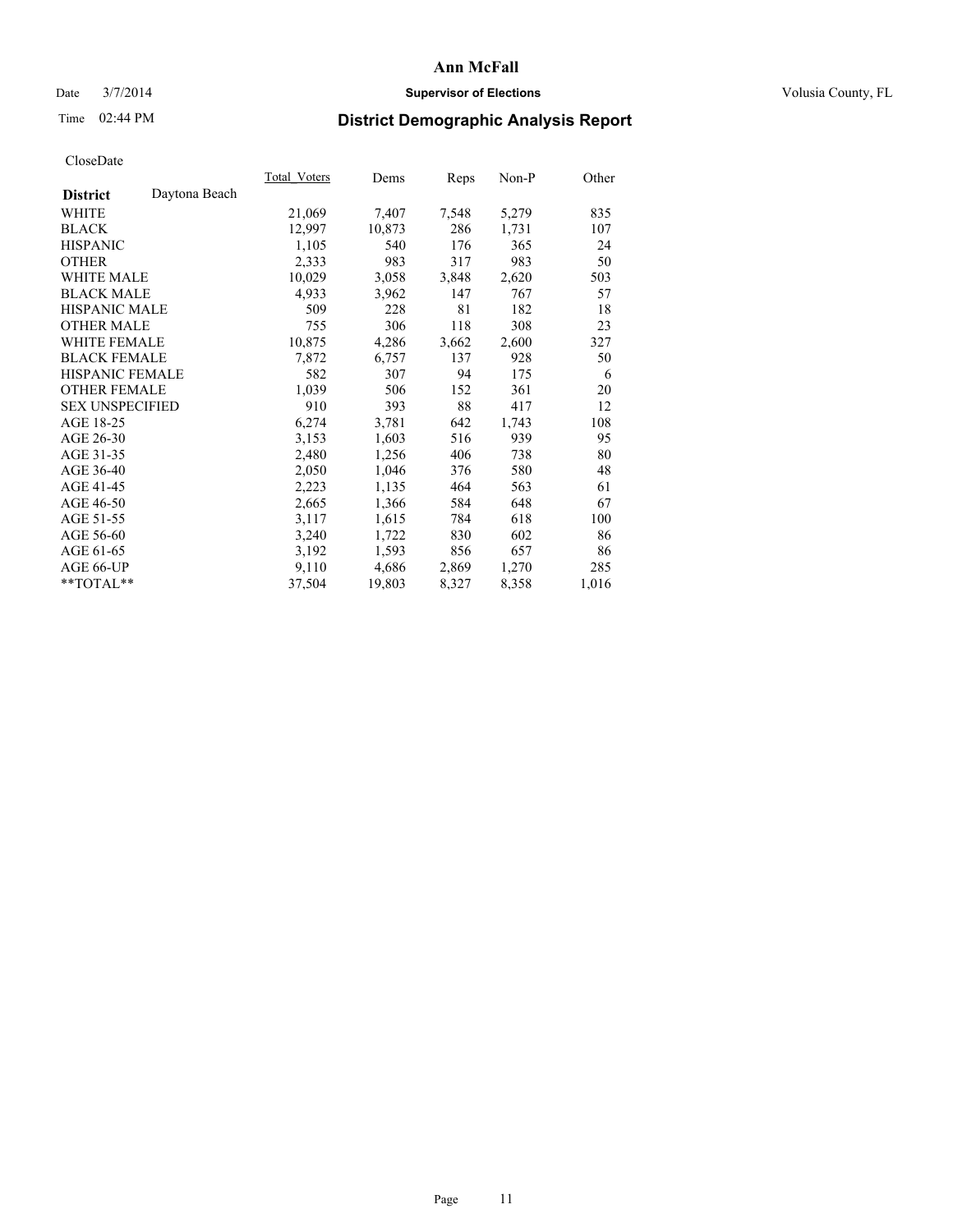### Date  $3/7/2014$  **Supervisor of Elections Supervisor of Elections** Volusia County, FL

# Time 02:44 PM **District Demographic Analysis Report**

|                                         | <b>Total Voters</b> | Dems           | Reps  | Non-P | Other          |
|-----------------------------------------|---------------------|----------------|-------|-------|----------------|
| Daytona Beach Shores<br><b>District</b> |                     |                |       |       |                |
| WHITE                                   | 3,451               | 900            | 1,622 | 797   | 132            |
| <b>BLACK</b>                            | 50                  | 28             | 5     | 14    | 3              |
| <b>HISPANIC</b>                         | 69                  | 13             | 31    | 23    | 2              |
| <b>OTHER</b>                            | 187                 | 51             | 61    | 69    | 6              |
| <b>WHITE MALE</b>                       | 1,635               | 378            | 775   | 412   | 70             |
| <b>BLACK MALE</b>                       | 24                  | 13             | 2     | 7     | 2              |
| <b>HISPANIC MALE</b>                    | 32                  | $\overline{4}$ | 16    | 12    | $\theta$       |
| <b>OTHER MALE</b>                       | 71                  | 21             | 26    | 23    | 1              |
| <b>WHITE FEMALE</b>                     | 1,785               | 514            | 832   | 380   | 59             |
| <b>BLACK FEMALE</b>                     | 25                  | 15             | 3     | 6     | 1              |
| <b>HISPANIC FEMALE</b>                  | 36                  | 9              | 14    | 11    | $\overline{c}$ |
| <b>OTHER FEMALE</b>                     | 89                  | 25             | 27    | 32    | 5              |
| <b>SEX UNSPECIFIED</b>                  | 60                  | 13             | 24    | 20    | 3              |
| AGE 18-25                               | 115                 | 22             | 43    | 44    | 6              |
| AGE 26-30                               | 110                 | 30             | 43    | 33    | 4              |
| AGE 31-35                               | 94                  | 23             | 26    | 37    | 8              |
| AGE 36-40                               | 91                  | 25             | 28    | 32    | 6              |
| AGE 41-45                               | 134                 | 34             | 44    | 53    | 3              |
| AGE 46-50                               | 177                 | 40             | 73    | 59    | 5              |
| AGE 51-55                               | 273                 | 64             | 123   | 76    | 10             |
| AGE 56-60                               | 311                 | 88             | 144   | 72    | 7              |
| AGE 61-65                               | 466                 | 119            | 207   | 121   | 19             |
| AGE 66-UP                               | 1,986               | 547            | 988   | 376   | 75             |
| **TOTAL**                               | 3,757               | 992            | 1,719 | 903   | 143            |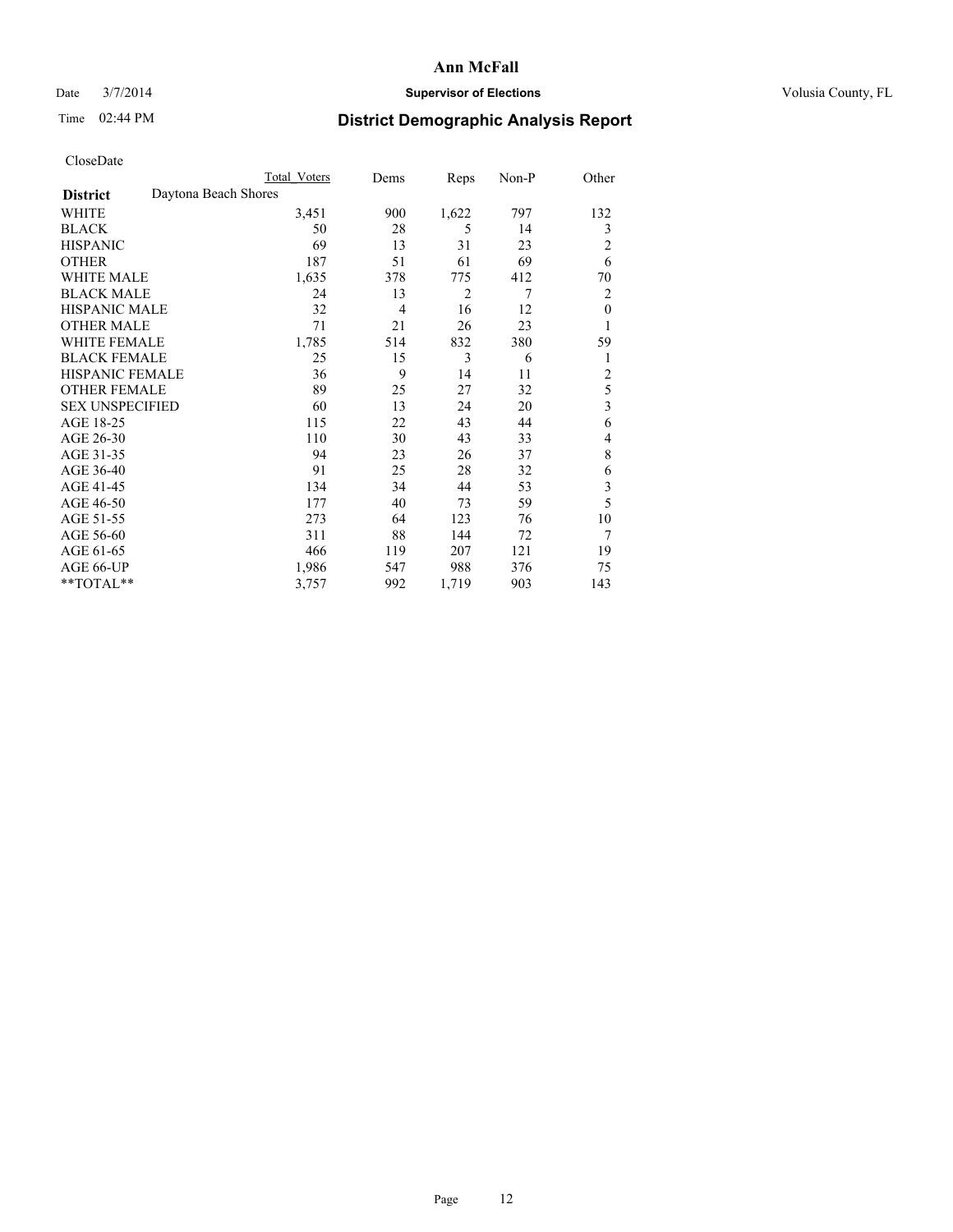### Date  $3/7/2014$  **Supervisor of Elections Supervisor of Elections** Volusia County, FL

# Time 02:44 PM **District Demographic Analysis Report**

|                        |        | Total Voters | Dems  | Reps  | Non-P | Other |
|------------------------|--------|--------------|-------|-------|-------|-------|
| <b>District</b>        | DeBary |              |       |       |       |       |
| WHITE                  |        | 11,566       | 3,103 | 5,387 | 2,588 | 488   |
| <b>BLACK</b>           |        | 455          | 354   | 23    | 66    | 12    |
| <b>HISPANIC</b>        |        | 899          | 381   | 228   | 273   | 17    |
| <b>OTHER</b>           |        | 723          | 209   | 185   | 311   | 18    |
| WHITE MALE             |        | 5,414        | 1,229 | 2,648 | 1,277 | 260   |
| <b>BLACK MALE</b>      |        | 205          | 145   | 7     | 45    | 8     |
| <b>HISPANIC MALE</b>   |        | 399          | 156   | 113   | 121   | 9     |
| <b>OTHER MALE</b>      |        | 237          | 66    | 71    | 93    | 7     |
| <b>WHITE FEMALE</b>    |        | 6,046        | 1,851 | 2,698 | 1,274 | 223   |
| <b>BLACK FEMALE</b>    |        | 244          | 204   | 16    | 20    | 4     |
| <b>HISPANIC FEMALE</b> |        | 487          | 218   | 114   | 147   | 8     |
| <b>OTHER FEMALE</b>    |        | 313          | 110   | 81    | 113   | 9     |
| <b>SEX UNSPECIFIED</b> |        | 298          | 68    | 75    | 148   | 7     |
| AGE 18-25              |        | 1,078        | 269   | 339   | 428   | 42    |
| AGE 26-30              |        | 716          | 175   | 258   | 256   | 27    |
| AGE 31-35              |        | 791          | 223   | 272   | 264   | 32    |
| AGE 36-40              |        | 802          | 221   | 307   | 242   | 32    |
| AGE 41-45              |        | 1,019        | 279   | 406   | 281   | 53    |
| AGE 46-50              |        | 1,188        | 319   | 525   | 298   | 46    |
| AGE 51-55              |        | 1,340        | 358   | 643   | 291   | 48    |
| AGE 56-60              |        | 1,386        | 436   | 622   | 285   | 43    |
| AGE 61-65              |        | 1,377        | 466   | 614   | 248   | 49    |
| AGE 66-UP              |        | 3,946        | 1,301 | 1,837 | 645   | 163   |
| $**TOTAL**$            |        | 13,643       | 4,047 | 5,823 | 3,238 | 535   |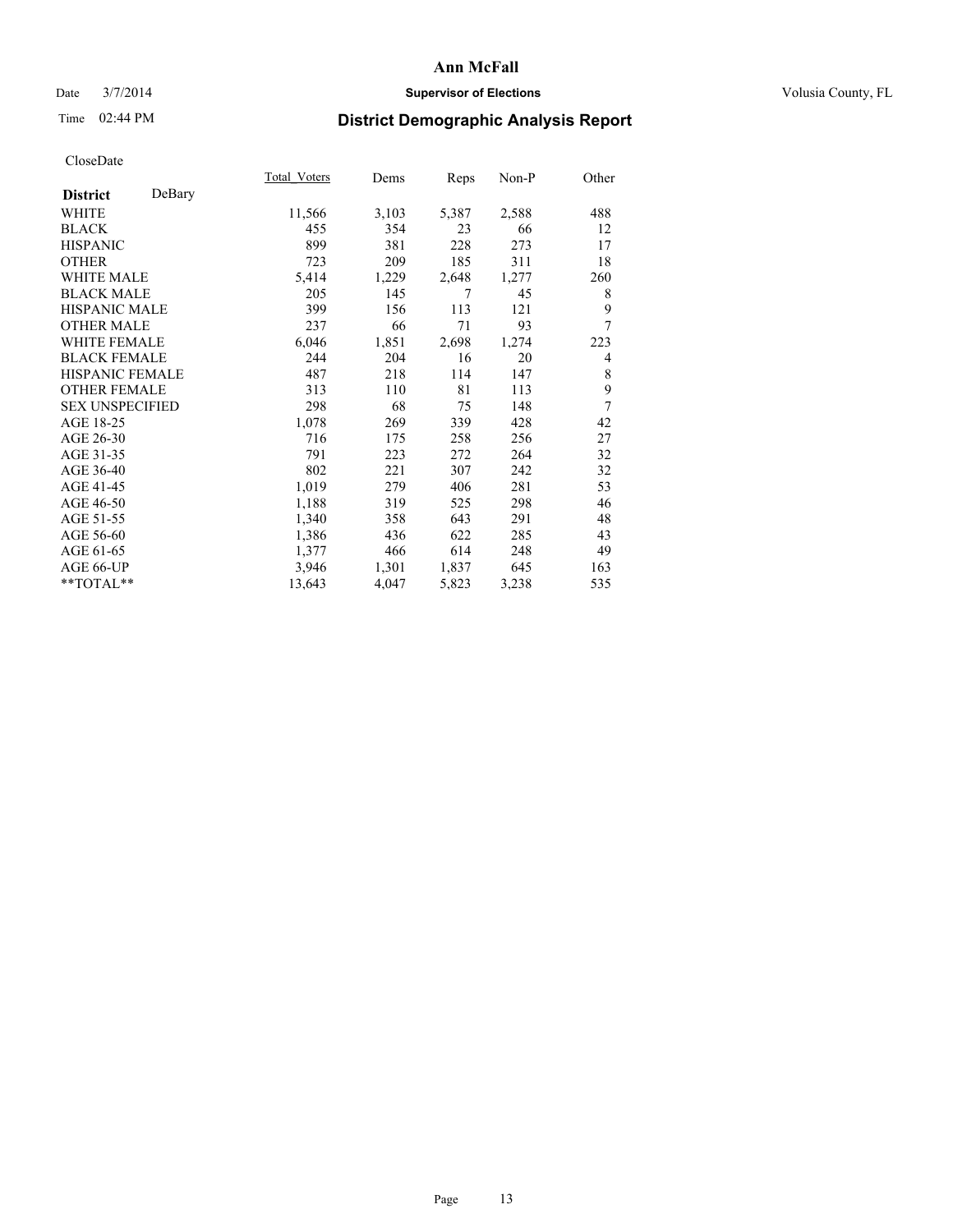### Date  $3/7/2014$  **Supervisor of Elections Supervisor of Elections** Volusia County, FL

# Time 02:44 PM **District Demographic Analysis Report**

|                        |        | Total Voters | Dems  | <b>Reps</b> | Non-P | Other |
|------------------------|--------|--------------|-------|-------------|-------|-------|
| <b>District</b>        | DeLand |              |       |             |       |       |
| <b>WHITE</b>           |        | 12,137       | 3,891 | 4,972       | 2,721 | 553   |
| <b>BLACK</b>           |        | 2,428        | 1,973 | 83          | 335   | 37    |
| <b>HISPANIC</b>        |        | 1,097        | 481   | 179         | 404   | 33    |
| <b>OTHER</b>           |        | 857          | 290   | 164         | 374   | 29    |
| WHITE MALE             |        | 5,312        | 1,468 | 2,262       | 1,302 | 280   |
| <b>BLACK MALE</b>      |        | 923          | 714   | 37          | 146   | 26    |
| <b>HISPANIC MALE</b>   |        | 441          | 187   | 80          | 159   | 15    |
| <b>OTHER MALE</b>      |        | 283          | 101   | 56          | 114   | 12    |
| <b>WHITE FEMALE</b>    |        | 6,743        | 2,402 | 2,680       | 1,391 | 270   |
| <b>BLACK FEMALE</b>    |        | 1,474        | 1,238 | 43          | 182   | 11    |
| HISPANIC FEMALE        |        | 645          | 291   | 96          | 241   | 17    |
| <b>OTHER FEMALE</b>    |        | 346          | 134   | 66          | 133   | 13    |
| <b>SEX UNSPECIFIED</b> |        | 352          | 100   | 78          | 166   | 8     |
| AGE 18-25              |        | 2,010        | 757   | 422         | 758   | 73    |
| AGE 26-30              |        | 1,054        | 391   | 241         | 381   | 41    |
| AGE 31-35              |        | 1,025        | 389   | 275         | 321   | 40    |
| AGE 36-40              |        | 1,151        | 422   | 325         | 329   | 75    |
| AGE 41-45              |        | 1,195        | 469   | 373         | 315   | 38    |
| AGE 46-50              |        | 1,213        | 463   | 446         | 261   | 43    |
| AGE 51-55              |        | 1,328        | 574   | 449         | 259   | 46    |
| AGE 56-60              |        | 1,348        | 575   | 453         | 270   | 50    |
| AGE 61-65              |        | 1,450        | 648   | 490         | 252   | 60    |
| AGE 66-UP              |        | 4,745        | 1,947 | 1,924       | 688   | 186   |
| **TOTAL**              |        | 16,519       | 6,635 | 5,398       | 3,834 | 652   |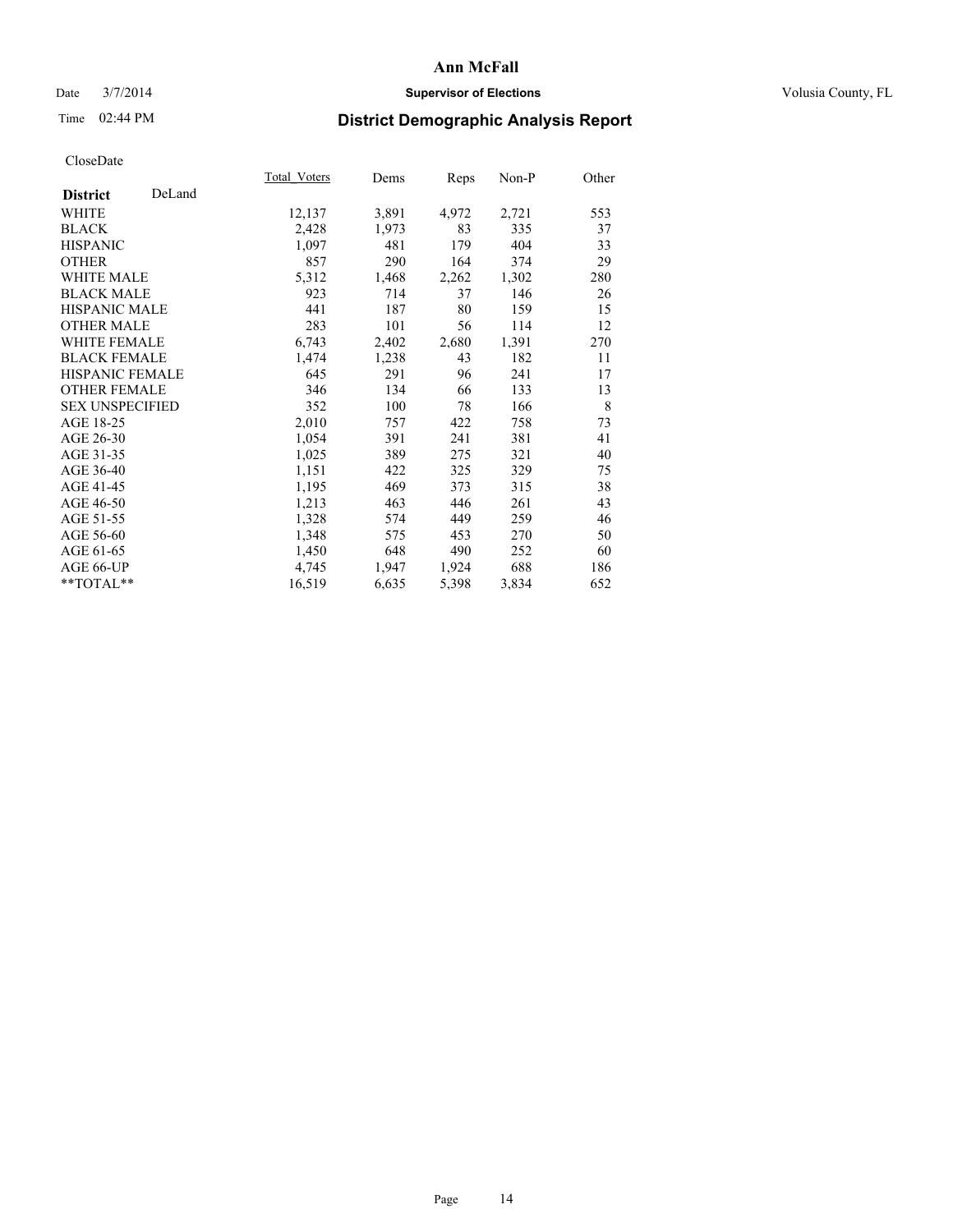### Date  $3/7/2014$  **Supervisor of Elections Supervisor of Elections** Volusia County, FL

# Time 02:44 PM **District Demographic Analysis Report**

|                        |         | Total Voters | Dems   | <b>Reps</b> | Non-P  | Other |
|------------------------|---------|--------------|--------|-------------|--------|-------|
| <b>District</b>        | Deltona |              |        |             |        |       |
| <b>WHITE</b>           |         | 32,298       | 10,122 | 12,339      | 8,348  | 1,489 |
| <b>BLACK</b>           |         | 4,994        | 3,840  | 218         | 843    | 93    |
| <b>HISPANIC</b>        |         | 13,101       | 6,548  | 1,883       | 4,426  | 244   |
| <b>OTHER</b>           |         | 3,057        | 1,051  | 543         | 1,396  | 67    |
| WHITE MALE             |         | 14,970       | 4,140  | 5,996       | 4,037  | 797   |
| <b>BLACK MALE</b>      |         | 2,183        | 1,584  | 130         | 411    | 58    |
| <b>HISPANIC MALE</b>   |         | 6,117        | 2,942  | 940         | 2,096  | 139   |
| <b>OTHER MALE</b>      |         | 1,057        | 387    | 206         | 432    | 32    |
| <b>WHITE FEMALE</b>    |         | 17,057       | 5,905  | 6,255       | 4,213  | 684   |
| <b>BLACK FEMALE</b>    |         | 2,746        | 2,210  | 87          | 414    | 35    |
| HISPANIC FEMALE        |         | 6,835        | 3,534  | 932         | 2,267  | 102   |
| <b>OTHER FEMALE</b>    |         | 1,244        | 520    | 221         | 476    | 27    |
| <b>SEX UNSPECIFIED</b> |         | 1,241        | 339    | 216         | 667    | 19    |
| AGE 18-25              |         | 6,383        | 2,239  | 1,205       | 2,694  | 245   |
| AGE 26-30              |         | 4,114        | 1,423  | 872         | 1,660  | 159   |
| AGE 31-35              |         | 4,227        | 1,589  | 918         | 1,547  | 173   |
| AGE 36-40              |         | 4,386        | 1,674  | 1,060       | 1,462  | 190   |
| AGE 41-45              |         | 4,555        | 1,678  | 1,370       | 1,341  | 166   |
| AGE 46-50              |         | 5,066        | 1,965  | 1,562       | 1,365  | 174   |
| AGE 51-55              |         | 5,279        | 2,097  | 1,765       | 1,261  | 156   |
| AGE 56-60              |         | 4,881        | 2,043  | 1,585       | 1,088  | 165   |
| AGE 61-65              |         | 4,126        | 1,847  | 1,267       | 876    | 136   |
| AGE 66-UP              |         | 10,433       | 5,006  | 3,379       | 1,719  | 329   |
| **TOTAL**              |         | 53,450       | 21,561 | 14,983      | 15,013 | 1,893 |
|                        |         |              |        |             |        |       |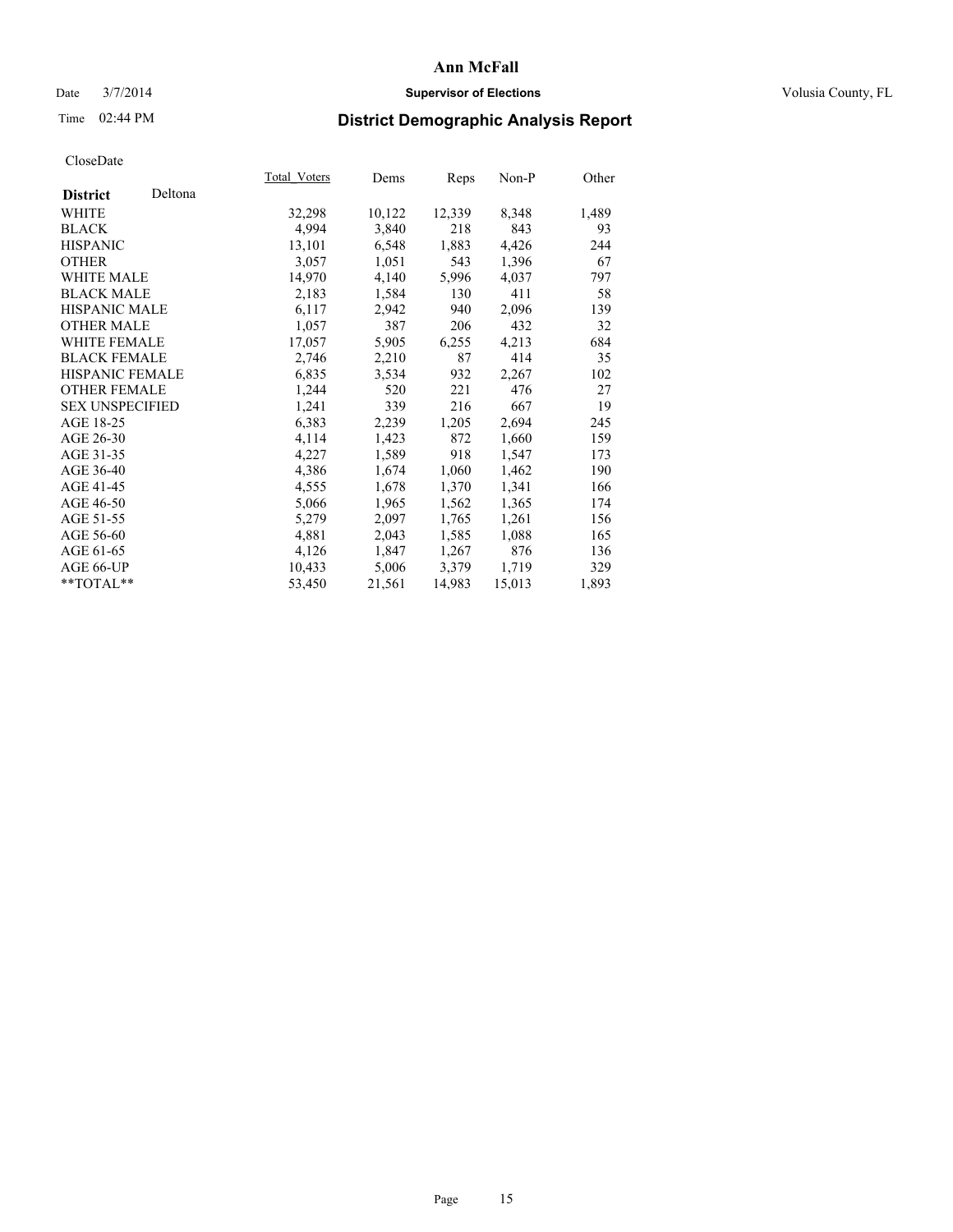### Date  $3/7/2014$  **Supervisor of Elections Supervisor of Elections** Volusia County, FL

# Time 02:44 PM **District Demographic Analysis Report**

|                        |           | Total Voters | Dems  | Reps  | Non-P | Other          |
|------------------------|-----------|--------------|-------|-------|-------|----------------|
| <b>District</b>        | Edgewater |              |       |       |       |                |
| WHITE                  |           | 13,085       | 4,675 | 4,402 | 3,599 | 409            |
| <b>BLACK</b>           |           | 297          | 221   | 16    | 58    | 2              |
| <b>HISPANIC</b>        |           | 194          | 80    | 43    | 65    | 6              |
| <b>OTHER</b>           |           | 431          | 141   | 81    | 204   | 5              |
| <b>WHITE MALE</b>      |           | 5,935        | 1,847 | 2,167 | 1,700 | 221            |
| <b>BLACK MALE</b>      |           | 134          | 92    | 11    | 29    | 2              |
| <b>HISPANIC MALE</b>   |           | 81           | 35    | 16    | 26    | 4              |
| <b>OTHER MALE</b>      |           | 135          | 47    | 35    | 51    | $\overline{2}$ |
| <b>WHITE FEMALE</b>    |           | 7,061        | 2,797 | 2,204 | 1,872 | 188            |
| <b>BLACK FEMALE</b>    |           | 160          | 127   | 5     | 28    | 0              |
| HISPANIC FEMALE        |           | 110          | 44    | 27    | 37    | 2              |
| <b>OTHER FEMALE</b>    |           | 179          | 69    | 38    | 69    | 3              |
| <b>SEX UNSPECIFIED</b> |           | 212          | 59    | 39    | 114   | $\mathbf{0}$   |
| AGE 18-25              |           | 1,148        | 337   | 267   | 508   | 36             |
| AGE 26-30              |           | 837          | 250   | 206   | 357   | 24             |
| AGE 31-35              |           | 852          | 252   | 223   | 348   | 29             |
| AGE 36-40              |           | 891          | 275   | 248   | 330   | 38             |
| AGE 41-45              |           | 996          | 339   | 302   | 326   | 29             |
| AGE 46-50              |           | 1,011        | 353   | 345   | 288   | 25             |
| AGE 51-55              |           | 1,341        | 481   | 470   | 357   | 33             |
| AGE 56-60              |           | 1,399        | 513   | 499   | 348   | 39             |
| AGE 61-65              |           | 1,398        | 582   | 468   | 303   | 45             |
| AGE 66-UP              |           | 4,134        | 1,735 | 1,514 | 761   | 124            |
| **TOTAL**              |           | 14,007       | 5,117 | 4,542 | 3,926 | 422            |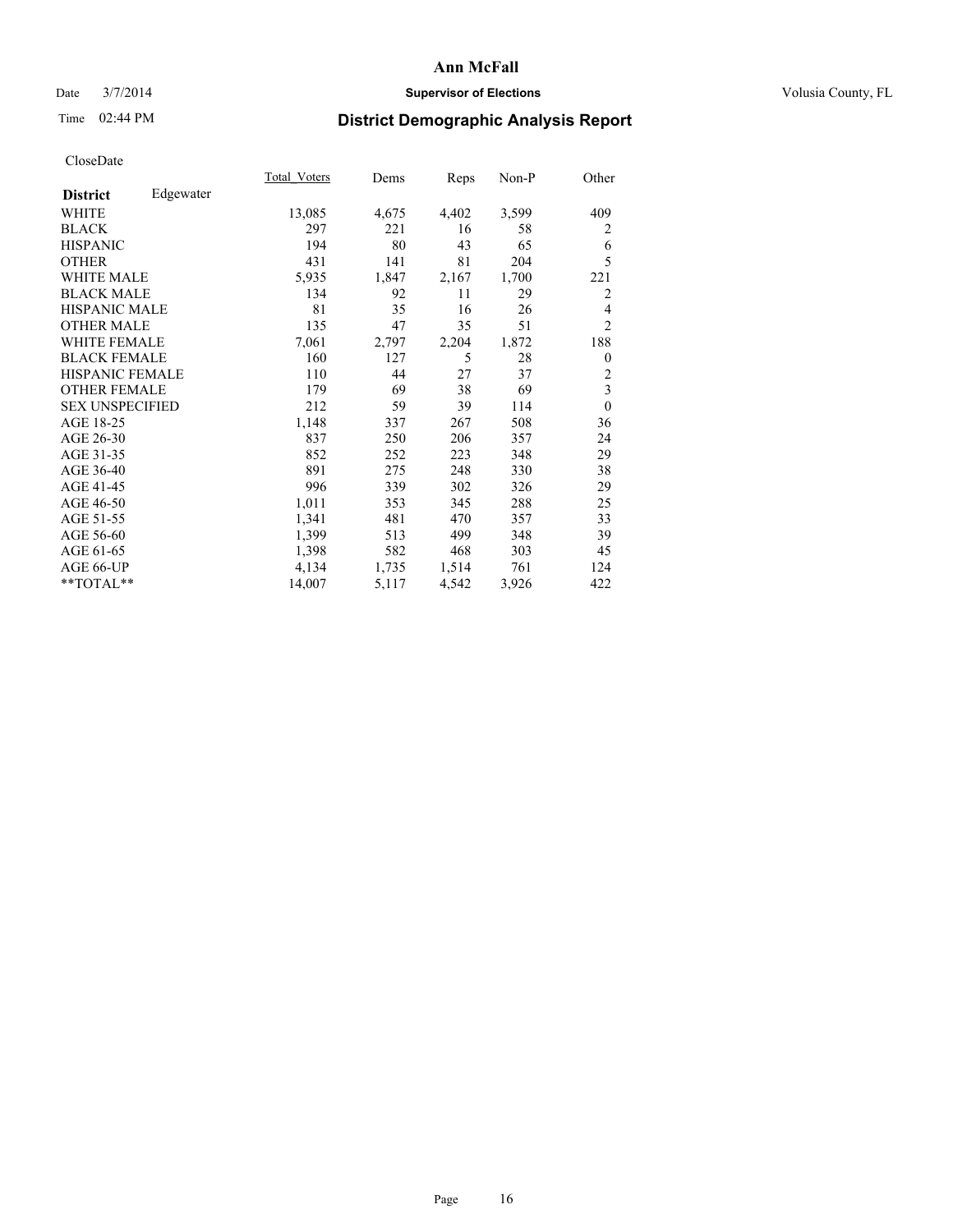### Date  $3/7/2014$  **Supervisor of Elections Supervisor of Elections** Volusia County, FL

# Time 02:44 PM **District Demographic Analysis Report**

|                        |            | <b>Total Voters</b> | Dems  | Reps  | Non-P | Other          |
|------------------------|------------|---------------------|-------|-------|-------|----------------|
| <b>District</b>        | Holly Hill |                     |       |       |       |                |
| WHITE                  |            | 5,426               | 2,126 | 1,650 | 1,442 | 208            |
| <b>BLACK</b>           |            | 802                 | 641   | 23    | 132   | 6              |
| <b>HISPANIC</b>        |            | 178                 | 84    | 23    | 70    | 1              |
| <b>OTHER</b>           |            | 318                 | 123   | 41    | 146   | 8              |
| <b>WHITE MALE</b>      |            | 2,465               | 847   | 795   | 716   | 107            |
| <b>BLACK MALE</b>      |            | 269                 | 193   | 13    | 59    | 4              |
| HISPANIC MALE          |            | 69                  | 28    | 12    | 29    | $\mathbf{0}$   |
| <b>OTHER MALE</b>      |            | 99                  | 39    | 16    | 38    | 6              |
| <b>WHITE FEMALE</b>    |            | 2,918               | 1,265 | 842   | 712   | 99             |
| <b>BLACK FEMALE</b>    |            | 525                 | 441   | 10    | 72    | $\overline{2}$ |
| <b>HISPANIC FEMALE</b> |            | 109                 | 56    | 11    | 41    | 1              |
| <b>OTHER FEMALE</b>    |            | 129                 | 61    | 23    | 44    | 1              |
| <b>SEX UNSPECIFIED</b> |            | 141                 | 44    | 15    | 79    | 3              |
| AGE 18-25              |            | 629                 | 260   | 106   | 252   | 11             |
| AGE 26-30              |            | 470                 | 198   | 94    | 168   | 10             |
| AGE 31-35              |            | 425                 | 195   | 74    | 137   | 19             |
| AGE 36-40              |            | 376                 | 168   | 69    | 130   | 9              |
| AGE 41-45              |            | 469                 | 191   | 108   | 153   | 17             |
| AGE 46-50              |            | 632                 | 245   | 174   | 188   | 25             |
| AGE 51-55              |            | 692                 | 285   | 191   | 178   | 38             |
| AGE 56-60              |            | 656                 | 293   | 171   | 170   | 22             |
| AGE 61-65              |            | 613                 | 278   | 167   | 149   | 19             |
| AGE 66-UP              |            | 1,762               | 861   | 583   | 265   | 53             |
| **TOTAL**              |            | 6,724               | 2,974 | 1,737 | 1,790 | 223            |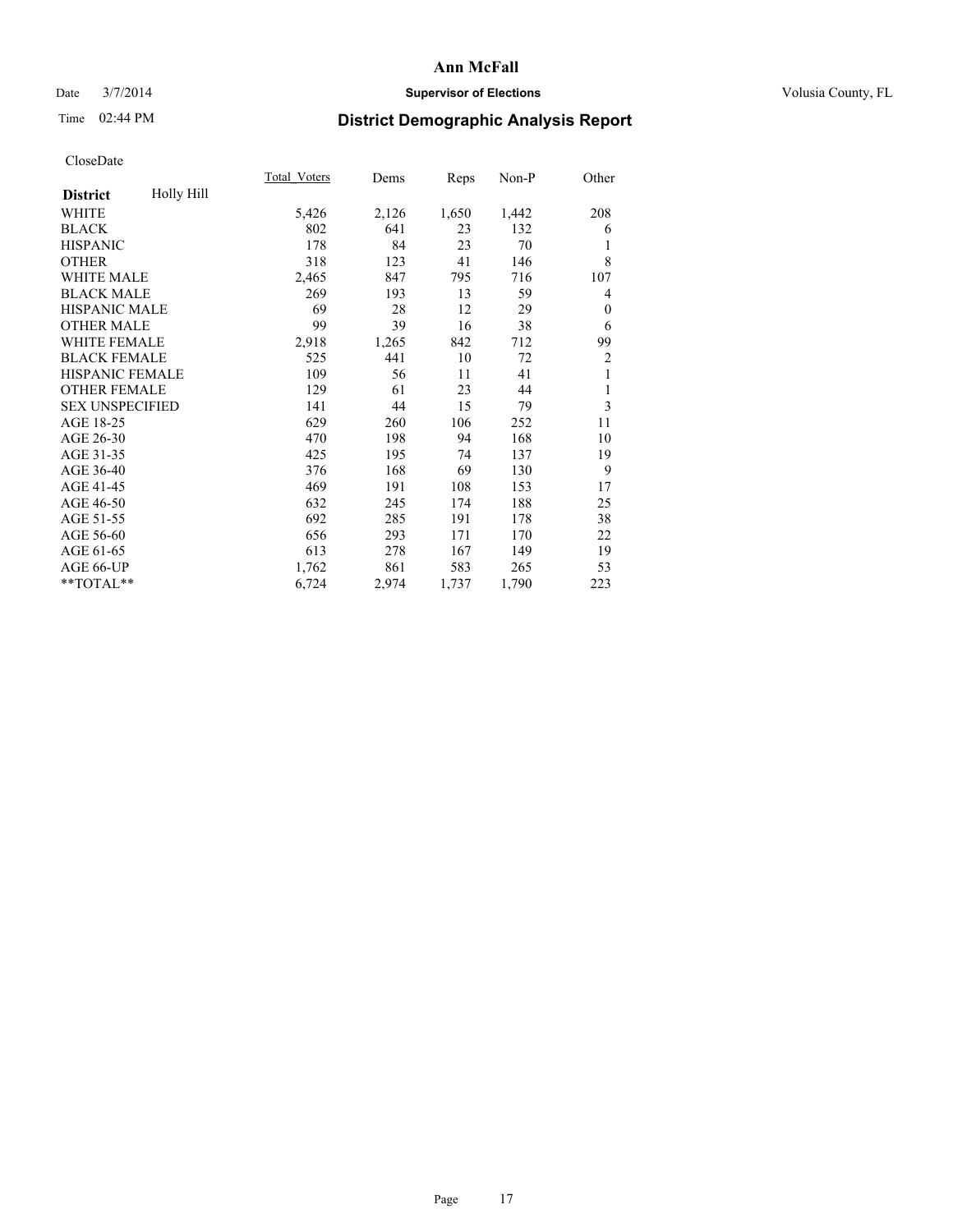### Date  $3/7/2014$  **Supervisor of Elections Supervisor of Elections** Volusia County, FL

# Time 02:44 PM **District Demographic Analysis Report**

|                        |            | Total Voters | Dems           | Reps           | Non-P | Other          |
|------------------------|------------|--------------|----------------|----------------|-------|----------------|
| <b>District</b>        | Lake Helen |              |                |                |       |                |
| WHITE                  |            | 1,613        | 574            | 593            | 380   | 66             |
| <b>BLACK</b>           |            | 180          | 160            | 3              | 14    | 3              |
| <b>HISPANIC</b>        |            | 41           | 11             | 16             | 11    | 3              |
| <b>OTHER</b>           |            | 51           | 17             | 12             | 21    |                |
| <b>WHITE MALE</b>      |            | 728          | 228            | 290            | 176   | 34             |
| <b>BLACK MALE</b>      |            | 81           | 73             | 2              | 5     |                |
| <b>HISPANIC MALE</b>   |            | 14           | 3              | 6              | 4     |                |
| <b>OTHER MALE</b>      |            | 16           | 8              | $\mathbf{0}$   | 8     | $\Omega$       |
| WHITE FEMALE           |            | 870          | 342            | 297            | 199   | 32             |
| <b>BLACK FEMALE</b>    |            | 97           | 85             | 1              | 9     | $\overline{2}$ |
| HISPANIC FEMALE        |            | 27           | 8              | 10             | 7     | $\overline{2}$ |
| <b>OTHER FEMALE</b>    |            | 21           | 8              | $\overline{4}$ | 8     | 1              |
| <b>SEX UNSPECIFIED</b> |            | 31           | $\overline{7}$ | 14             | 10    | $\mathbf{0}$   |
| AGE 18-25              |            | 163          | 55             | 37             | 63    | 8              |
| AGE 26-30              |            | 123          | 36             | 36             | 46    | 5              |
| AGE 31-35              |            | 113          | 41             | 30             | 39    | $\overline{3}$ |
| AGE 36-40              |            | 96           | 18             | 33             | 34    | 11             |
| AGE 41-45              |            | 142          | 55             | 39             | 39    | 9              |
| AGE 46-50              |            | 143          | 53             | 57             | 26    | 7              |
| AGE 51-55              |            | 213          | 82             | 84             | 38    | 9              |
| AGE 56-60              |            | 216          | 84             | 80             | 43    | 9              |
| AGE 61-65              |            | 194          | 93             | 61             | 35    | 5              |
| AGE 66-UP              |            | 482          | 245            | 167            | 63    | 7              |
| **TOTAL**              |            | 1,885        | 762            | 624            | 426   | 73             |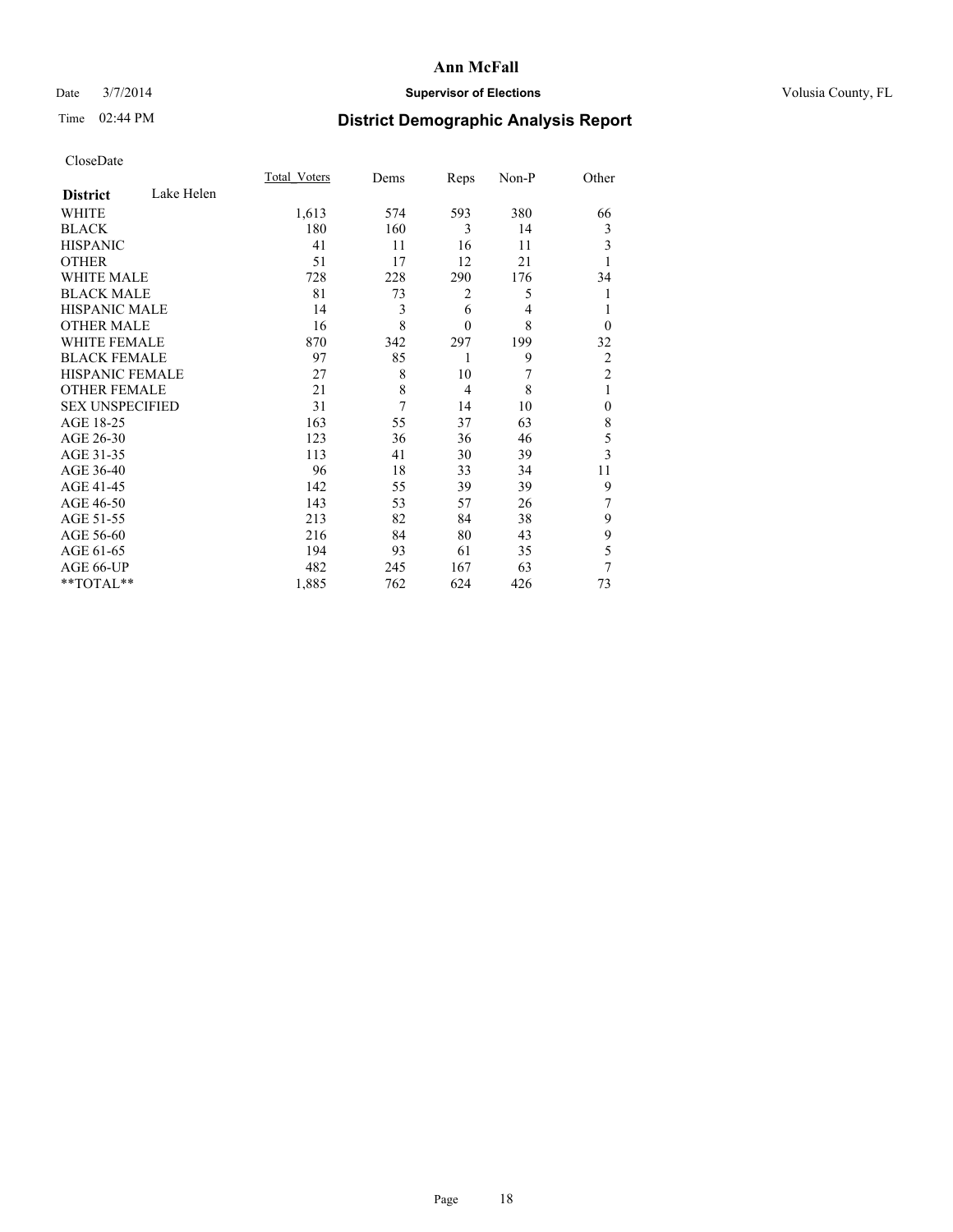### Date  $3/7/2014$  **Supervisor of Elections Supervisor of Elections** Volusia County, FL

## Time 02:44 PM **District Demographic Analysis Report**

|                                     | <b>Total Voters</b> | Dems  | Reps  | Non-P | Other          |
|-------------------------------------|---------------------|-------|-------|-------|----------------|
| New Smyrna Beach<br><b>District</b> |                     |       |       |       |                |
| <b>WHITE</b>                        | 16,403              | 5,129 | 6,738 | 3,988 | 548            |
| <b>BLACK</b>                        | 764                 | 634   | 19    | 101   | 10             |
| <b>HISPANIC</b>                     | 245                 | 85    | 71    | 81    | 8              |
| <b>OTHER</b>                        | 616                 | 166   | 144   | 291   | 15             |
| <b>WHITE MALE</b>                   | 7,539               | 2,012 | 3,256 | 1,976 | 295            |
| <b>BLACK MALE</b>                   | 323                 | 253   | 7     | 54    | 9              |
| <b>HISPANIC MALE</b>                | 116                 | 33    | 33    | 46    | 4              |
| <b>OTHER MALE</b>                   | 200                 | 52    | 54    | 91    | 3              |
| <b>WHITE FEMALE</b>                 | 8,743               | 3,073 | 3,440 | 1,978 | 252            |
| <b>BLACK FEMALE</b>                 | 436                 | 377   | 12    | 46    | 1              |
| <b>HISPANIC FEMALE</b>              | 127                 | 52    | 38    | 33    | 4              |
| <b>OTHER FEMALE</b>                 | 256                 | 96    | 67    | 82    | 11             |
| <b>SEX UNSPECIFIED</b>              | 288                 | 66    | 65    | 155   | $\overline{2}$ |
| AGE 18-25                           | 1,150               | 342   | 297   | 465   | 46             |
| AGE 26-30                           | 907                 | 299   | 245   | 333   | 30             |
| AGE 31-35                           | 865                 | 234   | 244   | 347   | 40             |
| AGE 36-40                           | 853                 | 273   | 271   | 273   | 36             |
| AGE 41-45                           | 1,001               | 305   | 355   | 314   | 27             |
| AGE 46-50                           | 1,141               | 336   | 481   | 294   | 30             |
| AGE 51-55                           | 1,548               | 502   | 626   | 369   | 51             |
| AGE 56-60                           | 1,886               | 678   | 711   | 433   | 64             |
| AGE 61-65                           | 1,991               | 698   | 775   | 453   | 65             |
| AGE 66-UP                           | 6,686               | 2,347 | 2,967 | 1,180 | 192            |
| **TOTAL**                           | 18,028              | 6,014 | 6,972 | 4,461 | 581            |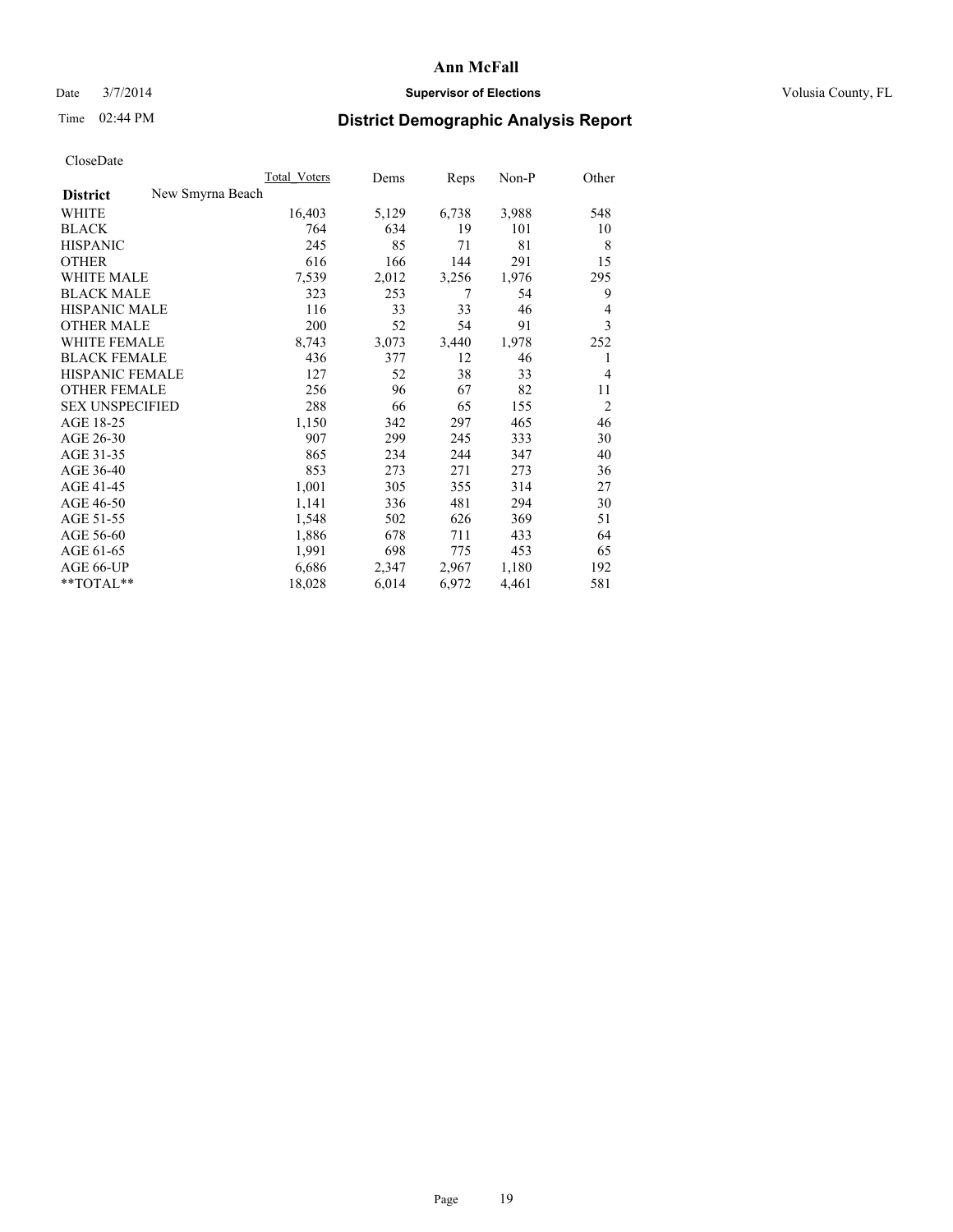### Date  $3/7/2014$  **Supervisor of Elections Supervisor of Elections** Volusia County, FL

# Time 02:44 PM **District Demographic Analysis Report**

|                        |          | Total Voters   | Dems           | Reps           | Non-P          | Other                   |
|------------------------|----------|----------------|----------------|----------------|----------------|-------------------------|
| <b>District</b>        | Oak Hill |                |                |                |                |                         |
| WHITE                  |          | 1,126          | 399            | 416            | 280            | 31                      |
| <b>BLACK</b>           |          | 173            | 148            | $\overline{4}$ | 20             | 1                       |
| <b>HISPANIC</b>        |          | 8              | 3              | $\overline{2}$ | 3              | $\theta$                |
| <b>OTHER</b>           |          | 33             | 6              | 10             | 14             | 3                       |
| <b>WHITE MALE</b>      |          | 567            | 188            | 208            | 150            | 21                      |
| <b>BLACK MALE</b>      |          | 72             | 59             | $\overline{2}$ | 10             | 1                       |
| <b>HISPANIC MALE</b>   |          | $\overline{2}$ | $\theta$       | $\overline{c}$ | $\theta$       | $\theta$                |
| <b>OTHER MALE</b>      |          | 13             | $\overline{c}$ | 5              | 5              |                         |
| <b>WHITE FEMALE</b>    |          | 549            | 209            | 203            | 127            | 10                      |
| <b>BLACK FEMALE</b>    |          | 100            | 88             | $\overline{2}$ | 10             | $\mathbf{0}$            |
| <b>HISPANIC FEMALE</b> |          | 6              | 3              | $\mathbf{0}$   | 3              | $\theta$                |
| <b>OTHER FEMALE</b>    |          | 12             | 4              | $\overline{4}$ | $\overline{2}$ | $\overline{c}$          |
| <b>SEX UNSPECIFIED</b> |          | 19             | 3              | 6              | 10             | $\mathbf{0}$            |
| AGE 18-25              |          | 93             | 38             | 19             | 35             |                         |
| AGE 26-30              |          | 71             | 26             | 14             | 30             |                         |
| AGE 31-35              |          | 63             | 25             | 19             | 18             |                         |
| AGE 36-40              |          | 57             | 19             | 17             | 18             | 3                       |
| AGE 41-45              |          | 69             | 30             | 18             | 18             | 3                       |
| AGE 46-50              |          | 93             | 34             | 34             | 22             | $\overline{\mathbf{3}}$ |
| AGE 51-55              |          | 135            | 58             | 46             | 28             | 3                       |
| AGE 56-60              |          | 147            | 68             | 44             | 30             | 5                       |
| AGE 61-65              |          | 153            | 69             | 46             | 35             | 3                       |
| AGE 66-UP              |          | 459            | 189            | 175            | 83             | 12                      |
| **TOTAL**              |          | 1,340          | 556            | 432            | 317            | 35                      |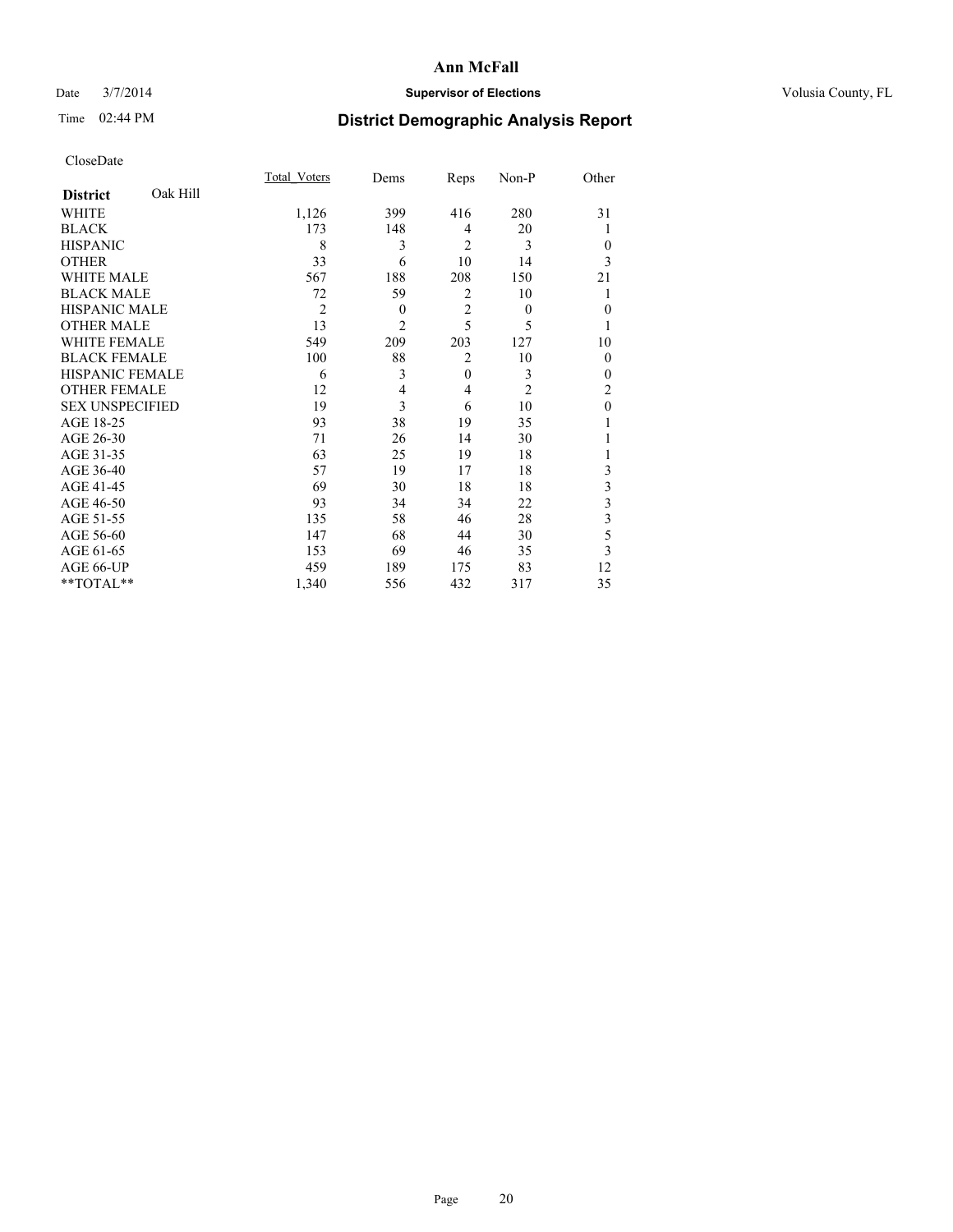### Date  $3/7/2014$  **Supervisor of Elections Supervisor of Elections** Volusia County, FL

# Time 02:44 PM **District Demographic Analysis Report**

|                        |             | <b>Total Voters</b> | Dems  | Reps  | Non-P | Other          |
|------------------------|-------------|---------------------|-------|-------|-------|----------------|
| <b>District</b>        | Orange City |                     |       |       |       |                |
| WHITE                  |             | 5,116               | 1,608 | 2,067 | 1,216 | 225            |
| <b>BLACK</b>           |             | 382                 | 304   | 12    | 61    | 5              |
| <b>HISPANIC</b>        |             | 837                 | 403   | 125   | 296   | 13             |
| <b>OTHER</b>           |             | 297                 | 94    | 65    | 129   | 9              |
| <b>WHITE MALE</b>      |             | 2,198               | 594   | 902   | 578   | 124            |
| <b>BLACK MALE</b>      |             | 142                 | 105   | 7     | 28    | 2              |
| <b>HISPANIC MALE</b>   |             | 345                 | 152   | 64    | 124   | 5              |
| <b>OTHER MALE</b>      |             | 104                 | 36    | 26    | 39    | 3              |
| <b>WHITE FEMALE</b>    |             | 2,882               | 1,001 | 1,152 | 628   | 101            |
| <b>BLACK FEMALE</b>    |             | 237                 | 196   | 5     | 33    | 3              |
| HISPANIC FEMALE        |             | 486                 | 249   | 60    | 169   | 8              |
| <b>OTHER FEMALE</b>    |             | 119                 | 46    | 25    | 44    | 4              |
| <b>SEX UNSPECIFIED</b> |             | 119                 | 30    | 28    | 59    | $\overline{2}$ |
| AGE 18-25              |             | 523                 | 161   | 107   | 222   | 33             |
| AGE 26-30              |             | 367                 | 147   | 81    | 130   | 9              |
| AGE 31-35              |             | 426                 | 133   | 119   | 151   | 23             |
| AGE 36-40              |             | 378                 | 119   | 117   | 135   | 7              |
| AGE 41-45              |             | 427                 | 144   | 122   | 145   | 16             |
| AGE 46-50              |             | 464                 | 164   | 143   | 142   | 15             |
| AGE 51-55              |             | 515                 | 182   | 177   | 134   | 22             |
| AGE 56-60              |             | 533                 | 217   | 180   | 125   | 11             |
| AGE 61-65              |             | 529                 | 203   | 189   | 118   | 19             |
| AGE 66-UP              |             | 2,470               | 939   | 1,034 | 400   | 97             |
| **TOTAL**              |             | 6,632               | 2,409 | 2,269 | 1,702 | 252            |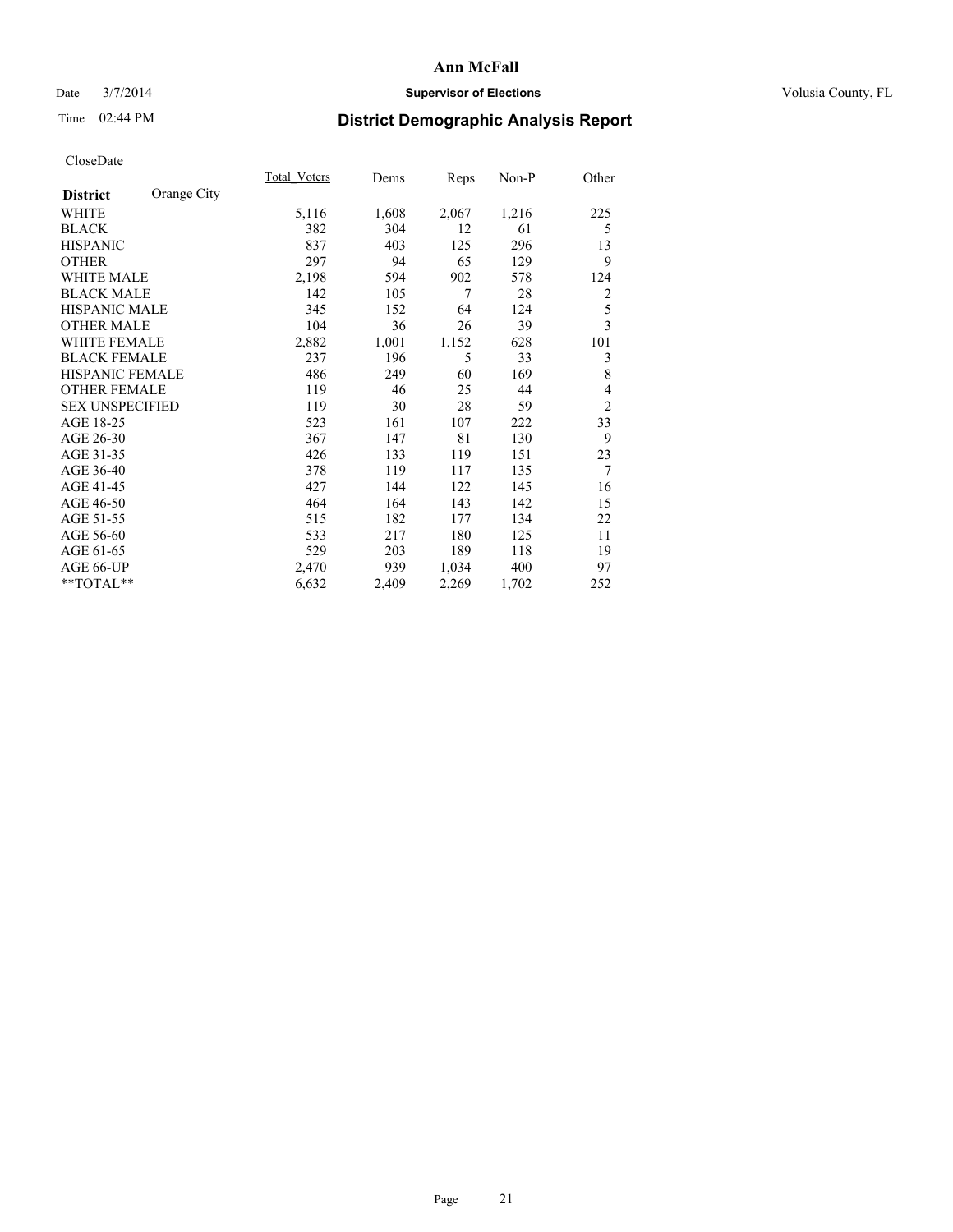### Date  $3/7/2014$  **Supervisor of Elections Supervisor of Elections** Volusia County, FL

## Time 02:44 PM **District Demographic Analysis Report**

|                                 | Total Voters | Dems  | Reps   | $Non-P$ | Other          |
|---------------------------------|--------------|-------|--------|---------|----------------|
| Ormond Beach<br><b>District</b> |              |       |        |         |                |
| WHITE                           | 26,116       | 8,437 | 11,022 | 5,772   | 885            |
| <b>BLACK</b>                    | 931          | 717   | 49     | 140     | 25             |
| <b>HISPANIC</b>                 | 614          | 248   | 159    | 196     | 11             |
| <b>OTHER</b>                    | 1,476        | 466   | 376    | 597     | 37             |
| WHITE MALE                      | 11,833       | 3,357 | 5,211  | 2,804   | 461            |
| <b>BLACK MALE</b>               | 398          | 285   | 24     | 76      | 13             |
| <b>HISPANIC MALE</b>            | 273          | 90    | 88     | 86      | 9              |
| <b>OTHER MALE</b>               | 554          | 170   | 149    | 216     | 19             |
| <b>WHITE FEMALE</b>             | 14,100       | 5,028 | 5,761  | 2,896   | 415            |
| <b>BLACK FEMALE</b>             | 524          | 427   | 25     | 60      | 12             |
| HISPANIC FEMALE                 | 334          | 156   | 68     | 108     | $\overline{2}$ |
| <b>OTHER FEMALE</b>             | 627          | 230   | 175    | 206     | 16             |
| <b>SEX UNSPECIFIED</b>          | 494          | 125   | 105    | 253     | 11             |
| AGE 18-25                       | 2,343        | 687   | 741    | 840     | 75             |
| AGE 26-30                       | 1,621        | 497   | 526    | 553     | 45             |
| AGE 31-35                       | 1,383        | 411   | 449    | 475     | 48             |
| AGE 36-40                       | 1,488        | 435   | 518    | 460     | 75             |
| AGE 41-45                       | 1,919        | 574   | 778    | 500     | 67             |
| AGE 46-50                       | 2,332        | 672   | 1,017  | 568     | 75             |
| AGE 51-55                       | 2,640        | 867   | 1,098  | 604     | 71             |
| AGE 56-60                       | 2,913        | 1,044 | 1,217  | 573     | 79             |
| AGE 61-65                       | 2,916        | 1,106 | 1,130  | 586     | 94             |
| AGE 66-UP                       | 9,582        | 3,575 | 4,132  | 1,546   | 329            |
| **TOTAL**                       | 29,137       | 9,868 | 11,606 | 6,705   | 958            |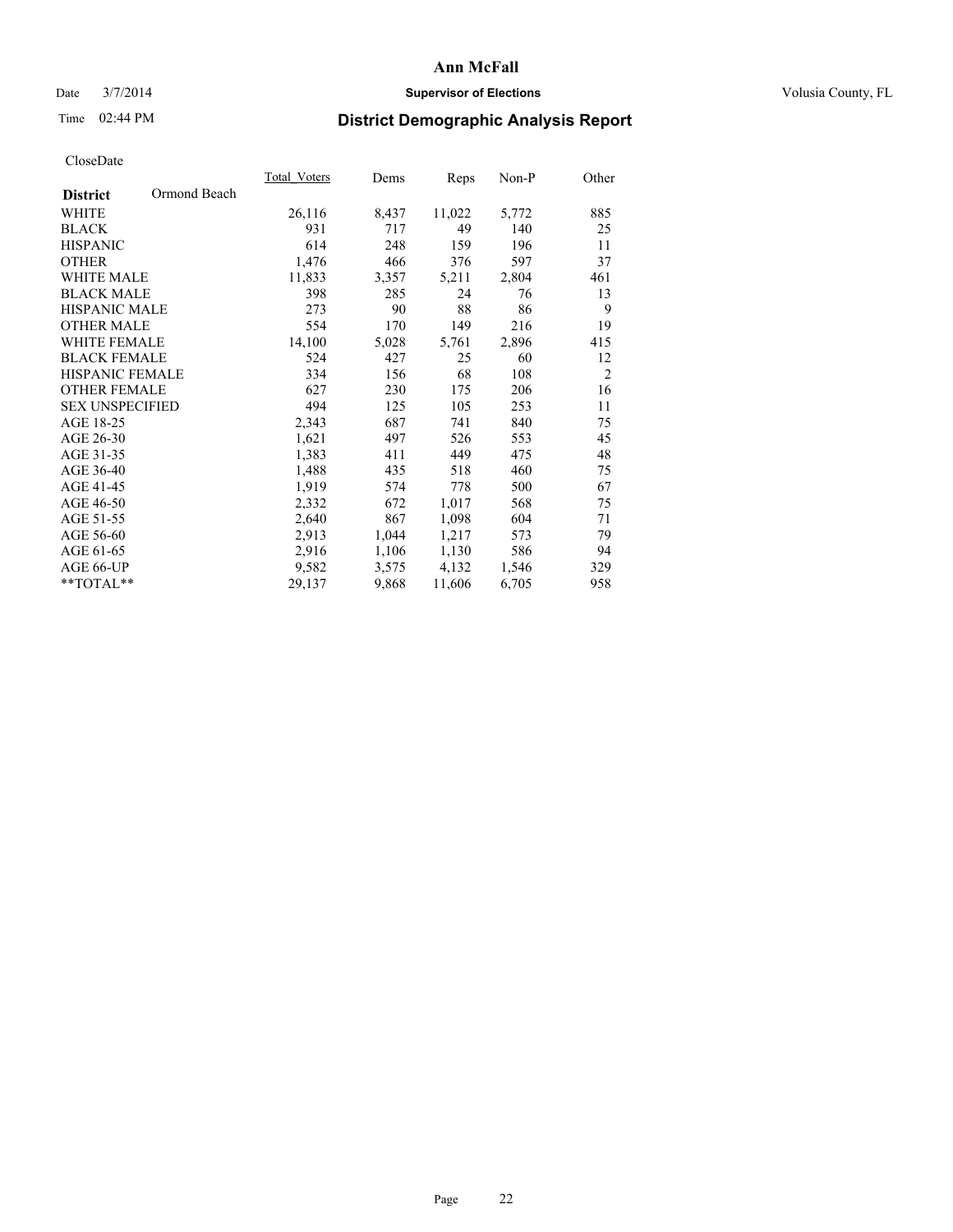### Date  $3/7/2014$  **Supervisor of Elections Supervisor of Elections** Volusia County, FL

# Time 02:44 PM **District Demographic Analysis Report**

|                        |         | <b>Total Voters</b> | Dems           | Reps           | Non-P          | Other                   |
|------------------------|---------|---------------------|----------------|----------------|----------------|-------------------------|
| <b>District</b>        | Pierson |                     |                |                |                |                         |
| WHITE                  |         | 547                 | 197            | 243            | 93             | 14                      |
| <b>BLACK</b>           |         | 50                  | 43             | $\overline{2}$ | 5              | $\theta$                |
| <b>HISPANIC</b>        |         | 127                 | 60             | 7              | 56             | 4                       |
| <b>OTHER</b>           |         | 20                  | 5              | 5              | 10             | $\theta$                |
| <b>WHITE MALE</b>      |         | 263                 | 91             | 122            | 39             | 11                      |
| <b>BLACK MALE</b>      |         | 22                  | 18             | 1              | 3              | $\theta$                |
| <b>HISPANIC MALE</b>   |         | 53                  | 30             | $\overline{c}$ | 20             | 1                       |
| <b>OTHER MALE</b>      |         | 9                   | 3              | $\overline{c}$ | $\overline{4}$ | $\theta$                |
| <b>WHITE FEMALE</b>    |         | 280                 | 105            | 119            | 53             | 3                       |
| <b>BLACK FEMALE</b>    |         | 28                  | 25             | 1              | $\overline{2}$ | $\mathbf{0}$            |
| <b>HISPANIC FEMALE</b> |         | 73                  | 30             | 5              | 35             | 3                       |
| <b>OTHER FEMALE</b>    |         | 5                   | $\overline{c}$ | $\overline{c}$ | 1              | $\theta$                |
| <b>SEX UNSPECIFIED</b> |         | 11                  | $\mathbf{1}$   | 3              | 7              | $\theta$                |
| AGE 18-25              |         | 106                 | 44             | 23             | 39             | $\theta$                |
| AGE 26-30              |         | 58                  | 13             | 17             | 28             | $\theta$                |
| AGE 31-35              |         | 51                  | 14             | 16             | 18             | 3                       |
| AGE 36-40              |         | 51                  | 16             | 16             | 17             | $\overline{c}$          |
| AGE 41-45              |         | 49                  | 19             | 17             | 11             | $\overline{c}$          |
| AGE 46-50              |         | 50                  | 19             | 19             | 9              | $\overline{\mathbf{3}}$ |
| AGE 51-55              |         | 74                  | 34             | 24             | 13             | 3                       |
| AGE 56-60              |         | 93                  | 41             | 39             | 11             | $\overline{2}$          |
| AGE 61-65              |         | 46                  | 20             | 22             | 4              | $\mathbf{0}$            |
| AGE 66-UP              |         | 166                 | 85             | 64             | 14             | 3                       |
| $**TOTAL**$            |         | 744                 | 305            | 257            | 164            | 18                      |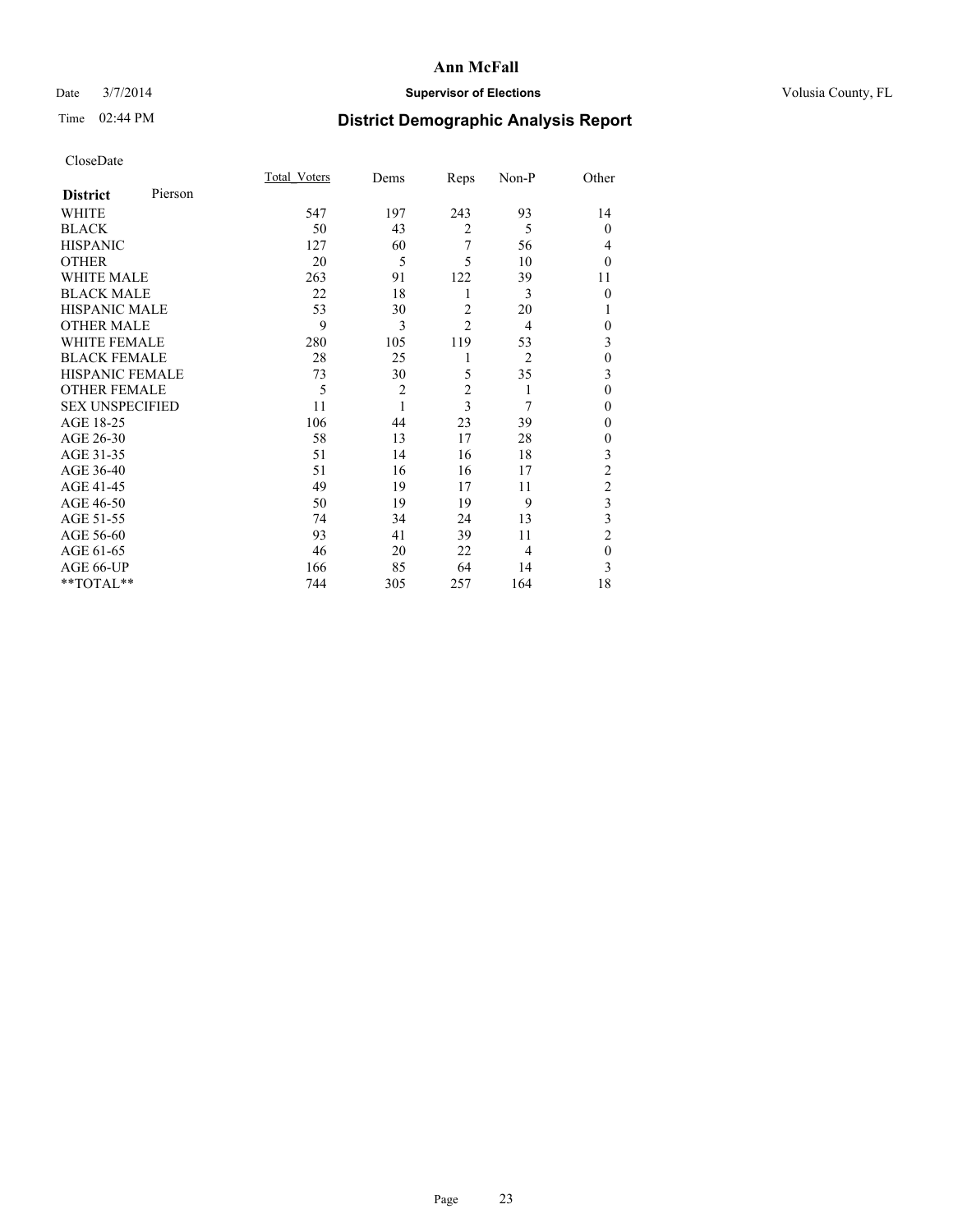### Date  $3/7/2014$  **Supervisor of Elections Supervisor of Elections** Volusia County, FL

# Time 02:44 PM **District Demographic Analysis Report**

|                        |             | <b>Total Voters</b> | Dems     | Reps             | Non-P          | Other          |
|------------------------|-------------|---------------------|----------|------------------|----------------|----------------|
| <b>District</b>        | Ponce Inlet |                     |          |                  |                |                |
| <b>WHITE</b>           |             | 2,708               | 638      | 1,377            | 608            | 85             |
| <b>BLACK</b>           |             | 4                   |          | 1                | $\overline{2}$ | $\Omega$       |
| <b>HISPANIC</b>        |             | 42                  | 12       | 19               | 10             |                |
| <b>OTHER</b>           |             | 100                 | 26       | 33               | 38             | 3              |
| WHITE MALE             |             | 1,291               | 257      | 675              | 314            | 45             |
| <b>BLACK MALE</b>      |             | 1                   | $\theta$ | $\boldsymbol{0}$ | 1              | $\overline{0}$ |
| <b>HISPANIC MALE</b>   |             | 17                  | 6        | 7                | 4              | 0              |
| <b>OTHER MALE</b>      |             | 35                  | 7        | 15               | 10             | 3              |
| <b>WHITE FEMALE</b>    |             | 1,396               | 376      | 696              | 285            | 39             |
| <b>BLACK FEMALE</b>    |             | 3                   |          | 1                | 1              | $\overline{0}$ |
| <b>HISPANIC FEMALE</b> |             | 25                  | 6        | 12               | 6              |                |
| <b>OTHER FEMALE</b>    |             | 48                  | 15       | 14               | 19             | $\theta$       |
| <b>SEX UNSPECIFIED</b> |             | 38                  | 9        | 10               | 18             |                |
| AGE 18-25              |             | 141                 | 29       | 48               | 56             | 8              |
| AGE 26-30              |             | 78                  | 21       | 28               | 27             | $\overline{2}$ |
| AGE 31-35              |             | 81                  | 16       | 31               | 28             | 6              |
| AGE 36-40              |             | 82                  | 9        | 38               | 33             | $\overline{c}$ |
| AGE 41-45              |             | 119                 | 23       | 57               | 37             | $\overline{c}$ |
| AGE 46-50              |             | 166                 | 43       | 82               | 39             | $\overline{2}$ |
| AGE 51-55              |             | 244                 | 47       | 133              | 60             | $\overline{4}$ |
| AGE 56-60              |             | 323                 | 79       | 164              | 71             | 9              |
| AGE 61-65              |             | 379                 | 90       | 176              | 97             | 16             |
| AGE 66-UP              |             | 1,241               | 320      | 673              | 210            | 38             |
| **TOTAL**              |             | 2,854               | 677      | 1,430            | 658            | 89             |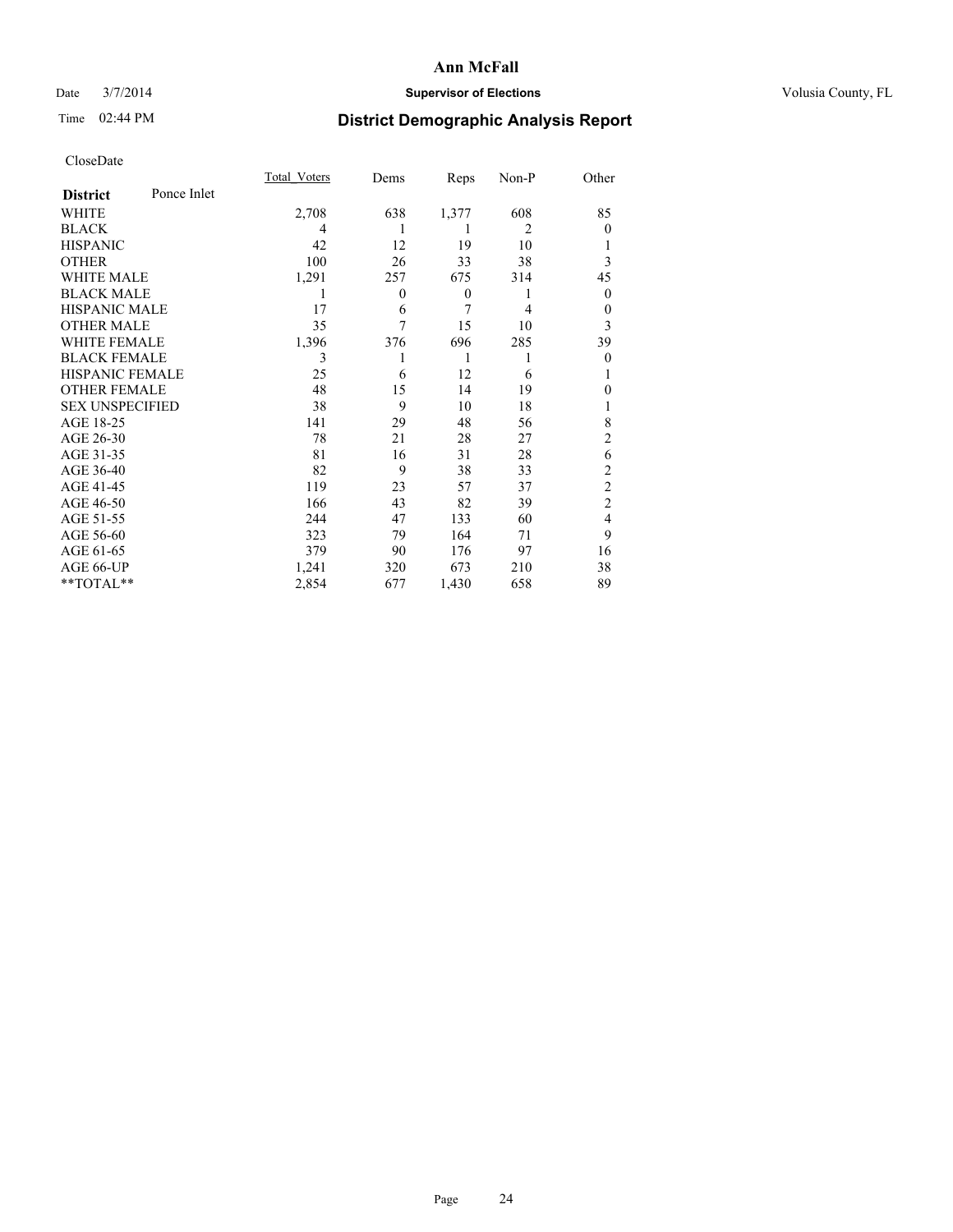### Date  $3/7/2014$  **Supervisor of Elections Supervisor of Elections** Volusia County, FL

# Time 02:44 PM **District Demographic Analysis Report**

|                                | Total Voters | Dems   | Reps   | $Non-P$ | Other |
|--------------------------------|--------------|--------|--------|---------|-------|
| Port Orange<br><b>District</b> |              |        |        |         |       |
| WHITE                          | 34,242       | 11,146 | 13,131 | 8,675   | 1,290 |
| <b>BLACK</b>                   | 1,083        | 824    | 58     | 179     | 22    |
| <b>HISPANIC</b>                | 1,002        | 399    | 215    | 358     | 30    |
| OTHER                          | 1,825        | 569    | 402    | 804     | 50    |
| WHITE MALE                     | 15,592       | 4,418  | 6,350  | 4,148   | 676   |
| <b>BLACK MALE</b>              | 462          | 329    | 36     | 88      | 9     |
| HISPANIC MALE                  | 454          | 171    | 100    | 166     | 17    |
| OTHER MALE                     | 678          | 207    | 158    | 284     | 29    |
| <b>WHITE FEMALE</b>            | 18,297       | 6,625  | 6,657  | 4,419   | 596   |
| <b>BLACK FEMALE</b>            | 609          | 486    | 21     | 89      | 13    |
| HISPANIC FEMALE                | 532          | 223    | 112    | 184     | 13    |
| <b>OTHER FEMALE</b>            | 774          | 285    | 180    | 292     | 17    |
| <b>SEX UNSPECIFIED</b>         | 754          | 194    | 192    | 346     | 22    |
| AGE 18-25                      | 3,290        | 952    | 891    | 1,315   | 132   |
| AGE 26-30                      | 2,389        | 767    | 658    | 883     | 81    |
| AGE 31-35                      | 2,302        | 701    | 671    | 849     | 81    |
| AGE 36-40                      | 2,146        | 638    | 708    | 698     | 102   |
| AGE 41-45                      | 2,669        | 807    | 982    | 799     | 81    |
| AGE 46-50                      | 2,987        | 919    | 1,149  | 818     | 101   |
| AGE 51-55                      | 3,592        | 1,165  | 1,459  | 859     | 109   |
| AGE 56-60                      | 3,622        | 1,317  | 1,416  | 775     | 114   |
| AGE 61-65                      | 3,608        | 1,356  | 1,307  | 817     | 128   |
| AGE 66-UP                      | 11,547       | 4,316  | 4,565  | 2,203   | 463   |
| **TOTAL**                      | 38,152       | 12,938 | 13,806 | 10,016  | 1,392 |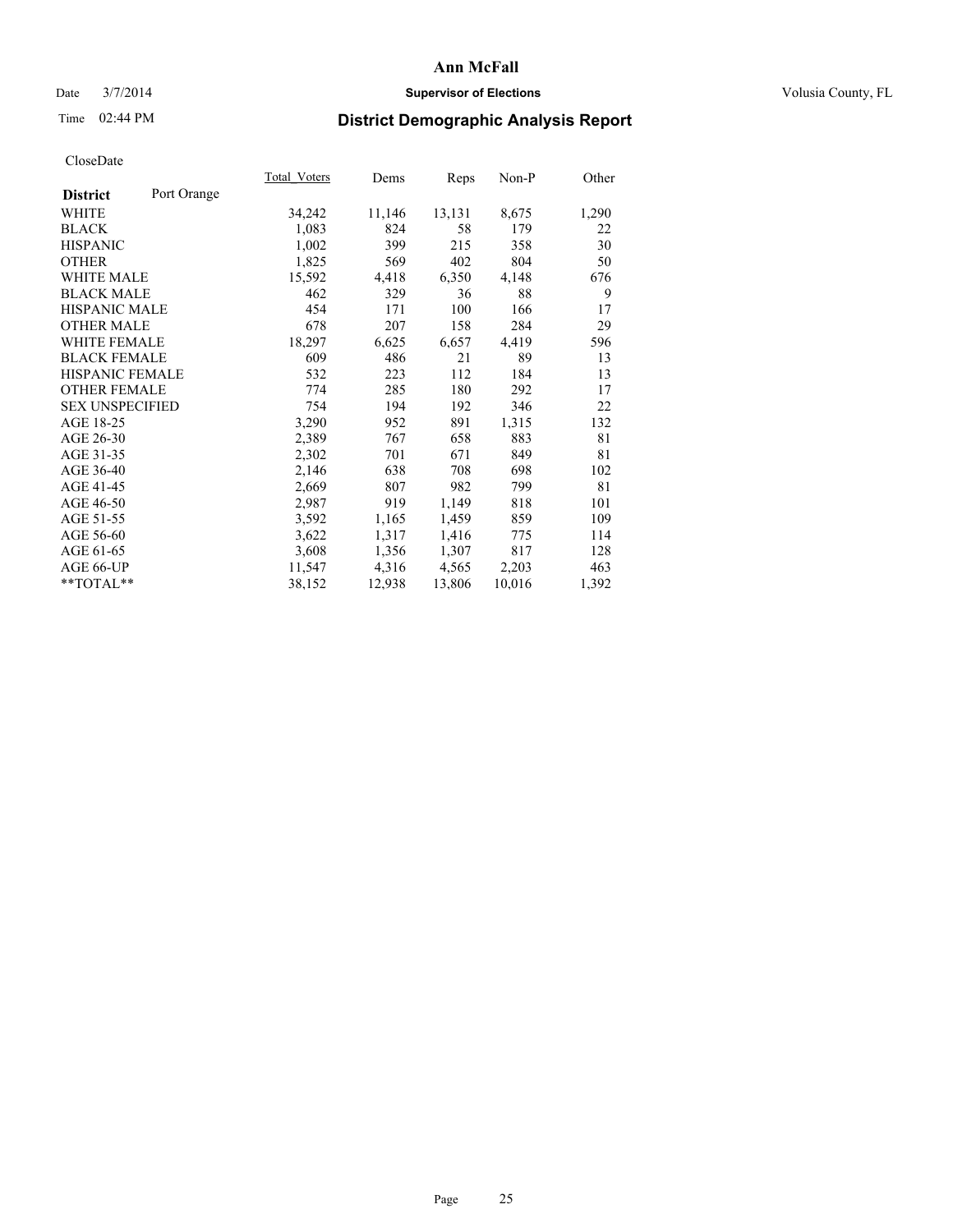### Date  $3/7/2014$  **Supervisor of Elections Supervisor of Elections** Volusia County, FL

# Time 02:44 PM **District Demographic Analysis Report**

|                        |               | Total Voters | Dems  | Reps  | $Non-P$ | Other          |
|------------------------|---------------|--------------|-------|-------|---------|----------------|
| <b>District</b>        | South Daytona |              |       |       |         |                |
| WHITE                  |               | 6,503        | 2,458 | 2,227 | 1,601   | 217            |
| <b>BLACK</b>           |               | 619          | 500   | 17    | 97      | 5              |
| <b>HISPANIC</b>        |               | 184          | 89    | 30    | 60      | 5              |
| <b>OTHER</b>           |               | 355          | 133   | 60    | 157     | 5              |
| <b>WHITE MALE</b>      |               | 2,975        | 974   | 1,094 | 773     | 134            |
| <b>BLACK MALE</b>      |               | 243          | 189   | 4     | 47      | 3              |
| <b>HISPANIC MALE</b>   |               | 92           | 38    | 17    | 33      | 4              |
| <b>OTHER MALE</b>      |               | 104          | 41    | 17    | 44      | $\overline{c}$ |
| <b>WHITE FEMALE</b>    |               | 3,488        | 1,465 | 1,123 | 817     | 83             |
| <b>BLACK FEMALE</b>    |               | 364          | 302   | 12    | 48      | $\overline{c}$ |
| <b>HISPANIC FEMALE</b> |               | 87           | 47    | 13    | 26      | 1              |
| <b>OTHER FEMALE</b>    |               | 160          | 69    | 32    | 56      | 3              |
| <b>SEX UNSPECIFIED</b> |               | 148          | 55    | 22    | 71      | $\mathbf{0}$   |
| AGE 18-25              |               | 679          | 255   | 147   | 258     | 19             |
| AGE 26-30              |               | 571          | 229   | 137   | 187     | 18             |
| AGE 31-35              |               | 479          | 184   | 97    | 179     | 19             |
| AGE 36-40              |               | 412          | 152   | 119   | 126     | 15             |
| AGE 41-45              |               | 550          | 231   | 149   | 157     | 13             |
| AGE 46-50              |               | 653          | 231   | 239   | 170     | 13             |
| AGE 51-55              |               | 786          | 312   | 266   | 185     | 23             |
| AGE 56-60              |               | 775          | 337   | 255   | 158     | 25             |
| AGE 61-65              |               | 748          | 321   | 232   | 166     | 29             |
| AGE 66-UP              |               | 2,008        | 928   | 693   | 329     | 58             |
| **TOTAL**              |               | 7,661        | 3,180 | 2,334 | 1,915   | 232            |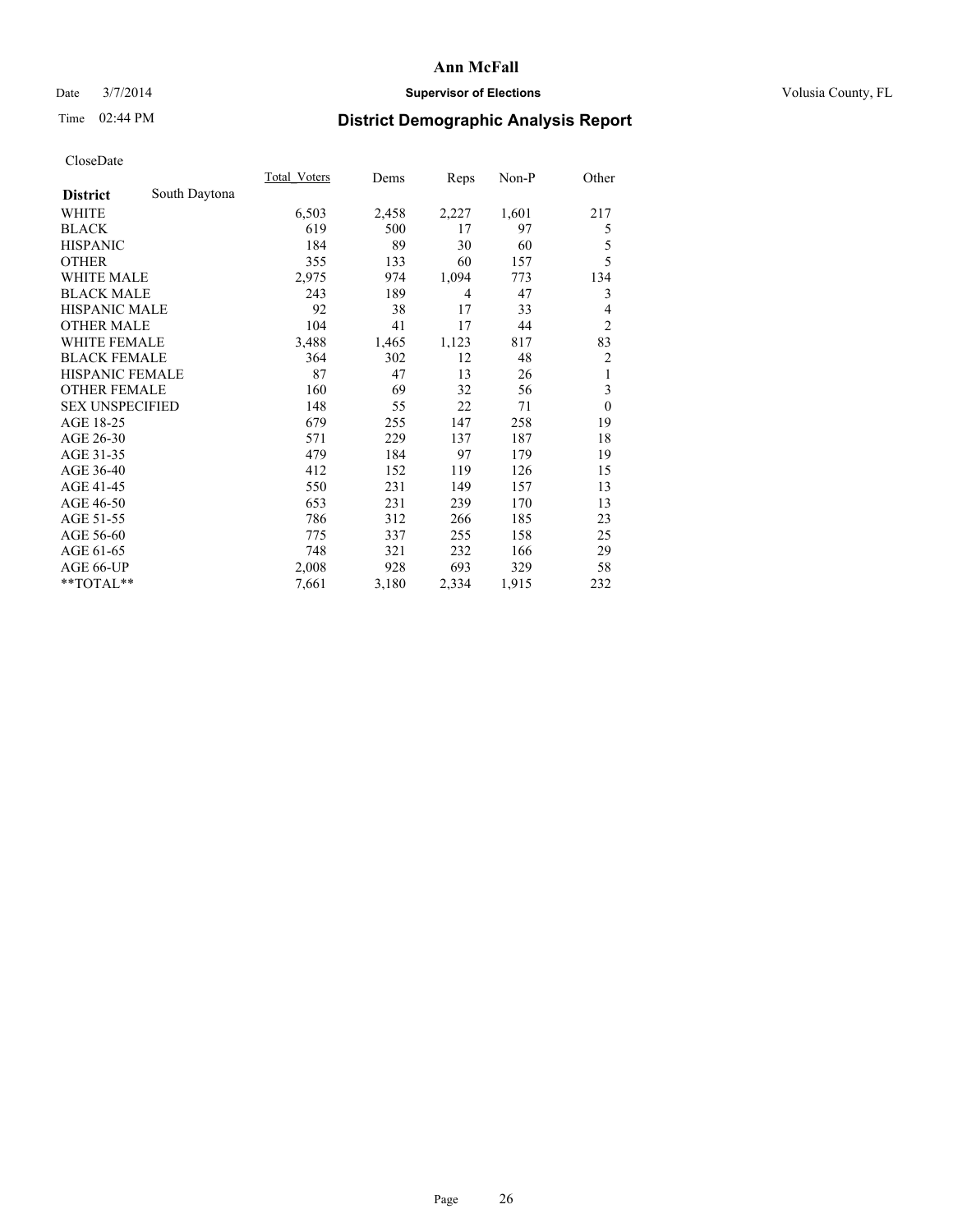### Date  $3/7/2014$  **Supervisor of Elections Supervisor of Elections** Volusia County, FL

# Time 02:44 PM **District Demographic Analysis Report**

|                        |               | Total Voters | Dems     | Reps | Non-P | Other |
|------------------------|---------------|--------------|----------|------|-------|-------|
| <b>District</b>        | Flagler Beach |              |          |      |       |       |
| <b>WHITE</b>           |               | 54           | 21       | 16   | 16    |       |
| <b>BLACK</b>           |               | 0            | $\Omega$ | 0    | 0     | 0     |
| <b>HISPANIC</b>        |               | $\mathbf{0}$ | $\theta$ | 0    | 0     | 0     |
| <b>OTHER</b>           |               |              |          | 2    |       | 0     |
| <b>WHITE MALE</b>      |               | 24           | 8        |      | 8     |       |
| <b>BLACK MALE</b>      |               | 0            | 0        | 0    |       | 0     |
| <b>HISPANIC MALE</b>   |               |              |          |      |       | 0     |
| <b>OTHER MALE</b>      |               | 2            |          |      |       | 0     |
| <b>WHITE FEMALE</b>    |               | 30           | 13       | 9    | 8     | 0     |
| <b>BLACK FEMALE</b>    |               | $\theta$     | $\Omega$ | 0    | 0     | 0     |
| HISPANIC FEMALE        |               |              | 0        |      |       | 0     |
| <b>OTHER FEMALE</b>    |               |              | 0        |      |       | 0     |
| <b>SEX UNSPECIFIED</b> |               |              | 0        |      |       | 0     |
| AGE 18-25              |               |              |          |      | 2     | 0     |
| AGE 26-30              |               |              |          | 0    | 0     | 0     |
| AGE 31-35              |               |              | 0        | 0    |       | 0     |
| AGE 36-40              |               | 0            | 0        | 0    | 0     | 0     |
| AGE 41-45              |               |              | 0        |      |       | 0     |
| AGE 46-50              |               |              |          | 0    |       | 0     |
| AGE 51-55              |               |              |          | 2    | 2     | 0     |
| AGE 56-60              |               |              | 0        | 3    | 0     | 0     |
| AGE 61-65              |               | 9            | 3        |      | 5     | 0     |
| AGE 66-UP              |               | 37           | 17       | 12   |       |       |
| $**TOTAL**$            |               | 57           | 22       | 18   | 16    |       |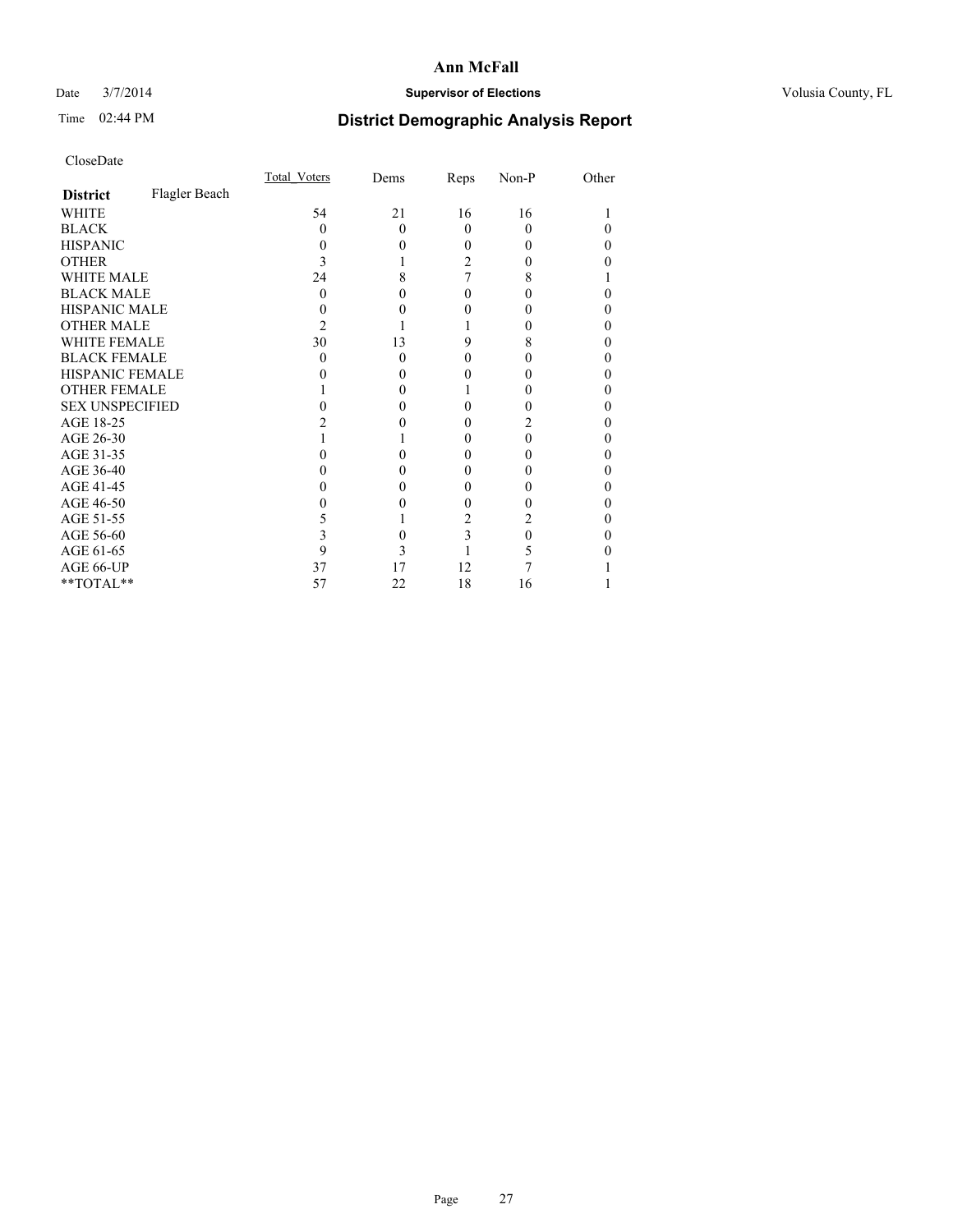### Date  $3/7/2014$  **Supervisor of Elections Supervisor of Elections** Volusia County, FL

## Time 02:44 PM **District Demographic Analysis Report**

|                        |                           | Total Voters | Dems   | <b>Reps</b> | Non-P  | Other |
|------------------------|---------------------------|--------------|--------|-------------|--------|-------|
| <b>District</b>        | <b>Hospital Authority</b> |              |        |             |        |       |
| WHITE                  |                           | 96,368       | 29,614 | 39,920      | 22,585 | 4,249 |
| <b>BLACK</b>           |                           | 10,150       | 8,014  | 410         | 1,562  | 164   |
| <b>HISPANIC</b>        |                           | 18,248       | 8,764  | 2,838       | 6,272  | 374   |
| <b>OTHER</b>           |                           | 6,803        | 2,167  | 1,458       | 3,000  | 178   |
| <b>WHITE MALE</b>      |                           | 44,438       | 11,870 | 19,331      | 10,948 | 2,289 |
| <b>BLACK MALE</b>      |                           | 4,243        | 3,169  | 217         | 754    | 103   |
| <b>HISPANIC MALE</b>   |                           | 8,376        | 3,864  | 1,400       | 2,912  | 200   |
| <b>OTHER MALE</b>      |                           | 2,328        | 773    | 553         | 924    | 78    |
| <b>WHITE FEMALE</b>    |                           | 51,160       | 17,541 | 20,300      | 11,383 | 1,936 |
| <b>BLACK FEMALE</b>    |                           | 5,784        | 4,758  | 188         | 777    | 61    |
| <b>HISPANIC FEMALE</b> |                           | 9,654        | 4,792  | 1,418       | 3,276  | 168   |
| <b>OTHER FEMALE</b>    |                           | 2,731        | 1,056  | 588         | 1,018  | 69    |
| <b>SEX UNSPECIFIED</b> |                           | 2,855        | 736    | 631         | 1,427  | 61    |
| AGE 18-25              |                           | 14,003       | 4,468  | 3,299       | 5,666  | 570   |
| AGE 26-30              |                           | 8,858        | 2,846  | 2,265       | 3,406  | 341   |
| AGE 31-35              |                           | 8,971        | 3,112  | 2,335       | 3,140  | 384   |
| AGE 36-40              |                           | 9,084        | 3,098  | 2,649       | 2,908  | 429   |
| AGE 41-45              |                           | 10,257       | 3,422  | 3,521       | 2,909  | 405   |
| AGE 46-50              |                           | 11,613       | 3,985  | 4,305       | 2,913  | 410   |
| AGE 51-55              |                           | 12,845       | 4,593  | 4,941       | 2,865  | 446   |
| AGE 56-60              |                           | 12,407       | 4,817  | 4,611       | 2,554  | 425   |
| AGE 61-65              |                           | 11,515       | 4,666  | 4,211       | 2,197  | 441   |
| AGE 66-UP              |                           | 32,016       | 13,552 | 12,489      | 4,861  | 1,114 |
| $*$ $TOTAL**$          |                           | 131,569      | 48,559 | 44,626      | 33,419 | 4,965 |
|                        |                           |              |        |             |        |       |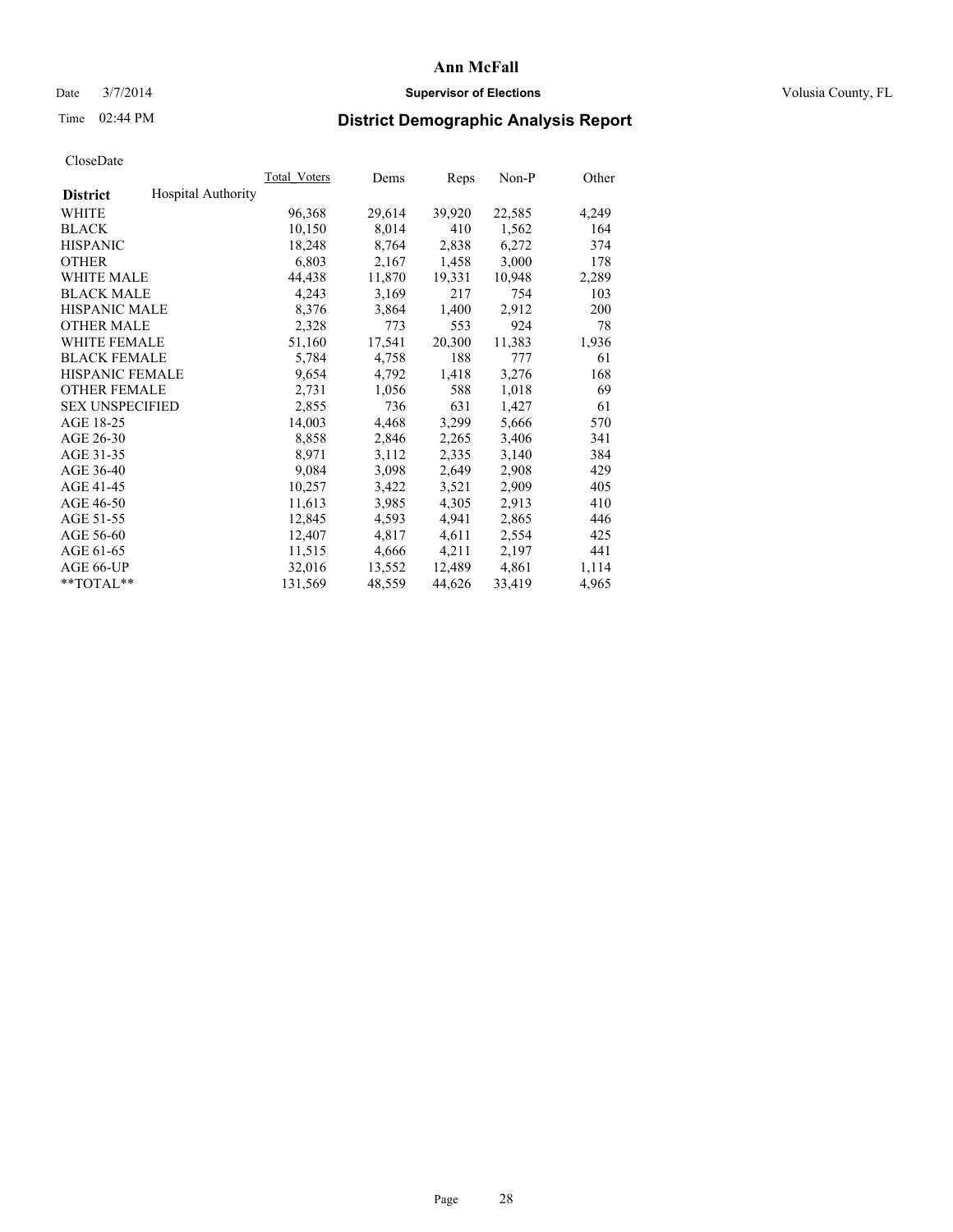### Date  $3/7/2014$  **Supervisor of Elections Supervisor of Elections** Volusia County, FL

## Time 02:44 PM **District Demographic Analysis Report**

|                                          | <b>Total Voters</b> | Dems  | Reps  | Non-P | Other |
|------------------------------------------|---------------------|-------|-------|-------|-------|
| Florida House Seat 24<br><b>District</b> |                     |       |       |       |       |
| WHITE                                    | 17,524              | 5,254 | 7,661 | 3,872 | 737   |
| <b>BLACK</b>                             | 431                 | 345   | 20    | 57    | 9     |
| <b>HISPANIC</b>                          | 891                 | 372   | 158   | 341   | 20    |
| <b>OTHER</b>                             | 835                 | 211   | 261   | 337   | 26    |
| <b>WHITE MALE</b>                        | 8,152               | 2,120 | 3,725 | 1,910 | 397   |
| <b>BLACK MALE</b>                        | 198                 | 150   | 14    | 28    | 6     |
| <b>HISPANIC MALE</b>                     | 405                 | 168   | 63    | 163   | 11    |
| <b>OTHER MALE</b>                        | 293                 | 70    | 104   | 107   | 12    |
| <b>WHITE FEMALE</b>                      | 9,230               | 3,105 | 3,873 | 1,915 | 337   |
| <b>BLACK FEMALE</b>                      | 230                 | 192   | 6     | 29    | 3     |
| HISPANIC FEMALE                          | 470                 | 196   | 93    | 172   | 9     |
| <b>OTHER FEMALE</b>                      | 322                 | 100   | 107   | 107   | 8     |
| <b>SEX UNSPECIFIED</b>                   | 381                 | 81    | 115   | 176   | 9     |
| AGE 18-25                                | 1,424               | 355   | 459   | 555   | 55    |
| AGE 26-30                                | 900                 | 234   | 281   | 347   | 38    |
| AGE 31-35                                | 781                 | 213   | 241   | 281   | 46    |
| AGE 36-40                                | 811                 | 212   | 316   | 252   | 31    |
| AGE 41-45                                | 1,065               | 270   | 439   | 309   | 47    |
| AGE 46-50                                | 1,322               | 350   | 605   | 321   | 46    |
| AGE 51-55                                | 1,839               | 543   | 811   | 414   | 71    |
| AGE 56-60                                | 2,043               | 692   | 870   | 399   | 82    |
| AGE 61-65                                | 2,297               | 793   | 906   | 486   | 112   |
| AGE 66-UP                                | 7,199               | 2,520 | 3,172 | 1,243 | 264   |
| **TOTAL**                                | 19,681              | 6,182 | 8,100 | 4,607 | 792   |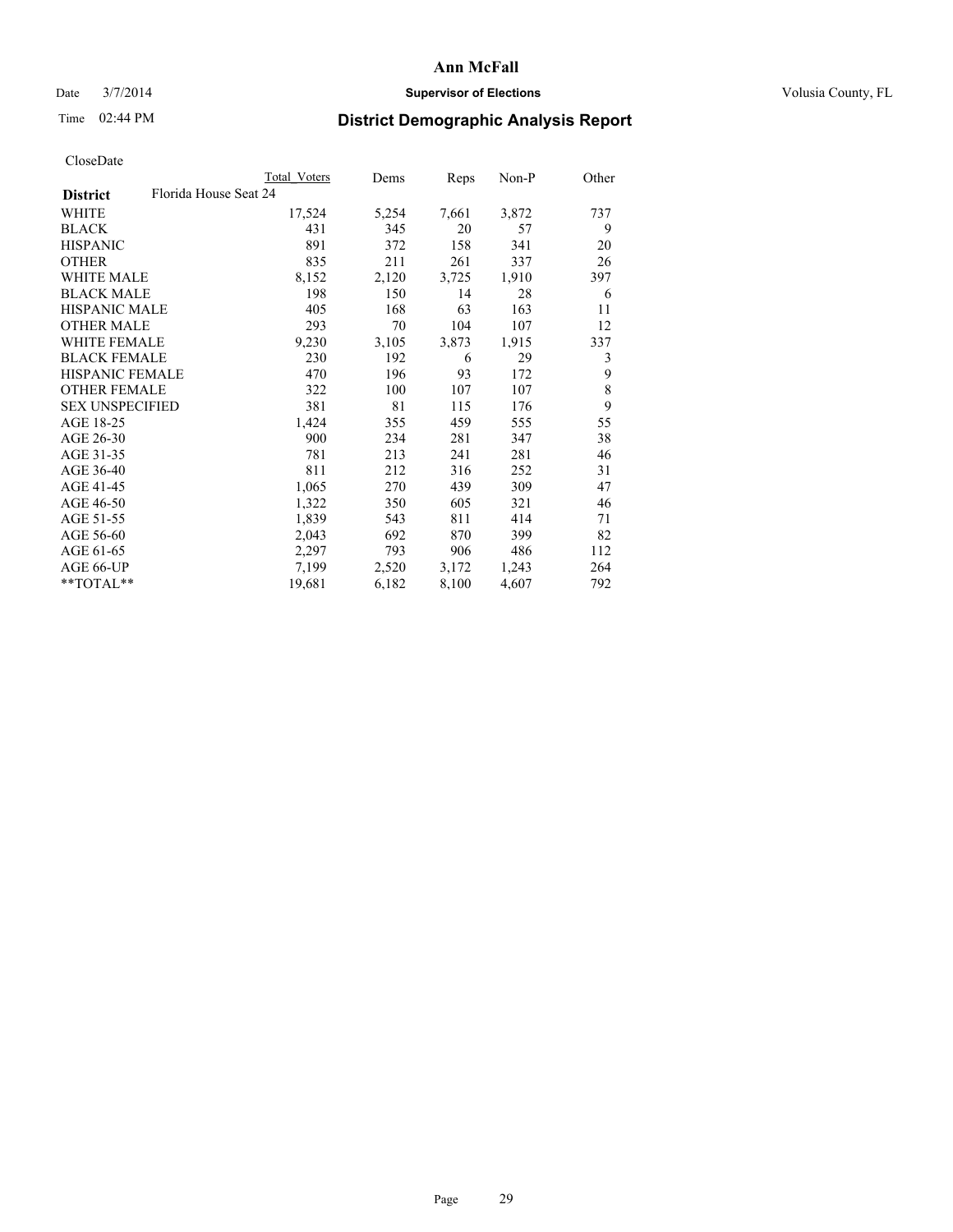### Date  $3/7/2014$  **Supervisor of Elections Supervisor of Elections** Volusia County, FL

## Time 02:44 PM **District Demographic Analysis Report**

|                                          | Total Voters | Dems   | Reps   | Non-P  | Other |
|------------------------------------------|--------------|--------|--------|--------|-------|
| Florida House Seat 25<br><b>District</b> |              |        |        |        |       |
| WHITE                                    | 102,357      | 32,706 | 41,583 | 24,468 | 3,600 |
| <b>BLACK</b>                             | 2,998        | 2,310  | 140    | 478    | 70    |
| <b>HISPANIC</b>                          | 2,314        | 889    | 585    | 781    | 59    |
| <b>OTHER</b>                             | 5,030        | 1,517  | 1,222  | 2,158  | 133   |
| WHITE MALE                               | 47,291       | 13,172 | 20,197 | 11,995 | 1,927 |
| <b>BLACK MALE</b>                        | 1,307        | 938    | 74     | 255    | 40    |
| <b>HISPANIC MALE</b>                     | 1,047        | 362    | 282    | 366    | 37    |
| <b>OTHER MALE</b>                        | 1,849        | 550    | 486    | 751    | 62    |
| <b>WHITE FEMALE</b>                      | 54,196       | 19,269 | 21,097 | 12,193 | 1,637 |
| <b>BLACK FEMALE</b>                      | 1,663        | 1,353  | 65     | 215    | 30    |
| HISPANIC FEMALE                          | 1,238        | 518    | 295    | 403    | 22    |
| <b>OTHER FEMALE</b>                      | 2,142        | 772    | 552    | 764    | 54    |
| <b>SEX UNSPECIFIED</b>                   | 1,966        | 488    | 482    | 943    | 53    |
| AGE 18-25                                | 8,519        | 2,387  | 2,505  | 3,296  | 331   |
| AGE 26-30                                | 6,224        | 1,918  | 1,819  | 2,280  | 207   |
| AGE 31-35                                | 5,667        | 1,672  | 1,696  | 2,089  | 210   |
| AGE 36-40                                | 5,594        | 1,633  | 1,873  | 1,843  | 245   |
| AGE 41-45                                | 7,122        | 2,100  | 2,657  | 2,136  | 229   |
| AGE 46-50                                | 8,492        | 2,515  | 3,481  | 2,230  | 266   |
| AGE 51-55                                | 10,506       | 3,342  | 4,371  | 2,480  | 313   |
| AGE 56-60                                | 11,355       | 4,024  | 4,545  | 2,444  | 342   |
| AGE 61-65                                | 11,718       | 4,263  | 4,482  | 2,580  | 393   |
| AGE 66-UP                                | 37,502       | 13,568 | 16,101 | 6,507  | 1,326 |
| $*$ TOTAL $*$                            | 112,699      | 37,422 | 43,530 | 27,885 | 3,862 |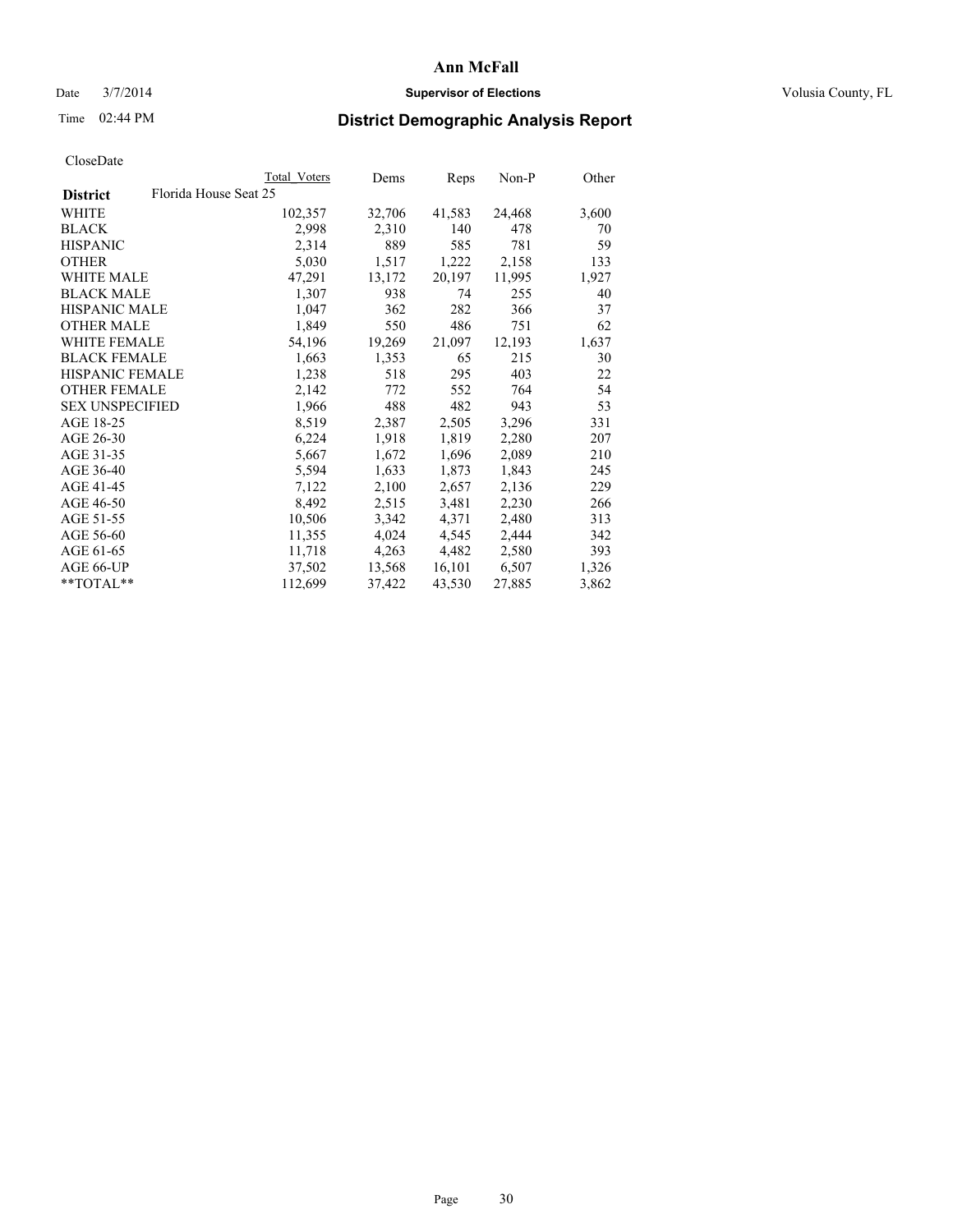### Date  $3/7/2014$  **Supervisor of Elections Supervisor of Elections** Volusia County, FL

## Time 02:44 PM **District Demographic Analysis Report**

|                        |                       | Total Voters | Dems   | <b>Reps</b> | Non-P  | Other |
|------------------------|-----------------------|--------------|--------|-------------|--------|-------|
| <b>District</b>        | Florida House Seat 26 |              |        |             |        |       |
| WHITE                  |                       | 64,695       | 22,184 | 24,303      | 15,560 | 2,648 |
| <b>BLACK</b>           |                       | 18,803       | 15,617 | 472         | 2,551  | 163   |
| <b>HISPANIC</b>        |                       | 3,669        | 1,663  | 607         | 1,305  | 94    |
| <b>OTHER</b>           |                       | 4,946        | 1,843  | 844         | 2,147  | 112   |
| WHITE MALE             |                       | 29,701       | 8,754  | 11,889      | 7,581  | 1,477 |
| <b>BLACK MALE</b>      |                       | 7,160        | 5,692  | 232         | 1,140  | 96    |
| <b>HISPANIC MALE</b>   |                       | 1,613        | 691    | 287         | 588    | 47    |
| <b>OTHER MALE</b>      |                       | 1,597        | 587    | 311         | 648    | 51    |
| <b>WHITE FEMALE</b>    |                       | 34,520       | 13,281 | 12,254      | 7,827  | 1,158 |
| <b>BLACK FEMALE</b>    |                       | 11,377       | 9,718  | 233         | 1,359  | 67    |
| HISPANIC FEMALE        |                       | 2,001        | 947    | 311         | 699    | 44    |
| <b>OTHER FEMALE</b>    |                       | 2,060        | 919    | 372         | 724    | 45    |
| <b>SEX UNSPECIFIED</b> |                       | 2,084        | 718    | 337         | 997    | 32    |
| AGE 18-25              |                       | 12,052       | 5,787  | 1,949       | 3,998  | 318   |
| AGE 26-30              |                       | 6,894        | 2,952  | 1,448       | 2,270  | 224   |
| AGE 31-35              |                       | 6,092        | 2,632  | 1,299       | 1,938  | 223   |
| AGE 36-40              |                       | 5,538        | 2,296  | 1,379       | 1,638  | 225   |
| AGE 41-45              |                       | 6,335        | 2,571  | 1,802       | 1,746  | 216   |
| AGE 46-50              |                       | 7,333        | 3,056  | 2,269       | 1,786  | 222   |
| AGE 51-55              |                       | 8,496        | 3,658  | 2,732       | 1,802  | 304   |
| AGE 56-60              |                       | 8,361        | 3,870  | 2,604       | 1,628  | 259   |
| AGE 61-65              |                       | 8,116        | 3,692  | 2,597       | 1,545  | 282   |
| AGE 66-UP              |                       | 22,896       | 10,793 | 8,147       | 3,212  | 744   |
| $*$ $TOTAL**$          |                       | 92,113       | 41,307 | 26,226      | 21,563 | 3,017 |
|                        |                       |              |        |             |        |       |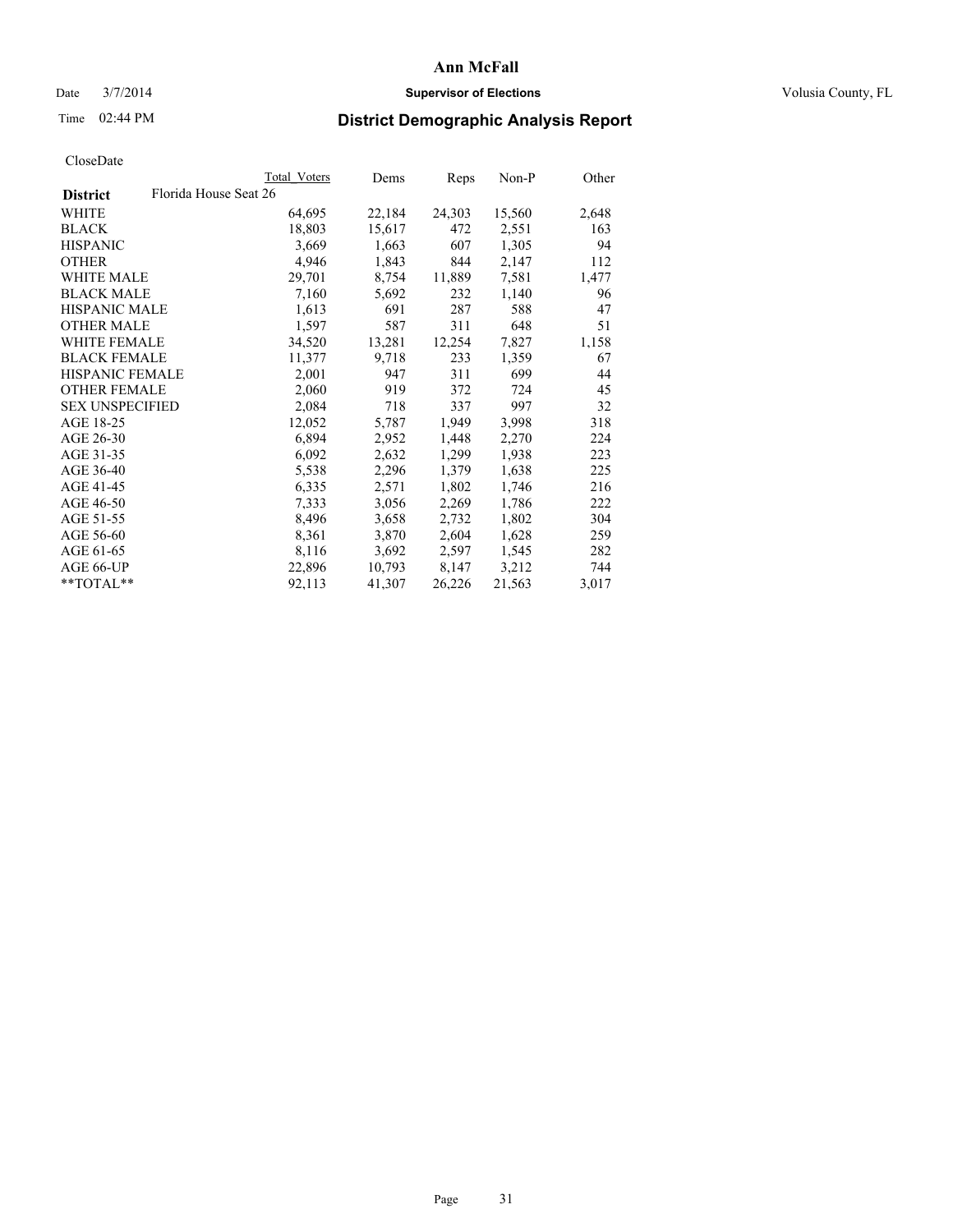### Date  $3/7/2014$  **Supervisor of Elections Supervisor of Elections** Volusia County, FL

## Time 02:44 PM **District Demographic Analysis Report**

|                        |                       | Total Voters | Dems   | Reps   | Non-P  | Other |
|------------------------|-----------------------|--------------|--------|--------|--------|-------|
| <b>District</b>        | Florida House Seat 27 |              |        |        |        |       |
| WHITE                  |                       | 74,092       | 23,154 | 29,369 | 18,495 | 3,074 |
| <b>BLACK</b>           |                       | 6,510        | 5,028  | 288    | 1,079  | 115   |
| <b>HISPANIC</b>        |                       | 15,585       | 7,606  | 2,418  | 5,262  | 299   |
| <b>OTHER</b>           |                       | 5,009        | 1,617  | 1,004  | 2,262  | 126   |
| <b>WHITE MALE</b>      |                       | 34,277       | 9,373  | 14,312 | 8,939  | 1,653 |
| <b>BLACK MALE</b>      |                       | 2,825        | 2,054  | 161    | 540    | 70    |
| <b>HISPANIC MALE</b>   |                       | 7,210        | 3,368  | 1,205  | 2,468  | 169   |
| <b>OTHER MALE</b>      |                       | 1,723        | 581    | 394    | 693    | 55    |
| <b>WHITE FEMALE</b>    |                       | 39,210       | 13,615 | 14,840 | 9,351  | 1,404 |
| <b>BLACK FEMALE</b>    |                       | 3,607        | 2,917  | 126    | 519    | 45    |
| HISPANIC FEMALE        |                       | 8,198        | 4,151  | 1,200  | 2,720  | 127   |
| <b>OTHER FEMALE</b>    |                       | 2,053        | 807    | 416    | 773    | 57    |
| <b>SEX UNSPECIFIED</b> |                       | 2,093        | 539    | 425    | 1,095  | 34    |
| AGE 18-25              |                       | 10,251       | 3,281  | 2,274  | 4,290  | 406   |
| AGE 26-30              |                       | 6,660        | 2,141  | 1,629  | 2,647  | 243   |
| AGE 31-35              |                       | 6,833        | 2,329  | 1,702  | 2,518  | 284   |
| AGE 36-40              |                       | 7,095        | 2,458  | 1,951  | 2,375  | 311   |
| AGE 41-45              |                       | 7.919        | 2,692  | 2,618  | 2,317  | 292   |
| AGE 46-50              |                       | 8,857        | 3,092  | 3,093  | 2,360  | 312   |
| AGE 51-55              |                       | 9,870        | 3,531  | 3,688  | 2,337  | 314   |
| AGE 56-60              |                       | 9,672        | 3,715  | 3,493  | 2,148  | 316   |
| AGE 61-65              |                       | 8,859        | 3,596  | 3,110  | 1,850  | 303   |
| AGE 66-UP              |                       | 25,180       | 10,570 | 9,521  | 4,256  | 833   |
| **TOTAL**              |                       | 101,196      | 37,405 | 33,079 | 27,098 | 3,614 |
|                        |                       |              |        |        |        |       |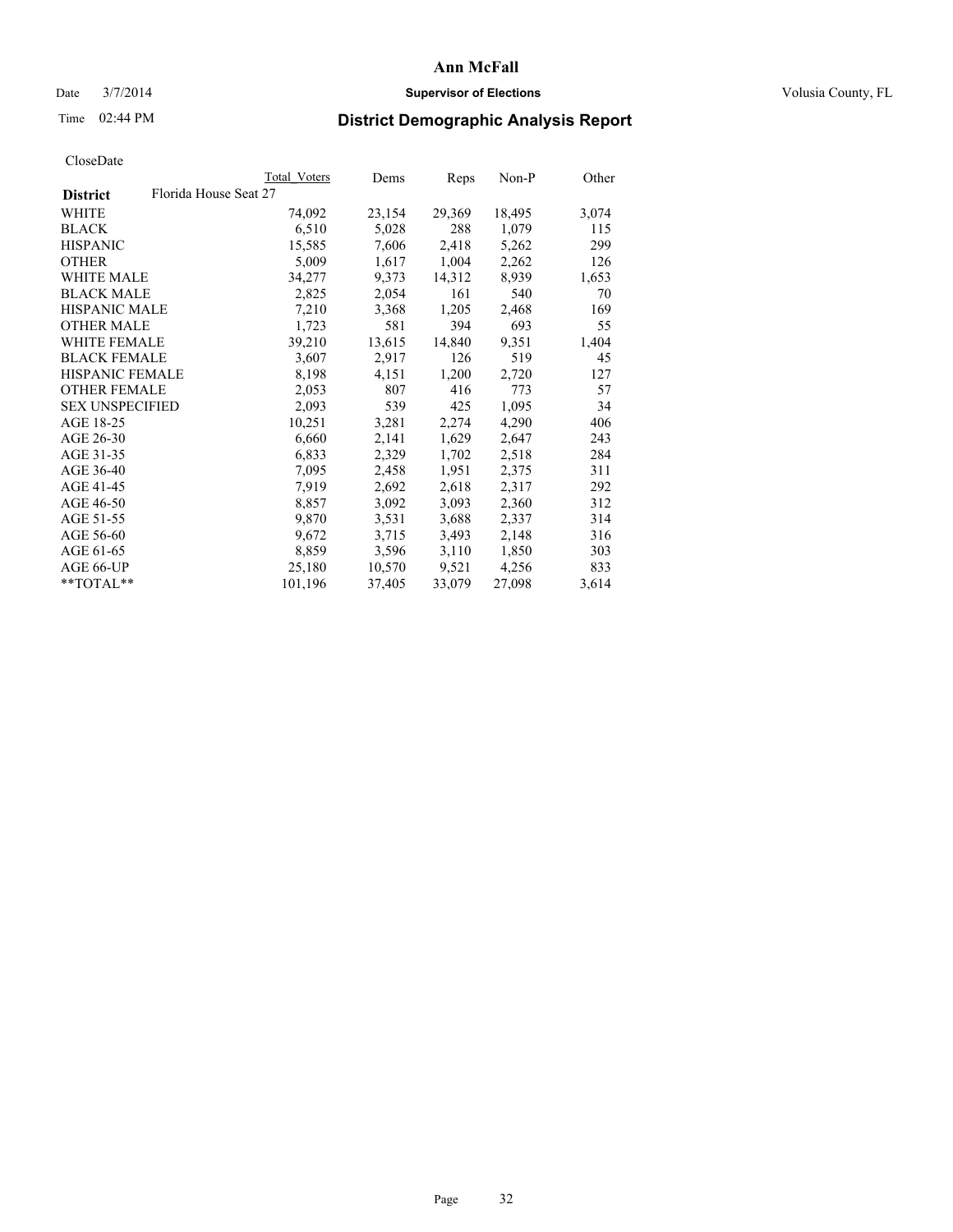### Date  $3/7/2014$  **Supervisor of Elections Supervisor of Elections** Volusia County, FL

## Time 02:44 PM **District Demographic Analysis Report**

|                        | Total Voters            | Dems             | <b>Reps</b> | Non-P  | Other |
|------------------------|-------------------------|------------------|-------------|--------|-------|
| <b>District</b>        | School Board District 1 |                  |             |        |       |
| WHITE                  |                         | 16,367<br>53,282 | 22,865      | 11,764 | 2,286 |
| <b>BLACK</b>           |                         | 4,733<br>3,846   | 170         | 651    | 66    |
| <b>HISPANIC</b>        |                         | 4,399<br>1,907   | 814         | 1,572  | 106   |
| <b>OTHER</b>           |                         | 3,151<br>966     | 757         | 1,337  | 91    |
| <b>WHITE MALE</b>      |                         | 6,450<br>24,375  | 11,006      | 5,692  | 1,227 |
| <b>BLACK MALE</b>      |                         | 1,869<br>1,455   | 72          | 301    | 41    |
| <b>HISPANIC MALE</b>   |                         | 1,912<br>782     | 393         | 691    | 46    |
| <b>OTHER MALE</b>      |                         | 1,061<br>336     | 278         | 410    | 37    |
| WHITE FEMALE           |                         | 28,488<br>9,813  | 11,689      | 5,942  | 1,044 |
| <b>BLACK FEMALE</b>    |                         | 2,807<br>2,350   | 94          | 338    | 25    |
| <b>HISPANIC FEMALE</b> |                         | 2,431<br>1,098   | 412         | 863    | 58    |
| <b>OTHER FEMALE</b>    |                         | 1,258<br>461     | 309         | 452    | 36    |
| <b>SEX UNSPECIFIED</b> |                         | 1,364<br>341     | 353         | 635    | 35    |
| AGE 18-25              |                         | 6,365<br>1,944   | 1,666       | 2,482  | 273   |
| AGE 26-30              |                         | 3,974<br>1,223   | 1,148       | 1,455  | 148   |
| AGE 31-35              |                         | 4,054<br>1,357   | 1,194       | 1,330  | 173   |
| AGE 36-40              |                         | 3,992<br>1,245   | 1,339       | 1,213  | 195   |
| AGE 41-45              |                         | 1,503<br>4,748   | 1,728       | 1,321  | 196   |
| AGE 46-50              |                         | 5,329<br>1,706   | 2,184       | 1,248  | 191   |
| AGE 51-55              |                         | 6,163<br>2,087   | 2,555       | 1,292  | 229   |
| AGE 56-60              |                         | 6,198<br>2,305   | 2,461       | 1,218  | 214   |
| AGE 61-65              |                         | 6,182<br>2,394   | 2,442       | 1,092  | 254   |
| AGE 66-UP              |                         | 18,560<br>7,322  | 7,889       | 2,673  | 676   |
| $*$ $TOTAI.**$         |                         | 23,086<br>65,565 | 24,606      | 15,324 | 2,549 |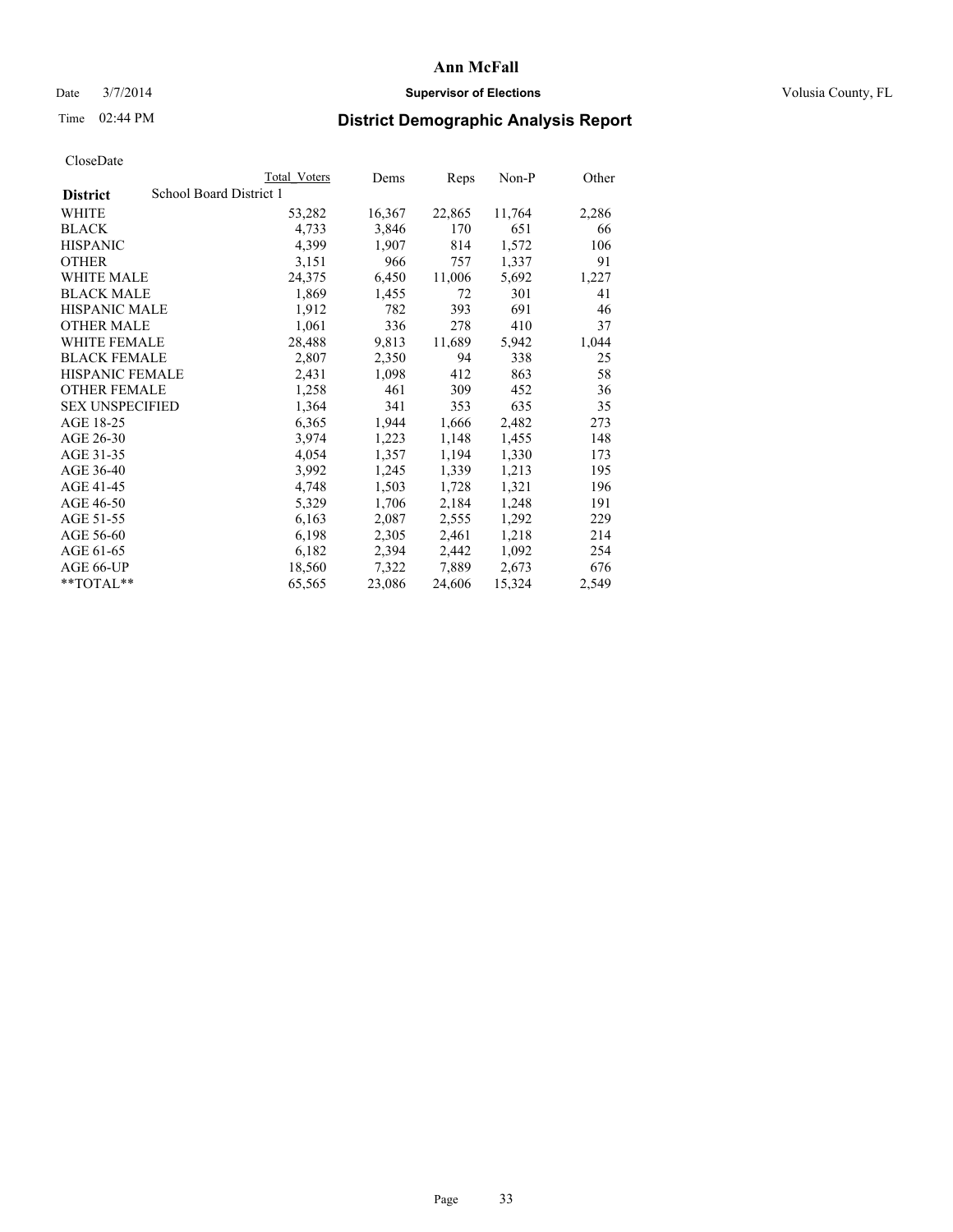### Date  $3/7/2014$  **Supervisor of Elections Supervisor of Elections** Volusia County, FL

## Time 02:44 PM **District Demographic Analysis Report**

|                        |                         | <b>Total Voters</b> | Dems   | Reps   | $Non-P$ | Other |
|------------------------|-------------------------|---------------------|--------|--------|---------|-------|
| <b>District</b>        | School Board District 2 |                     |        |        |         |       |
| WHITE                  |                         | 45,833              | 15,701 | 16,868 | 11,489  | 1,775 |
| <b>BLACK</b>           |                         | 11,915              | 9,870  | 283    | 1,659   | 103   |
| <b>HISPANIC</b>        |                         | 1,719               | 761    | 332    | 586     | 40    |
| <b>OTHER</b>           |                         | 3,400               | 1,304  | 566    | 1,451   | 79    |
| WHITE MALE             |                         | 21,362              | 6,355  | 8,374  | 5,630   | 1,003 |
| <b>BLACK MALE</b>      |                         | 4,524               | 3,597  | 142    | 732     | 53    |
| <b>HISPANIC MALE</b>   |                         | 808                 | 326    | 160    | 296     | 26    |
| <b>OTHER MALE</b>      |                         | 1,136               | 417    | 210    | 471     | 38    |
| <b>WHITE FEMALE</b>    |                         | 24,073              | 9,202  | 8,379  | 5,734   | 758   |
| <b>BLACK FEMALE</b>    |                         | 7,208               | 6,130  | 138    | 890     | 50    |
| <b>HISPANIC FEMALE</b> |                         | 880                 | 422    | 169    | 275     | 14    |
| <b>OTHER FEMALE</b>    |                         | 1,501               | 676    | 265    | 530     | 30    |
| <b>SEX UNSPECIFIED</b> |                         | 1,375               | 511    | 212    | 627     | 25    |
| AGE 18-25              |                         | 7,876               | 4,102  | 1,131  | 2,452   | 191   |
| AGE 26-30              |                         | 4,559               | 1,968  | 928    | 1,514   | 149   |
| AGE 31-35              |                         | 3,693               | 1,582  | 749    | 1,227   | 135   |
| AGE 36-40              |                         | 3,130               | 1,322  | 725    | 975     | 108   |
| AGE 41-45              |                         | 3,671               | 1,520  | 984    | 1,044   | 123   |
| AGE 46-50              |                         | 4,507               | 1,860  | 1,337  | 1,193   | 117   |
| AGE 51-55              |                         | 5,589               | 2,364  | 1,787  | 1,263   | 175   |
| AGE 56-60              |                         | 5,772               | 2,545  | 1,861  | 1,191   | 175   |
| AGE 61-65              |                         | 5,886               | 2,475  | 1,888  | 1,337   | 186   |
| AGE 66-UP              |                         | 18,184              | 7,898  | 6,659  | 2,989   | 638   |
| $*$ $TOTAL**$          |                         | 62,867              | 27,636 | 18,049 | 15,185  | 1,997 |
|                        |                         |                     |        |        |         |       |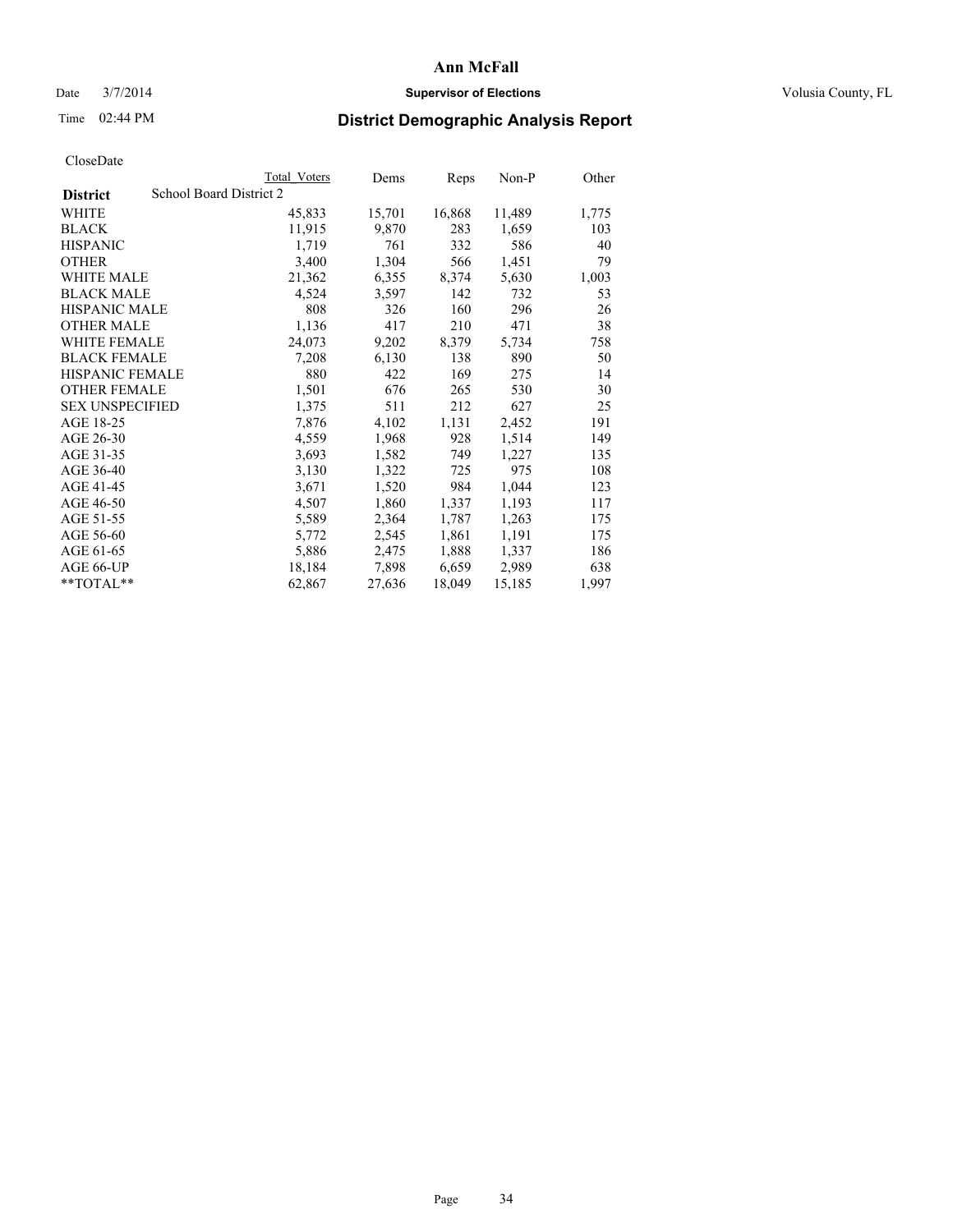### Date  $3/7/2014$  **Supervisor of Elections Supervisor of Elections** Volusia County, FL

## Time 02:44 PM **District Demographic Analysis Report**

|                        |                         | <b>Total Voters</b> | Dems   | Reps   | Non-P  | Other |
|------------------------|-------------------------|---------------------|--------|--------|--------|-------|
| <b>District</b>        | School Board District 3 |                     |        |        |        |       |
| <b>WHITE</b>           |                         | 65,330              | 21,083 | 25,803 | 16,244 | 2,200 |
| <b>BLACK</b>           |                         | 2,011               | 1,620  | 79     | 284    | 28    |
| <b>HISPANIC</b>        |                         | 1,142               | 438    | 284    | 385    | 35    |
| <b>OTHER</b>           |                         | 2,640               | 751    | 610    | 1,210  | 69    |
| <b>WHITE MALE</b>      |                         | 30,227              | 8,477  | 12,640 | 7,923  | 1,187 |
| <b>BLACK MALE</b>      |                         | 888                 | 671    | 45     | 152    | 20    |
| <b>HISPANIC MALE</b>   |                         | 512                 | 183    | 126    | 183    | 20    |
| <b>OTHER MALE</b>      |                         | 919                 | 264    | 250    | 376    | 29    |
| <b>WHITE FEMALE</b>    |                         | 34,563              | 12,443 | 12,973 | 8,150  | 997   |
| <b>BLACK FEMALE</b>    |                         | 1,104               | 935    | 33     | 128    | 8     |
| <b>HISPANIC FEMALE</b> |                         | 615                 | 250    | 155    | 195    | 15    |
| <b>OTHER FEMALE</b>    |                         | 1,095               | 390    | 270    | 402    | 33    |
| <b>SEX UNSPECIFIED</b> |                         | 1,200               | 279    | 284    | 614    | 23    |
| AGE 18-25              |                         | 5,346               | 1,495  | 1,464  | 2,185  | 202   |
| AGE 26-30              |                         | 3,708               | 1,170  | 1,011  | 1,417  | 110   |
| AGE 31-35              |                         | 3,647               | 1,031  | 1,072  | 1,407  | 137   |
| AGE 36-40              |                         | 3,685               | 1,095  | 1,208  | 1,228  | 154   |
| AGE 41-45              |                         | 4,642               | 1,412  | 1,679  | 1,434  | 117   |
| AGE 46-50              |                         | 5,138               | 1,555  | 2,052  | 1,382  | 149   |
| AGE 51-55              |                         | 6,626               | 2,107  | 2,737  | 1,591  | 191   |
| AGE 56-60              |                         | 7,237               | 2,600  | 2,797  | 1,615  | 225   |
| AGE 61-65              |                         | 7,479               | 2,811  | 2,807  | 1,614  | 247   |
| AGE 66-UP              |                         | 23,615              | 8,616  | 9.949  | 4,250  | 800   |
| $*$ $TOTAL**$          |                         | 71,123              | 23,892 | 26,776 | 18,123 | 2,332 |
|                        |                         |                     |        |        |        |       |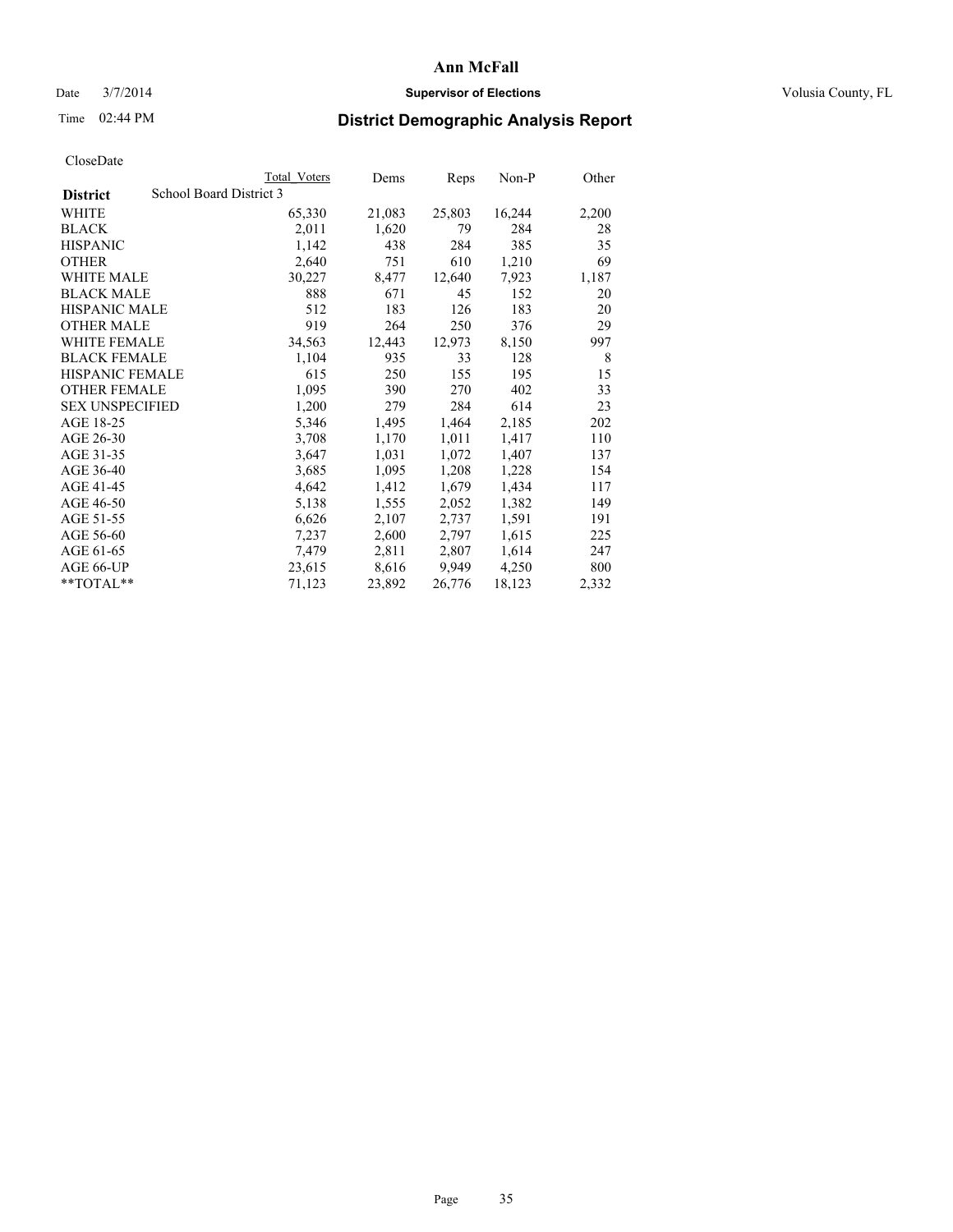### Date  $3/7/2014$  **Supervisor of Elections Supervisor of Elections** Volusia County, FL

## Time 02:44 PM **District Demographic Analysis Report**

|                                            | Total Voters | Dems   | <b>Reps</b> | Non-P  | Other |
|--------------------------------------------|--------------|--------|-------------|--------|-------|
| School Board District 4<br><b>District</b> |              |        |             |        |       |
| <b>WHITE</b>                               | 55,271       | 18,214 | 22,037      | 12,997 | 2,023 |
| <b>BLACK</b>                               | 4,800        | 3,904  | 154         | 677    | 65    |
| <b>HISPANIC</b>                            | 1,645        | 698    | 352         | 566    | 29    |
| <b>OTHER</b>                               | 3,206        | 1,019  | 757         | 1,353  | 77    |
| <b>WHITE MALE</b>                          | 25,300       | 7,251  | 10,604      | 6,362  | 1,083 |
| <b>BLACK MALE</b>                          | 1,891        | 1,438  | 83          | 331    | 39    |
| <b>HISPANIC MALE</b>                       | 709          | 275    | 166         | 248    | 20    |
| <b>OTHER MALE</b>                          | 1,154        | 349    | 304         | 462    | 39    |
| WHITE FEMALE                               | 29,566       | 10,858 | 11,292      | 6,491  | 925   |
| <b>BLACK FEMALE</b>                        | 2,859        | 2,424  | 71          | 338    | 26    |
| HISPANIC FEMALE                            | 917          | 415    | 180         | 313    | 9     |
| <b>OTHER FEMALE</b>                        | 1,336        | 503    | 348         | 453    | 32    |
| <b>SEX UNSPECIFIED</b>                     | 1,190        | 322    | 252         | 595    | 21    |
| AGE 18-25                                  | 5,492        | 1,861  | 1,442       | 2,025  | 164   |
| AGE 26-30                                  | 3,827        | 1,332  | 1,050       | 1,321  | 124   |
| AGE 31-35                                  | 3,291        | 1,177  | 853         | 1,142  | 119   |
| AGE 36-40                                  | 3,367        | 1,145  | 1,015       | 1,071  | 136   |
| AGE 41-45                                  | 4,183        | 1,358  | 1,471       | 1,195  | 159   |
| AGE 46-50                                  | 5,160        | 1,729  | 1,939       | 1,312  | 180   |
| AGE 51-55                                  | 6,140        | 2,164  | 2,342       | 1,427  | 207   |
| AGE 56-60                                  | 6,472        | 2,503  | 2,439       | 1,342  | 188   |
| AGE 61-65                                  | 6,583        | 2,577  | 2,368       | 1,404  | 234   |
| AGE 66-UP                                  | 20,407       | 7,989  | 8,381       | 3,354  | 683   |
| $*$ TOTAL $*$                              | 64,922       | 23,835 | 23,300      | 15,593 | 2,194 |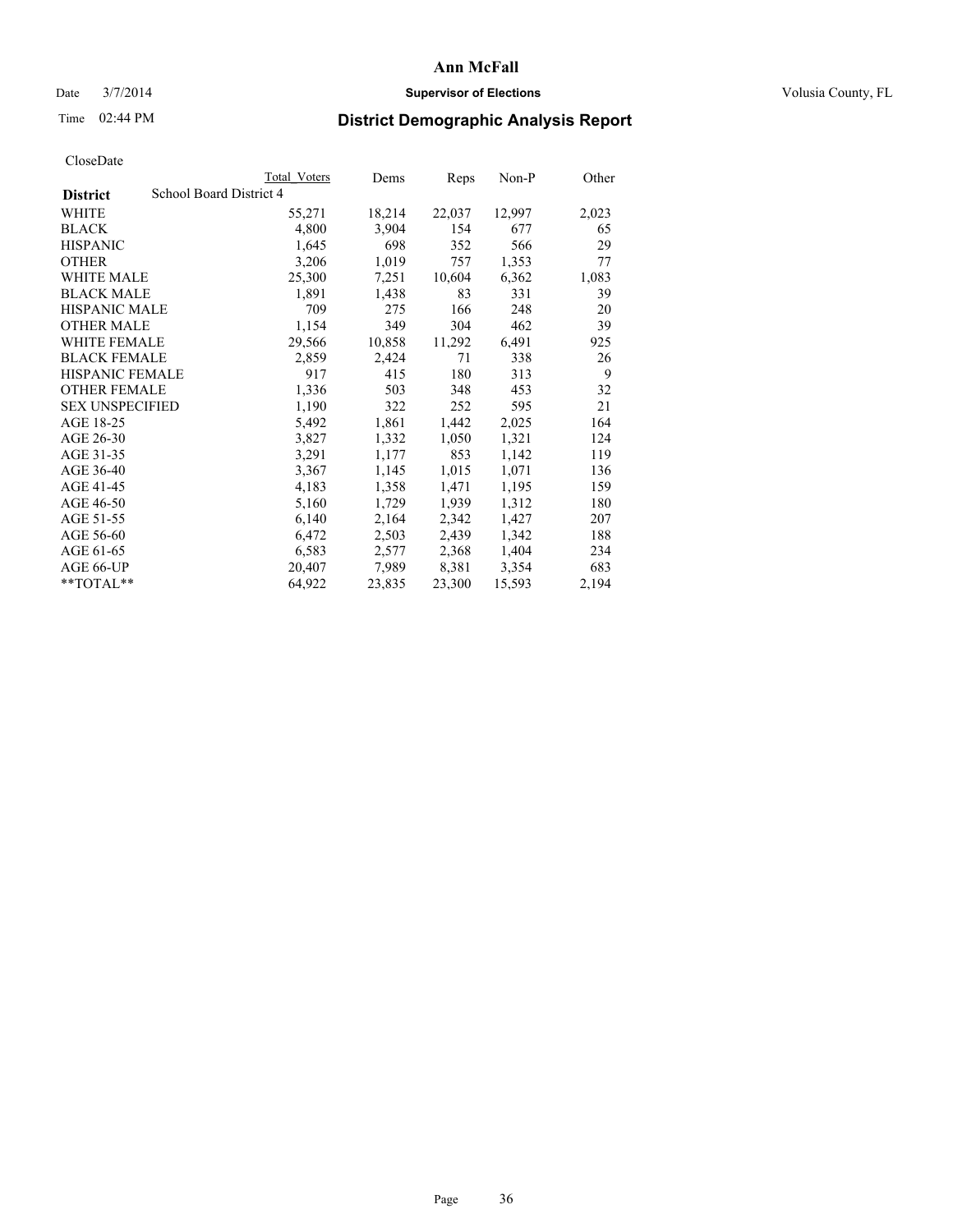### Date  $3/7/2014$  **Supervisor of Elections Supervisor of Elections** Volusia County, FL

## Time 02:44 PM **District Demographic Analysis Report**

| <b>Total Voters</b>     | Dems   | Reps   | Non-P  | Other |
|-------------------------|--------|--------|--------|-------|
| School Board District 5 |        |        |        |       |
| 38,952                  | 11,933 | 15,343 | 9,901  | 1,775 |
| 5,283                   | 4,060  | 234    | 894    | 95    |
| 13,554                  | 6,726  | 1,986  | 4,580  | 262   |
| 3,423                   | 1,148  | 641    | 1,553  | 81    |
| 18,157                  | 4,886  | 7,499  | 4,818  | 954   |
| 2,318                   | 1,673  | 139    | 447    | 59    |
| 6,334                   | 3,023  | 992    | 2,167  | 152   |
| 1,192                   | 422    | 253    | 480    | 37    |
| 20,466                  | 6,954  | 7.731  | 4,969  | 812   |
| 2,899                   | 2,341  | 94     | 428    | 36    |
| 7,064                   | 3,627  | 983    | 2,348  | 106   |
| 1,387                   | 568    | 255    | 531    | 33    |
| 1,395                   | 373    | 258    | 740    | 24    |
| 7,167                   | 2,408  | 1,484  | 2,995  | 280   |
| 4,610                   | 1,552  | 1,040  | 1,837  | 181   |
| 4,688                   | 1,699  | 1,070  | 1,720  | 199   |
| 4,864                   | 1,792  | 1,232  | 1,621  | 219   |
| 5,197                   | 1,840  | 1,654  | 1,514  | 189   |
| 5,870                   | 2,163  | 1,936  | 1,562  | 209   |
| 6,193                   | 2,352  | 2,181  | 1,460  | 200   |
| 5,752                   | 2,348  | 1,954  | 1,253  | 197   |
| 4,860                   | 2,087  | 1,590  | 1,014  | 169   |
| 12,011                  | 5,626  | 4,063  | 1,952  | 370   |
| 61,212                  | 23,867 | 18,204 | 16,928 | 2,213 |
|                         |        |        |        |       |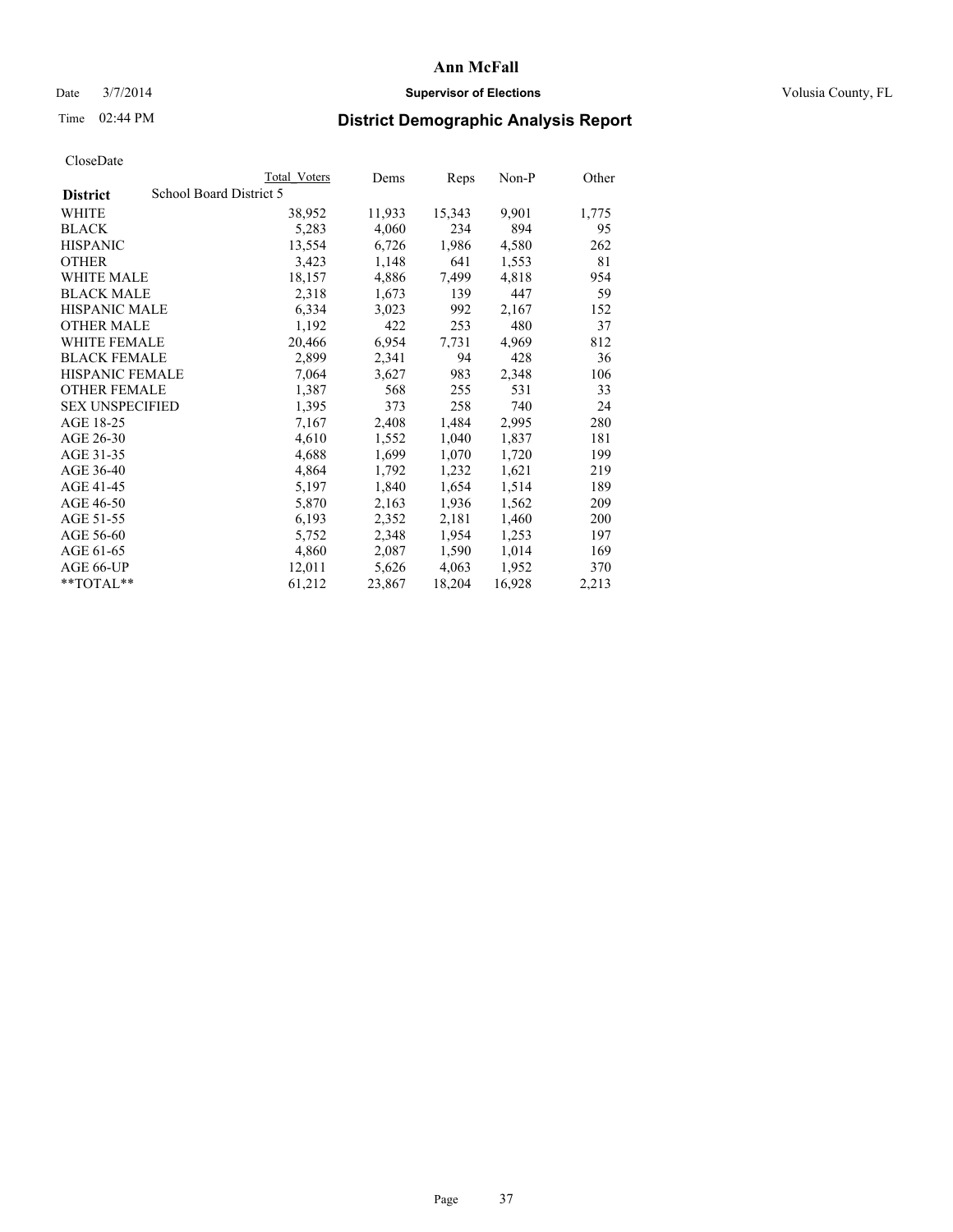### Date  $3/7/2014$  **Supervisor of Elections Supervisor of Elections** Volusia County, FL

## Time 02:44 PM **District Demographic Analysis Report**

|                        | Total Voters          | Dems   | <b>Reps</b> | Non-P  | Other |
|------------------------|-----------------------|--------|-------------|--------|-------|
| <b>District</b>        | Florida Senate Seat 6 |        |             |        |       |
| <b>WHITE</b>           | 56,613                | 18,971 | 22,186      | 13,422 | 2,034 |
| <b>BLACK</b>           | 10,933                | 9,052  | 275         | 1,496  | 110   |
| <b>HISPANIC</b>        | 1,701                 | 744    | 360         | 561    | 36    |
| <b>OTHER</b>           | 3,883                 | 1,391  | 783         | 1,627  | 82    |
| <b>WHITE MALE</b>      | 26,070                | 7,627  | 10,760      | 6,581  | 1,102 |
| <b>BLACK MALE</b>      | 4,171                 | 3,284  | 138         | 692    | 57    |
| <b>HISPANIC MALE</b>   | 747                   | 291    | 166         | 261    | 29    |
| <b>OTHER MALE</b>      | 1,328                 | 463    | 308         | 516    | 41    |
| WHITE FEMALE           | 30,115                | 11,222 | 11,281      | 6,695  | 917   |
| <b>BLACK FEMALE</b>    | 6,600                 | 5,638  | 137         | 772    | 53    |
| HISPANIC FEMALE        | 940                   | 449    | 188         | 296    | 7     |
| <b>OTHER FEMALE</b>    | 1,660                 | 697    | 374         | 553    | 36    |
| <b>SEX UNSPECIFIED</b> | 1,499                 | 487    | 252         | 740    | 20    |
| AGE 18-25              | 8,205                 | 3,934  | 1,477       | 2,604  | 190   |
| AGE 26-30              | 4,673                 | 1,905  | 1,098       | 1,538  | 132   |
| AGE 31-35              | 3,830                 | 1,567  | 878         | 1,249  | 136   |
| AGE 36-40              | 3,777                 | 1,447  | 1,033       | 1,166  | 131   |
| AGE 41-45              | 4,604                 | 1,694  | 1,462       | 1,288  | 160   |
| AGE 46-50              | 5,715                 | 2,153  | 1,951       | 1,419  | 192   |
| AGE 51-55              | 6,718                 | 2,624  | 2,364       | 1,505  | 225   |
| AGE 56-60              | 7,037                 | 2,946  | 2,462       | 1,434  | 195   |
| AGE 61-65              | 7,064                 | 2,962  | 2,372       | 1,498  | 232   |
| AGE 66-UP              | 21,507                | 8,926  | 8,507       | 3,405  | 669   |
| $*$ $TOTAL**$          | 73,130                | 30,158 | 23,604      | 17,106 | 2,262 |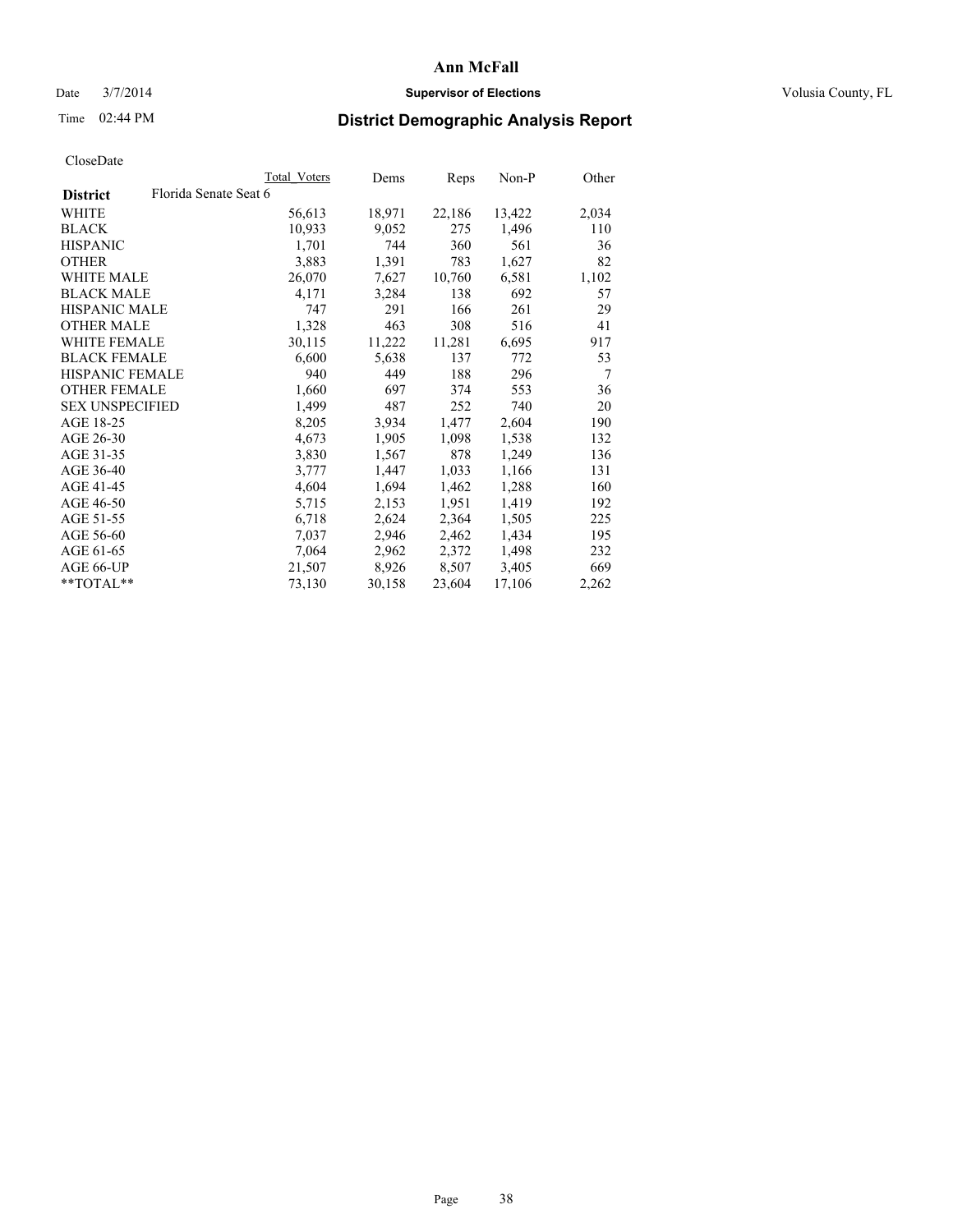### Date  $3/7/2014$  **Supervisor of Elections** Volusia County, FL

## Time 02:44 PM **District Demographic Analysis Report**

| Total Voters | Dems                  | <b>Reps</b> | Non-P  | Other |
|--------------|-----------------------|-------------|--------|-------|
|              |                       |             |        |       |
| 178,885      | 57,912                | 70,386      | 43,536 | 7,051 |
| 16,002       | 12,849                | 552         | 2,385  | 216   |
| 16,380       | 7,708                 | 2,684       | 5,653  | 335   |
| 10,235       | 3,261                 | 2,143       | 4,551  | 280   |
| 82,459       | 23,204                | 34,257      | 21,156 | 3,842 |
| 6,509        | 4,963                 | 300         | 1,111  | 135   |
| 7,511        | 3,391                 | 1,300       | 2,631  | 189   |
| 3,540        | 1,136                 | 828         | 1,451  | 125   |
| 94,976       | 34,276                | 35,628      | 21,910 | 3,162 |
| 9,299        | 7,745                 | 243         | 1,230  | 81    |
| 8,673        | 4,225                 | 1,362       | 2,946  | 140   |
| 4,217        | 1,631                 | 908         | 1,565  | 113   |
| 4,318        | 1,159                 | 939         | 2,125  | 95    |
| 21,028       | 7,010                 | 4,922       | 8,288  | 808   |
| 14,021       | 4,733                 | 3,499       | 5,283  | 506   |
| 13,506       | 4,662                 | 3,436       | 4,870  | 538   |
| 13,188       | 4,495                 | 3,851       | 4,241  | 601   |
| 15,344       | 5,170                 | 5,131       | 4,529  | 514   |
| 17,443       | 5,956                 | 6,391       | 4,560  | 536   |
| 20,811       | 7,454                 | 7,871       | 4,818  | 668   |
| 21,382       | 8,288                 | 7,835       | 4,551  | 708   |
| 21,087       | 8,320                 | 7,575       | 4,418  | 774   |
| 63,692       | 25,642                | 25,254      | 10,567 | 2,229 |
| 221,502      | 81,730                | 75,765      | 56,125 | 7,882 |
|              | Florida Senate Seat 8 |             |        |       |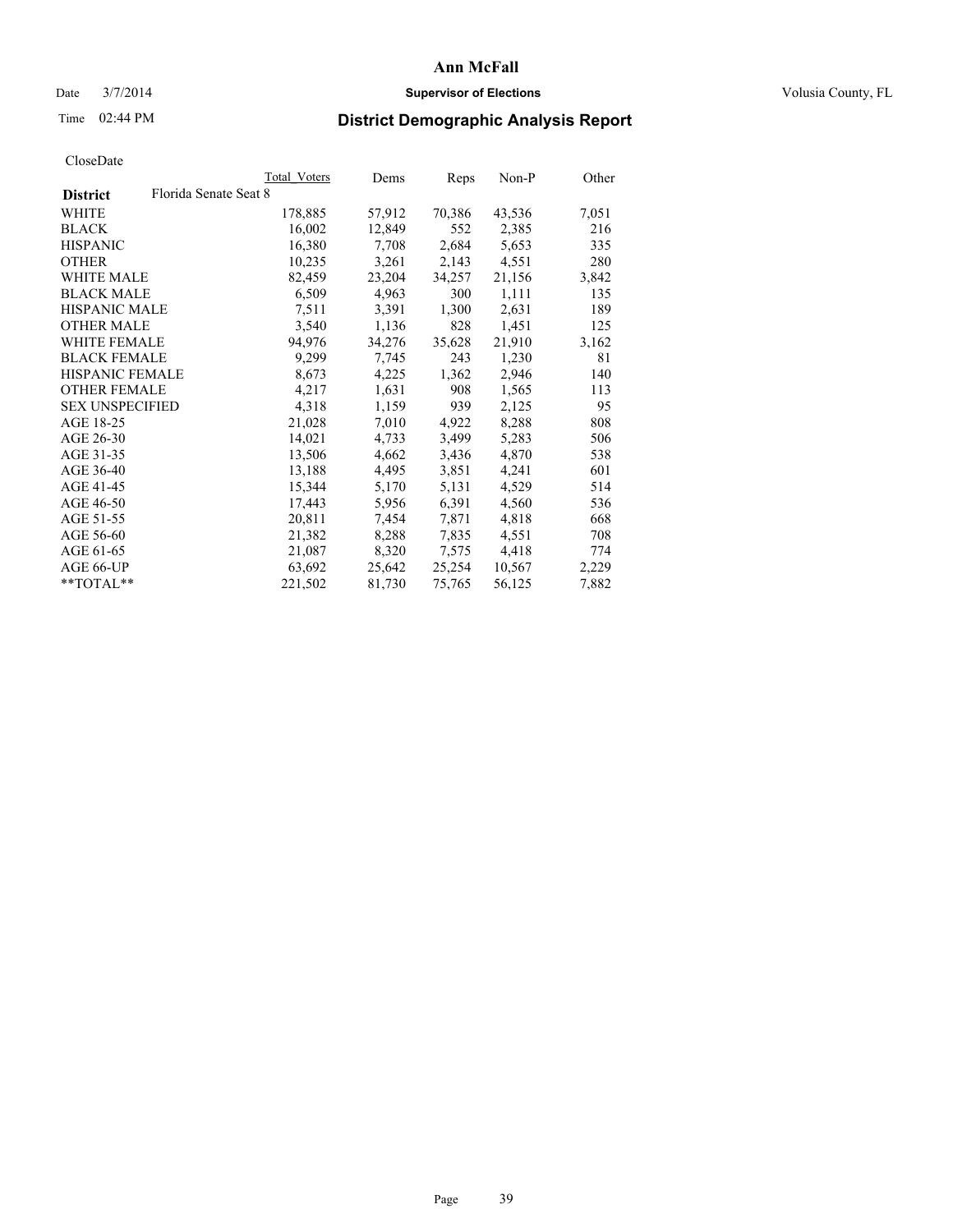### Date  $3/7/2014$  **Supervisor of Elections Supervisor of Elections** Volusia County, FL

## Time 02:44 PM **District Demographic Analysis Report**

|                                           | Total Voters | Dems   | Reps   | $Non-P$ | Other |
|-------------------------------------------|--------------|--------|--------|---------|-------|
| Florida Senate Seat 10<br><b>District</b> |              |        |        |         |       |
| <b>WHITE</b>                              | 23,170       | 6,415  | 10,344 | 5,437   | 974   |
| <b>BLACK</b>                              | 1,807        | 1,399  | 93     | 284     | 31    |
| <b>HISPANIC</b>                           | 4,378        | 2,078  | 724    | 1,475   | 101   |
| <b>OTHER</b>                              | 1,702        | 536    | 405    | 726     | 35    |
| WHITE MALE                                | 10,892       | 2,588  | 5,106  | 2,688   | 510   |
| <b>BLACK MALE</b>                         | 810          | 587    | 43     | 160     | 20    |
| <b>HISPANIC MALE</b>                      | 2,017        | 907    | 371    | 693     | 46    |
| <b>OTHER MALE</b>                         | 594          | 189    | 159    | 232     | 14    |
| WHITE FEMALE                              | 12,065       | 3,772  | 5,155  | 2,681   | 457   |
| <b>BLACK FEMALE</b>                       | 978          | 797    | 50     | 120     | 11    |
| HISPANIC FEMALE                           | 2,294        | 1,138  | 349    | 752     | 55    |
| <b>OTHER FEMALE</b>                       | 700          | 270    | 165    | 250     | 15    |
| <b>SEX UNSPECIFIED</b>                    | 707          | 180    | 168    | 346     | 13    |
| AGE 18-25                                 | 3,013        | 866    | 788    | 1,247   | 112   |
| AGE 26-30                                 | 1,984        | 607    | 580    | 723     | 74    |
| AGE 31-35                                 | 2,037        | 617    | 624    | 707     | 89    |
| AGE 36-40                                 | 2,073        | 657    | 635    | 701     | 80    |
| AGE 41-45                                 | 2,493        | 769    | 923    | 691     | 110   |
| AGE 46-50                                 | 2,846        | 904    | 1,106  | 718     | 118   |
| AGE 51-55                                 | 3,182        | 996    | 1,367  | 710     | 109   |
| AGE 56-60                                 | 3,012        | 1,067  | 1,215  | 634     | 96    |
| AGE 61-65                                 | 2,839        | 1,062  | 1,148  | 545     | 84    |
| AGE 66-UP                                 | 7,578        | 2,883  | 3,180  | 1,246   | 269   |
| $*$ TOTAL $*$                             | 31,057       | 10,428 | 11,566 | 7,922   | 1,141 |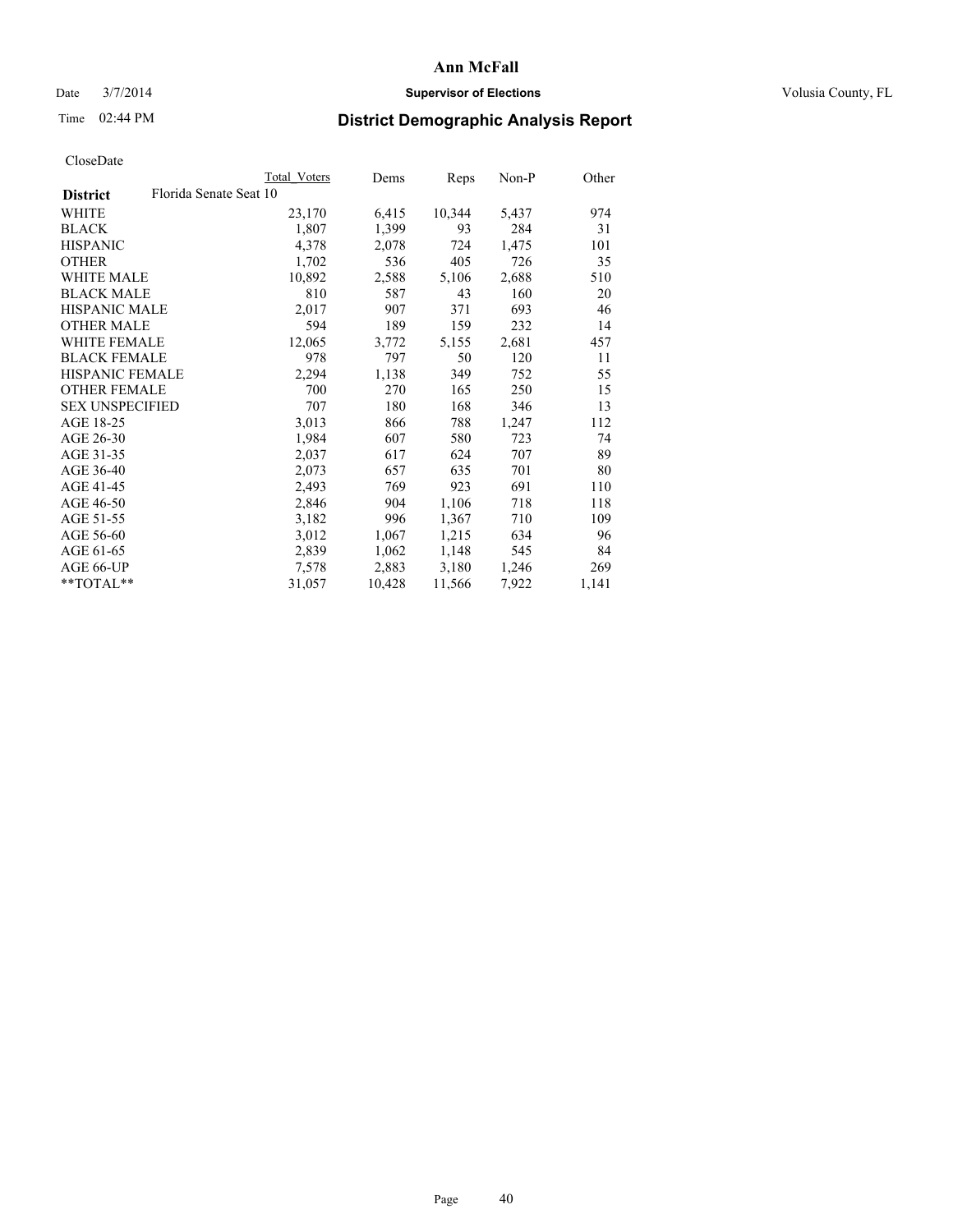### Date  $3/7/2014$  **Supervisor of Elections Supervisor of Elections** Volusia County, FL

## Time 02:44 PM **District Demographic Analysis Report**

|                                         | <b>Total Voters</b> | Dems  | Reps  | Non-P | Other          |
|-----------------------------------------|---------------------|-------|-------|-------|----------------|
| Daytona Beach Zone 1<br><b>District</b> |                     |       |       |       |                |
| WHITE                                   | 4,458               | 1,626 | 1,552 | 1,095 | 185            |
| <b>BLACK</b>                            | 1,154               | 929   | 27    | 187   | 11             |
| <b>HISPANIC</b>                         | 190                 | 82    | 40    | 63    | 5              |
| <b>OTHER</b>                            | 373                 | 137   | 67    | 157   | 12             |
| <b>WHITE MALE</b>                       | 2,082               | 663   | 769   | 545   | 105            |
| <b>BLACK MALE</b>                       | 464                 | 355   | 16    | 85    | 8              |
| HISPANIC MALE                           | 82                  | 28    | 20    | 31    | 3              |
| <b>OTHER MALE</b>                       | 135                 | 43    | 27    | 59    | 6              |
| <b>WHITE FEMALE</b>                     | 2,344               | 954   | 774   | 537   | 79             |
| <b>BLACK FEMALE</b>                     | 681                 | 567   | 11    | 100   | 3              |
| <b>HISPANIC FEMALE</b>                  | 102                 | 52    | 19    | 29    | $\overline{c}$ |
| <b>OTHER FEMALE</b>                     | 167                 | 81    | 29    | 53    | $\overline{4}$ |
| <b>SEX UNSPECIFIED</b>                  | 118                 | 31    | 21    | 63    | 3              |
| AGE 18-25                               | 792                 | 403   | 112   | 262   | 15             |
| AGE 26-30                               | 464                 | 206   | 86    | 155   | 17             |
| AGE 31-35                               | 352                 | 151   | 69    | 115   | 17             |
| AGE 36-40                               | 293                 | 122   | 59    | 98    | 14             |
| AGE 41-45                               | 379                 | 155   | 109   | 101   | 14             |
| AGE 46-50                               | 447                 | 178   | 130   | 125   | 14             |
| AGE 51-55                               | 508                 | 217   | 162   | 107   | 22             |
| AGE 56-60                               | 574                 | 235   | 182   | 133   | 24             |
| AGE 61-65                               | 567                 | 264   | 166   | 128   | 9              |
| AGE 66-UP                               | 1,799               | 843   | 611   | 278   | 67             |
| **TOTAL**                               | 6,175               | 2,774 | 1,686 | 1,502 | 213            |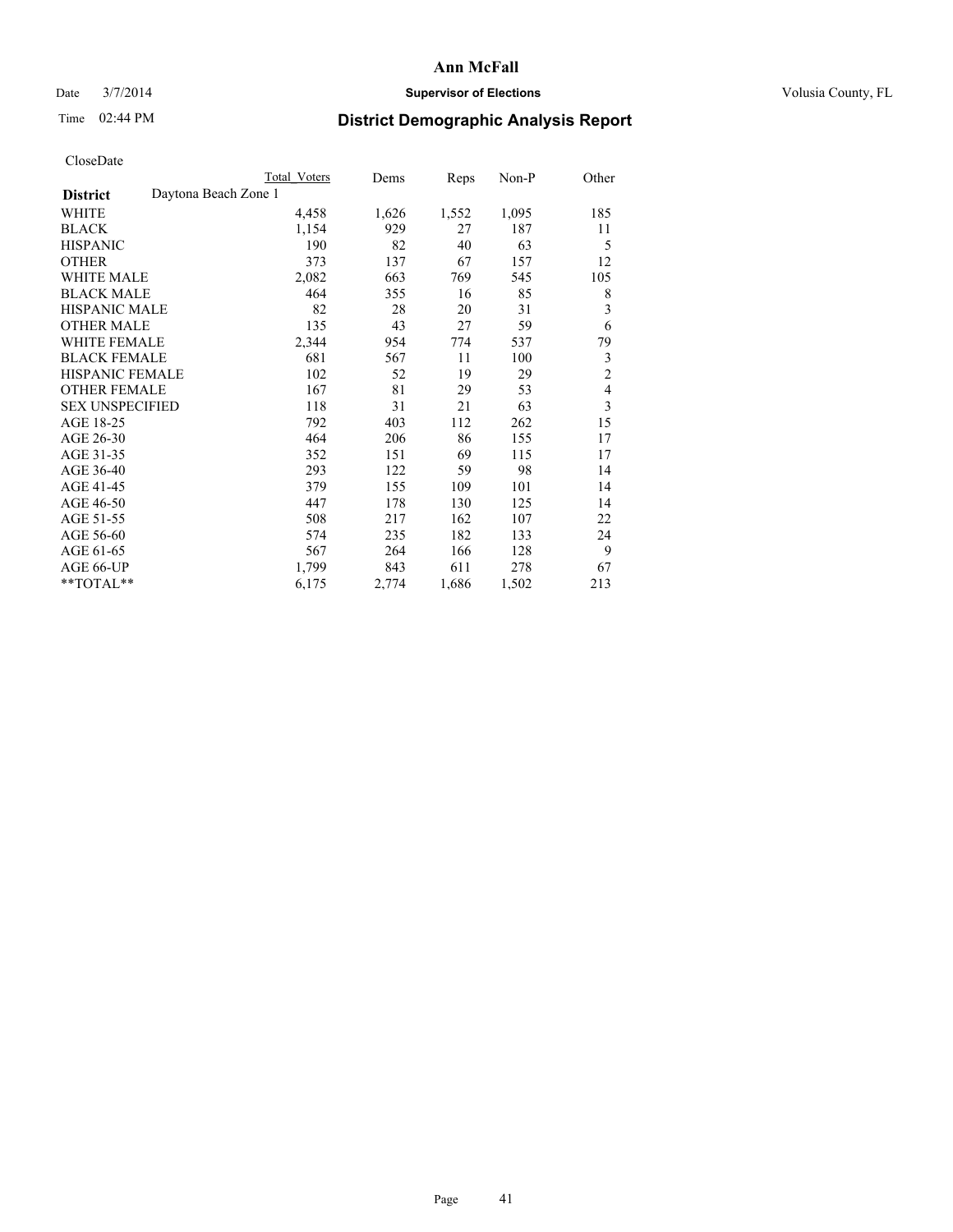### Date  $3/7/2014$  **Supervisor of Elections Supervisor of Elections** Volusia County, FL

## Time 02:44 PM **District Demographic Analysis Report**

|                                         | Total Voters | Dems  | <b>Reps</b> | Non-P | Other    |
|-----------------------------------------|--------------|-------|-------------|-------|----------|
| Daytona Beach Zone 2<br><b>District</b> |              |       |             |       |          |
| WHITE                                   | 4,059        | 1,542 | 1,406       | 961   | 150      |
| <b>BLACK</b>                            | 1,386        | 1,147 | 36          | 192   | 11       |
| <b>HISPANIC</b>                         | 150          | 62    | 25          | 57    | 6        |
| <b>OTHER</b>                            | 330          | 138   | 53          | 132   | 7        |
| <b>WHITE MALE</b>                       | 1,975        | 690   | 726         | 468   | 91       |
| <b>BLACK MALE</b>                       | 538          | 420   | 15          | 99    | 4        |
| <b>HISPANIC MALE</b>                    | 77           | 33    | 9           | 29    | 6        |
| <b>OTHER MALE</b>                       | 109          | 41    | 17          | 48    | 3        |
| <b>WHITE FEMALE</b>                     | 2,044        | 832   | 670         | 483   | 59       |
| <b>BLACK FEMALE</b>                     | 838          | 720   | 21          | 90    | 7        |
| <b>HISPANIC FEMALE</b>                  | 72           | 28    | 16          | 28    | $\theta$ |
| <b>OTHER FEMALE</b>                     | 164          | 80    | 32          | 48    | 4        |
| <b>SEX UNSPECIFIED</b>                  | 108          | 45    | 14          | 49    | $\theta$ |
| AGE 18-25                               | 592          | 311   | 89          | 174   | 18       |
| AGE 26-30                               | 420          | 189   | 78          | 139   | 14       |
| AGE 31-35                               | 329          | 159   | 56          | 104   | 10       |
| AGE 36-40                               | 299          | 141   | 63          | 88    | 7        |
| AGE 41-45                               | 358          | 165   | 82          | 100   | 11       |
| AGE 46-50                               | 505          | 217   | 132         | 138   | 18       |
| AGE 51-55                               | 612          | 285   | 178         | 126   | 23       |
| AGE 56-60                               | 602          | 301   | 161         | 124   | 16       |
| AGE 61-65                               | 579          | 292   | 140         | 132   | 15       |
| AGE 66-UP                               | 1,629        | 829   | 541         | 217   | 42       |
| **TOTAL**                               | 5,925        | 2,889 | 1,520       | 1,342 | 174      |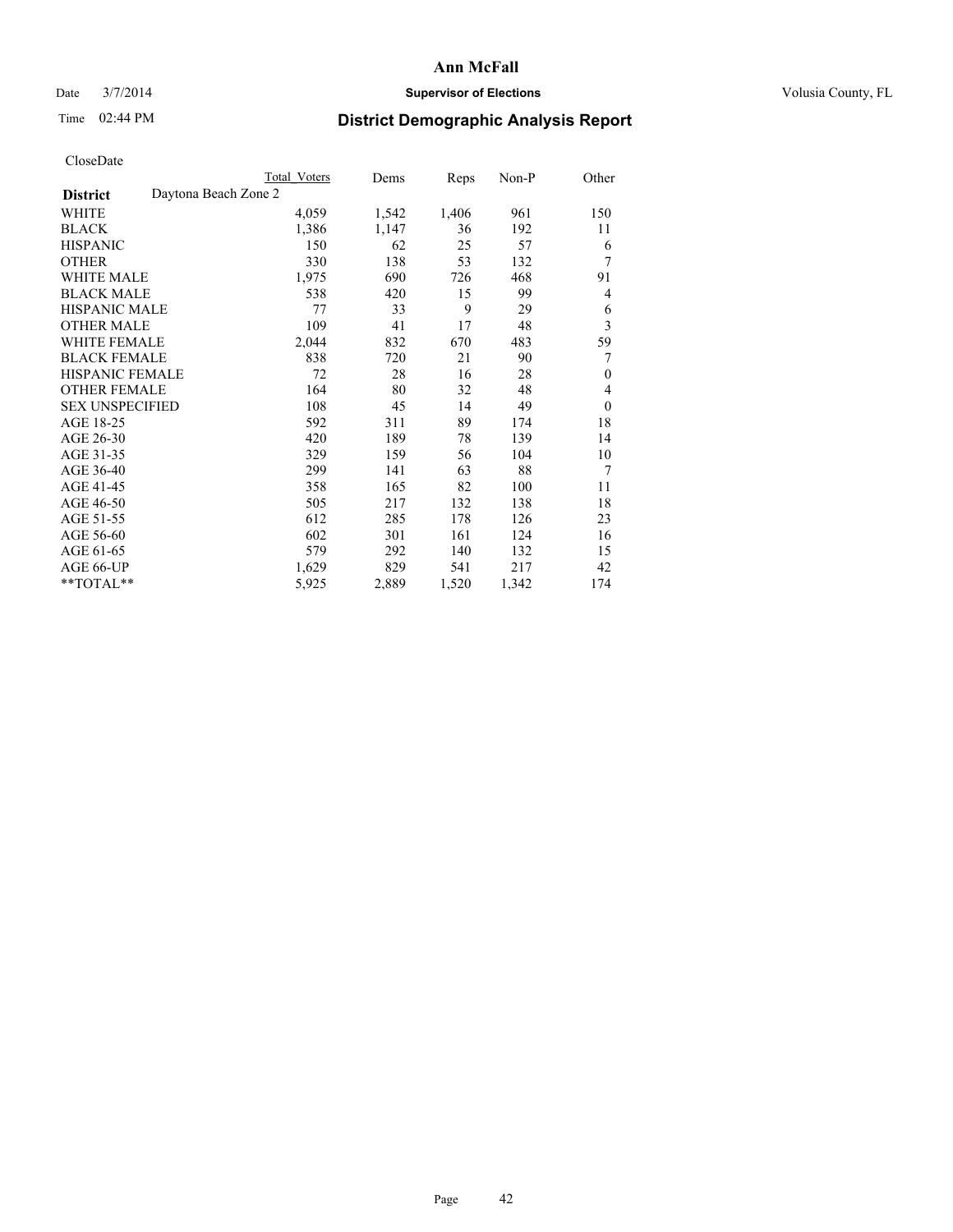### Date  $3/7/2014$  **Supervisor of Elections Supervisor of Elections** Volusia County, FL

## Time 02:44 PM **District Demographic Analysis Report**

|                                         | Total Voters | Dems  | <b>Reps</b> | Non-P | Other          |
|-----------------------------------------|--------------|-------|-------------|-------|----------------|
| Daytona Beach Zone 3<br><b>District</b> |              |       |             |       |                |
| WHITE                                   | 3,436        | 1,297 | 1,002       | 987   | 150            |
| <b>BLACK</b>                            | 1,840        | 1,549 | 32          | 247   | 12             |
| <b>HISPANIC</b>                         | 159          | 89    | 21          | 47    | $\overline{2}$ |
| <b>OTHER</b>                            | 457          | 196   | 39          | 211   | 11             |
| <b>WHITE MALE</b>                       | 1,730        | 562   | 548         | 524   | 96             |
| <b>BLACK MALE</b>                       | 520          | 438   | 14          | 62    | 6              |
| <b>HISPANIC MALE</b>                    | 82           | 46    | 11          | 23    | $\overline{2}$ |
| <b>OTHER MALE</b>                       | 105          | 46    | 16          | 39    | $\overline{4}$ |
| <b>WHITE FEMALE</b>                     | 1,674        | 725   | 448         | 447   | 54             |
| <b>BLACK FEMALE</b>                     | 1,276        | 1,080 | 18          | 172   | 6              |
| HISPANIC FEMALE                         | 76           | 43    | 10          | 23    | $\mathbf{0}$   |
| <b>OTHER FEMALE</b>                     | 210          | 111   | 13          | 82    | 4              |
| <b>SEX UNSPECIFIED</b>                  | 219          | 80    | 16          | 120   | 3              |
| AGE 18-25                               | 1,632        | 1,158 | 72          | 387   | 15             |
| AGE 26-30                               | 399          | 199   | 56          | 129   | 15             |
| AGE 31-35                               | 290          | 125   | 45          | 106   | 14             |
| AGE 36-40                               | 254          | 114   | 41          | 92    | 7              |
| AGE 41-45                               | 238          | 98    | 51          | 81    | 8              |
| AGE 46-50                               | 360          | 158   | 80          | 115   | 7              |
| AGE 51-55                               | 449          | 196   | 106         | 130   | 17             |
| AGE 56-60                               | 540          | 276   | 141         | 107   | 16             |
| AGE 61-65                               | 519          | 228   | 146         | 127   | 18             |
| AGE 66-UP                               | 1,211        | 579   | 356         | 218   | 58             |
| **TOTAL**                               | 5,892        | 3,131 | 1,094       | 1,492 | 175            |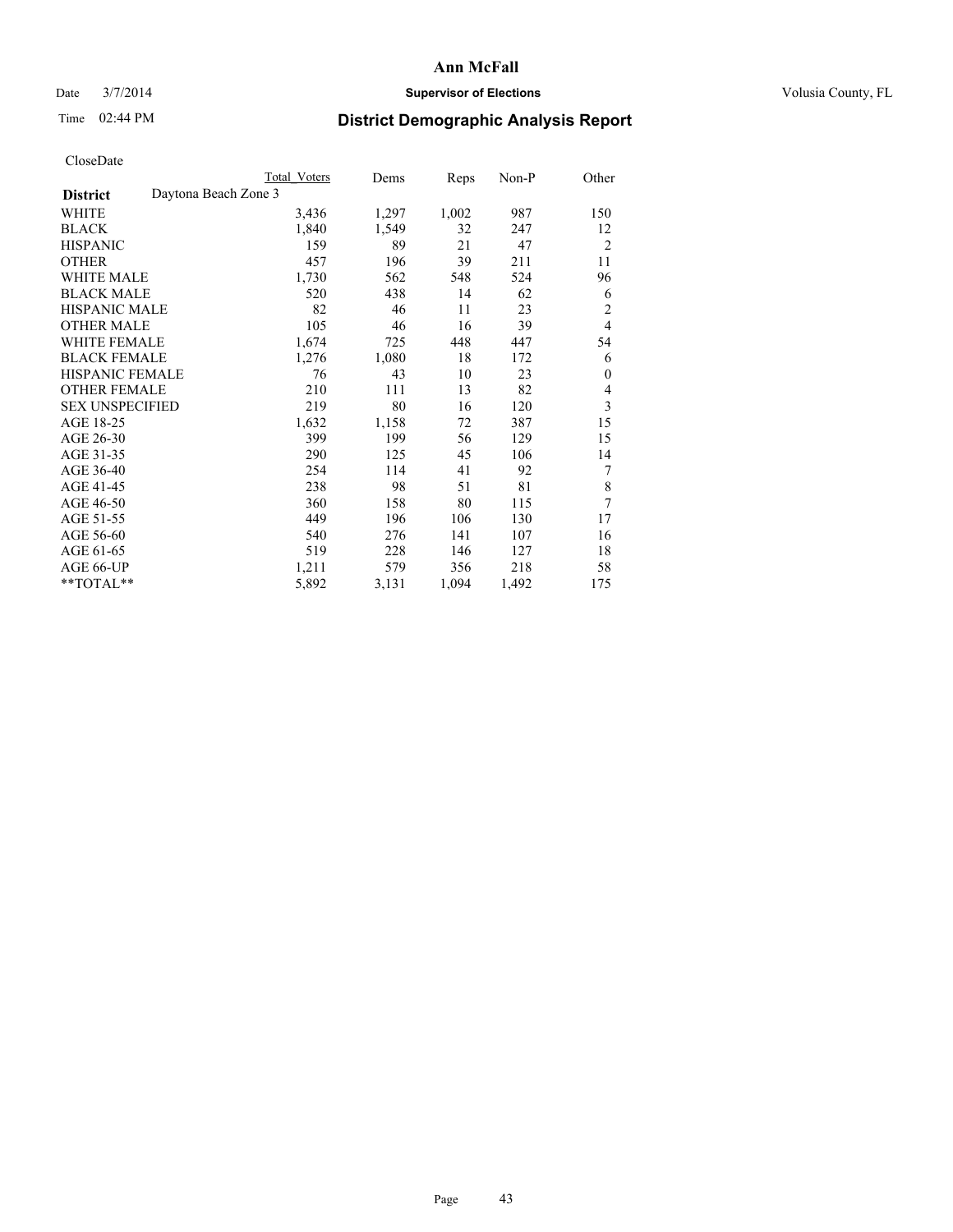### Date  $3/7/2014$  **Supervisor of Elections Supervisor of Elections** Volusia County, FL

## Time 02:44 PM **District Demographic Analysis Report**

|                                         | <b>Total Voters</b> | Dems  | Reps  | Non-P | Other          |
|-----------------------------------------|---------------------|-------|-------|-------|----------------|
| Daytona Beach Zone 4<br><b>District</b> |                     |       |       |       |                |
| WHITE                                   | 5,898               | 1,764 | 2,567 | 1,345 | 222            |
| <b>BLACK</b>                            | 959                 | 751   | 25    | 171   | 12             |
| <b>HISPANIC</b>                         | 242                 | 113   | 44    | 82    | 3              |
| <b>OTHER</b>                            | 402                 | 107   | 97    | 188   | 10             |
| <b>WHITE MALE</b>                       | 2,717               | 681   | 1,257 | 649   | 130            |
| <b>BLACK MALE</b>                       | 399                 | 298   | 19    | 75    | 7              |
| HISPANIC MALE                           | 99                  | 41    | 21    | 35    | $\overline{c}$ |
| <b>OTHER MALE</b>                       | 144                 | 32    | 37    | 70    | 5              |
| <b>WHITE FEMALE</b>                     | 3,141               | 1,068 | 1,300 | 684   | 89             |
| <b>BLACK FEMALE</b>                     | 551                 | 445   | 6     | 95    | 5              |
| <b>HISPANIC FEMALE</b>                  | 141                 | 71    | 23    | 46    | 1              |
| <b>OTHER FEMALE</b>                     | 197                 | 61    | 46    | 85    | 5              |
| <b>SEX UNSPECIFIED</b>                  | 112                 | 38    | 24    | 47    | $\overline{3}$ |
| AGE 18-25                               | 845                 | 354   | 186   | 282   | 23             |
| AGE 26-30                               | 635                 | 230   | 180   | 198   | 27             |
| AGE 31-35                               | 542                 | 204   | 143   | 178   | 17             |
| AGE 36-40                               | 421                 | 158   | 140   | 115   | 8              |
| AGE 41-45                               | 435                 | 159   | 137   | 129   | 10             |
| AGE 46-50                               | 444                 | 161   | 151   | 122   | 10             |
| AGE 51-55                               | 552                 | 204   | 222   | 108   | 18             |
| AGE 56-60                               | 590                 | 220   | 232   | 124   | 14             |
| AGE 61-65                               | 692                 | 234   | 272   | 157   | 29             |
| AGE 66-UP                               | 2,345               | 811   | 1,070 | 373   | 91             |
| **TOTAL**                               | 7,501               | 2,735 | 2,733 | 1,786 | 247            |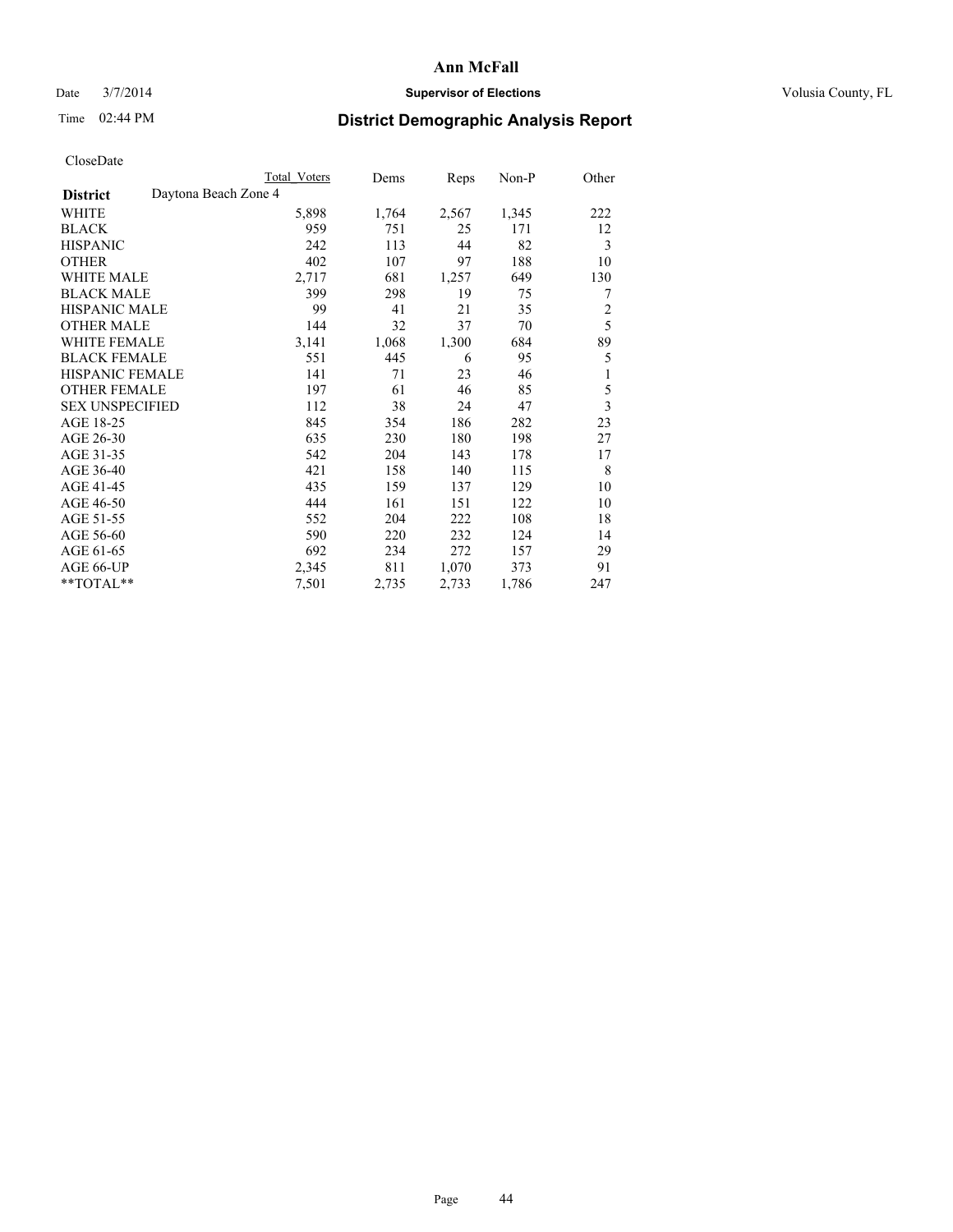### Date  $3/7/2014$  **Supervisor of Elections Supervisor of Elections** Volusia County, FL

# Time 02:44 PM **District Demographic Analysis Report**

|                        | <b>Total Voters</b>  | Dems  | Reps           | Non-P | Other          |
|------------------------|----------------------|-------|----------------|-------|----------------|
| <b>District</b>        | Daytona Beach Zone 5 |       |                |       |                |
| WHITE                  | 2,014                | 719   | 661            | 560   | 74             |
| <b>BLACK</b>           | 3,873                | 3,297 | 78             | 463   | 35             |
| <b>HISPANIC</b>        | 189                  | 101   | 26             | 56    | 6              |
| <b>OTHER</b>           | 402                  | 208   | 36             | 151   | 7              |
| <b>WHITE MALE</b>      | 927                  | 281   | 346            | 256   | 44             |
| <b>BLACK MALE</b>      | 1,430                | 1,169 | 32             | 208   | 21             |
| <b>HISPANIC MALE</b>   | 89                   | 43    | 13             | 28    | 5              |
| <b>OTHER MALE</b>      | 120                  | 68    | 5              | 43    | $\overline{4}$ |
| <b>WHITE FEMALE</b>    | 1,077                | 434   | 314            | 299   | 30             |
| <b>BLACK FEMALE</b>    | 2,394                | 2,086 | 46             | 248   | 14             |
| <b>HISPANIC FEMALE</b> | 100                  | 58    | 13             | 28    | 1              |
| <b>OTHER FEMALE</b>    | 176                  | 92    | 25             | 57    | $\overline{c}$ |
| <b>SEX UNSPECIFIED</b> | 165                  | 94    | $\overline{7}$ | 63    | 1              |
| AGE 18-25              | 1,153                | 729   | 97             | 303   | 24             |
| AGE 26-30              | 706                  | 440   | 66             | 186   | 14             |
| AGE 31-35              | 528                  | 332   | 57             | 126   | 13             |
| AGE 36-40              | 444                  | 282   | 49             | 106   | 7              |
| AGE 41-45              | 464                  | 308   | 51             | 95    | 10             |
| AGE 46-50              | 528                  | 370   | 67             | 82    | 9              |
| AGE 51-55              | 525                  | 373   | 63             | 79    | 10             |
| AGE 56-60              | 494                  | 363   | 66             | 55    | 10             |
| AGE 61-65              | 474                  | 318   | 79             | 68    | 9              |
| AGE 66-UP              | 1,162                | 810   | 206            | 130   | 16             |
| **TOTAL**              | 6,478                | 4,325 | 801            | 1,230 | 122            |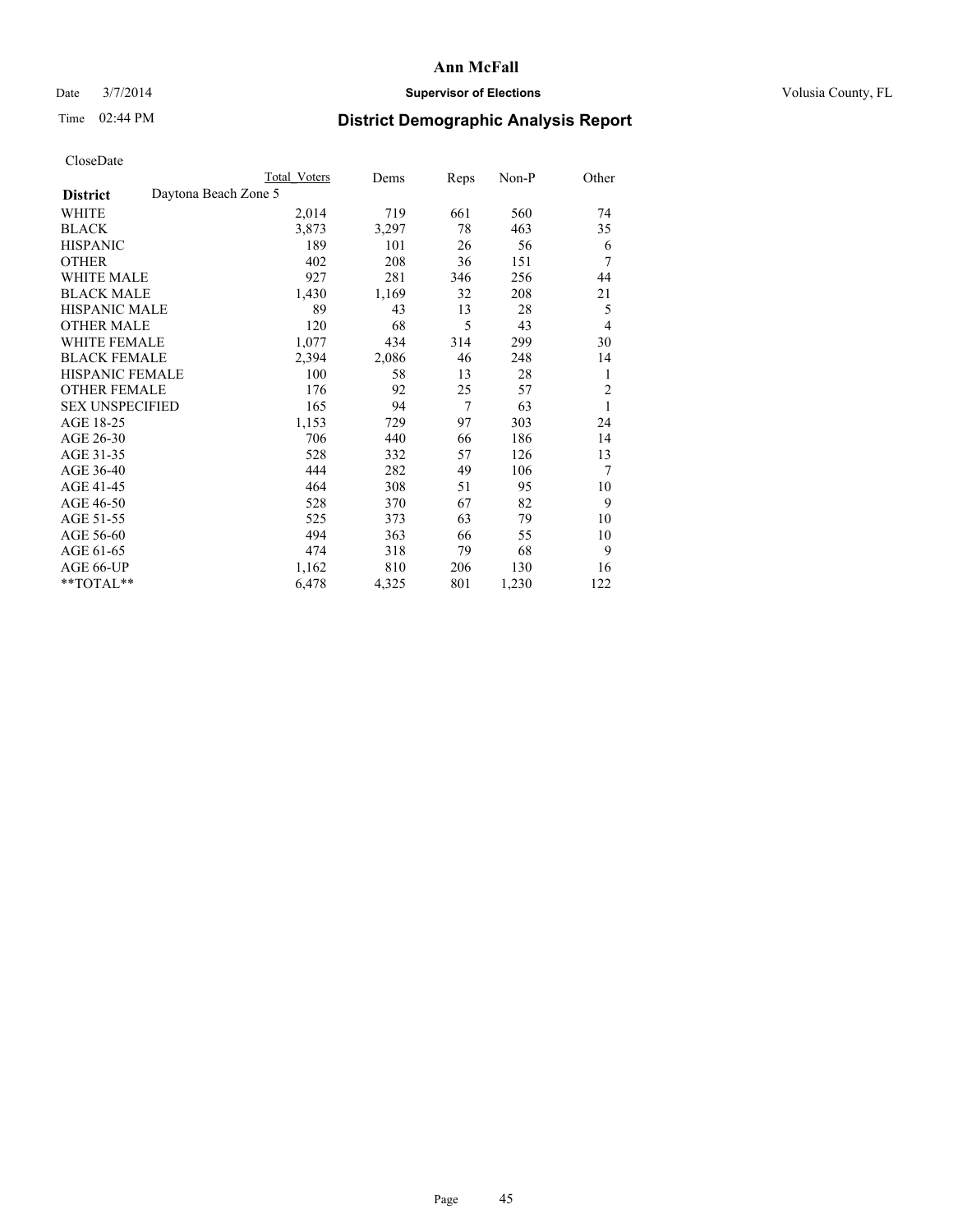### Date  $3/7/2014$  **Supervisor of Elections Supervisor of Elections** Volusia County, FL

## Time 02:44 PM **District Demographic Analysis Report**

|                        | Total Voters         | Dems  | <b>Reps</b> | Non-P | Other          |
|------------------------|----------------------|-------|-------------|-------|----------------|
| <b>District</b>        | Daytona Beach Zone 6 |       |             |       |                |
| <b>WHITE</b>           | 1,204                | 459   | 360         | 331   | 54             |
| <b>BLACK</b>           | 3,785                | 3,200 | 88          | 471   | 26             |
| <b>HISPANIC</b>        | 175                  | 93    | 20          | 60    | 2              |
| <b>OTHER</b>           | 369                  | 197   | 25          | 144   | 3              |
| WHITE MALE             | 598                  | 181   | 202         | 178   | 37             |
| <b>BLACK MALE</b>      | 1,582                | 1,282 | 51          | 238   | 11             |
| <b>HISPANIC MALE</b>   | 80                   | 37    | 7           | 36    | $\mathbf{0}$   |
| <b>OTHER MALE</b>      | 142                  | 76    | 16          | 49    | 1              |
| <b>WHITE FEMALE</b>    | 595                  | 273   | 156         | 150   | 16             |
| <b>BLACK FEMALE</b>    | 2,132                | 1,859 | 35          | 223   | 15             |
| HISPANIC FEMALE        | 91                   | 55    | 13          | 21    | $\overline{c}$ |
| <b>OTHER FEMALE</b>    | 125                  | 81    | 7           | 36    | 1              |
| <b>SEX UNSPECIFIED</b> | 188                  | 105   | 6           | 75    | $\overline{2}$ |
| AGE 18-25              | 1,260                | 826   | 86          | 335   | 13             |
| AGE 26-30              | 529                  | 339   | 50          | 132   | 8              |
| AGE 31-35              | 439                  | 285   | 36          | 109   | 9              |
| AGE 36-40              | 339                  | 229   | 24          | 81    | 5              |
| AGE 41-45              | 349                  | 250   | 34          | 57    | 8              |
| AGE 46-50              | 381                  | 282   | 24          | 66    | 9              |
| AGE 51-55              | 471                  | 340   | 53          | 68    | 10             |
| AGE 56-60              | 440                  | 327   | 48          | 59    | 6              |
| AGE 61-65              | 361                  | 257   | 53          | 45    | 6              |
| AGE 66-UP              | 964                  | 814   | 85          | 54    | 11             |
| **TOTAL**              | 5,533                | 3,949 | 493         | 1,006 | 85             |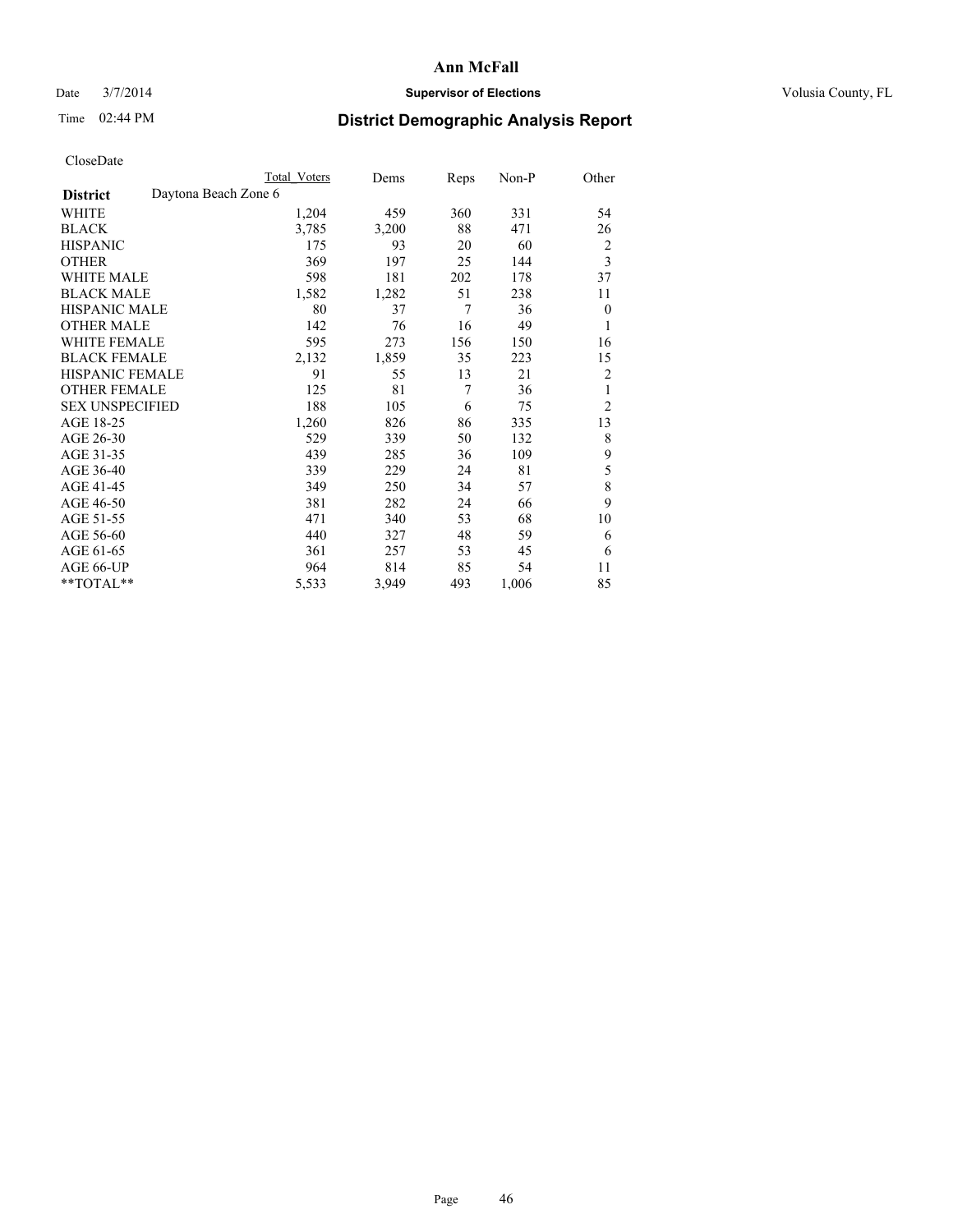### Date  $3/7/2014$  **Supervisor of Elections Supervisor of Elections** Volusia County, FL

# Time 02:44 PM **District Demographic Analysis Report**

|                                         | <b>Total Voters</b> | Dems           | Reps  | Non-P | Other          |
|-----------------------------------------|---------------------|----------------|-------|-------|----------------|
| Daytona Beach Shores<br><b>District</b> |                     |                |       |       |                |
| WHITE                                   | 3,451               | 900            | 1,622 | 797   | 132            |
| <b>BLACK</b>                            | 50                  | 28             | 5     | 14    | 3              |
| <b>HISPANIC</b>                         | 69                  | 13             | 31    | 23    | 2              |
| <b>OTHER</b>                            | 187                 | 51             | 61    | 69    | 6              |
| <b>WHITE MALE</b>                       | 1,635               | 378            | 775   | 412   | 70             |
| <b>BLACK MALE</b>                       | 24                  | 13             | 2     | 7     | 2              |
| <b>HISPANIC MALE</b>                    | 32                  | $\overline{4}$ | 16    | 12    | $\theta$       |
| <b>OTHER MALE</b>                       | 71                  | 21             | 26    | 23    | 1              |
| <b>WHITE FEMALE</b>                     | 1,785               | 514            | 832   | 380   | 59             |
| <b>BLACK FEMALE</b>                     | 25                  | 15             | 3     | 6     | 1              |
| <b>HISPANIC FEMALE</b>                  | 36                  | 9              | 14    | 11    | $\overline{c}$ |
| <b>OTHER FEMALE</b>                     | 89                  | 25             | 27    | 32    | 5              |
| <b>SEX UNSPECIFIED</b>                  | 60                  | 13             | 24    | 20    | 3              |
| AGE 18-25                               | 115                 | 22             | 43    | 44    | 6              |
| AGE 26-30                               | 110                 | 30             | 43    | 33    | 4              |
| AGE 31-35                               | 94                  | 23             | 26    | 37    | 8              |
| AGE 36-40                               | 91                  | 25             | 28    | 32    | 6              |
| AGE 41-45                               | 134                 | 34             | 44    | 53    | 3              |
| AGE 46-50                               | 177                 | 40             | 73    | 59    | 5              |
| AGE 51-55                               | 273                 | 64             | 123   | 76    | 10             |
| AGE 56-60                               | 311                 | 88             | 144   | 72    | 7              |
| AGE 61-65                               | 466                 | 119            | 207   | 121   | 19             |
| AGE 66-UP                               | 1,986               | 547            | 988   | 376   | 75             |
| **TOTAL**                               | 3,757               | 992            | 1,719 | 903   | 143            |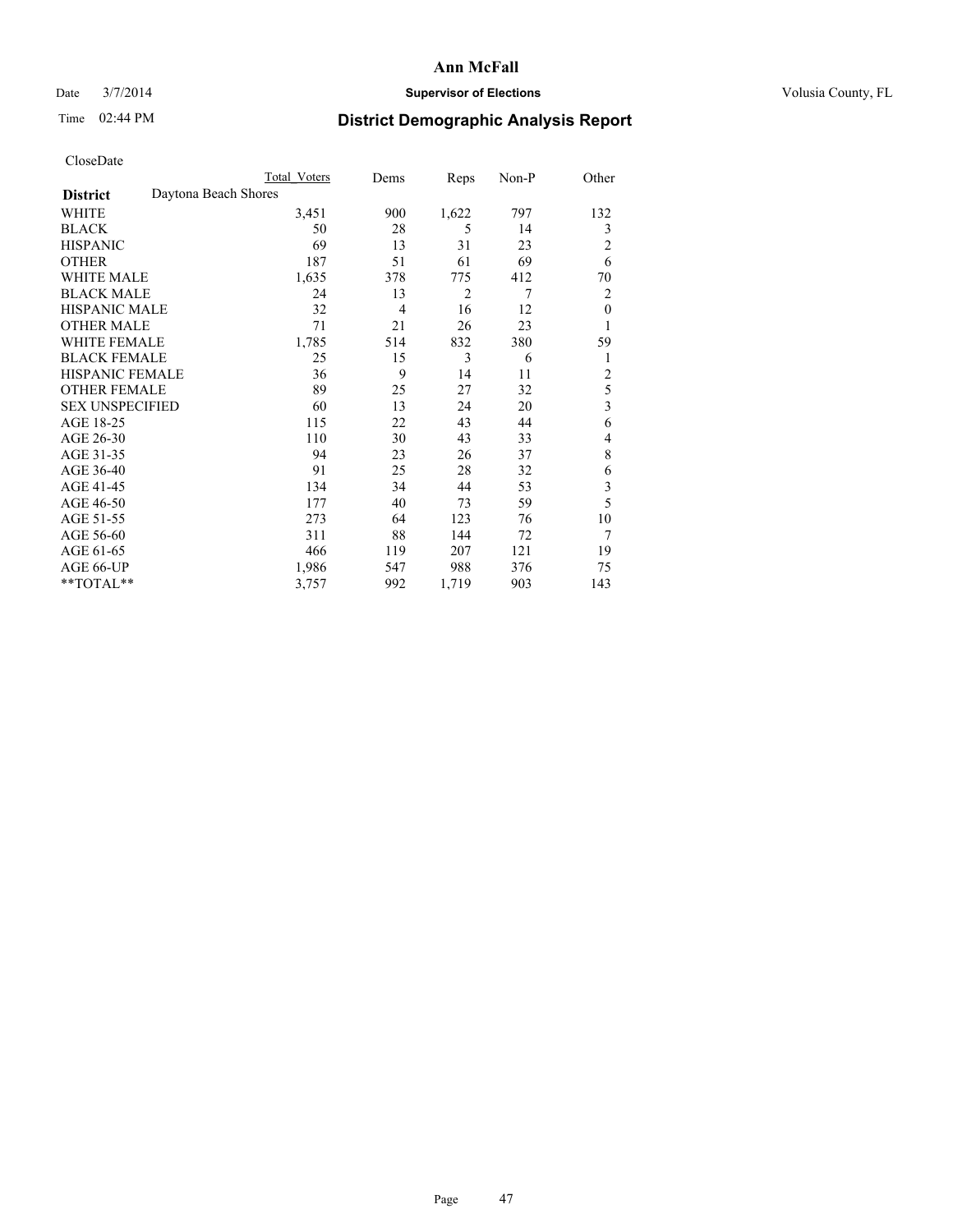### Date  $3/7/2014$  **Supervisor of Elections Supervisor of Elections** Volusia County, FL

## Time 02:44 PM **District Demographic Analysis Report**

|                           | Total Voters | Dems  | Reps  | Non-P | Other |
|---------------------------|--------------|-------|-------|-------|-------|
| DeBary<br><b>District</b> |              |       |       |       |       |
| WHITE                     | 11,566       | 3,103 | 5,387 | 2,588 | 488   |
| <b>BLACK</b>              | 455          | 354   | 23    | 66    | 12    |
| <b>HISPANIC</b>           | 899          | 381   | 228   | 273   | 17    |
| <b>OTHER</b>              | 723          | 209   | 185   | 311   | 18    |
| <b>WHITE MALE</b>         | 5,414        | 1,229 | 2,648 | 1,277 | 260   |
| <b>BLACK MALE</b>         | 205          | 145   | 7     | 45    | 8     |
| HISPANIC MALE             | 399          | 156   | 113   | 121   | 9     |
| <b>OTHER MALE</b>         | 237          | 66    | 71    | 93    | 7     |
| <b>WHITE FEMALE</b>       | 6,046        | 1,851 | 2,698 | 1,274 | 223   |
| <b>BLACK FEMALE</b>       | 244          | 204   | 16    | 20    | 4     |
| <b>HISPANIC FEMALE</b>    | 487          | 218   | 114   | 147   | 8     |
| <b>OTHER FEMALE</b>       | 313          | 110   | 81    | 113   | 9     |
| <b>SEX UNSPECIFIED</b>    | 298          | 68    | 75    | 148   | 7     |
| AGE 18-25                 | 1,078        | 269   | 339   | 428   | 42    |
| AGE 26-30                 | 716          | 175   | 258   | 256   | 27    |
| AGE 31-35                 | 791          | 223   | 272   | 264   | 32    |
| AGE 36-40                 | 802          | 221   | 307   | 242   | 32    |
| AGE 41-45                 | 1,019        | 279   | 406   | 281   | 53    |
| AGE 46-50                 | 1,188        | 319   | 525   | 298   | 46    |
| AGE 51-55                 | 1,340        | 358   | 643   | 291   | 48    |
| AGE 56-60                 | 1,386        | 436   | 622   | 285   | 43    |
| AGE 61-65                 | 1,377        | 466   | 614   | 248   | 49    |
| AGE 66-UP                 | 3,946        | 1,301 | 1,837 | 645   | 163   |
| **TOTAL**                 | 13,643       | 4,047 | 5,823 | 3,238 | 535   |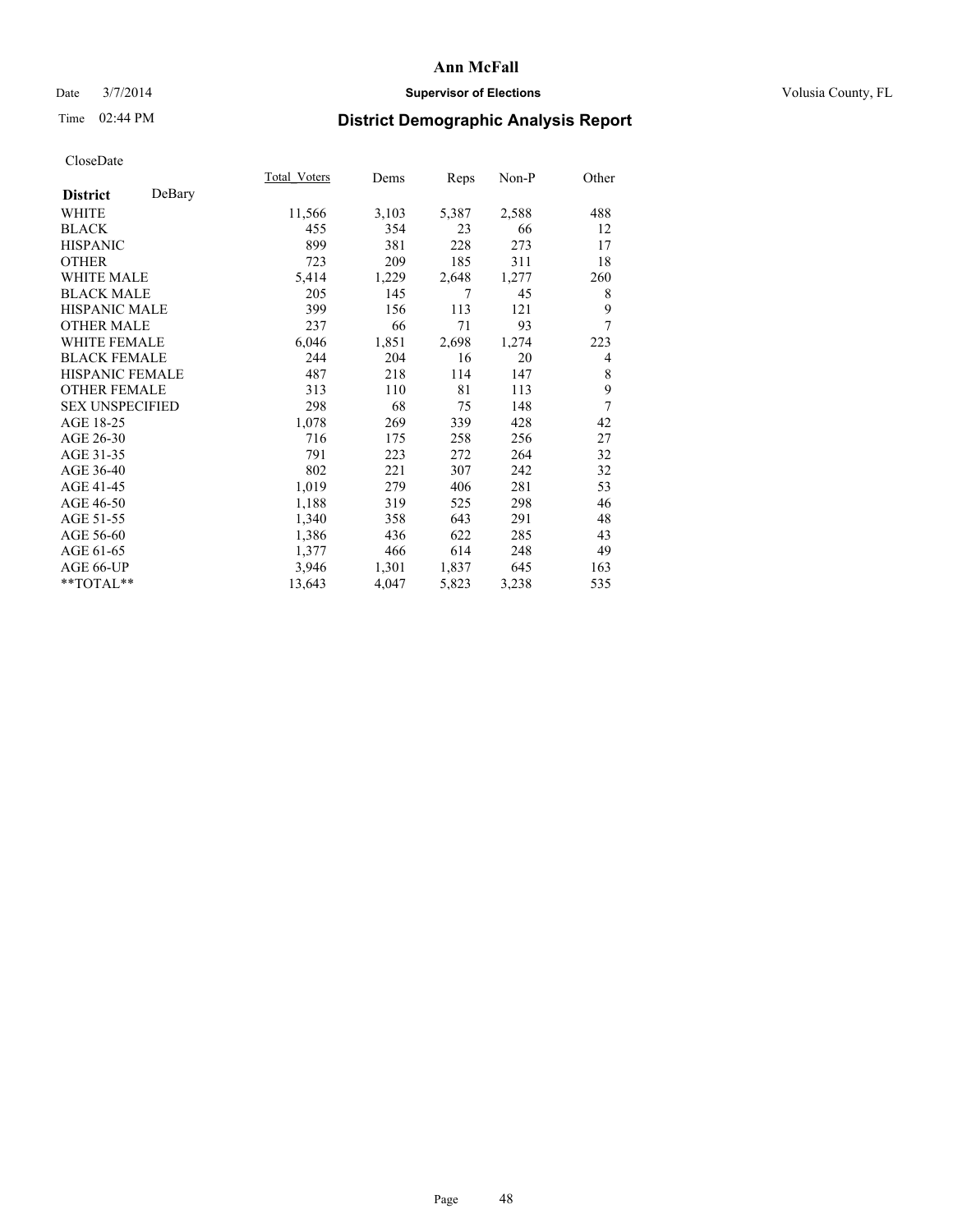### Date  $3/7/2014$  **Supervisor of Elections Supervisor of Elections** Volusia County, FL

## Time 02:44 PM **District Demographic Analysis Report**

|                           | Total Voters | Dems  | <b>Reps</b> | Non-P | Other |
|---------------------------|--------------|-------|-------------|-------|-------|
| DeLand<br><b>District</b> |              |       |             |       |       |
| <b>WHITE</b>              | 12,137       | 3,891 | 4,972       | 2,721 | 553   |
| <b>BLACK</b>              | 2,428        | 1,973 | 83          | 335   | 37    |
| <b>HISPANIC</b>           | 1,097        | 481   | 179         | 404   | 33    |
| <b>OTHER</b>              | 857          | 290   | 164         | 374   | 29    |
| <b>WHITE MALE</b>         | 5,312        | 1,468 | 2,262       | 1,302 | 280   |
| <b>BLACK MALE</b>         | 923          | 714   | 37          | 146   | 26    |
| HISPANIC MALE             | 441          | 187   | 80          | 159   | 15    |
| <b>OTHER MALE</b>         | 283          | 101   | 56          | 114   | 12    |
| <b>WHITE FEMALE</b>       | 6,743        | 2,402 | 2,680       | 1,391 | 270   |
| <b>BLACK FEMALE</b>       | 1,474        | 1,238 | 43          | 182   | 11    |
| <b>HISPANIC FEMALE</b>    | 645          | 291   | 96          | 241   | 17    |
| <b>OTHER FEMALE</b>       | 346          | 134   | 66          | 133   | 13    |
| <b>SEX UNSPECIFIED</b>    | 352          | 100   | 78          | 166   | 8     |
| AGE 18-25                 | 2,010        | 757   | 422         | 758   | 73    |
| AGE 26-30                 | 1,054        | 391   | 241         | 381   | 41    |
| AGE 31-35                 | 1,025        | 389   | 275         | 321   | 40    |
| AGE 36-40                 | 1,151        | 422   | 325         | 329   | 75    |
| AGE 41-45                 | 1,195        | 469   | 373         | 315   | 38    |
| AGE 46-50                 | 1,213        | 463   | 446         | 261   | 43    |
| AGE 51-55                 | 1,328        | 574   | 449         | 259   | 46    |
| AGE 56-60                 | 1,348        | 575   | 453         | 270   | 50    |
| AGE 61-65                 | 1,450        | 648   | 490         | 252   | 60    |
| AGE 66-UP                 | 4,745        | 1,947 | 1,924       | 688   | 186   |
| **TOTAL**                 | 16,519       | 6,635 | 5,398       | 3,834 | 652   |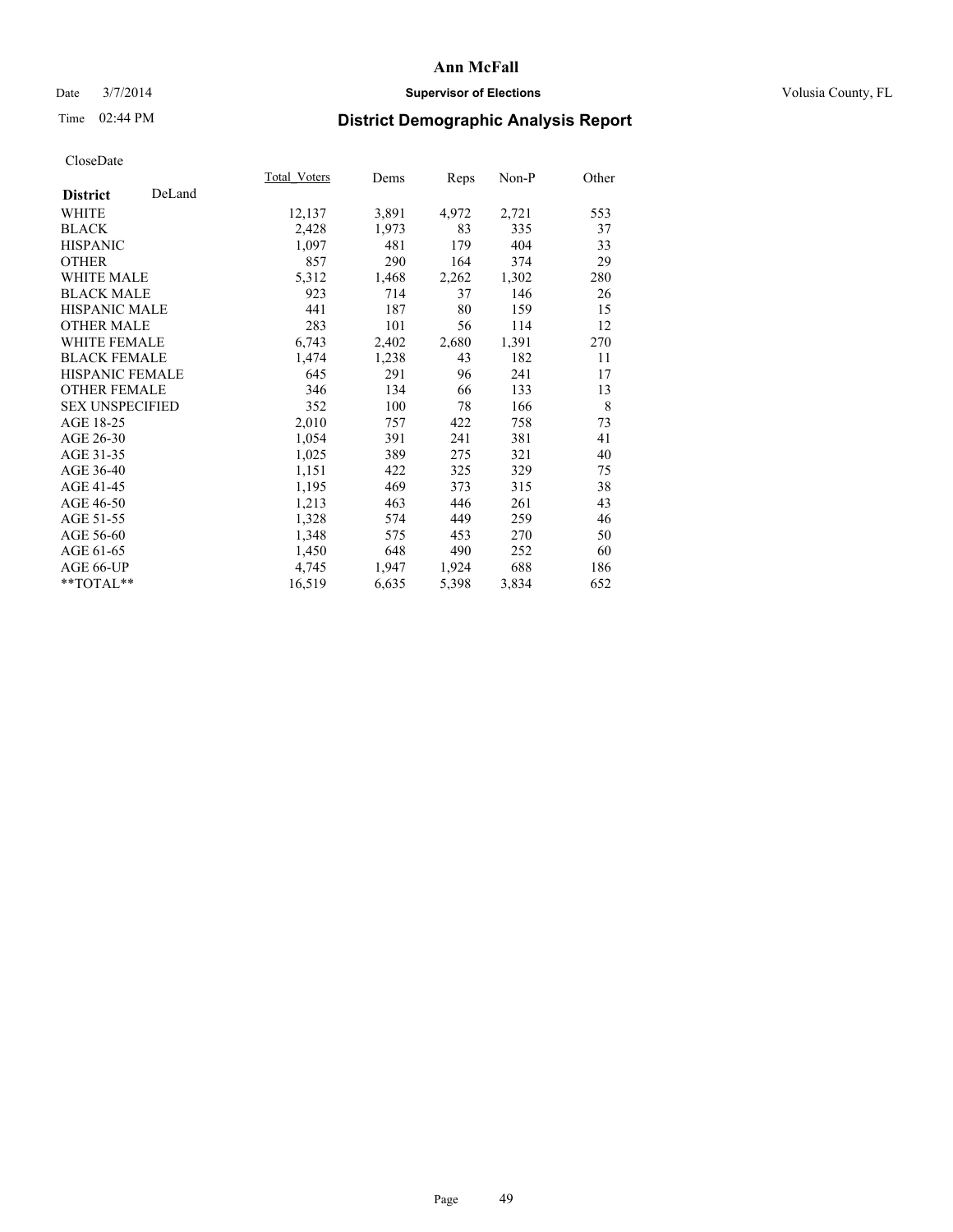### Date  $3/7/2014$  **Supervisor of Elections Supervisor of Elections** Volusia County, FL

## Time 02:44 PM **District Demographic Analysis Report**

|                                   | <b>Total Voters</b> | Dems  | Reps  | $Non-P$ | Other          |
|-----------------------------------|---------------------|-------|-------|---------|----------------|
| Deltona Zone 1<br><b>District</b> |                     |       |       |         |                |
| WHITE                             | 4,803               | 1,535 | 1,726 | 1,312   | 230            |
| <b>BLACK</b>                      | 953                 | 726   | 43    | 165     | 19             |
| <b>HISPANIC</b>                   | 2,038               | 1,054 | 268   | 689     | 27             |
| <b>OTHER</b>                      | 505                 | 171   | 84    | 238     | 12             |
| WHITE MALE                        | 2,254               | 632   | 833   | 662     | 127            |
| <b>BLACK MALE</b>                 | 422                 | 301   | 24    | 84      | 13             |
| <b>HISPANIC MALE</b>              | 943                 | 480   | 126   | 323     | 14             |
| <b>OTHER MALE</b>                 | 169                 | 59    | 34    | 70      | 6              |
| <b>WHITE FEMALE</b>               | 2,506               | 893   | 880   | 631     | 102            |
| <b>BLACK FEMALE</b>               | 522                 | 421   | 18    | 77      | 6              |
| HISPANIC FEMALE                   | 1,070               | 561   | 140   | 356     | 13             |
| <b>OTHER FEMALE</b>               | 206                 | 83    | 36    | 82      | 5              |
| <b>SEX UNSPECIFIED</b>            | 207                 | 56    | 30    | 119     | $\overline{2}$ |
| AGE 18-25                         | 1,133               | 422   | 190   | 474     | 47             |
| AGE 26-30                         | 693                 | 245   | 151   | 275     | 22             |
| AGE 31-35                         | 781                 | 311   | 167   | 277     | 26             |
| AGE 36-40                         | 749                 | 310   | 160   | 254     | 25             |
| AGE 41-45                         | 783                 | 288   | 230   | 235     | 30             |
| AGE 46-50                         | 824                 | 320   | 255   | 220     | 29             |
| AGE 51-55                         | 807                 | 338   | 254   | 191     | 24             |
| AGE 56-60                         | 728                 | 306   | 231   | 160     | 31             |
| AGE 61-65                         | 594                 | 296   | 152   | 127     | 19             |
| AGE 66-UP                         | 1,207               | 650   | 331   | 191     | 35             |
| **TOTAL**                         | 8,299               | 3,486 | 2,121 | 2,404   | 288            |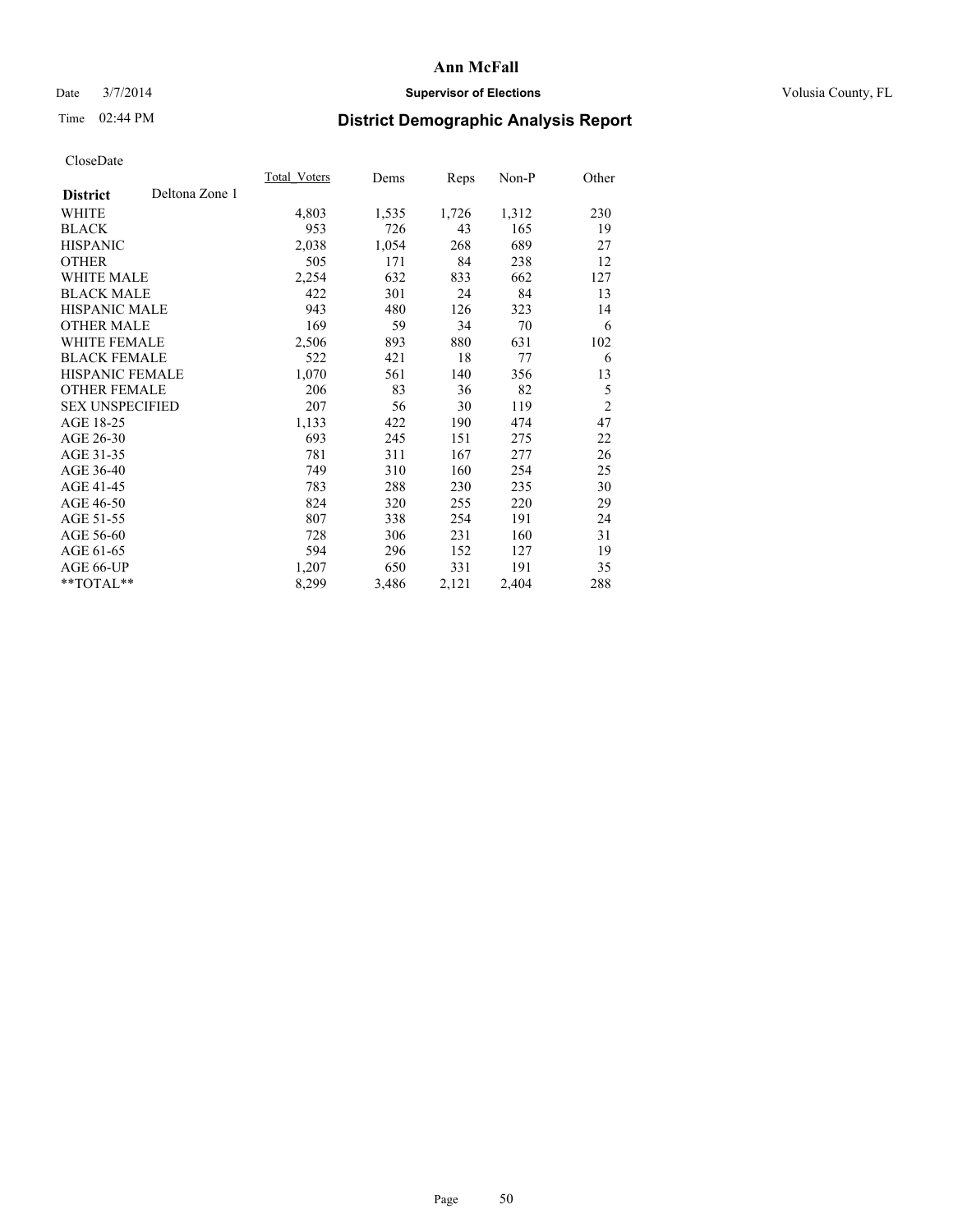### Date  $3/7/2014$  **Supervisor of Elections Supervisor of Elections** Volusia County, FL

## Time 02:44 PM **District Demographic Analysis Report**

|                                   | Total Voters | Dems  | Reps  | Non-P | Other          |
|-----------------------------------|--------------|-------|-------|-------|----------------|
| Deltona Zone 2<br><b>District</b> |              |       |       |       |                |
| WHITE                             | 6,048        | 1,846 | 2,406 | 1,528 | 268            |
| <b>BLACK</b>                      | 791          | 619   | 35    | 120   | 17             |
| <b>HISPANIC</b>                   | 2,145        | 1,057 | 357   | 704   | 27             |
| <b>OTHER</b>                      | 511          | 187   | 88    | 220   | 16             |
| WHITE MALE                        | 2,755        | 743   | 1,140 | 735   | 137            |
| <b>BLACK MALE</b>                 | 347          | 248   | 26    | 64    | 9              |
| <b>HISPANIC MALE</b>              | 1,020        | 489   | 175   | 341   | 15             |
| <b>OTHER MALE</b>                 | 185          | 74    | 29    | 74    | 8              |
| <b>WHITE FEMALE</b>               | 3,247        | 1,090 | 1,255 | 771   | 131            |
| <b>BLACK FEMALE</b>               | 431          | 361   | 9     | 53    | 8              |
| HISPANIC FEMALE                   | 1,103        | 558   | 179   | 356   | 10             |
| <b>OTHER FEMALE</b>               | 211          | 91    | 40    | 72    | 8              |
| <b>SEX UNSPECIFIED</b>            | 196          | 55    | 33    | 106   | $\overline{2}$ |
| AGE 18-25                         | 1,026        | 349   | 219   | 408   | 50             |
| AGE 26-30                         | 715          | 242   | 161   | 283   | 29             |
| AGE 31-35                         | 689          | 244   | 170   | 250   | 25             |
| AGE 36-40                         | 739          | 276   | 191   | 235   | 37             |
| AGE 41-45                         | 763          | 273   | 221   | 243   | 26             |
| AGE 46-50                         | 898          | 317   | 279   | 276   | 26             |
| AGE 51-55                         | 904          | 353   | 324   | 203   | 24             |
| AGE 56-60                         | 883          | 357   | 313   | 192   | 21             |
| AGE 61-65                         | 780          | 329   | 256   | 166   | 29             |
| AGE 66-UP                         | 2,098        | 969   | 752   | 316   | 61             |
| **TOTAL**                         | 9,495        | 3,709 | 2,886 | 2,572 | 328            |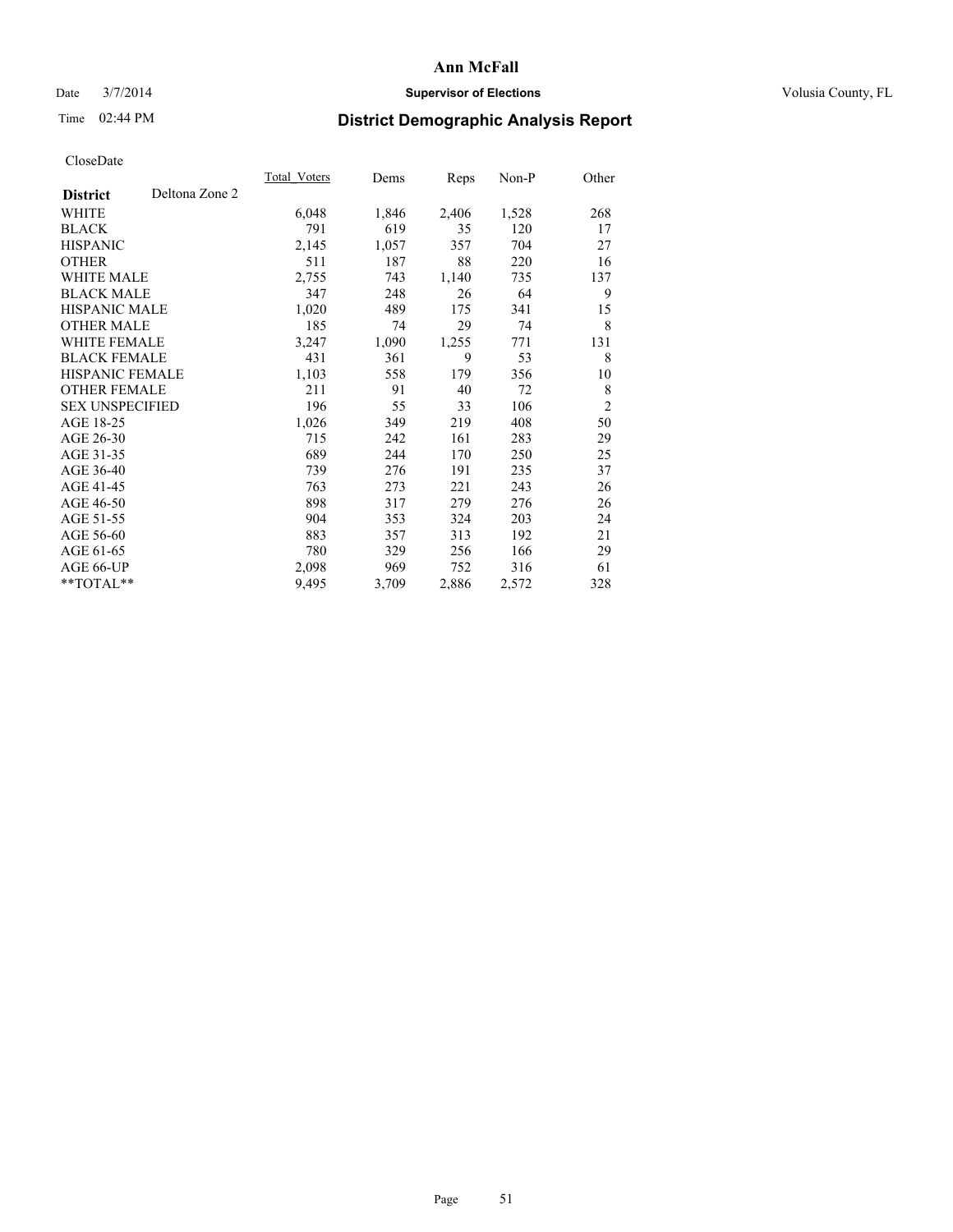### Date  $3/7/2014$  **Supervisor of Elections Supervisor of Elections** Volusia County, FL

## Time 02:44 PM **District Demographic Analysis Report**

|                        |                | Total Voters | Dems  | Reps  | Non-P | Other          |
|------------------------|----------------|--------------|-------|-------|-------|----------------|
| <b>District</b>        | Deltona Zone 3 |              |       |       |       |                |
| WHITE                  |                | 5,089        | 1,613 | 1,890 | 1,363 | 223            |
| <b>BLACK</b>           |                | 716          | 557   | 25    | 122   | 12             |
| <b>HISPANIC</b>        |                | 2,361        | 1,179 | 349   | 781   | 52             |
| <b>OTHER</b>           |                | 520          | 195   | 82    | 239   | $\overline{4}$ |
| <b>WHITE MALE</b>      |                | 2,336        | 656   | 908   | 649   | 123            |
| <b>BLACK MALE</b>      |                | 316          | 232   | 14    | 61    | 9              |
| <b>HISPANIC MALE</b>   |                | 1,090        | 530   | 177   | 357   | 26             |
| <b>OTHER MALE</b>      |                | 184          | 68    | 28    | 86    | $\overline{2}$ |
| <b>WHITE FEMALE</b>    |                | 2,707        | 940   | 973   | 697   | 97             |
| <b>BLACK FEMALE</b>    |                | 391          | 320   | 11    | 57    | 3              |
| HISPANIC FEMALE        |                | 1,236        | 630   | 171   | 409   | 26             |
| <b>OTHER FEMALE</b>    |                | 226          | 104   | 37    | 84    | 1              |
| <b>SEX UNSPECIFIED</b> |                | 200          | 64    | 27    | 105   | $\overline{4}$ |
| AGE 18-25              |                | 935          | 370   | 141   | 387   | 37             |
| AGE 26-30              |                | 678          | 252   | 134   | 275   | 17             |
| AGE 31-35              |                | 673          | 241   | 142   | 256   | 34             |
| AGE 36-40              |                | 700          | 246   | 171   | 258   | 25             |
| AGE 41-45              |                | 745          | 269   | 237   | 213   | 26             |
| AGE 46-50              |                | 769          | 320   | 210   | 214   | 25             |
| AGE 51-55              |                | 824          | 325   | 254   | 220   | 25             |
| AGE 56-60              |                | 758          | 325   | 217   | 186   | 30             |
| AGE 61-65              |                | 663          | 293   | 199   | 150   | 21             |
| AGE 66-UP              |                | 1,941        | 903   | 641   | 346   | 51             |
| **TOTAL**              |                | 8,686        | 3,544 | 2,346 | 2,505 | 291            |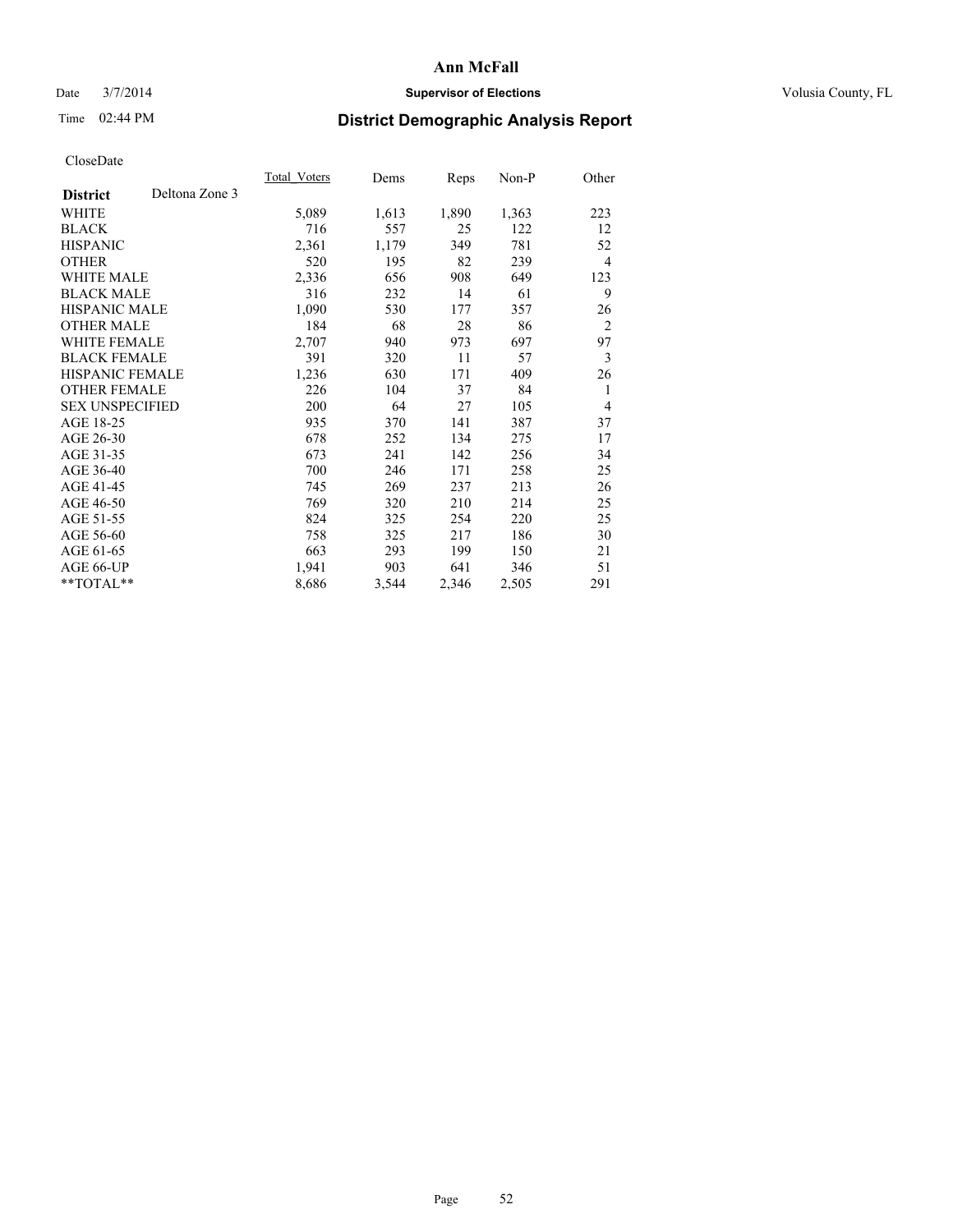### Date  $3/7/2014$  **Supervisor of Elections Supervisor of Elections** Volusia County, FL

## Time 02:44 PM **District Demographic Analysis Report**

|                        |                | Total Voters | Dems  | <b>Reps</b> | Non-P | Other          |
|------------------------|----------------|--------------|-------|-------------|-------|----------------|
| <b>District</b>        | Deltona Zone 4 |              |       |             |       |                |
| WHITE                  |                | 5,241        | 1,752 | 1,978       | 1,268 | 243            |
| <b>BLACK</b>           |                | 748          | 570   | 28          | 136   | 14             |
| <b>HISPANIC</b>        |                | 2,481        | 1,277 | 326         | 824   | 54             |
| <b>OTHER</b>           |                | 525          | 180   | 92          | 241   | 12             |
| WHITE MALE             |                | 2,402        | 728   | 939         | 602   | 133            |
| <b>BLACK MALE</b>      |                | 310          | 221   | 20          | 61    | 8              |
| <b>HISPANIC MALE</b>   |                | 1,139        | 541   | 168         | 397   | 33             |
| <b>OTHER MALE</b>      |                | 161          | 56    | 35          | 67    | 3              |
| <b>WHITE FEMALE</b>    |                | 2,794        | 1,007 | 1,023       | 655   | 109            |
| <b>BLACK FEMALE</b>    |                | 424          | 338   | 8           | 72    | 6              |
| HISPANIC FEMALE        |                | 1,325        | 727   | 157         | 420   | 21             |
| <b>OTHER FEMALE</b>    |                | 209          | 95    | 35          | 73    | 6              |
| <b>SEX UNSPECIFIED</b> |                | 231          | 66    | 39          | 122   | $\overline{4}$ |
| AGE 18-25              |                | 1,026        | 369   | 177         | 445   | 35             |
| AGE 26-30              |                | 656          | 226   | 114         | 286   | 30             |
| AGE 31-35              |                | 674          | 274   | 146         | 226   | 28             |
| AGE 36-40              |                | 736          | 299   | 170         | 231   | 36             |
| AGE 41-45              |                | 706          | 277   | 195         | 209   | 25             |
| AGE 46-50              |                | 822          | 322   | 246         | 235   | 19             |
| AGE 51-55              |                | 828          | 372   | 239         | 190   | 27             |
| AGE 56-60              |                | 826          | 351   | 254         | 190   | 31             |
| AGE 61-65              |                | 721          | 323   | 238         | 140   | 20             |
| AGE 66-UP              |                | 2,000        | 966   | 645         | 317   | 72             |
| **TOTAL**              |                | 8,995        | 3,779 | 2,424       | 2,469 | 323            |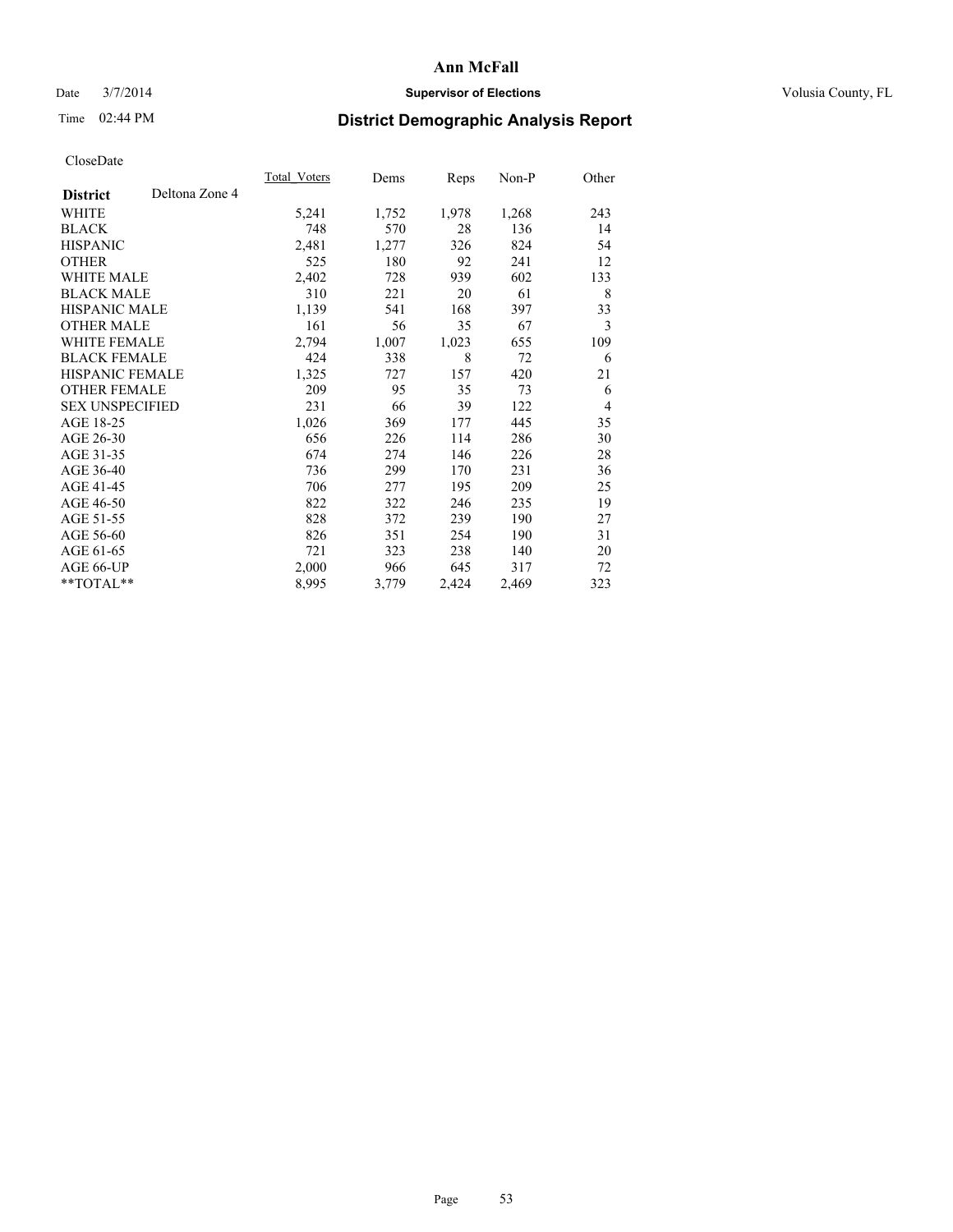### Date  $3/7/2014$  **Supervisor of Elections Supervisor of Elections** Volusia County, FL

## Time 02:44 PM **District Demographic Analysis Report**

|                        |                | <b>Total Voters</b> | Dems  | Reps  | $Non-P$ | Other          |
|------------------------|----------------|---------------------|-------|-------|---------|----------------|
| <b>District</b>        | Deltona Zone 5 |                     |       |       |         |                |
| WHITE                  |                | 5,330               | 1,689 | 2,001 | 1,384   | 256            |
| <b>BLACK</b>           |                | 944                 | 734   | 46    | 153     | 11             |
| <b>HISPANIC</b>        |                | 2,209               | 1,089 | 333   | 747     | 40             |
| <b>OTHER</b>           |                | 513                 | 176   | 90    | 235     | 12             |
| WHITE MALE             |                | 2,503               | 694   | 1,011 | 654     | 144            |
| <b>BLACK MALE</b>      |                | 402                 | 296   | 24    | 75      | 7              |
| <b>HISPANIC MALE</b>   |                | 1,054               | 506   | 165   | 355     | 28             |
| <b>OTHER MALE</b>      |                | 168                 | 70    | 38    | 54      | 6              |
| <b>WHITE FEMALE</b>    |                | 2,789               | 987   | 974   | 717     | 111            |
| <b>BLACK FEMALE</b>    |                | 533                 | 431   | 22    | 76      | $\overline{4}$ |
| HISPANIC FEMALE        |                | 1,138               | 574   | 167   | 385     | 12             |
| <b>OTHER FEMALE</b>    |                | 210                 | 85    | 31    | 90      | $\overline{4}$ |
| <b>SEX UNSPECIFIED</b> |                | 199                 | 45    | 38    | 113     | 3              |
| AGE 18-25              |                | 1,127               | 376   | 234   | 478     | 39             |
| AGE 26-30              |                | 686                 | 240   | 150   | 265     | 31             |
| AGE 31-35              |                | 712                 | 287   | 115   | 276     | 34             |
| AGE 36-40              |                | 749                 | 302   | 171   | 245     | 31             |
| AGE 41-45              |                | 727                 | 291   | 206   | 209     | 21             |
| AGE 46-50              |                | 859                 | 350   | 271   | 208     | 30             |
| AGE 51-55              |                | 915                 | 343   | 322   | 227     | 23             |
| AGE 56-60              |                | 832                 | 348   | 278   | 185     | 21             |
| AGE 61-65              |                | 668                 | 292   | 191   | 154     | 31             |
| AGE 66-UP              |                | 1,721               | 859   | 532   | 272     | 58             |
| **TOTAL**              |                | 8,996               | 3,688 | 2,470 | 2,519   | 319            |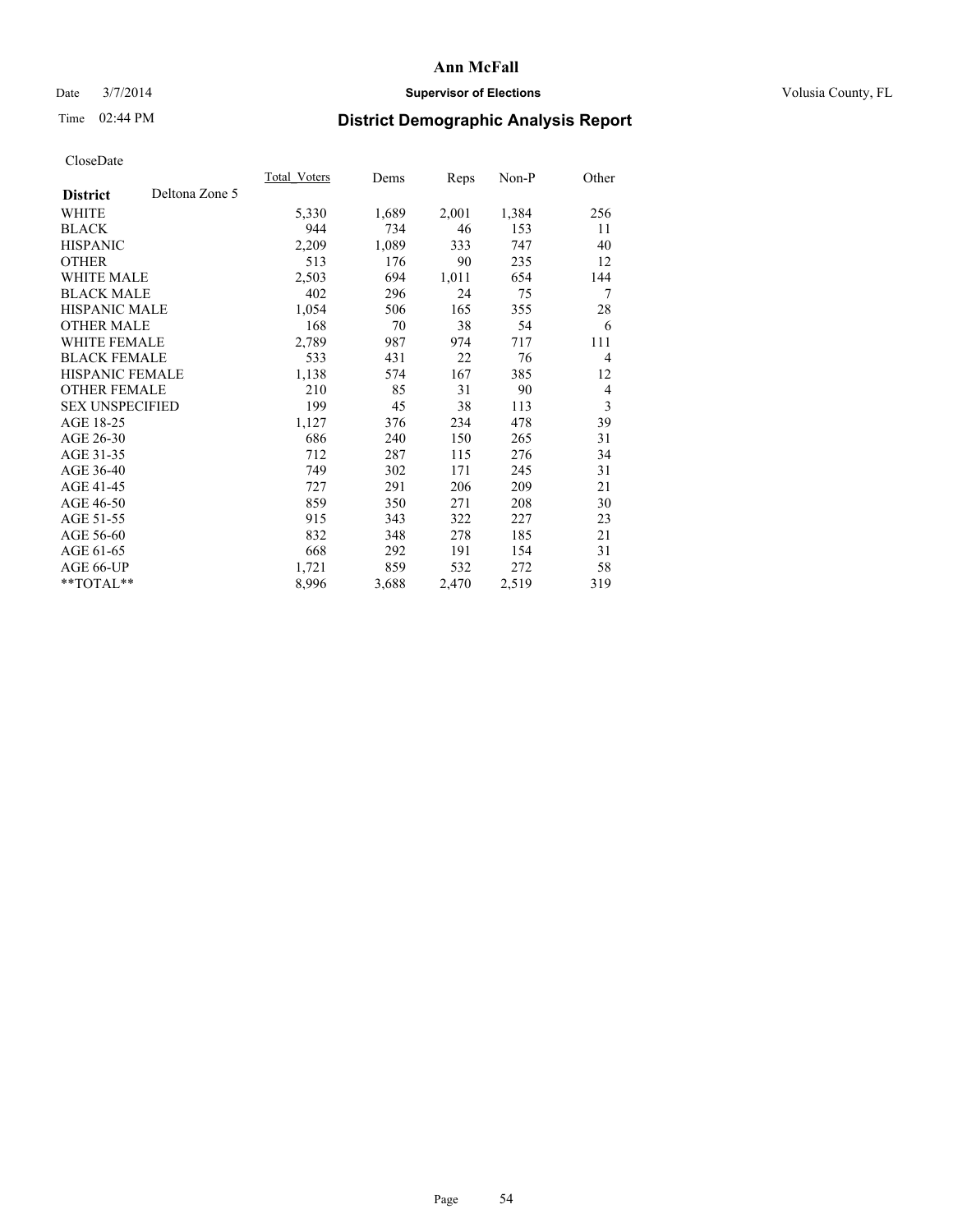### Date  $3/7/2014$  **Supervisor of Elections Supervisor of Elections** Volusia County, FL

## Time 02:44 PM **District Demographic Analysis Report**

|                        |                | Total Voters | Dems  | Reps  | Non-P | Other |
|------------------------|----------------|--------------|-------|-------|-------|-------|
| <b>District</b>        | Deltona Zone 6 |              |       |       |       |       |
| WHITE                  |                | 5,787        | 1,687 | 2,338 | 1,493 | 269   |
| <b>BLACK</b>           |                | 842          | 634   | 41    | 147   | 20    |
| <b>HISPANIC</b>        |                | 1,867        | 892   | 250   | 681   | 44    |
| <b>OTHER</b>           |                | 483          | 142   | 107   | 223   | 11    |
| <b>WHITE MALE</b>      |                | 2,720        | 687   | 1,165 | 735   | 133   |
| <b>BLACK MALE</b>      |                | 386          | 286   | 22    | 66    | 12    |
| <b>HISPANIC MALE</b>   |                | 871          | 396   | 129   | 323   | 23    |
| <b>OTHER MALE</b>      |                | 190          | 60    | 42    | 81    | 7     |
| <b>WHITE FEMALE</b>    |                | 3,014        | 988   | 1,150 | 742   | 134   |
| <b>BLACK FEMALE</b>    |                | 445          | 339   | 19    | 79    | 8     |
| <b>HISPANIC FEMALE</b> |                | 963          | 484   | 118   | 341   | 20    |
| <b>OTHER FEMALE</b>    |                | 182          | 62    | 42    | 75    | 3     |
| <b>SEX UNSPECIFIED</b> |                | 208          | 53    | 49    | 102   | 4     |
| AGE 18-25              |                | 1,136        | 353   | 244   | 502   | 37    |
| AGE 26-30              |                | 686          | 218   | 162   | 276   | 30    |
| AGE 31-35              |                | 698          | 232   | 178   | 262   | 26    |
| AGE 36-40              |                | 713          | 241   | 197   | 239   | 36    |
| AGE 41-45              |                | 831          | 280   | 281   | 232   | 38    |
| AGE 46-50              |                | 894          | 336   | 301   | 212   | 45    |
| AGE 51-55              |                | 1,001        | 366   | 372   | 230   | 33    |
| AGE 56-60              |                | 854          | 356   | 292   | 175   | 31    |
| AGE 61-65              |                | 700          | 314   | 231   | 139   | 16    |
| AGE 66-UP              |                | 1,466        | 659   | 478   | 277   | 52    |
| **TOTAL**              |                | 8,979        | 3,355 | 2,736 | 2,544 | 344   |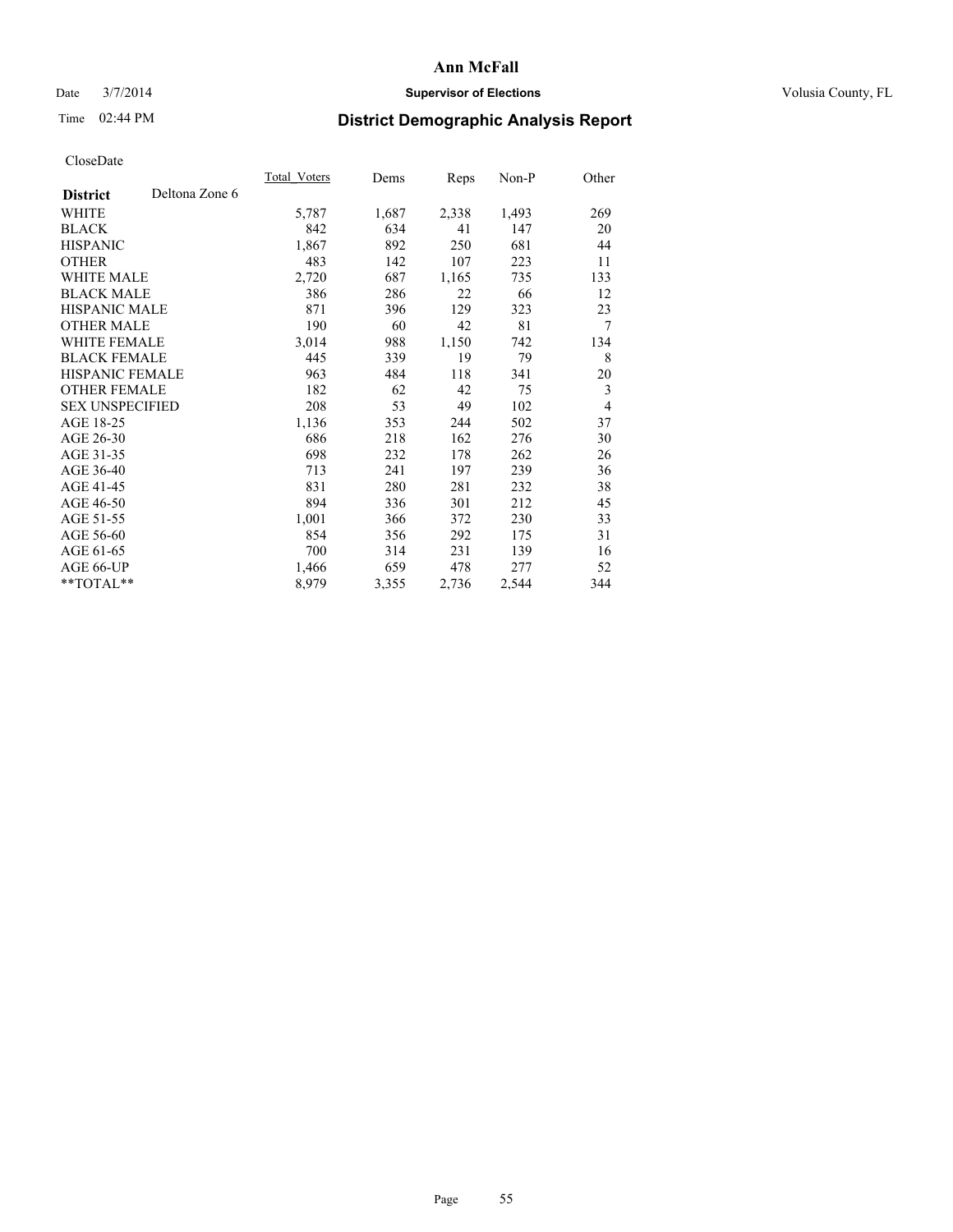### Date  $3/7/2014$  **Supervisor of Elections Supervisor of Elections** Volusia County, FL

# Time 02:44 PM **District Demographic Analysis Report**

|                        |                  | <b>Total Voters</b> | Dems  | Reps             | Non-P | Other            |
|------------------------|------------------|---------------------|-------|------------------|-------|------------------|
| <b>District</b>        | Edgewater Zone 1 |                     |       |                  |       |                  |
| WHITE                  |                  | 3,192               | 1,194 | 1,045            | 849   | 104              |
| <b>BLACK</b>           |                  | 71                  | 46    | 4                | 19    | 2                |
| <b>HISPANIC</b>        |                  | 49                  | 23    | 12               | 12    | $\overline{c}$   |
| <b>OTHER</b>           |                  | 109                 | 41    | 22               | 45    | 1                |
| <b>WHITE MALE</b>      |                  | 1,424               | 453   | 501              | 409   | 61               |
| <b>BLACK MALE</b>      |                  | 38                  | 21    | 4                | 11    | $\overline{2}$   |
| <b>HISPANIC MALE</b>   |                  | 20                  | 10    | 4                | 5     |                  |
| <b>OTHER MALE</b>      |                  | 29                  | 14    | 9                | 6     | $\theta$         |
| <b>WHITE FEMALE</b>    |                  | 1,737               | 727   | 531              | 436   | 43               |
| <b>BLACK FEMALE</b>    |                  | 32                  | 24    | $\boldsymbol{0}$ | 8     | $\boldsymbol{0}$ |
| HISPANIC FEMALE        |                  | 29                  | 13    | 8                | 7     |                  |
| <b>OTHER FEMALE</b>    |                  | 49                  | 21    | 9                | 18    | 1                |
| <b>SEX UNSPECIFIED</b> |                  | 63                  | 21    | 17               | 25    | $\Omega$         |
| AGE 18-25              |                  | 286                 | 85    | 55               | 133   | 13               |
| AGE 26-30              |                  | 214                 | 65    | 56               | 89    | 4                |
| AGE 31-35              |                  | 209                 | 79    | 48               | 75    | 7                |
| AGE 36-40              |                  | 187                 | 59    | 54               | 64    | 10               |
| AGE 41-45              |                  | 219                 | 71    | 66               | 74    | 8                |
| AGE 46-50              |                  | 235                 | 81    | 80               | 67    | 7                |
| AGE 51-55              |                  | 364                 | 136   | 123              | 94    | 11               |
| AGE 56-60              |                  | 378                 | 136   | 126              | 104   | 12               |
| AGE 61-65              |                  | 356                 | 158   | 111              | 74    | 13               |
| AGE 66-UP              |                  | 973                 | 434   | 364              | 151   | 24               |
| **TOTAL**              |                  | 3,421               | 1,304 | 1,083            | 925   | 109              |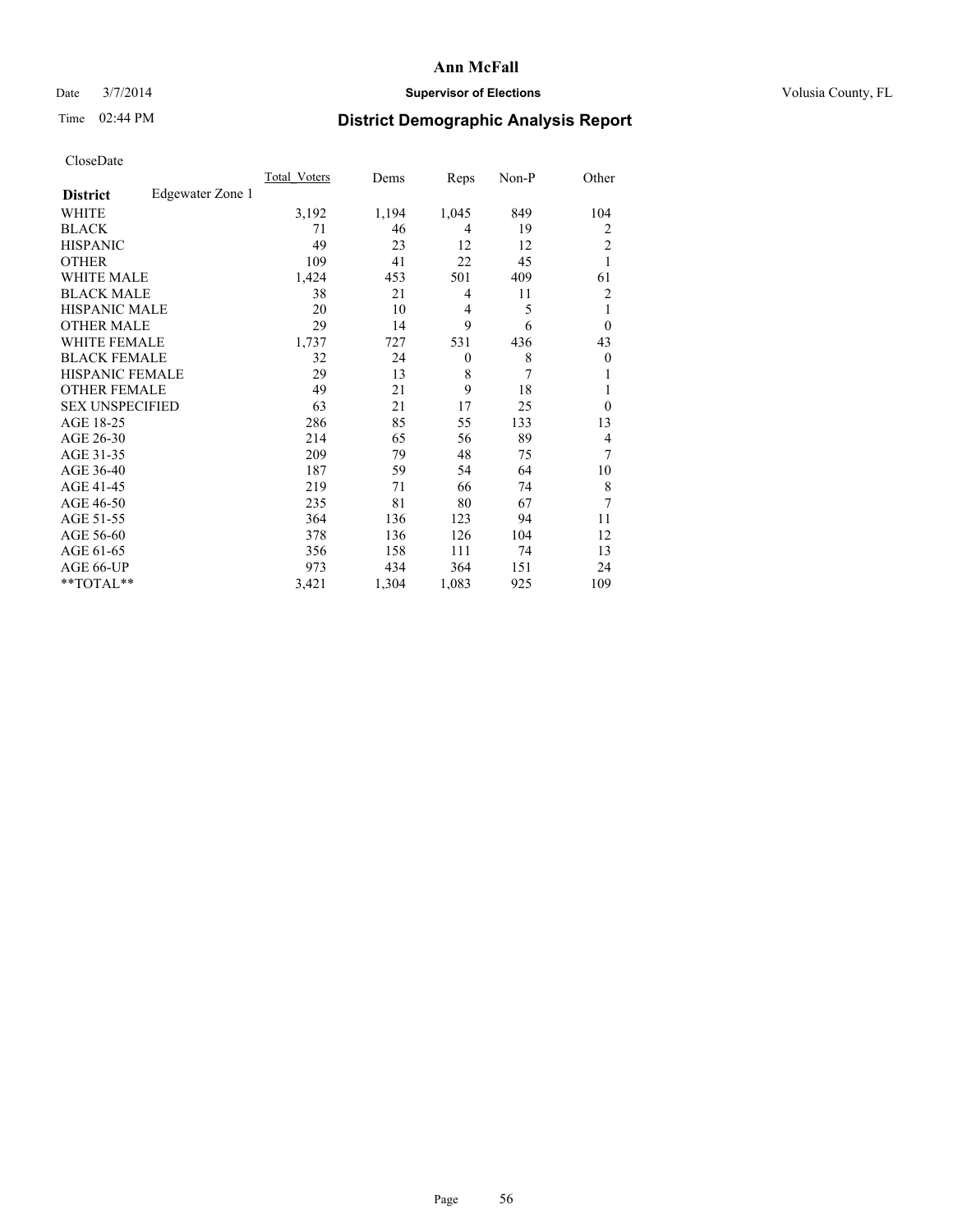### Date  $3/7/2014$  **Supervisor of Elections Supervisor of Elections** Volusia County, FL

## Time 02:44 PM **District Demographic Analysis Report**

|                        |                  | <b>Total Voters</b> | Dems  | Reps  | Non-P | Other            |
|------------------------|------------------|---------------------|-------|-------|-------|------------------|
| <b>District</b>        | Edgewater Zone 2 |                     |       |       |       |                  |
| WHITE                  |                  | 3,421               | 1,195 | 1,169 | 977   | 80               |
| <b>BLACK</b>           |                  | 59                  | 41    | 6     | 12    | $\theta$         |
| <b>HISPANIC</b>        |                  | 48                  | 17    | 9     | 21    | 1                |
| <b>OTHER</b>           |                  | 103                 | 27    | 26    | 49    |                  |
| WHITE MALE             |                  | 1,571               | 496   | 598   | 431   | 46               |
| <b>BLACK MALE</b>      |                  | 24                  | 16    | 3     | 5     | $\boldsymbol{0}$ |
| <b>HISPANIC MALE</b>   |                  | 24                  | 11    | 4     | 8     | 1                |
| <b>OTHER MALE</b>      |                  | 35                  | 10    | 9     | 15    | 1                |
| <b>WHITE FEMALE</b>    |                  | 1,831               | 694   | 565   | 538   | 34               |
| <b>BLACK FEMALE</b>    |                  | 35                  | 25    | 3     | 7     | $\overline{0}$   |
| <b>HISPANIC FEMALE</b> |                  | 22                  | 6     | 5     | 11    | $\theta$         |
| <b>OTHER FEMALE</b>    |                  | 45                  | 15    | 15    | 15    | $\theta$         |
| <b>SEX UNSPECIFIED</b> |                  | 44                  | 7     | 8     | 29    | $\theta$         |
| AGE 18-25              |                  | 317                 | 92    | 85    | 130   | 10               |
| AGE 26-30              |                  | 214                 | 70    | 49    | 89    | 6                |
| AGE 31-35              |                  | 222                 | 53    | 62    | 102   | 5                |
| AGE 36-40              |                  | 245                 | 78    | 60    | 102   | 5                |
| AGE 41-45              |                  | 300                 | 92    | 94    | 105   | 9                |
| AGE 46-50              |                  | 263                 | 85    | 89    | 84    | 5                |
| AGE 51-55              |                  | 354                 | 117   | 131   | 96    | 10               |
| AGE 56-60              |                  | 351                 | 121   | 143   | 82    | 5                |
| AGE 61-65              |                  | 369                 | 143   | 136   | 80    | 10               |
| AGE 66-UP              |                  | 996                 | 429   | 361   | 189   | 17               |
| **TOTAL**              |                  | 3,631               | 1,280 | 1,210 | 1,059 | 82               |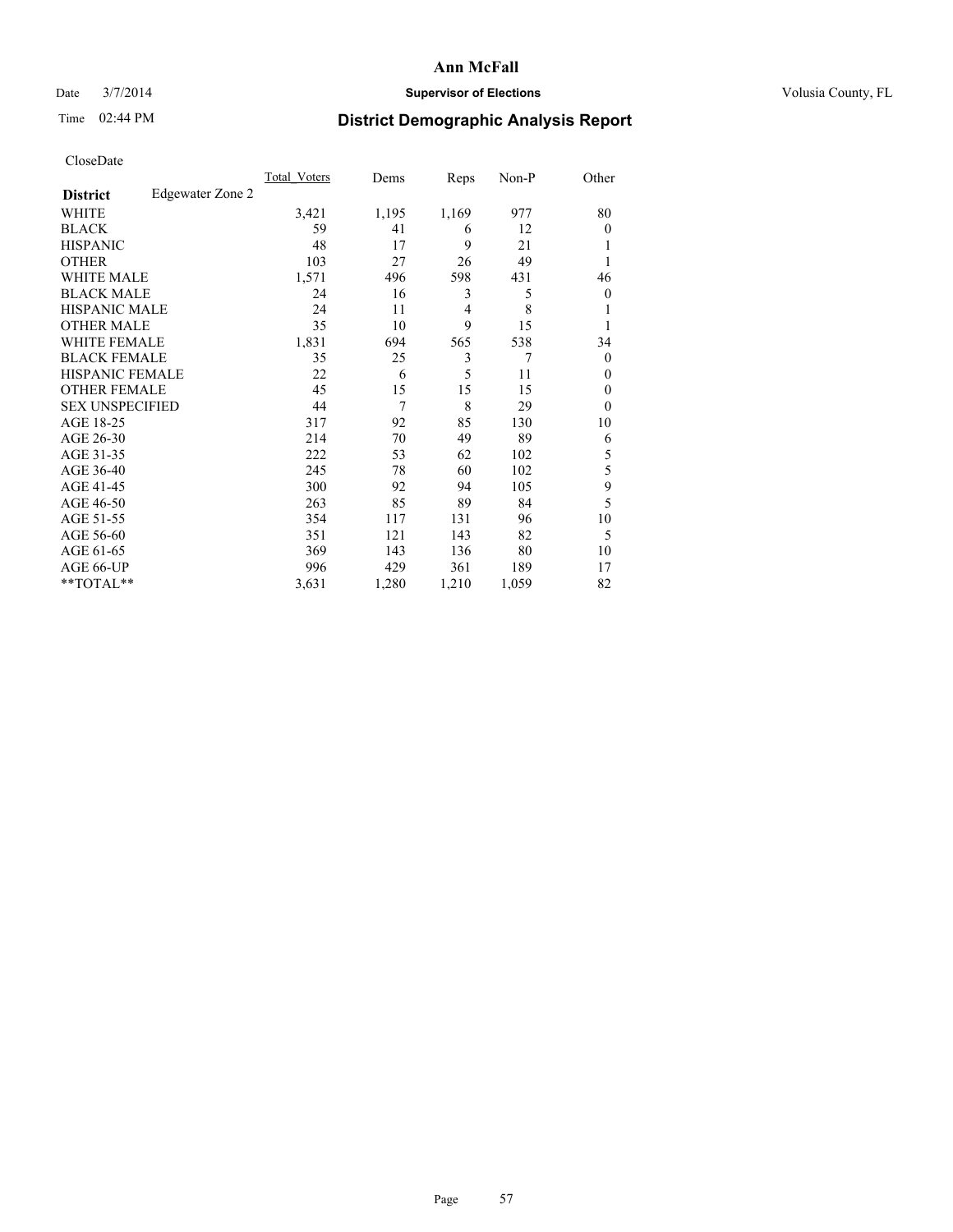### Date  $3/7/2014$  **Supervisor of Elections Supervisor of Elections** Volusia County, FL

## Time 02:44 PM **District Demographic Analysis Report**

|                        |                  | <b>Total Voters</b> | Dems  | Reps     | Non-P | Other            |
|------------------------|------------------|---------------------|-------|----------|-------|------------------|
| <b>District</b>        | Edgewater Zone 3 |                     |       |          |       |                  |
| WHITE                  |                  | 3,178               | 1,155 | 1,056    | 862   | 105              |
| <b>BLACK</b>           |                  | 91                  | 73    | 2        | 16    | $\theta$         |
| <b>HISPANIC</b>        |                  | 45                  | 14    | 9        | 21    | 1                |
| <b>OTHER</b>           |                  | 133                 | 44    | 21       | 65    | 3                |
| WHITE MALE             |                  | 1,433               | 444   | 498      | 430   | 61               |
| <b>BLACK MALE</b>      |                  | 38                  | 29    | 2        | 7     | $\boldsymbol{0}$ |
| <b>HISPANIC MALE</b>   |                  | 20                  | 6     | 4        | 9     | 1                |
| <b>OTHER MALE</b>      |                  | 42                  | 13    | 10       | 18    | 1                |
| <b>WHITE FEMALE</b>    |                  | 1,729               | 707   | 552      | 426   | 44               |
| <b>BLACK FEMALE</b>    |                  | 52                  | 44    | $\theta$ | 8     | $\overline{0}$   |
| <b>HISPANIC FEMALE</b> |                  | 24                  | 7     | 5        | 12    | $\theta$         |
| <b>OTHER FEMALE</b>    |                  | 55                  | 19    | 10       | 24    | $\overline{c}$   |
| <b>SEX UNSPECIFIED</b> |                  | 54                  | 17    | 7        | 30    | $\mathbf{0}$     |
| AGE 18-25              |                  | 306                 | 96    | 68       | 136   | 6                |
| AGE 26-30              |                  | 222                 | 61    | 54       | 101   | 6                |
| AGE 31-35              |                  | 215                 | 59    | 58       | 90    | 8                |
| AGE 36-40              |                  | 229                 | 57    | 74       | 83    | 15               |
| AGE 41-45              |                  | 231                 | 87    | 69       | 67    | 8                |
| AGE 46-50              |                  | 264                 | 92    | 94       | 73    | 5                |
| AGE 51-55              |                  | 305                 | 125   | 93       | 81    | 6                |
| AGE 56-60              |                  | 351                 | 138   | 122      | 79    | 12               |
| AGE 61-65              |                  | 346                 | 144   | 120      | 70    | 12               |
| AGE 66-UP              |                  | 978                 | 427   | 336      | 184   | 31               |
| **TOTAL**              |                  | 3,447               | 1,286 | 1,088    | 964   | 109              |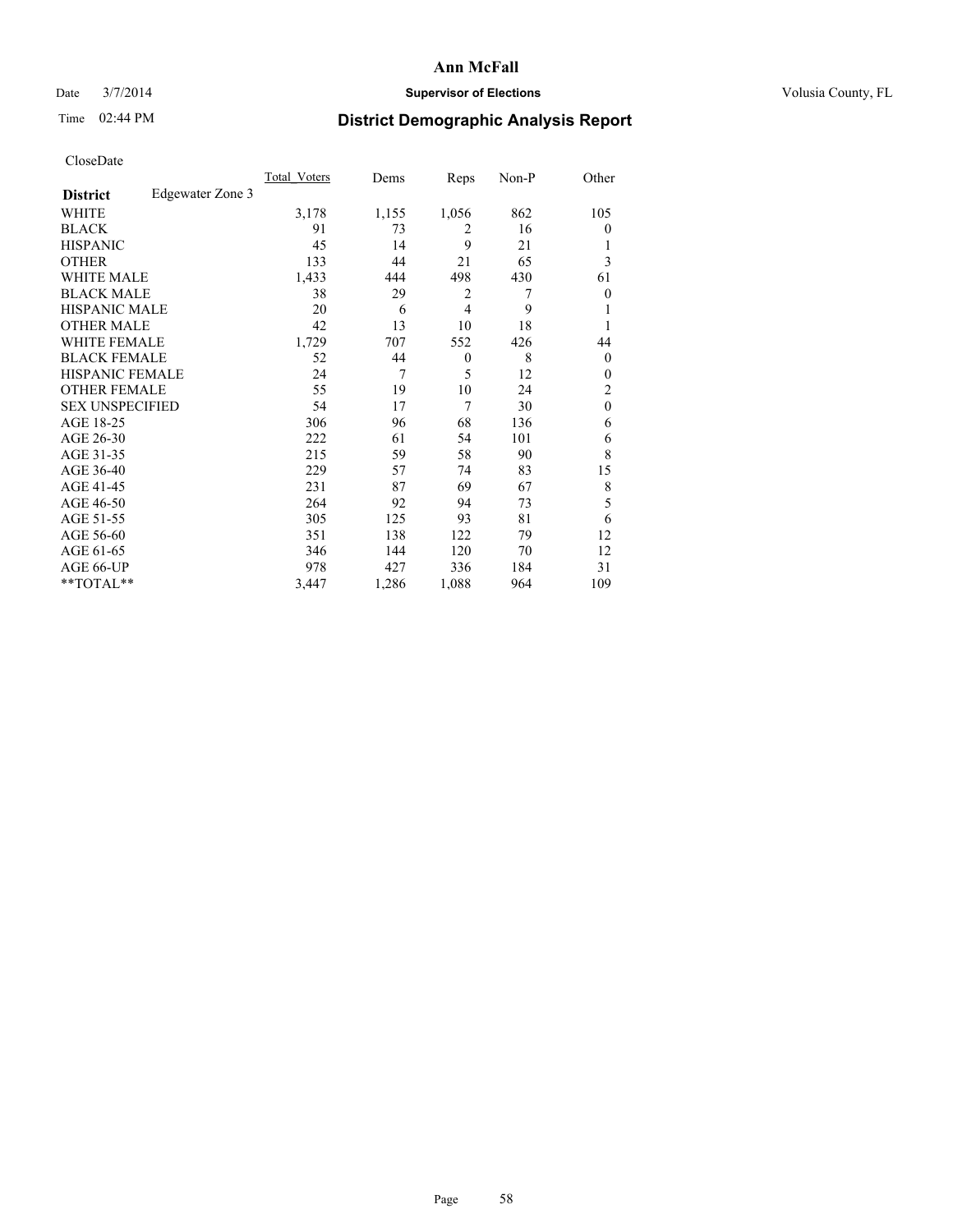### Date  $3/7/2014$  **Supervisor of Elections Supervisor of Elections** Volusia County, FL

## Time 02:44 PM **District Demographic Analysis Report**

|                        |                  | <b>Total Voters</b> | Dems  | Reps           | Non-P | Other          |
|------------------------|------------------|---------------------|-------|----------------|-------|----------------|
| <b>District</b>        | Edgewater Zone 4 |                     |       |                |       |                |
| WHITE                  |                  | 3,294               | 1,131 | 1,132          | 911   | 120            |
| <b>BLACK</b>           |                  | 76                  | 61    | 4              | 11    | $\Omega$       |
| <b>HISPANIC</b>        |                  | 52                  | 26    | 13             | 11    | 2              |
| <b>OTHER</b>           |                  | 86                  | 29    | 12             | 45    | $\theta$       |
| WHITE MALE             |                  | 1,507               | 454   | 570            | 430   | 53             |
| <b>BLACK MALE</b>      |                  | 34                  | 26    | 2              | 6     | $\overline{0}$ |
| <b>HISPANIC MALE</b>   |                  | 17                  | 8     | $\overline{4}$ | 4     |                |
| <b>OTHER MALE</b>      |                  | 29                  | 10    | 7              | 12    | $\overline{0}$ |
| <b>WHITE FEMALE</b>    |                  | 1,764               | 669   | 556            | 472   | 67             |
| <b>BLACK FEMALE</b>    |                  | 41                  | 34    | $\overline{2}$ | 5     | $\overline{0}$ |
| <b>HISPANIC FEMALE</b> |                  | 35                  | 18    | 9              | 7     |                |
| <b>OTHER FEMALE</b>    |                  | 30                  | 14    | 4              | 12    | $\theta$       |
| <b>SEX UNSPECIFIED</b> |                  | 51                  | 14    | 7              | 30    | $\overline{0}$ |
| AGE 18-25              |                  | 239                 | 64    | 59             | 109   | 7              |
| AGE 26-30              |                  | 187                 | 54    | 47             | 78    | 8              |
| AGE 31-35              |                  | 206                 | 61    | 55             | 81    | 9              |
| AGE 36-40              |                  | 230                 | 81    | 60             | 81    | 8              |
| AGE 41-45              |                  | 246                 | 89    | 73             | 80    | 4              |
| AGE 46-50              |                  | 249                 | 95    | 82             | 64    | 8              |
| AGE 51-55              |                  | 318                 | 103   | 123            | 86    | 6              |
| AGE 56-60              |                  | 319                 | 118   | 108            | 83    | 10             |
| AGE 61-65              |                  | 327                 | 137   | 101            | 79    | 10             |
| AGE 66-UP              |                  | 1,187               | 445   | 453            | 237   | 52             |
| **TOTAL**              |                  | 3,508               | 1,247 | 1,161          | 978   | 122            |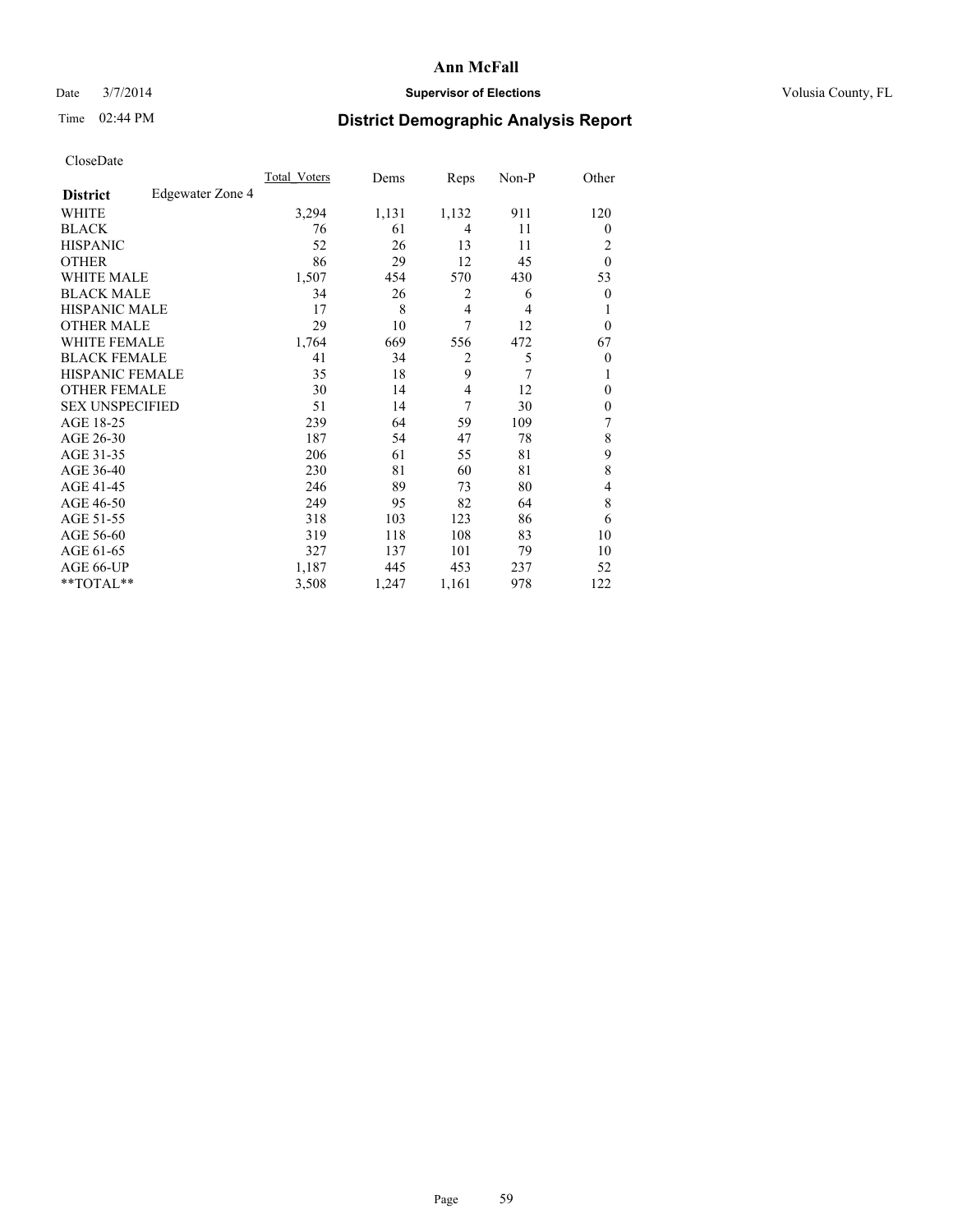### Date  $3/7/2014$  **Supervisor of Elections Supervisor of Elections** Volusia County, FL

## Time 02:44 PM **District Demographic Analysis Report**

|                        |                   | <b>Total Voters</b> | Dems | Reps           | Non-P | Other          |
|------------------------|-------------------|---------------------|------|----------------|-------|----------------|
| <b>District</b>        | Holly Hill Zone 1 |                     |      |                |       |                |
| WHITE                  |                   | 1,255               | 482  | 353            | 366   | 54             |
| <b>BLACK</b>           |                   | 128                 | 100  | 2              | 25    | 1              |
| <b>HISPANIC</b>        |                   | 51                  | 25   | 4              | 22    | $\Omega$       |
| <b>OTHER</b>           |                   | 78                  | 32   | 14             | 29    | 3              |
| WHITE MALE             |                   | 608                 | 209  | 186            | 188   | 25             |
| <b>BLACK MALE</b>      |                   | 50                  | 35   | 1              | 13    | 1              |
| <b>HISPANIC MALE</b>   |                   | 22                  | 7    | $\overline{2}$ | 13    | $\overline{0}$ |
| <b>OTHER MALE</b>      |                   | 23                  | 7    | 5              | 9     | $\overline{2}$ |
| WHITE FEMALE           |                   | 634                 | 270  | 163            | 172   | 29             |
| <b>BLACK FEMALE</b>    |                   | 75                  | 63   | 1              | 11    | $\overline{0}$ |
| <b>HISPANIC FEMALE</b> |                   | 29                  | 18   | $\overline{2}$ | 9     | $\theta$       |
| <b>OTHER FEMALE</b>    |                   | 36                  | 18   | 9              | 9     | $\Omega$       |
| <b>SEX UNSPECIFIED</b> |                   | 35                  | 12   | 4              | 18    | 1              |
| AGE 18-25              |                   | 135                 | 52   | 22             | 61    | $\theta$       |
| AGE 26-30              |                   | 111                 | 45   | 21             | 42    | 3              |
| AGE 31-35              |                   | 85                  | 40   | 10             | 29    | 6              |
| AGE 36-40              |                   | 88                  | 37   | 21             | 28    | $\overline{c}$ |
| AGE 41-45              |                   | 97                  | 37   | 24             | 32    | 4              |
| AGE 46-50              |                   | 187                 | 71   | 45             | 64    | 7              |
| AGE 51-55              |                   | 164                 | 65   | 48             | 40    | 11             |
| AGE 56-60              |                   | 163                 | 63   | 36             | 56    | 8              |
| AGE 61-65              |                   | 151                 | 69   | 36             | 41    | 5              |
| AGE 66-UP              |                   | 331                 | 160  | 110            | 49    | 12             |
| **TOTAL**              |                   | 1,512               | 639  | 373            | 442   | 58             |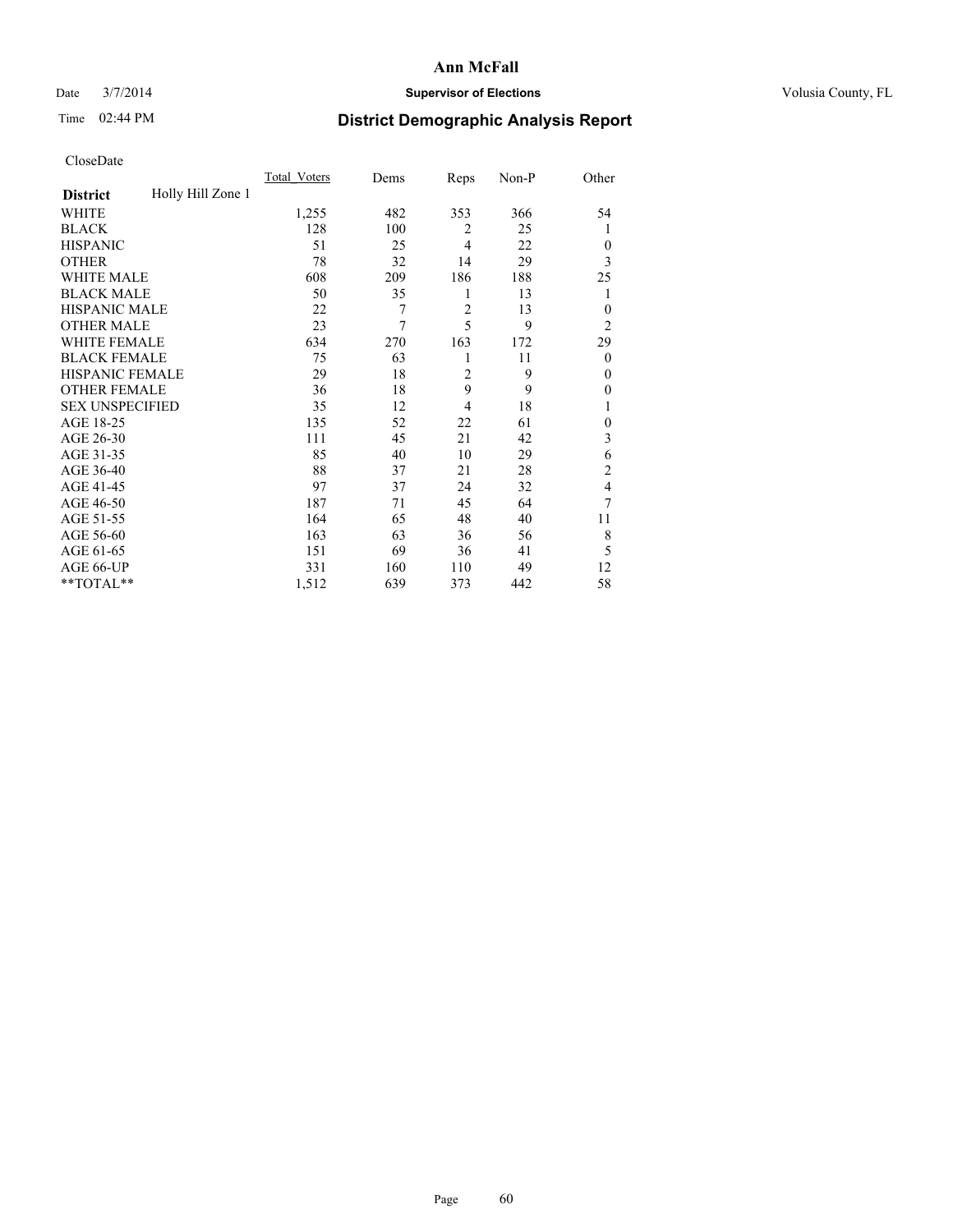### Date  $3/7/2014$  **Supervisor of Elections Supervisor of Elections** Volusia County, FL

## Time 02:44 PM **District Demographic Analysis Report**

|                        |                   | <b>Total Voters</b> | Dems | Reps | Non-P          | Other          |
|------------------------|-------------------|---------------------|------|------|----------------|----------------|
| <b>District</b>        | Holly Hill Zone 2 |                     |      |      |                |                |
| WHITE                  |                   | 1,374               | 601  | 365  | 357            | 51             |
| <b>BLACK</b>           |                   | 239                 | 184  | 9    | 43             | 3              |
| <b>HISPANIC</b>        |                   | 47                  | 25   | 8    | 13             | 1              |
| <b>OTHER</b>           |                   | 94                  | 35   | 11   | 46             | $\overline{2}$ |
| WHITE MALE             |                   | 656                 | 257  | 187  | 185            | 27             |
| <b>BLACK MALE</b>      |                   | 89                  | 63   | 3    | 22             | 1              |
| <b>HISPANIC MALE</b>   |                   | 14                  | 5    | 5    | $\overline{4}$ | $\overline{0}$ |
| <b>OTHER MALE</b>      |                   | 31                  | 10   | 5    | 14             | $\overline{2}$ |
| WHITE FEMALE           |                   | 708                 | 342  | 175  | 169            | 22             |
| <b>BLACK FEMALE</b>    |                   | 149                 | 120  | 6    | 21             | $\overline{2}$ |
| <b>HISPANIC FEMALE</b> |                   | 33                  | 20   | 3    | 9              | 1              |
| <b>OTHER FEMALE</b>    |                   | 36                  | 16   | 6    | 14             | $\Omega$       |
| <b>SEX UNSPECIFIED</b> |                   | 38                  | 12   | 3    | 21             | $\overline{2}$ |
| AGE 18-25              |                   | 184                 | 73   | 29   | 75             | 7              |
| AGE 26-30              |                   | 125                 | 57   | 24   | 42             | $\overline{2}$ |
| AGE 31-35              |                   | 133                 | 65   | 23   | 37             | 8              |
| AGE 36-40              |                   | 111                 | 50   | 15   | 43             | 3              |
| AGE 41-45              |                   | 154                 | 68   | 37   | 45             | 4              |
| AGE 46-50              |                   | 177                 | 70   | 53   | 46             | 8              |
| AGE 51-55              |                   | 203                 | 106  | 40   | 46             | 11             |
| AGE 56-60              |                   | 180                 | 93   | 43   | 42             | $\overline{2}$ |
| AGE 61-65              |                   | 151                 | 69   | 37   | 39             | 6              |
| AGE 66-UP              |                   | 336                 | 194  | 92   | 44             | 6              |
| **TOTAL**              |                   | 1,754               | 845  | 393  | 459            | 57             |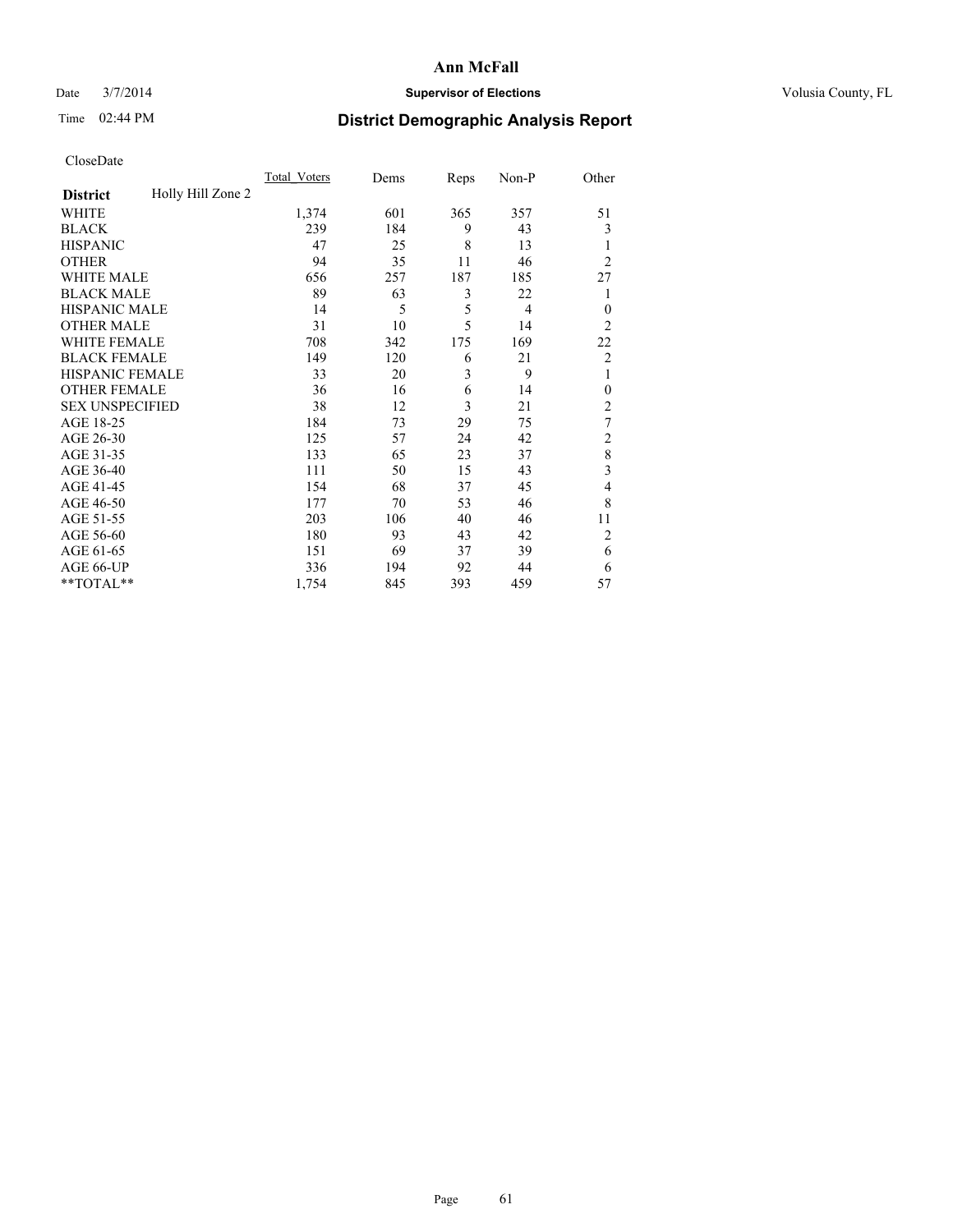### Date  $3/7/2014$  **Supervisor of Elections Supervisor of Elections** Volusia County, FL

## Time 02:44 PM **District Demographic Analysis Report**

|                        |                   | <b>Total Voters</b> | Dems | Reps           | Non-P | Other        |
|------------------------|-------------------|---------------------|------|----------------|-------|--------------|
| <b>District</b>        | Holly Hill Zone 3 |                     |      |                |       |              |
| WHITE                  |                   | 1,457               | 548  | 473            | 376   | 60           |
| <b>BLACK</b>           |                   | 148                 | 126  | 4              | 17    | 1            |
| <b>HISPANIC</b>        |                   | 26                  | 6    | 6              | 14    | $\theta$     |
| <b>OTHER</b>           |                   | 77                  | 30   | 8              | 38    |              |
| WHITE MALE             |                   | 611                 | 196  | 212            | 172   | 31           |
| <b>BLACK MALE</b>      |                   | 61                  | 46   | 4              | 10    | 1            |
| <b>HISPANIC MALE</b>   |                   | 12                  | 3    | 3              | 6     | $\mathbf{0}$ |
| <b>OTHER MALE</b>      |                   | 26                  | 13   | $\overline{2}$ | 10    | 1            |
| <b>WHITE FEMALE</b>    |                   | 833                 | 346  | 257            | 201   | 29           |
| <b>BLACK FEMALE</b>    |                   | 86                  | 79   | $\mathbf{0}$   | 7     | $\theta$     |
| <b>HISPANIC FEMALE</b> |                   | 14                  | 3    | 3              | 8     | $\theta$     |
| <b>OTHER FEMALE</b>    |                   | 31                  | 12   | 6              | 13    | $\theta$     |
| <b>SEX UNSPECIFIED</b> |                   | 34                  | 12   | 4              | 18    | $\mathbf{0}$ |
| AGE 18-25              |                   | 93                  | 33   | 21             | 38    |              |
| AGE 26-30              |                   | 81                  | 31   | 18             | 29    | 3            |
| AGE 31-35              |                   | 75                  | 28   | 13             | 31    | 3            |
| AGE 36-40              |                   | 68                  | 32   | 9              | 26    |              |
| AGE 41-45              |                   | 103                 | 32   | 22             | 45    | 4            |
| AGE 46-50              |                   | 130                 | 46   | 38             | 40    | 6            |
| AGE 51-55              |                   | 139                 | 59   | 34             | 40    | 6            |
| AGE 56-60              |                   | 155                 | 64   | 49             | 33    | 9            |
| AGE 61-65              |                   | 175                 | 72   | 56             | 43    | 4            |
| AGE 66-UP              |                   | 689                 | 313  | 231            | 120   | 25           |
| **TOTAL**              |                   | 1,708               | 710  | 491            | 445   | 62           |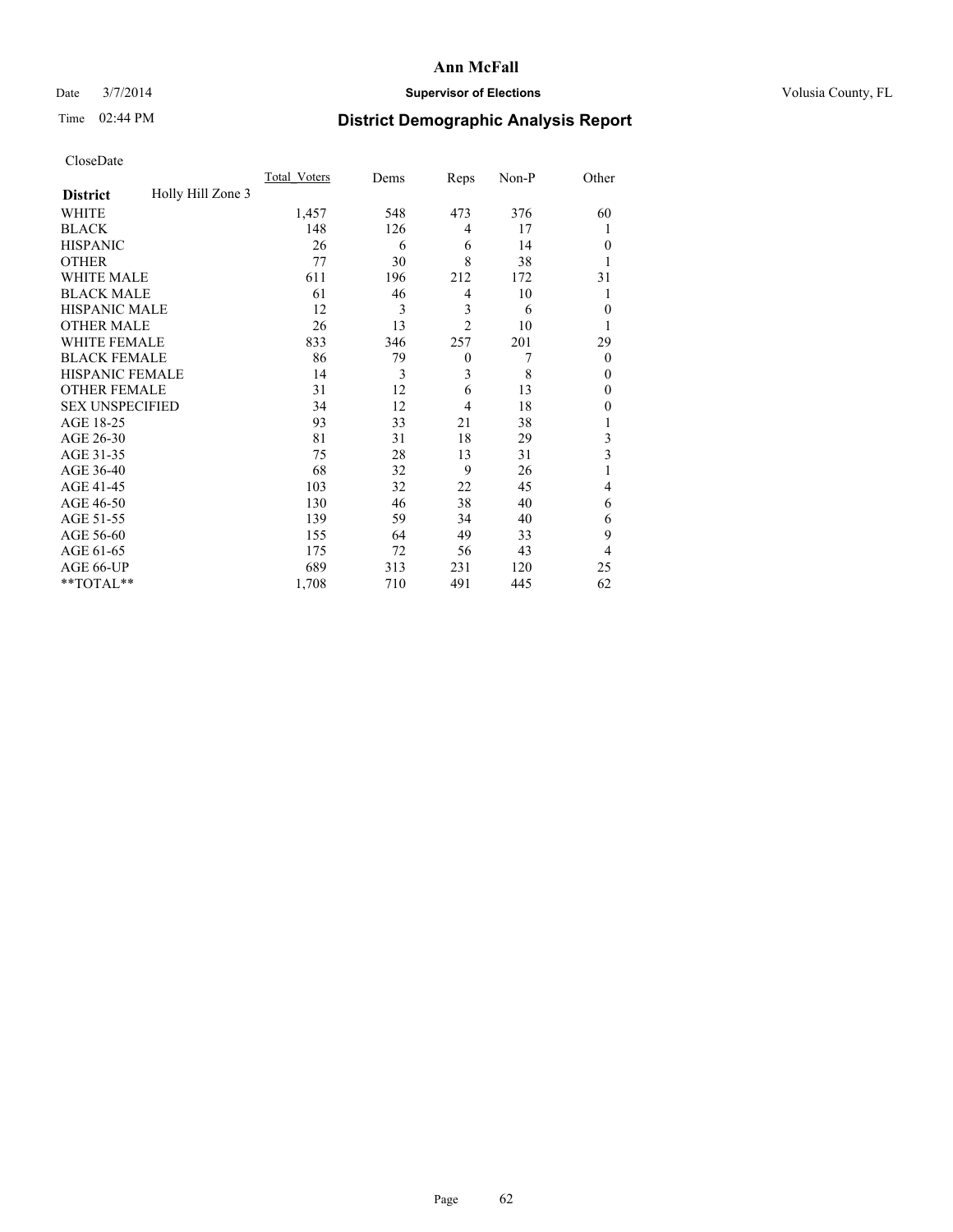### Date  $3/7/2014$  **Supervisor of Elections Supervisor of Elections** Volusia County, FL

## Time 02:44 PM **District Demographic Analysis Report**

|                        |                   | <b>Total Voters</b> | Dems | Reps           | Non-P | Other                   |
|------------------------|-------------------|---------------------|------|----------------|-------|-------------------------|
| <b>District</b>        | Holly Hill Zone 4 |                     |      |                |       |                         |
| WHITE                  |                   | 1,340               | 495  | 459            | 343   | 43                      |
| <b>BLACK</b>           |                   | 287                 | 231  | 8              | 47    | 1                       |
| <b>HISPANIC</b>        |                   | 54                  | 28   | 5              | 21    | $\Omega$                |
| <b>OTHER</b>           |                   | 69                  | 26   | 8              | 33    | $\overline{2}$          |
| WHITE MALE             |                   | 590                 | 185  | 210            | 171   | 24                      |
| <b>BLACK MALE</b>      |                   | 69                  | 49   | 5              | 14    | 1                       |
| <b>HISPANIC MALE</b>   |                   | 21                  | 13   | $\overline{2}$ | 6     | $\theta$                |
| <b>OTHER MALE</b>      |                   | 19                  | 9    | $\overline{4}$ | 5     | 1                       |
| WHITE FEMALE           |                   | 743                 | 307  | 247            | 170   | 19                      |
| <b>BLACK FEMALE</b>    |                   | 215                 | 179  | 3              | 33    | $\overline{0}$          |
| <b>HISPANIC FEMALE</b> |                   | 33                  | 15   | 3              | 15    | $\Omega$                |
| <b>OTHER FEMALE</b>    |                   | 26                  | 15   | $\overline{c}$ | 8     |                         |
| <b>SEX UNSPECIFIED</b> |                   | 34                  | 8    | $\overline{4}$ | 22    | $\theta$                |
| AGE 18-25              |                   | 217                 | 102  | 34             | 78    | 3                       |
| AGE 26-30              |                   | 153                 | 65   | 31             | 55    | $\overline{c}$          |
| AGE 31-35              |                   | 132                 | 62   | 28             | 40    | $\overline{c}$          |
| AGE 36-40              |                   | 109                 | 49   | 24             | 33    | $\overline{\mathbf{3}}$ |
| AGE 41-45              |                   | 115                 | 54   | 25             | 31    | 5                       |
| AGE 46-50              |                   | 138                 | 58   | 38             | 38    | $\overline{4}$          |
| AGE 51-55              |                   | 186                 | 55   | 69             | 52    | 10                      |
| AGE 56-60              |                   | 158                 | 73   | 43             | 39    | 3                       |
| AGE 61-65              |                   | 136                 | 68   | 38             | 26    | $\overline{4}$          |
| AGE 66-UP              |                   | 406                 | 194  | 150            | 52    | 10                      |
| **TOTAL**              |                   | 1,750               | 780  | 480            | 444   | 46                      |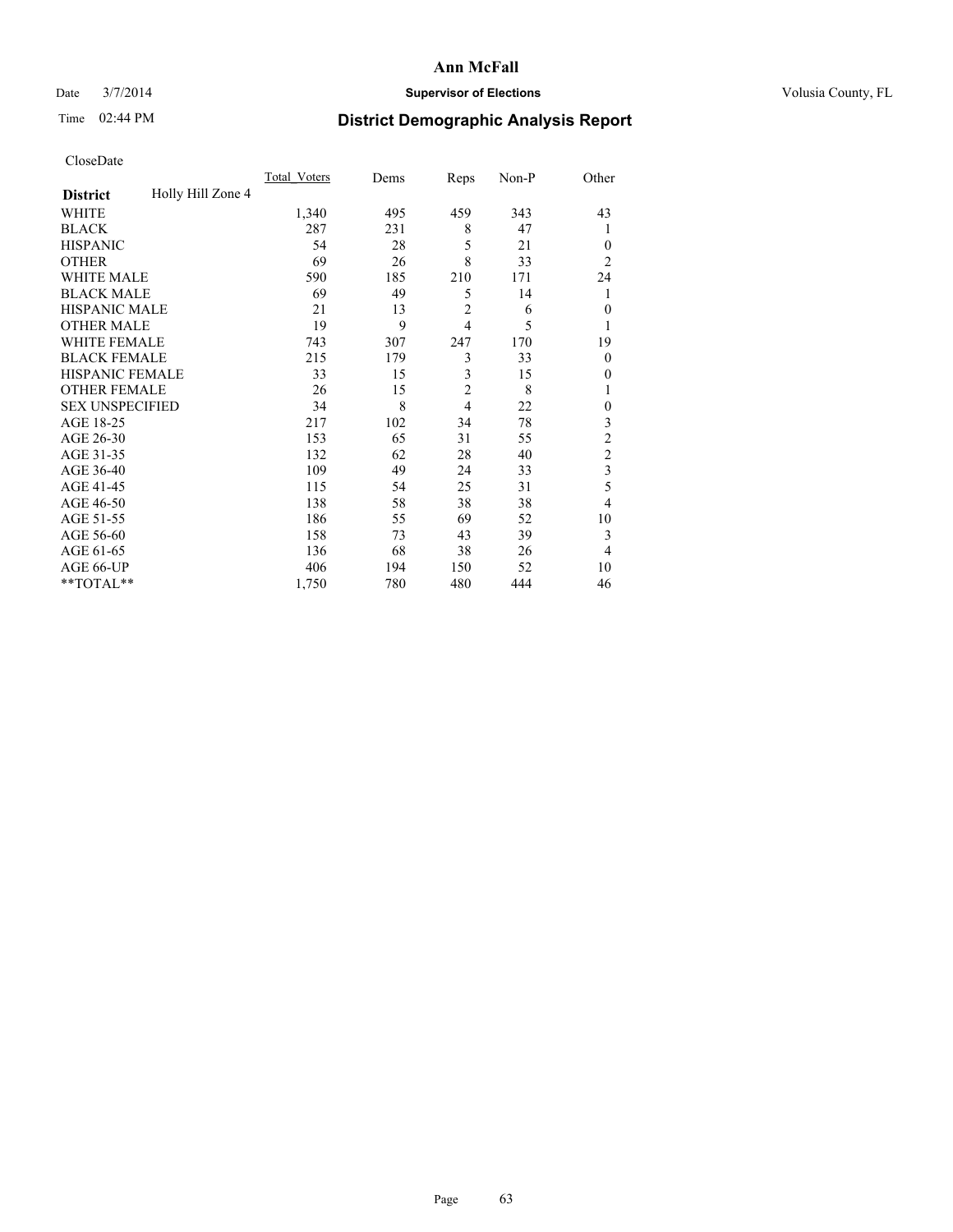### Date  $3/7/2014$  **Supervisor of Elections Supervisor of Elections** Volusia County, FL

# Time 02:44 PM **District Demographic Analysis Report**

|                        |            | Total Voters | Dems | Reps           | Non-P | Other          |
|------------------------|------------|--------------|------|----------------|-------|----------------|
| <b>District</b>        | Lake Helen |              |      |                |       |                |
| WHITE                  |            | 1,613        | 574  | 593            | 380   | 66             |
| <b>BLACK</b>           |            | 180          | 160  | 3              | 14    | 3              |
| <b>HISPANIC</b>        |            | 41           | 11   | 16             | 11    | 3              |
| <b>OTHER</b>           |            | 51           | 17   | 12             | 21    |                |
| <b>WHITE MALE</b>      |            | 728          | 228  | 290            | 176   | 34             |
| <b>BLACK MALE</b>      |            | 81           | 73   | 2              | 5     |                |
| <b>HISPANIC MALE</b>   |            | 14           | 3    | 6              | 4     |                |
| <b>OTHER MALE</b>      |            | 16           | 8    | $\mathbf{0}$   | 8     | $\Omega$       |
| WHITE FEMALE           |            | 870          | 342  | 297            | 199   | 32             |
| <b>BLACK FEMALE</b>    |            | 97           | 85   | 1              | 9     | $\overline{c}$ |
| HISPANIC FEMALE        |            | 27           | 8    | 10             | 7     | $\overline{2}$ |
| <b>OTHER FEMALE</b>    |            | 21           | 8    | $\overline{4}$ | 8     | 1              |
| <b>SEX UNSPECIFIED</b> |            | 31           | 7    | 14             | 10    | $\mathbf{0}$   |
| AGE 18-25              |            | 163          | 55   | 37             | 63    | 8              |
| AGE 26-30              |            | 123          | 36   | 36             | 46    | 5              |
| AGE 31-35              |            | 113          | 41   | 30             | 39    | $\overline{3}$ |
| AGE 36-40              |            | 96           | 18   | 33             | 34    | 11             |
| AGE 41-45              |            | 142          | 55   | 39             | 39    | 9              |
| AGE 46-50              |            | 143          | 53   | 57             | 26    | 7              |
| AGE 51-55              |            | 213          | 82   | 84             | 38    | 9              |
| AGE 56-60              |            | 216          | 84   | 80             | 43    | 9              |
| AGE 61-65              |            | 194          | 93   | 61             | 35    | 5              |
| AGE 66-UP              |            | 482          | 245  | 167            | 63    | 7              |
| **TOTAL**              |            | 1,885        | 762  | 624            | 426   | 73             |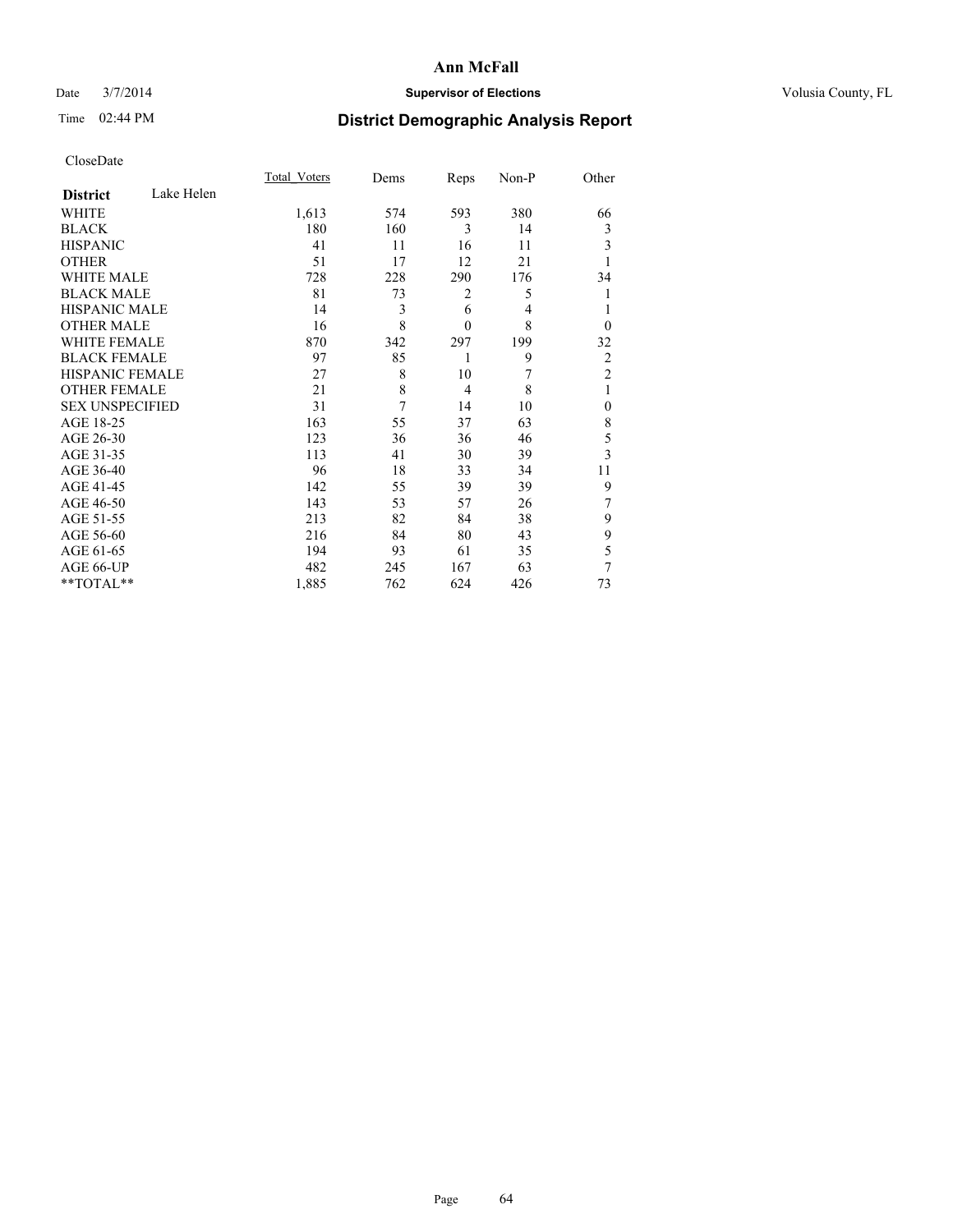### Date  $3/7/2014$  **Supervisor of Elections Supervisor of Elections** Volusia County, FL

|                                         | Total Voters | Dems  | Reps           | Non-P          | Other          |
|-----------------------------------------|--------------|-------|----------------|----------------|----------------|
| New Smyrna Bch Zne 1<br><b>District</b> |              |       |                |                |                |
| <b>WHITE</b>                            | 4,586        | 1,455 | 1,981          | 1,022          | 128            |
| <b>BLACK</b>                            | 14           | 9     | $\overline{2}$ | 3              | $\overline{0}$ |
| <b>HISPANIC</b>                         | 61           | 20    | 18             | 21             | 2              |
| <b>OTHER</b>                            | 145          | 34    | 41             | 66             | $\overline{4}$ |
| <b>WHITE MALE</b>                       | 2,138        | 557   | 976            | 529            | 76             |
| <b>BLACK MALE</b>                       | 7            | 4     | 1              | $\overline{2}$ | $\overline{0}$ |
| <b>HISPANIC MALE</b>                    | 29           | 8     | 6              | 15             | $\theta$       |
| <b>OTHER MALE</b>                       | 45           | 9     | 15             | 20             |                |
| <b>WHITE FEMALE</b>                     | 2,410        | 884   | 993            | 482            | 51             |
| <b>BLACK FEMALE</b>                     | 7            | 5     | 1              | 1              | $\overline{0}$ |
| <b>HISPANIC FEMALE</b>                  | 32           | 12    | 12             | 6              | $\overline{2}$ |
| <b>OTHER FEMALE</b>                     | 58           | 19    | 20             | 16             | 3              |
| <b>SEX UNSPECIFIED</b>                  | 80           | 20    | 18             | 41             | 1              |
| AGE 18-25                               | 264          | 61    | 82             | 115            | 6              |
| AGE 26-30                               | 239          | 75    | 69             | 88             | 7              |
| AGE 31-35                               | 178          | 47    | 53             | 69             | 9              |
| AGE 36-40                               | 194          | 56    | 68             | 55             | 15             |
| AGE 41-45                               | 234          | 74    | 87             | 70             | 3              |
| AGE 46-50                               | 297          | 75    | 144            | 70             | 8              |
| AGE 51-55                               | 430          | 138   | 199            | 81             | 12             |
| AGE 56-60                               | 518          | 172   | 202            | 127            | 17             |
| AGE 61-65                               | 599          | 197   | 253            | 135            | 14             |
| AGE 66-UP                               | 1,853        | 623   | 885            | 302            | 43             |
| **TOTAL**                               | 4,806        | 1,518 | 2,042          | 1,112          | 134            |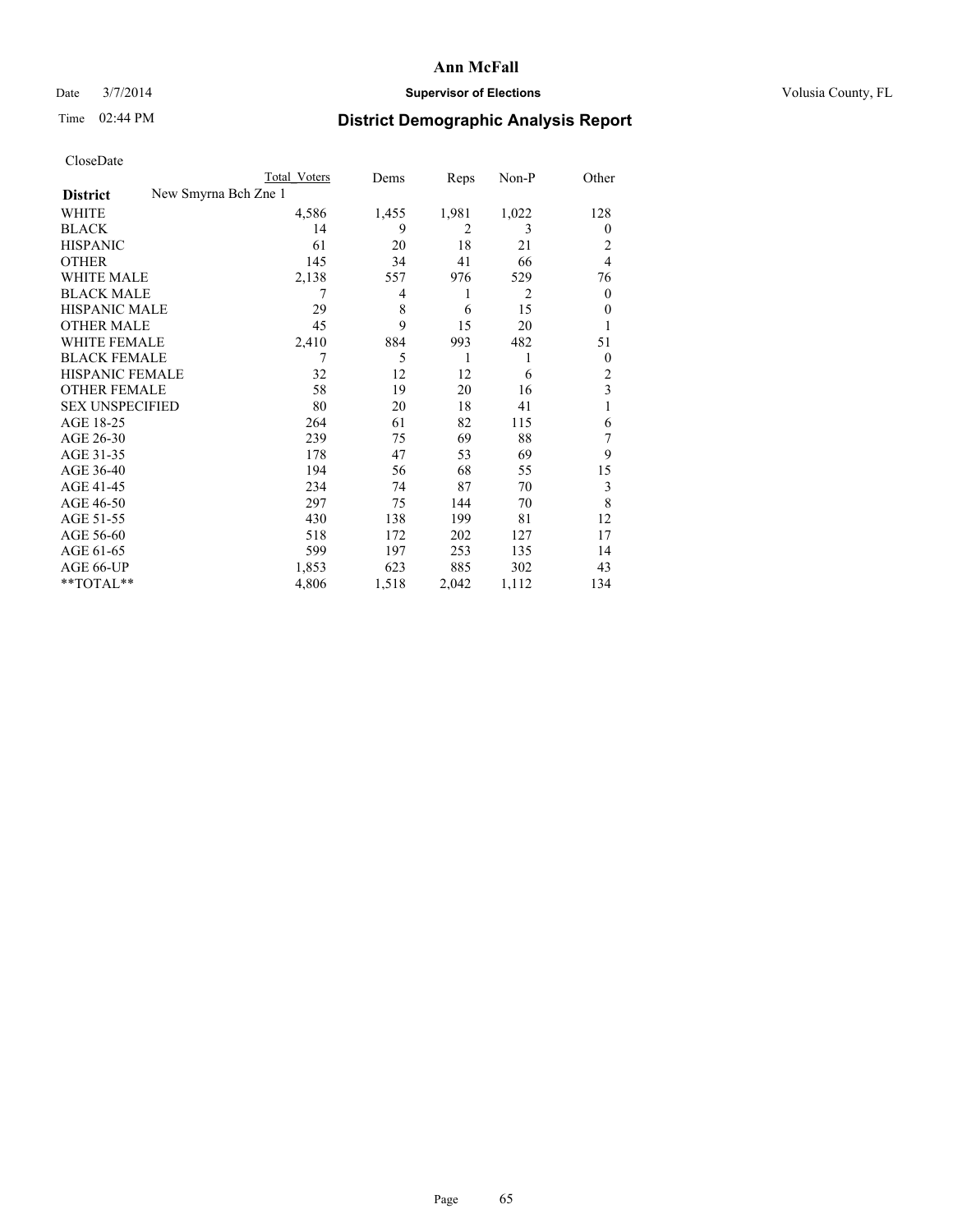### Date  $3/7/2014$  **Supervisor of Elections Supervisor of Elections** Volusia County, FL

|  | CloseDate |
|--|-----------|
|  |           |

|                        |                      | Total Voters | Dems  | Reps             | Non-P | Other            |
|------------------------|----------------------|--------------|-------|------------------|-------|------------------|
| <b>District</b>        | New Smyrna Bch Zne 2 |              |       |                  |       |                  |
| WHITE                  |                      | 3,931        | 1,311 | 1,456            | 1,025 | 139              |
| <b>BLACK</b>           |                      | 63           | 49    | 1                | 12    |                  |
| <b>HISPANIC</b>        |                      | 53           | 17    | 14               | 21    |                  |
| <b>OTHER</b>           |                      | 135          | 36    | 36               | 61    | $\overline{2}$   |
| WHITE MALE             |                      | 1,780        | 516   | 683              | 507   | 74               |
| <b>BLACK MALE</b>      |                      | 24           | 20    | $\boldsymbol{0}$ | 4     | $\boldsymbol{0}$ |
| <b>HISPANIC MALE</b>   |                      | 26           | 3     | 8                | 14    |                  |
| <b>OTHER MALE</b>      |                      | 40           | 11    | 13               | 15    | 1                |
| <b>WHITE FEMALE</b>    |                      | 2,117        | 781   | 758              | 513   | 65               |
| <b>BLACK FEMALE</b>    |                      | 39           | 29    | 1                | 8     | 1                |
| <b>HISPANIC FEMALE</b> |                      | 26           | 14    | 6                | 6     | $\theta$         |
| <b>OTHER FEMALE</b>    |                      | 59           | 23    | 16               | 19    |                  |
| <b>SEX UNSPECIFIED</b> |                      | 71           | 16    | 22               | 33    | $\theta$         |
| AGE 18-25              |                      | 276          | 75    | 69               | 119   | 13               |
| AGE 26-30              |                      | 214          | 62    | 60               | 83    | 9                |
| AGE 31-35              |                      | 224          | 61    | 53               | 97    | 13               |
| AGE 36-40              |                      | 195          | 57    | 52               | 79    | 7                |
| AGE 41-45              |                      | 254          | 69    | 92               | 85    | 8                |
| AGE 46-50              |                      | 243          | 66    | 99               | 67    | 11               |
| AGE 51-55              |                      | 396          | 117   | 173              | 93    | 13               |
| AGE 56-60              |                      | 435          | 163   | 152              | 104   | 16               |
| AGE 61-65              |                      | 450          | 174   | 143              | 120   | 13               |
| AGE 66-UP              |                      | 1,495        | 569   | 614              | 272   | 40               |
| **TOTAL**              |                      | 4,182        | 1,413 | 1,507            | 1,119 | 143              |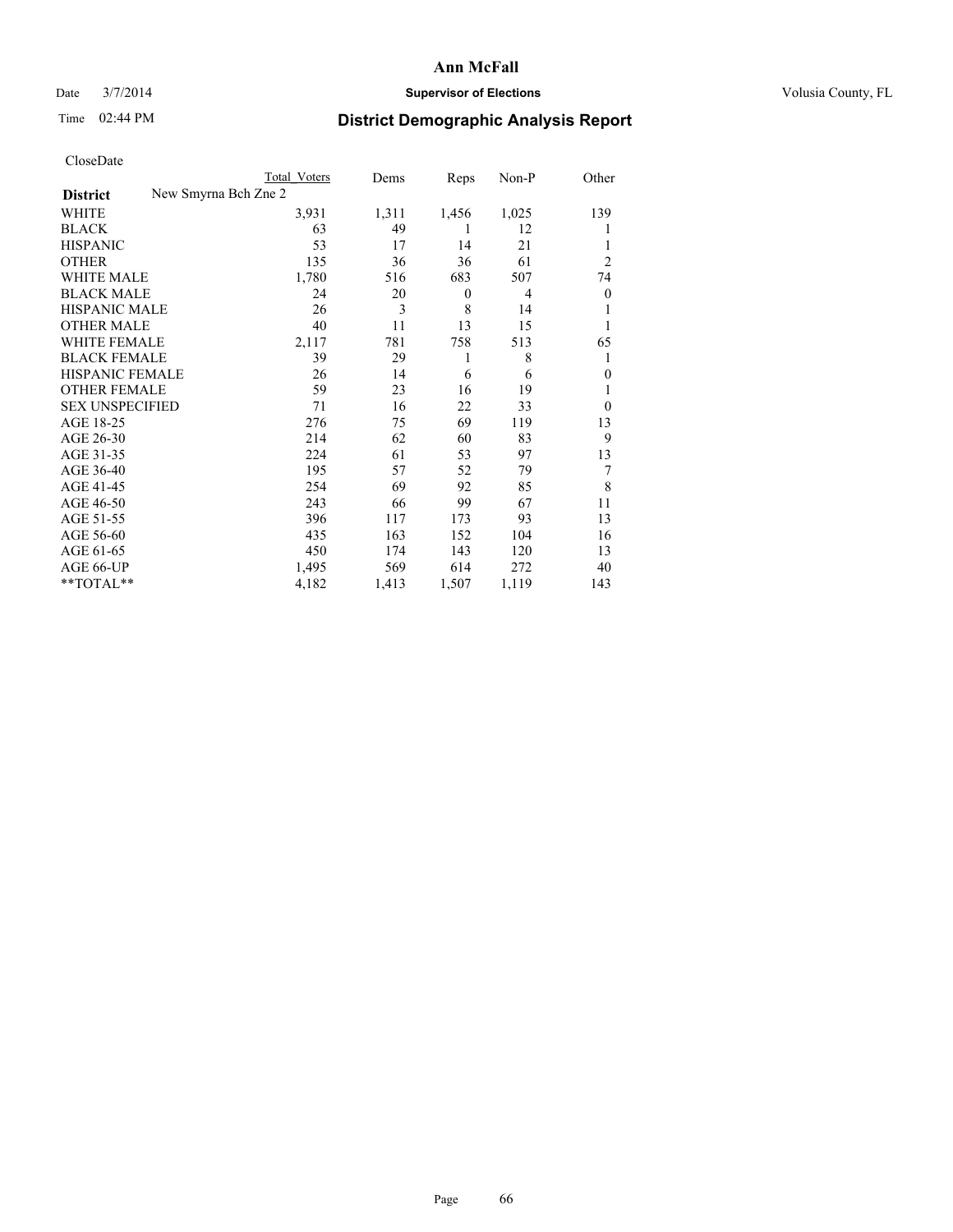### Date  $3/7/2014$  **Supervisor of Elections Supervisor of Elections** Volusia County, FL

|                                         | Total Voters | Dems  | Reps           | Non-P          | Other          |
|-----------------------------------------|--------------|-------|----------------|----------------|----------------|
| New Smyrna Bch Zne 3<br><b>District</b> |              |       |                |                |                |
| WHITE                                   | 4,473        | 1,335 | 1,905          | 1,076          | 157            |
| <b>BLACK</b>                            | 36           | 21    | 3              | 10             | 2              |
| <b>HISPANIC</b>                         | 55           | 20    | 12             | 22             | 1              |
| <b>OTHER</b>                            | 148          | 37    | 33             | 76             | $\overline{2}$ |
| WHITE MALE                              | 2,060        | 530   | 920            | 525            | 85             |
| <b>BLACK MALE</b>                       | 22           | 11    | 1              | 8              | 2              |
| <b>HISPANIC MALE</b>                    | 28           | 11    | 8              | 8              | 1              |
| <b>OTHER MALE</b>                       | 51           | 13    | 13             | 25             | $\overline{0}$ |
| <b>WHITE FEMALE</b>                     | 2,389        | 798   | 977            | 542            | 72             |
| <b>BLACK FEMALE</b>                     | 14           | 10    | $\overline{c}$ | $\overline{2}$ | $\overline{0}$ |
| HISPANIC FEMALE                         | 26           | 9     | $\overline{4}$ | 13             | $\theta$       |
| <b>OTHER FEMALE</b>                     | 56           | 21    | 14             | 19             | 2              |
| <b>SEX UNSPECIFIED</b>                  | 66           | 10    | 14             | 42             | $\mathbf{0}$   |
| AGE 18-25                               | 227          | 59    | 60             | 95             | 13             |
| AGE 26-30                               | 213          | 63    | 58             | 83             | 9              |
| AGE 31-35                               | 230          | 49    | 75             | 96             | 10             |
| AGE 36-40                               | 195          | 66    | 62             | 62             | 5              |
| AGE 41-45                               | 221          | 57    | 78             | 79             | 7              |
| AGE 46-50                               | 318          | 98    | 128            | 87             | 5              |
| AGE 51-55                               | 369          | 114   | 127            | 112            | 16             |
| AGE 56-60                               | 461          | 160   | 187            | 99             | 15             |
| AGE 61-65                               | 466          | 144   | 209            | 99             | 14             |
| AGE 66-UP                               | 2,012        | 603   | 969            | 372            | 68             |
| **TOTAL**                               | 4,712        | 1,413 | 1,953          | 1,184          | 162            |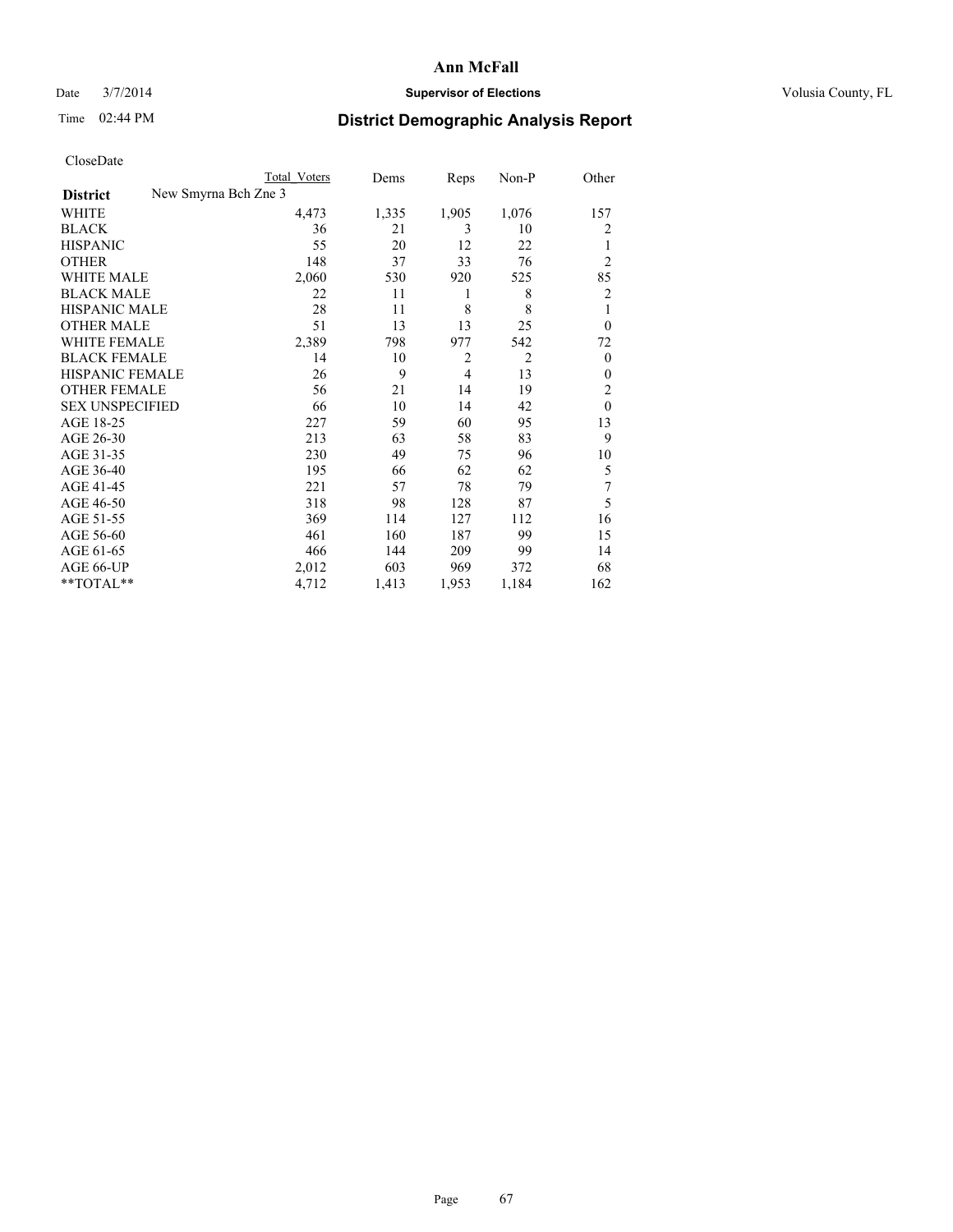### Date  $3/7/2014$  **Supervisor of Elections Supervisor of Elections** Volusia County, FL

|  | CloseDate |
|--|-----------|
|  |           |

|                        | Total Voters         | Dems  | Reps  | Non-P | Other          |
|------------------------|----------------------|-------|-------|-------|----------------|
| <b>District</b>        | New Smyrna Bch Zne 4 |       |       |       |                |
| WHITE                  | 3,413                | 1,028 | 1,396 | 865   | 124            |
| <b>BLACK</b>           | 651                  | 555   | 13    | 76    | 7              |
| <b>HISPANIC</b>        | 76                   | 28    | 27    | 17    | 4              |
| <b>OTHER</b>           | 188                  | 59    | 34    | 88    | 7              |
| WHITE MALE             | 1,561                | 409   | 677   | 415   | 60             |
| <b>BLACK MALE</b>      | 270                  | 218   | 5     | 40    | 7              |
| <b>HISPANIC MALE</b>   | 33                   | 11    | 11    | 9     | $\overline{2}$ |
| <b>OTHER MALE</b>      | 64                   | 19    | 13    | 31    | 1              |
| <b>WHITE FEMALE</b>    | 1,827                | 610   | 712   | 441   | 64             |
| <b>BLACK FEMALE</b>    | 376                  | 333   | 8     | 35    | $\overline{0}$ |
| HISPANIC FEMALE        | 43                   | 17    | 16    | 8     | $\overline{c}$ |
| <b>OTHER FEMALE</b>    | 83                   | 33    | 17    | 28    | 5              |
| <b>SEX UNSPECIFIED</b> | 71                   | 20    | 11    | 39    | 1              |
| AGE 18-25              | 383                  | 147   | 86    | 136   | 14             |
| AGE 26-30              | 241                  | 99    | 58    | 79    | 5              |
| AGE 31-35              | 233                  | 77    | 63    | 85    | 8              |
| AGE 36-40              | 269                  | 94    | 89    | 77    | 9              |
| AGE 41-45              | 292                  | 105   | 98    | 80    | 9              |
| AGE 46-50              | 283                  | 97    | 110   | 70    | 6              |
| AGE 51-55              | 353                  | 133   | 127   | 83    | 10             |
| AGE 56-60              | 472                  | 183   | 170   | 103   | 16             |
| AGE 61-65              | 476                  | 183   | 170   | 99    | 24             |
| AGE 66-UP              | 1,326                | 552   | 499   | 234   | 41             |
| **TOTAL**              | 4,328                | 1,670 | 1,470 | 1,046 | 142            |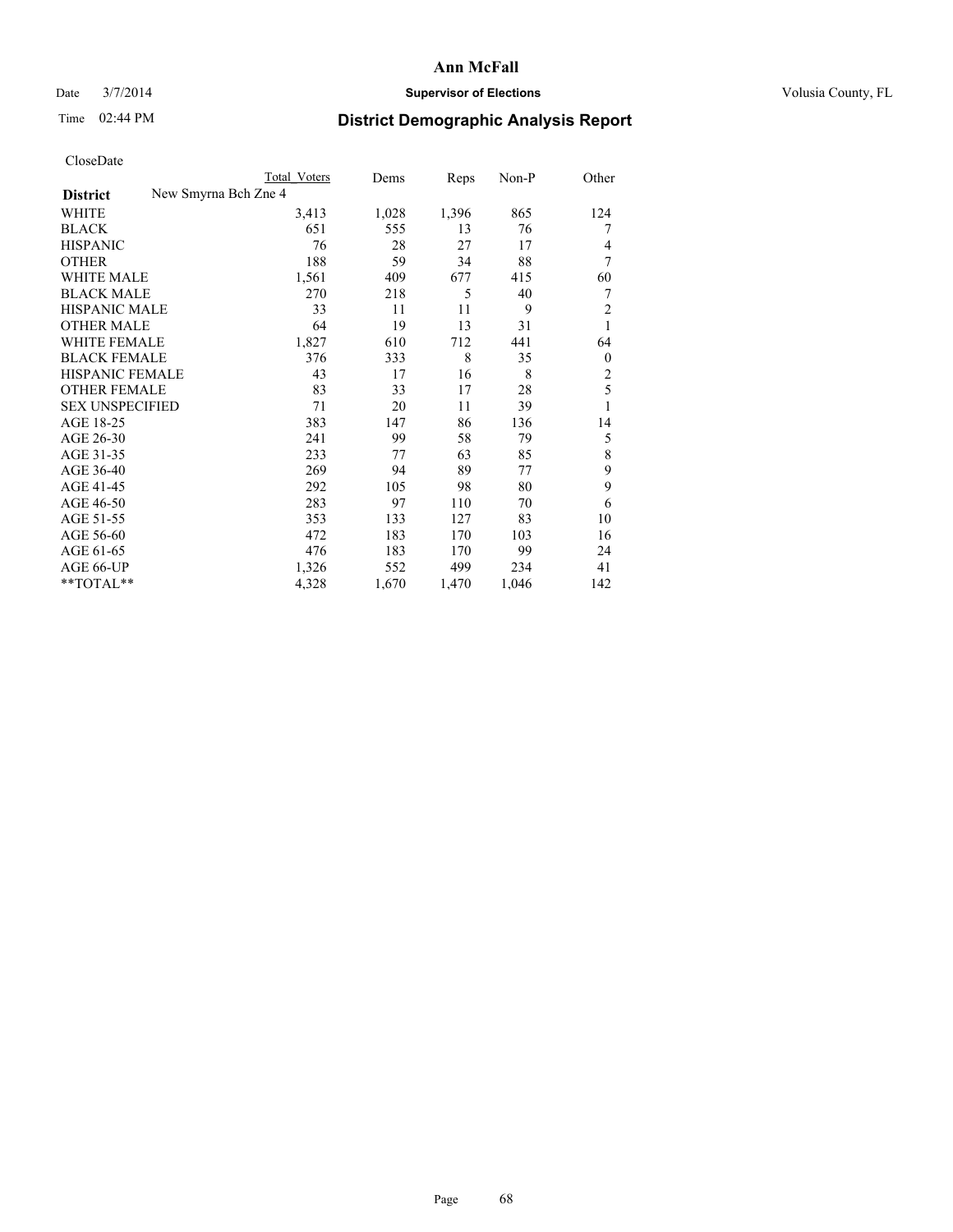### Date  $3/7/2014$  **Supervisor of Elections Supervisor of Elections** Volusia County, FL

## Time 02:44 PM **District Demographic Analysis Report**

|                        |          | Total Voters   | Dems           | Reps           | Non-P          | Other          |
|------------------------|----------|----------------|----------------|----------------|----------------|----------------|
| <b>District</b>        | Oak Hill |                |                |                |                |                |
| WHITE                  |          | 1,126          | 399            | 416            | 280            | 31             |
| <b>BLACK</b>           |          | 173            | 148            | 4              | 20             |                |
| <b>HISPANIC</b>        |          | 8              | 3              | $\overline{2}$ | 3              | $\theta$       |
| <b>OTHER</b>           |          | 33             | 6              | 10             | 14             | 3              |
| WHITE MALE             |          | 567            | 188            | 208            | 150            | 21             |
| <b>BLACK MALE</b>      |          | 72             | 59             | $\overline{2}$ | 10             |                |
| <b>HISPANIC MALE</b>   |          | $\overline{2}$ | $\theta$       | $\overline{2}$ | $\theta$       | $\mathbf{0}$   |
| <b>OTHER MALE</b>      |          | 13             | $\overline{c}$ | 5              | 5              | 1              |
| WHITE FEMALE           |          | 549            | 209            | 203            | 127            | 10             |
| <b>BLACK FEMALE</b>    |          | 100            | 88             | $\overline{2}$ | 10             | $\theta$       |
| HISPANIC FEMALE        |          | 6              | 3              | $\mathbf{0}$   | 3              | $\theta$       |
| <b>OTHER FEMALE</b>    |          | 12             | 4              | $\overline{4}$ | $\overline{c}$ | $\overline{c}$ |
| <b>SEX UNSPECIFIED</b> |          | 19             | 3              | 6              | 10             | $\mathbf{0}$   |
| AGE 18-25              |          | 93             | 38             | 19             | 35             |                |
| AGE 26-30              |          | 71             | 26             | 14             | 30             |                |
| AGE 31-35              |          | 63             | 25             | 19             | 18             |                |
| AGE 36-40              |          | 57             | 19             | 17             | 18             | 3              |
| AGE 41-45              |          | 69             | 30             | 18             | 18             | 3              |
| AGE 46-50              |          | 93             | 34             | 34             | 22             | 3              |
| AGE 51-55              |          | 135            | 58             | 46             | 28             | 3              |
| AGE 56-60              |          | 147            | 68             | 44             | 30             | 5              |
| AGE 61-65              |          | 153            | 69             | 46             | 35             | 3              |
| AGE 66-UP              |          | 459            | 189            | 175            | 83             | 12             |
| **TOTAL**              |          | 1,340          | 556            | 432            | 317            | 35             |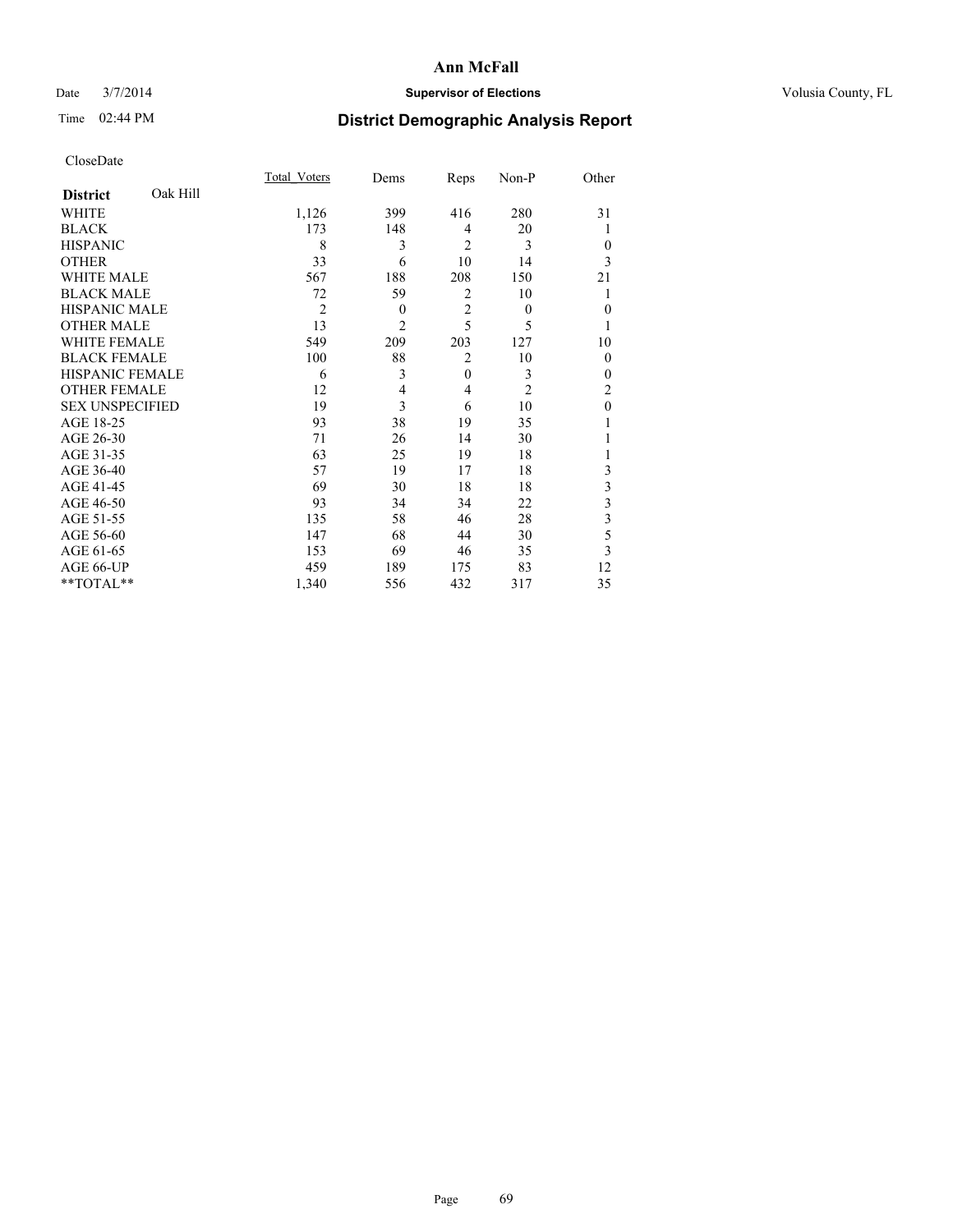### Date  $3/7/2014$  **Supervisor of Elections Supervisor of Elections** Volusia County, FL

## Time 02:44 PM **District Demographic Analysis Report**

|                        |                    | Total Voters | Dems | Reps           | Non-P | Other          |
|------------------------|--------------------|--------------|------|----------------|-------|----------------|
| <b>District</b>        | Orange City Zone 1 |              |      |                |       |                |
| WHITE                  |                    | 648          | 225  | 246            | 146   | 31             |
| <b>BLACK</b>           |                    | 144          | 116  | 4              | 22    | $\overline{2}$ |
| <b>HISPANIC</b>        |                    | 383          | 178  | 58             | 142   | 5              |
| <b>OTHER</b>           |                    | 54           | 20   | 10             | 18    | 6              |
| WHITE MALE             |                    | 252          | 81   | 97             | 65    | 9              |
| <b>BLACK MALE</b>      |                    | 47           | 39   | 1              | 7     | $\overline{0}$ |
| <b>HISPANIC MALE</b>   |                    | 147          | 62   | 28             | 56    |                |
| <b>OTHER MALE</b>      |                    | 16           | 7    | $\overline{4}$ | 3     | $\overline{2}$ |
| WHITE FEMALE           |                    | 390          | 142  | 146            | 80    | 22             |
| <b>BLACK FEMALE</b>    |                    | 96           | 76   | 3              | 15    | $\overline{2}$ |
| <b>HISPANIC FEMALE</b> |                    | 233          | 116  | 29             | 84    | $\overline{4}$ |
| <b>OTHER FEMALE</b>    |                    | 24           | 10   | $\overline{4}$ | 7     | 3              |
| <b>SEX UNSPECIFIED</b> |                    | 24           | 6    | 6              | 11    | 1              |
| AGE 18-25              |                    | 110          | 48   | 14             | 45    | 3              |
| AGE 26-30              |                    | 94           | 41   | 17             | 35    | 1              |
| AGE 31-35              |                    | 121          | 44   | 27             | 41    | 9              |
| AGE 36-40              |                    | 90           | 25   | 23             | 42    | $\overline{0}$ |
| AGE 41-45              |                    | 75           | 29   | 20             | 24    | 2              |
| AGE 46-50              |                    | 83           | 37   | 17             | 26    | 3              |
| AGE 51-55              |                    | 81           | 40   | 20             | 16    | 5              |
| AGE 56-60              |                    | 80           | 34   | 20             | 24    | $\overline{c}$ |
| AGE 61-65              |                    | 90           | 37   | 31             | 19    | 3              |
| AGE 66-UP              |                    | 405          | 204  | 129            | 56    | 16             |
| **TOTAL**              |                    | 1,229        | 539  | 318            | 328   | 44             |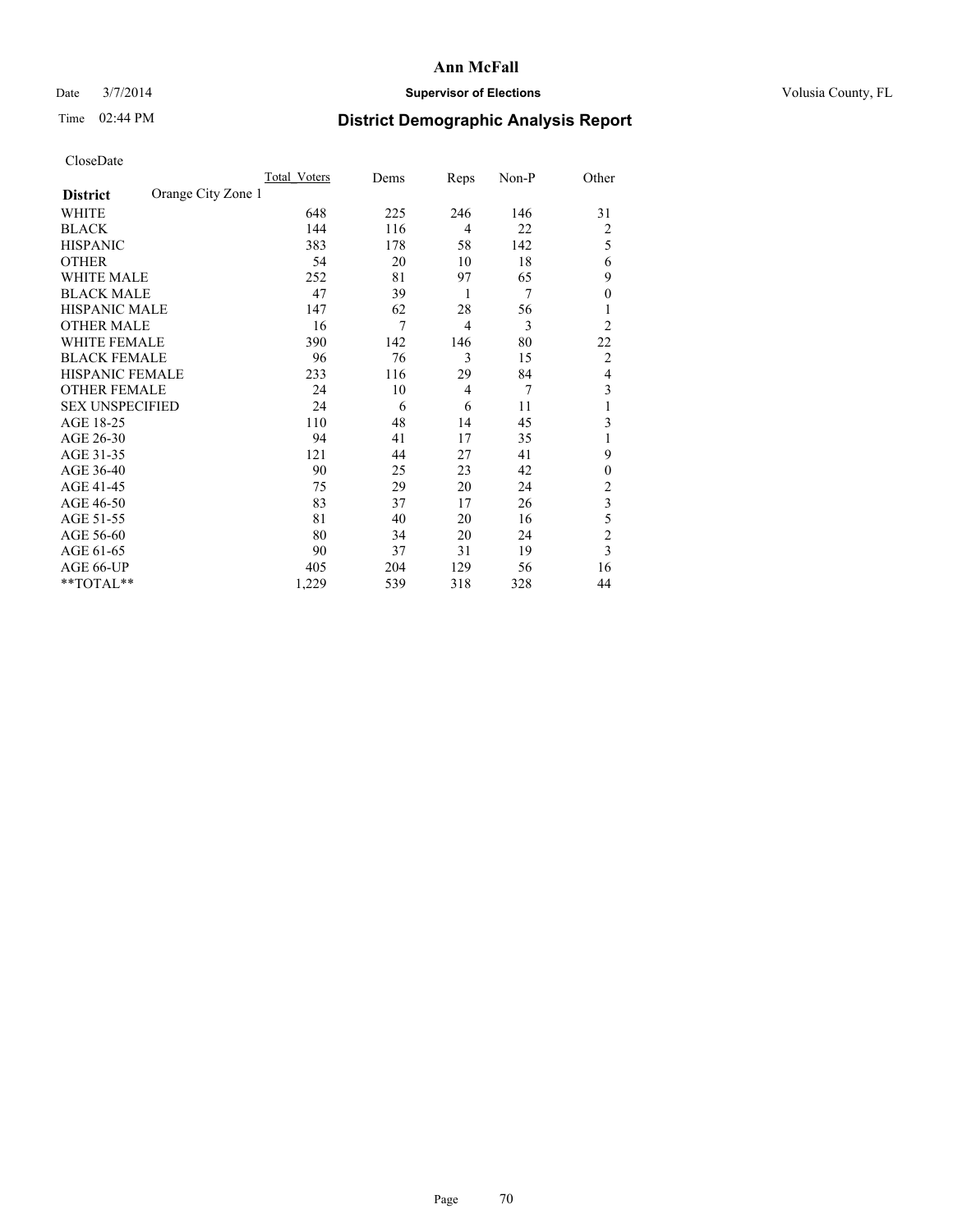### Date  $3/7/2014$  **Supervisor of Elections** Volusia County, FL

## Time 02:44 PM **District Demographic Analysis Report**

| Cioscivate             |                    |              |      |                |                |                |
|------------------------|--------------------|--------------|------|----------------|----------------|----------------|
|                        |                    | Total Voters | Dems | Reps           | Non-P          | Other          |
| <b>District</b>        | Orange City Zone 2 |              |      |                |                |                |
| <b>WHITE</b>           |                    | 934          | 298  | 364            | 222            | 50             |
| <b>BLACK</b>           |                    | 45           | 38   | 3              | $\overline{4}$ | $\overline{0}$ |
| <b>HISPANIC</b>        |                    | 131          | 65   | 20             | 43             | 3              |
| <b>OTHER</b>           |                    | 62           | 20   | 17             | 25             | $\theta$       |
| WHITE MALE             |                    | 430          | 116  | 168            | 112            | 34             |
| <b>BLACK MALE</b>      |                    | 18           | 12   | $\overline{2}$ | 4              | $\mathbf{0}$   |
| <b>HISPANIC MALE</b>   |                    | 59           | 29   | 11             | 17             | 2              |
| <b>OTHER MALE</b>      |                    | 26           | 7    | 10             | 9              | $\mathbf{0}$   |
| WHITE FEMALE           |                    | 502          | 180  | 196            | 110            | 16             |
| <b>BLACK FEMALE</b>    |                    | 27           | 26   | 1              | $\theta$       | $\mathbf{0}$   |
| HISPANIC FEMALE        |                    | 71           | 36   | 9              | 25             |                |
| <b>OTHER FEMALE</b>    |                    | 21           | 10   | 3              | 8              | $\theta$       |
| <b>SEX UNSPECIFIED</b> |                    | 18           | 5    | $\overline{4}$ | 9              | $\theta$       |
| AGE 18-25              |                    | 131          | 39   | 24             | 58             | 10             |
| AGE 26-30              |                    | 79           | 28   | 23             | 27             | 1              |
| AGE 31-35              |                    | 91           | 22   | 29             | 33             |                |
| AGE 36-40              |                    | 91           | 37   | 27             | 23             | 4              |
| AGE 41-45              |                    | 92           | 30   | 29             | 27             | 6              |
| AGE 46-50              |                    | 124          | 50   | 43             | 26             | 5              |
| AGE 51-55              |                    | 117          | 36   | 47             | 27             | 7              |
| AGE 56-60              |                    | 118          | 48   | 46             | 23             | 1              |
| AGE 61-65              |                    | 89           | 28   | 40             | 19             | $\overline{2}$ |
| AGE 66-UP              |                    | 240          | 103  | 96             | 31             | 10             |
| **TOTAL**              |                    | 1,172        | 421  | 404            | 294            | 53             |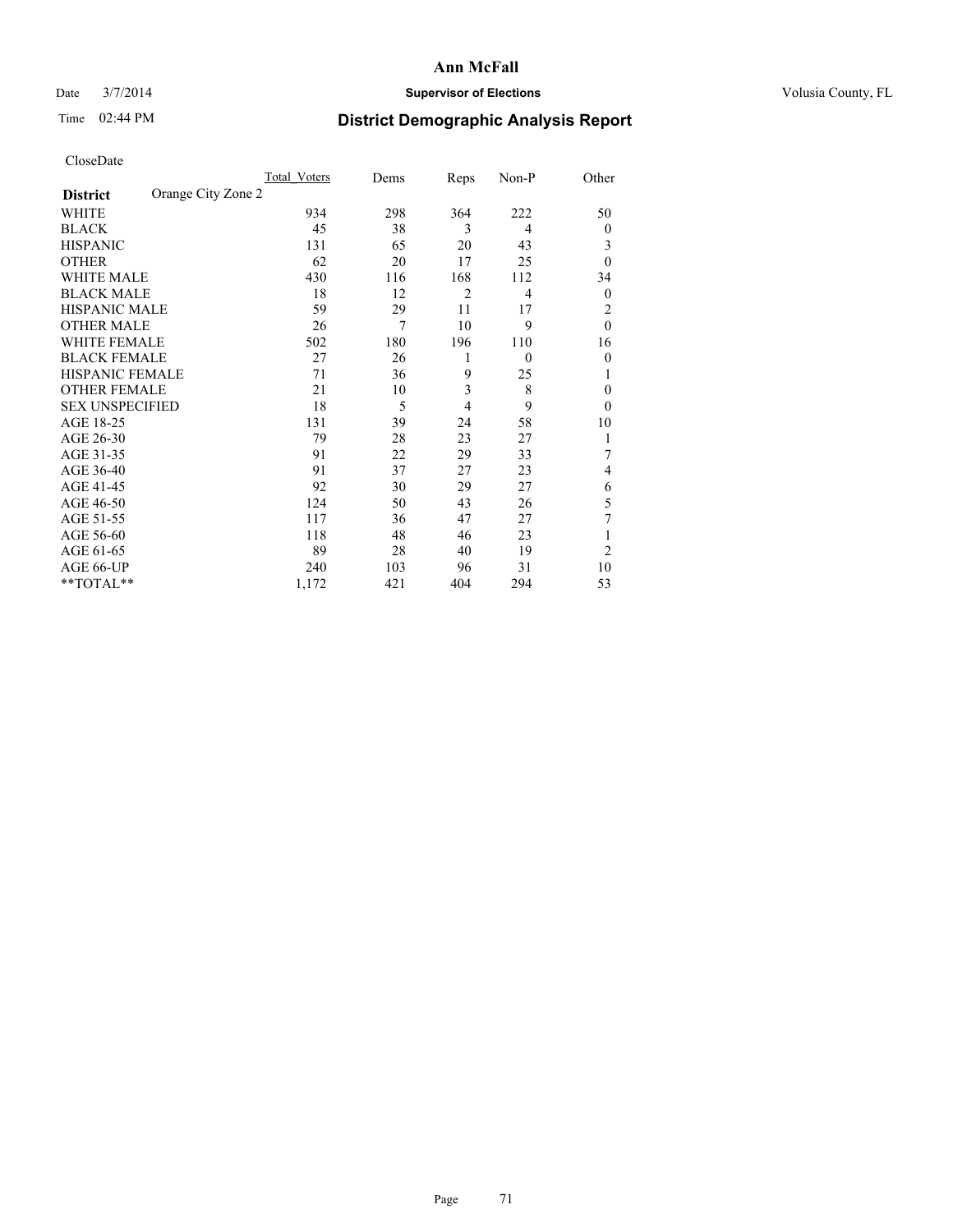### Date  $3/7/2014$  **Supervisor of Elections Supervisor of Elections** Volusia County, FL

## Time 02:44 PM **District Demographic Analysis Report**

|                        |                    | <b>Total Voters</b> | Dems | Reps           | Non-P | Other          |
|------------------------|--------------------|---------------------|------|----------------|-------|----------------|
| <b>District</b>        | Orange City Zone 3 |                     |      |                |       |                |
| WHITE                  |                    | 1,034               | 336  | 403            | 251   | 44             |
| <b>BLACK</b>           |                    | 69                  | 50   | 3              | 14    | 2              |
| <b>HISPANIC</b>        |                    | 180                 | 97   | 27             | 54    | $\overline{c}$ |
| <b>OTHER</b>           |                    | 70                  | 21   | 11             | 37    | 1              |
| WHITE MALE             |                    | 446                 | 125  | 182            | 115   | 24             |
| <b>BLACK MALE</b>      |                    | 27                  | 18   | $\overline{2}$ | 6     | 1              |
| <b>HISPANIC MALE</b>   |                    | 76                  | 34   | 14             | 27    | 1              |
| <b>OTHER MALE</b>      |                    | 28                  | 11   | $\overline{4}$ | 13    | $\theta$       |
| WHITE FEMALE           |                    | 580                 | 208  | 219            | 133   | 20             |
| <b>BLACK FEMALE</b>    |                    | 42                  | 32   | 1              | 8     | 1              |
| HISPANIC FEMALE        |                    | 102                 | 61   | 13             | 27    | 1              |
| <b>OTHER FEMALE</b>    |                    | 26                  | 7    | 5              | 13    | 1              |
| <b>SEX UNSPECIFIED</b> |                    | 26                  | 8    | $\overline{4}$ | 14    | $\theta$       |
| AGE 18-25              |                    | 94                  | 28   | 20             | 38    | 8              |
| AGE 26-30              |                    | 72                  | 27   | 14             | 30    | 1              |
| AGE 31-35              |                    | 66                  | 26   | 16             | 21    | 3              |
| AGE 36-40              |                    | 71                  | 22   | 24             | 24    | 1              |
| AGE 41-45              |                    | 89                  | 30   | 27             | 32    | $\theta$       |
| AGE 46-50              |                    | 85                  | 30   | 29             | 23    | 3              |
| AGE 51-55              |                    | 91                  | 35   | 31             | 23    | $\overline{c}$ |
| AGE 56-60              |                    | 104                 | 44   | 33             | 26    | 1              |
| AGE 61-65              |                    | 131                 | 50   | 42             | 34    | 5              |
| AGE 66-UP              |                    | 550                 | 212  | 208            | 105   | 25             |
| **TOTAL**              |                    | 1,353               | 504  | 444            | 356   | 49             |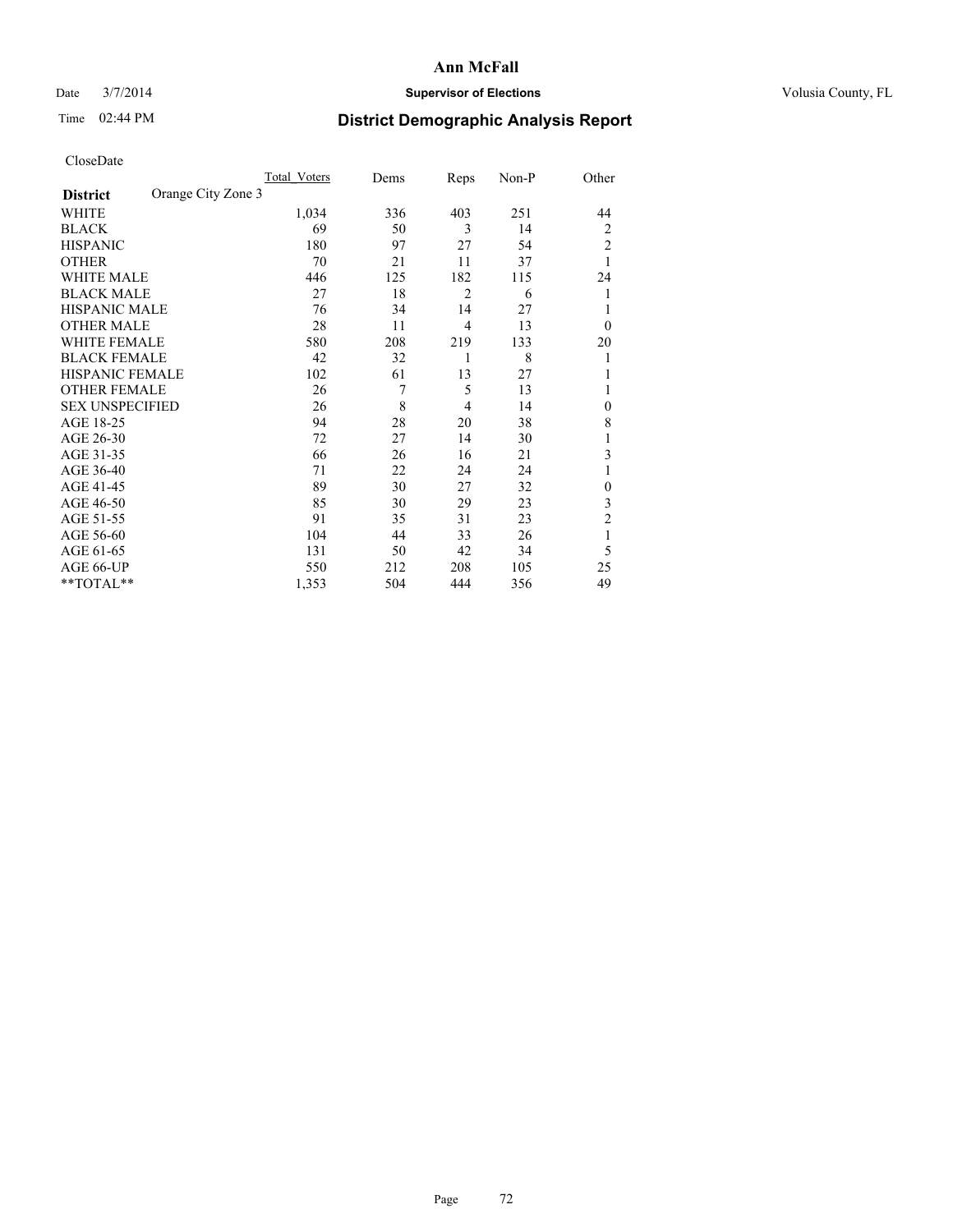## Date  $3/7/2014$  **Supervisor of Elections Supervisor of Elections** Volusia County, FL

# Time 02:44 PM **District Demographic Analysis Report**

|                        |                    | <b>Total Voters</b> | Dems           | Reps           | Non-P | Other          |
|------------------------|--------------------|---------------------|----------------|----------------|-------|----------------|
| <b>District</b>        | Orange City Zone 4 |                     |                |                |       |                |
| WHITE                  |                    | 1,133               | 354            | 440            | 292   | 47             |
| <b>BLACK</b>           |                    | 14                  | 10             | $\mathbf{0}$   | 4     | $\Omega$       |
| <b>HISPANIC</b>        |                    | 46                  | 23             | 5              | 15    | 3              |
| <b>OTHER</b>           |                    | 43                  | 6              | 12             | 24    |                |
| WHITE MALE             |                    | 522                 | 136            | 210            | 153   | 23             |
| <b>BLACK MALE</b>      |                    | 5                   | 4              | $\mathbf{0}$   | 1     | $\Omega$       |
| <b>HISPANIC MALE</b>   |                    | 20                  | 9              | 4              | 6     |                |
| <b>OTHER MALE</b>      |                    | 15                  | $\overline{2}$ | $\overline{4}$ | 9     | $\Omega$       |
| <b>WHITE FEMALE</b>    |                    | 600                 | 214            | 225            | 137   | 24             |
| <b>BLACK FEMALE</b>    |                    | 9                   | 6              | $\theta$       | 3     | $\overline{0}$ |
| <b>HISPANIC FEMALE</b> |                    | 26                  | 14             | 1              | 9     | 2              |
| <b>OTHER FEMALE</b>    |                    | 15                  | $\overline{4}$ | 5              | 6     | $\theta$       |
| <b>SEX UNSPECIFIED</b> |                    | 24                  | 4              | 8              | 11    |                |
| AGE 18-25              |                    | 128                 | 27             | 38             | 53    | 10             |
| AGE 26-30              |                    | 76                  | 23             | 18             | 29    | 6              |
| AGE 31-35              |                    | 92                  | 27             | 34             | 28    | 3              |
| AGE 36-40              |                    | 76                  | 21             | 23             | 30    | $\overline{c}$ |
| AGE 41-45              |                    | 94                  | 23             | 30             | 36    | 5              |
| AGE 46-50              |                    | 101                 | 24             | 35             | 38    | $\overline{4}$ |
| AGE 51-55              |                    | 130                 | 34             | 54             | 38    | $\overline{4}$ |
| AGE 56-60              |                    | 120                 | 44             | 53             | 17    | 6              |
| AGE 61-65              |                    | 117                 | 46             | 41             | 26    | 4              |
| AGE 66-UP              |                    | 302                 | 124            | 131            | 40    | 7              |
| **TOTAL**              |                    | 1,236               | 393            | 457            | 335   | 51             |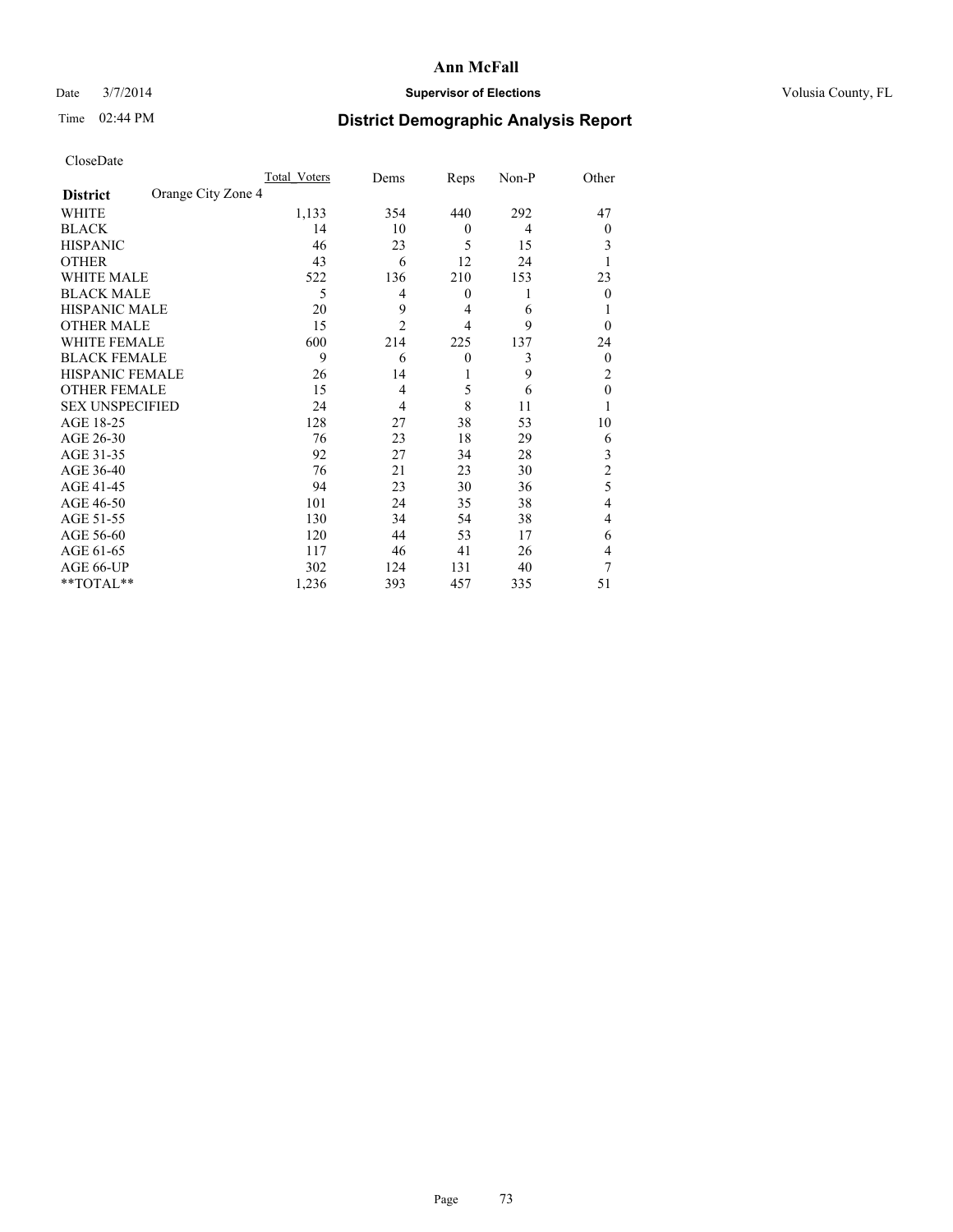## Date  $3/7/2014$  **Supervisor of Elections Supervisor of Elections** Volusia County, FL

# Time 02:44 PM **District Demographic Analysis Report**

|                        |                    | <b>Total Voters</b> | Dems | Reps           | Non-P | Other          |
|------------------------|--------------------|---------------------|------|----------------|-------|----------------|
| <b>District</b>        | Orange City Zone 5 |                     |      |                |       |                |
| WHITE                  |                    | 1,367               | 395  | 614            | 305   | 53             |
| <b>BLACK</b>           |                    | 110                 | 90   | $\overline{2}$ | 17    | 1              |
| <b>HISPANIC</b>        |                    | 97                  | 40   | 15             | 42    | $\Omega$       |
| <b>OTHER</b>           |                    | 68                  | 27   | 15             | 25    |                |
| WHITE MALE             |                    | 548                 | 136  | 245            | 133   | 34             |
| <b>BLACK MALE</b>      |                    | 45                  | 32   | 2              | 10    | 1              |
| <b>HISPANIC MALE</b>   |                    | 43                  | 18   | 7              | 18    | $\overline{0}$ |
| <b>OTHER MALE</b>      |                    | 19                  | 9    | $\overline{4}$ | 5     | 1              |
| WHITE FEMALE           |                    | 810                 | 257  | 366            | 168   | 19             |
| <b>BLACK FEMALE</b>    |                    | 63                  | 56   | $\mathbf{0}$   | 7     | $\overline{0}$ |
| <b>HISPANIC FEMALE</b> |                    | 54                  | 22   | 8              | 24    | $\Omega$       |
| <b>OTHER FEMALE</b>    |                    | 33                  | 15   | 8              | 10    | $\Omega$       |
| <b>SEX UNSPECIFIED</b> |                    | 27                  | 7    | 6              | 14    | $\overline{0}$ |
| AGE 18-25              |                    | 60                  | 19   | 11             | 28    | $\overline{2}$ |
| AGE 26-30              |                    | 46                  | 28   | 9              | 9     | $\mathbf{0}$   |
| AGE 31-35              |                    | 56                  | 14   | 13             | 28    |                |
| AGE 36-40              |                    | 50                  | 14   | 20             | 16    | $\overline{0}$ |
| AGE 41-45              |                    | 77                  | 32   | 16             | 26    | 3              |
| AGE 46-50              |                    | 71                  | 23   | 19             | 29    | $\theta$       |
| AGE 51-55              |                    | 96                  | 37   | 25             | 30    | $\overline{4}$ |
| AGE 56-60              |                    | 111                 | 47   | 28             | 35    |                |
| AGE 61-65              |                    | 102                 | 42   | 35             | 20    | 5              |
| AGE 66-UP              |                    | 973                 | 296  | 470            | 168   | 39             |
| **TOTAL**              |                    | 1,642               | 552  | 646            | 389   | 55             |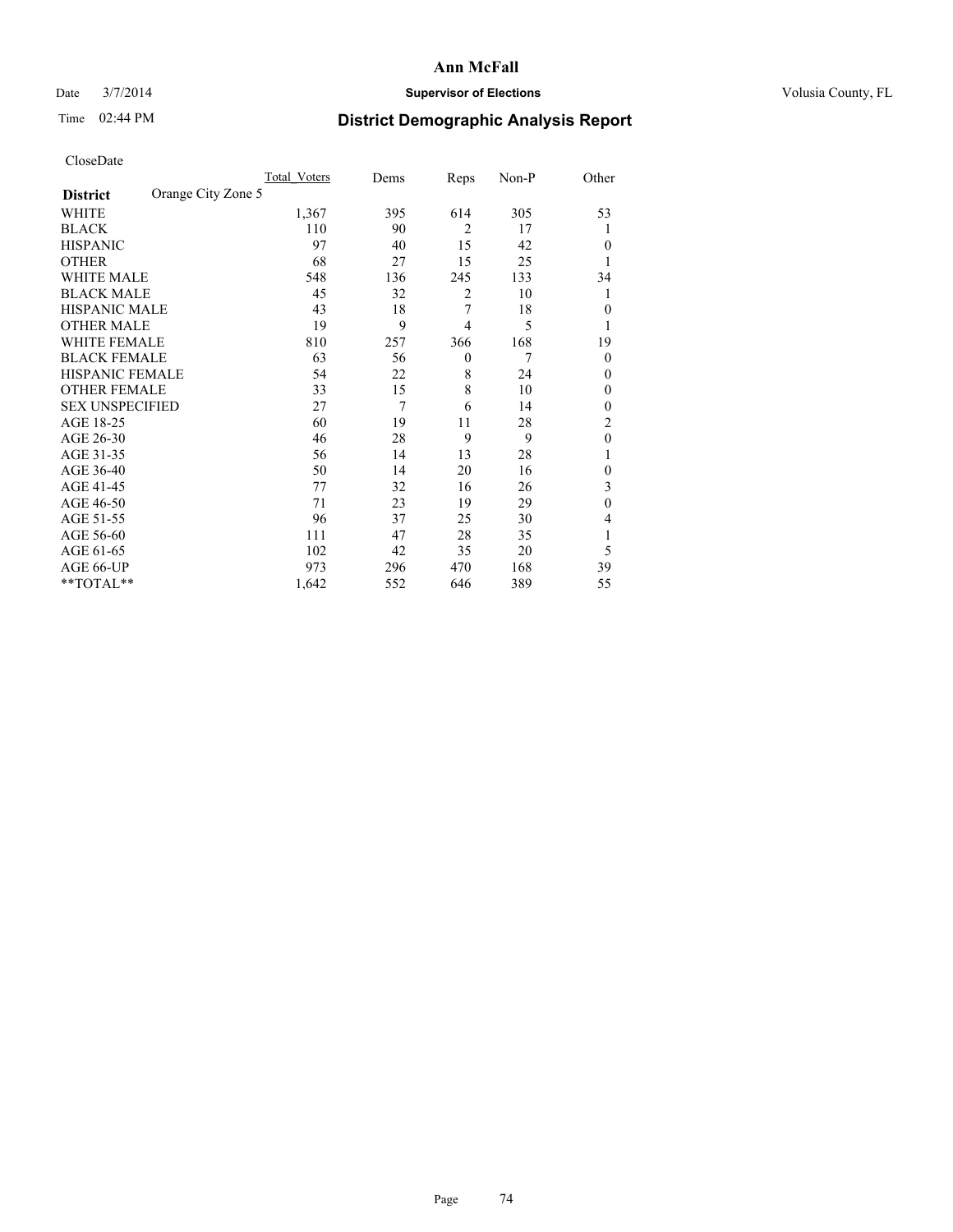## Date  $3/7/2014$  **Supervisor of Elections Supervisor of Elections** Volusia County, FL

# Time 02:44 PM **District Demographic Analysis Report**

|                                        | Total Voters | Dems  | Reps  | Non-P | Other            |
|----------------------------------------|--------------|-------|-------|-------|------------------|
| Ormond Beach Zone 1<br><b>District</b> |              |       |       |       |                  |
| WHITE                                  | 7,190        | 2,240 | 3,161 | 1,546 | 243              |
| <b>BLACK</b>                           | 111          | 75    | 8     | 21    | 7                |
| <b>HISPANIC</b>                        | 140          | 51    | 44    | 42    | 3                |
| <b>OTHER</b>                           | 355          | 107   | 104   | 137   | 7                |
| <b>WHITE MALE</b>                      | 3,299        | 936   | 1,480 | 757   | 126              |
| <b>BLACK MALE</b>                      | 56           | 36    | 4     | 11    | 5                |
| <b>HISPANIC MALE</b>                   | 70           | 19    | 27    | 21    | 3                |
| <b>OTHER MALE</b>                      | 141          | 42    | 46    | 51    | $\overline{c}$   |
| <b>WHITE FEMALE</b>                    | 3,852        | 1,294 | 1,671 | 774   | 113              |
| <b>BLACK FEMALE</b>                    | 54           | 39    | 4     | 9     | $\overline{c}$   |
| <b>HISPANIC FEMALE</b>                 | 67           | 30    | 16    | 21    | $\boldsymbol{0}$ |
| <b>OTHER FEMALE</b>                    | 153          | 50    | 43    | 55    | 5                |
| <b>SEX UNSPECIFIED</b>                 | 104          | 27    | 26    | 47    | 4                |
| AGE 18-25                              | 540          | 150   | 171   | 199   | 20               |
| AGE 26-30                              | 364          | 102   | 132   | 116   | 14               |
| AGE 31-35                              | 326          | 77    | 124   | 112   | 13               |
| AGE 36-40                              | 389          | 111   | 150   | 108   | 20               |
| AGE 41-45                              | 541          | 147   | 243   | 132   | 19               |
| AGE 46-50                              | 620          | 172   | 280   | 150   | 18               |
| AGE 51-55                              | 667          | 215   | 291   | 148   | 13               |
| AGE 56-60                              | 796          | 268   | 360   | 144   | 24               |
| AGE 61-65                              | 812          | 277   | 346   | 169   | 20               |
| AGE 66-UP                              | 2,741        | 954   | 1,220 | 468   | 99               |
| **TOTAL**                              | 7,796        | 2,473 | 3,317 | 1,746 | 260              |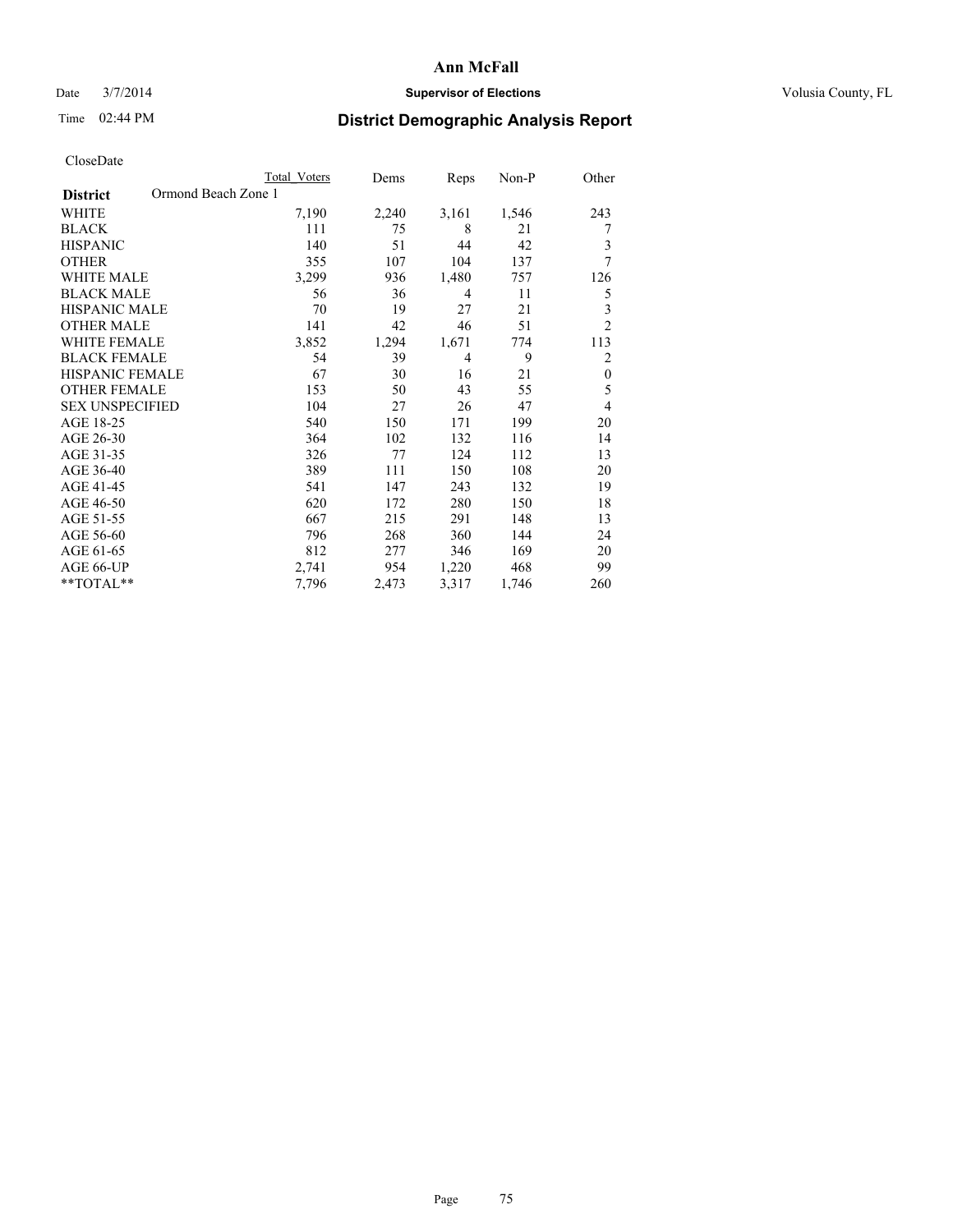## Date  $3/7/2014$  **Supervisor of Elections Supervisor of Elections** Volusia County, FL

# Time 02:44 PM **District Demographic Analysis Report**

|                                        | <b>Total Voters</b> | Dems  | Reps  | Non-P | Other                   |
|----------------------------------------|---------------------|-------|-------|-------|-------------------------|
| Ormond Beach Zone 2<br><b>District</b> |                     |       |       |       |                         |
| WHITE                                  | 5,482               | 1,992 | 1,978 | 1,324 | 188                     |
| <b>BLACK</b>                           | 374                 | 298   | 17    | 53    | 6                       |
| <b>HISPANIC</b>                        | 162                 | 71    | 41    | 48    | $\overline{c}$          |
| <b>OTHER</b>                           | 359                 | 131   | 85    | 134   | 9                       |
| WHITE MALE                             | 2,451               | 759   | 958   | 636   | 98                      |
| <b>BLACK MALE</b>                      | 154                 | 111   | 11    | 28    | 4                       |
| HISPANIC MALE                          | 66                  | 25    | 18    | 21    | $\overline{c}$          |
| <b>OTHER MALE</b>                      | 128                 | 47    | 35    | 41    | 5                       |
| WHITE FEMALE                           | 2,994               | 1,222 | 1,008 | 675   | 89                      |
| <b>BLACK FEMALE</b>                    | 215                 | 184   | 6     | 23    | $\overline{c}$          |
| <b>HISPANIC FEMALE</b>                 | 96                  | 46    | 23    | 27    | $\boldsymbol{0}$        |
| <b>OTHER FEMALE</b>                    | 139                 | 63    | 38    | 36    | $\overline{c}$          |
| <b>SEX UNSPECIFIED</b>                 | 134                 | 35    | 24    | 72    | $\overline{\mathbf{3}}$ |
| AGE 18-25                              | 541                 | 179   | 152   | 194   | 16                      |
| AGE 26-30                              | 393                 | 138   | 100   | 145   | 10                      |
| AGE 31-35                              | 396                 | 139   | 90    | 156   | 11                      |
| AGE 36-40                              | 360                 | 129   | 97    | 119   | 15                      |
| AGE 41-45                              | 464                 | 156   | 153   | 137   | 18                      |
| AGE 46-50                              | 538                 | 174   | 208   | 132   | 24                      |
| AGE 51-55                              | 591                 | 206   | 207   | 156   | 22                      |
| AGE 56-60                              | 603                 | 257   | 192   | 133   | 21                      |
| AGE 61-65                              | 636                 | 277   | 205   | 134   | 20                      |
| AGE 66-UP                              | 1,855               | 837   | 717   | 253   | 48                      |
| **TOTAL**                              | 6,377               | 2,492 | 2,121 | 1,559 | 205                     |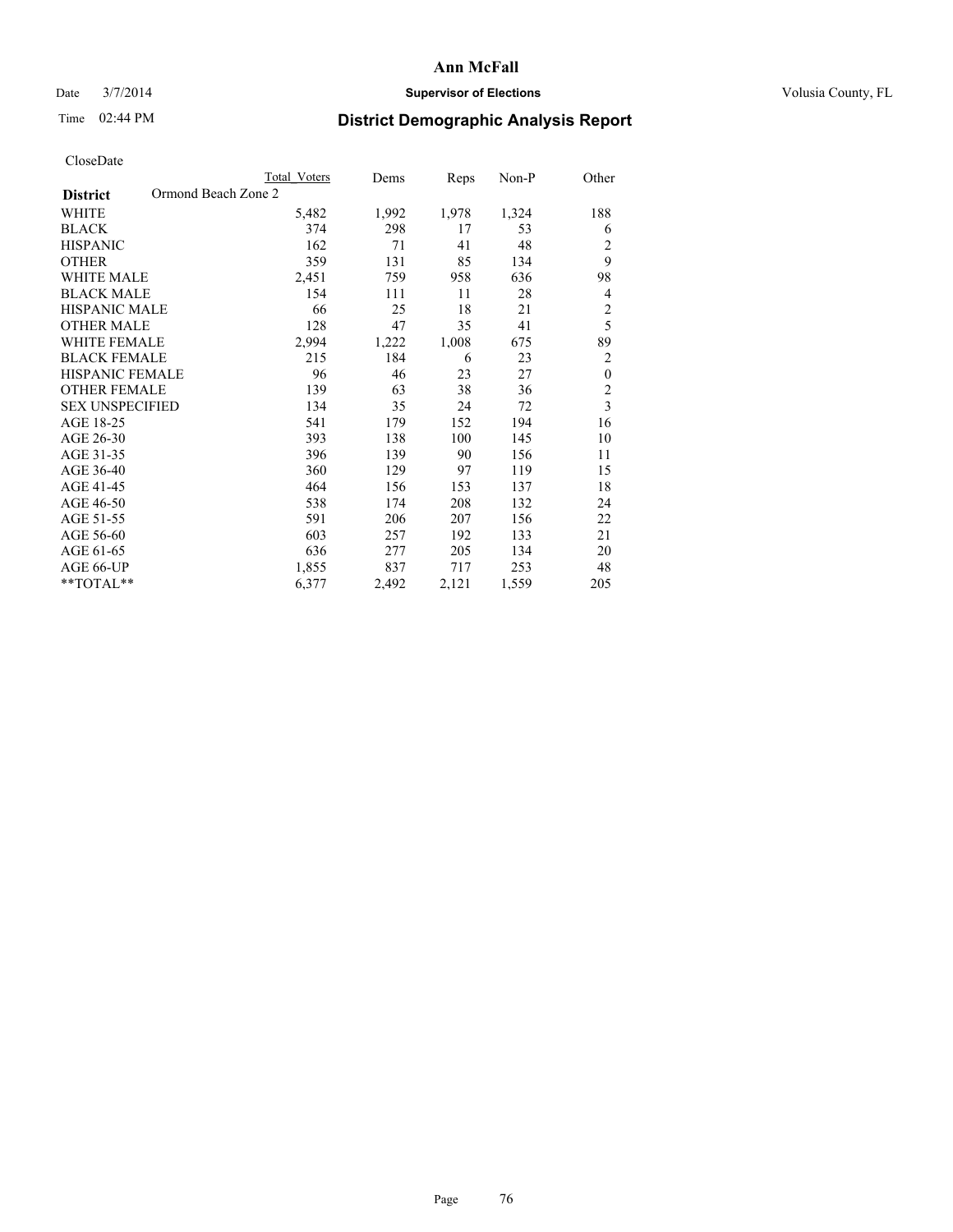## Date  $3/7/2014$  **Supervisor of Elections Supervisor of Elections** Volusia County, FL

# Time 02:44 PM **District Demographic Analysis Report**

|                        | <b>Total Voters</b> | Dems  | Reps  | Non-P | Other          |
|------------------------|---------------------|-------|-------|-------|----------------|
| <b>District</b>        | Ormond Beach Zone 3 |       |       |       |                |
| WHITE                  | 6,903               | 1,998 | 3,298 | 1,401 | 206            |
| <b>BLACK</b>           | 259                 | 205   | 12    | 35    | 7              |
| <b>HISPANIC</b>        | 183                 | 60    | 50    | 69    | 4              |
| <b>OTHER</b>           | 437                 | 127   | 111   | 190   | 9              |
| WHITE MALE             | 3,200               | 819   | 1,590 | 692   | 99             |
| <b>BLACK MALE</b>      | 106                 | 80    | 5     | 19    | 2              |
| <b>HISPANIC MALE</b>   | 89                  | 24    | 31    | 32    | $\overline{c}$ |
| <b>OTHER MALE</b>      | 164                 | 43    | 44    | 72    | 5              |
| WHITE FEMALE           | 3,651               | 1,164 | 1,692 | 689   | 106            |
| <b>BLACK FEMALE</b>    | 151                 | 124   | 7     | 15    | 5              |
| <b>HISPANIC FEMALE</b> | 92                  | 36    | 17    | 37    | $\overline{2}$ |
| <b>OTHER FEMALE</b>    | 198                 | 69    | 51    | 74    | 4              |
| <b>SEX UNSPECIFIED</b> | 131                 | 31    | 34    | 65    | 1              |
| AGE 18-25              | 763                 | 205   | 267   | 265   | 26             |
| AGE 26-30              | 494                 | 143   | 192   | 147   | 12             |
| AGE 31-35              | 378                 | 116   | 141   | 111   | 10             |
| AGE 36-40              | 425                 | 112   | 155   | 134   | 24             |
| AGE 41-45              | 541                 | 147   | 255   | 122   | 17             |
| AGE 46-50              | 703                 | 177   | 335   | 170   | 21             |
| AGE 51-55              | 741                 | 229   | 343   | 151   | 18             |
| AGE 56-60              | 833                 | 270   | 391   | 161   | 11             |
| AGE 61-65              | 794                 | 275   | 357   | 139   | 23             |
| AGE 66-UP              | 2,110               | 716   | 1,035 | 295   | 64             |
| **TOTAL**              | 7,782               | 2,390 | 3,471 | 1,695 | 226            |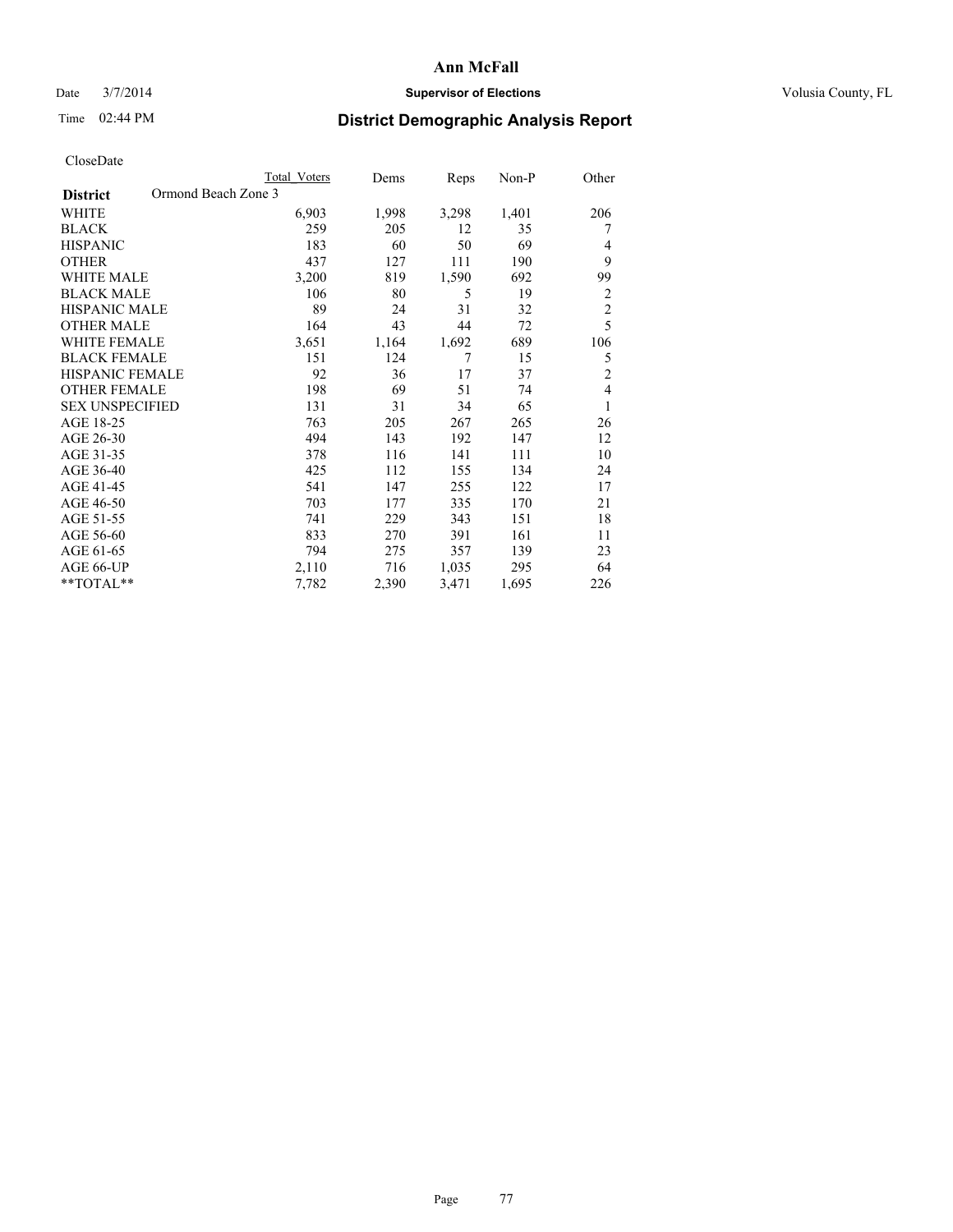## Date  $3/7/2014$  **Supervisor of Elections Supervisor of Elections** Volusia County, FL

# Time 02:44 PM **District Demographic Analysis Report**

|                                        | <b>Total Voters</b> | Dems  | Reps           | Non-P | Other                   |
|----------------------------------------|---------------------|-------|----------------|-------|-------------------------|
| Ormond Beach Zone 4<br><b>District</b> |                     |       |                |       |                         |
| WHITE                                  | 6,541               | 2,207 | 2,585          | 1,501 | 248                     |
| <b>BLACK</b>                           | 187                 | 139   | 12             | 31    | 5                       |
| <b>HISPANIC</b>                        | 129                 | 66    | 24             | 37    | $\overline{2}$          |
| <b>OTHER</b>                           | 325                 | 101   | 76             | 136   | 12                      |
| <b>WHITE MALE</b>                      | 2,883               | 843   | 1,183          | 719   | 138                     |
| <b>BLACK MALE</b>                      | 82                  | 58    | $\overline{4}$ | 18    | 2                       |
| <b>HISPANIC MALE</b>                   | 48                  | 22    | 12             | 12    | $\overline{c}$          |
| <b>OTHER MALE</b>                      | 121                 | 38    | 24             | 52    | 7                       |
| <b>WHITE FEMALE</b>                    | 3,603               | 1,348 | 1,390          | 758   | 107                     |
| <b>BLACK FEMALE</b>                    | 104                 | 80    | 8              | 13    | 3                       |
| <b>HISPANIC FEMALE</b>                 | 79                  | 44    | 12             | 23    | $\boldsymbol{0}$        |
| <b>OTHER FEMALE</b>                    | 137                 | 48    | 43             | 41    | 5                       |
| <b>SEX UNSPECIFIED</b>                 | 125                 | 32    | 21             | 69    | $\overline{\mathbf{3}}$ |
| AGE 18-25                              | 499                 | 153   | 151            | 182   | 13                      |
| AGE 26-30                              | 370                 | 114   | 102            | 145   | 9                       |
| AGE 31-35                              | 283                 | 79    | 94             | 96    | 14                      |
| AGE 36-40                              | 314                 | 83    | 116            | 99    | 16                      |
| AGE 41-45                              | 373                 | 124   | 127            | 109   | 13                      |
| AGE 46-50                              | 471                 | 149   | 194            | 116   | 12                      |
| AGE 51-55                              | 641                 | 217   | 257            | 149   | 18                      |
| AGE 56-60                              | 681                 | 249   | 274            | 135   | 23                      |
| AGE 61-65                              | 674                 | 277   | 222            | 144   | 31                      |
| AGE 66-UP                              | 2,876               | 1,068 | 1,160          | 530   | 118                     |
| **TOTAL**                              | 7,182               | 2,513 | 2,697          | 1,705 | 267                     |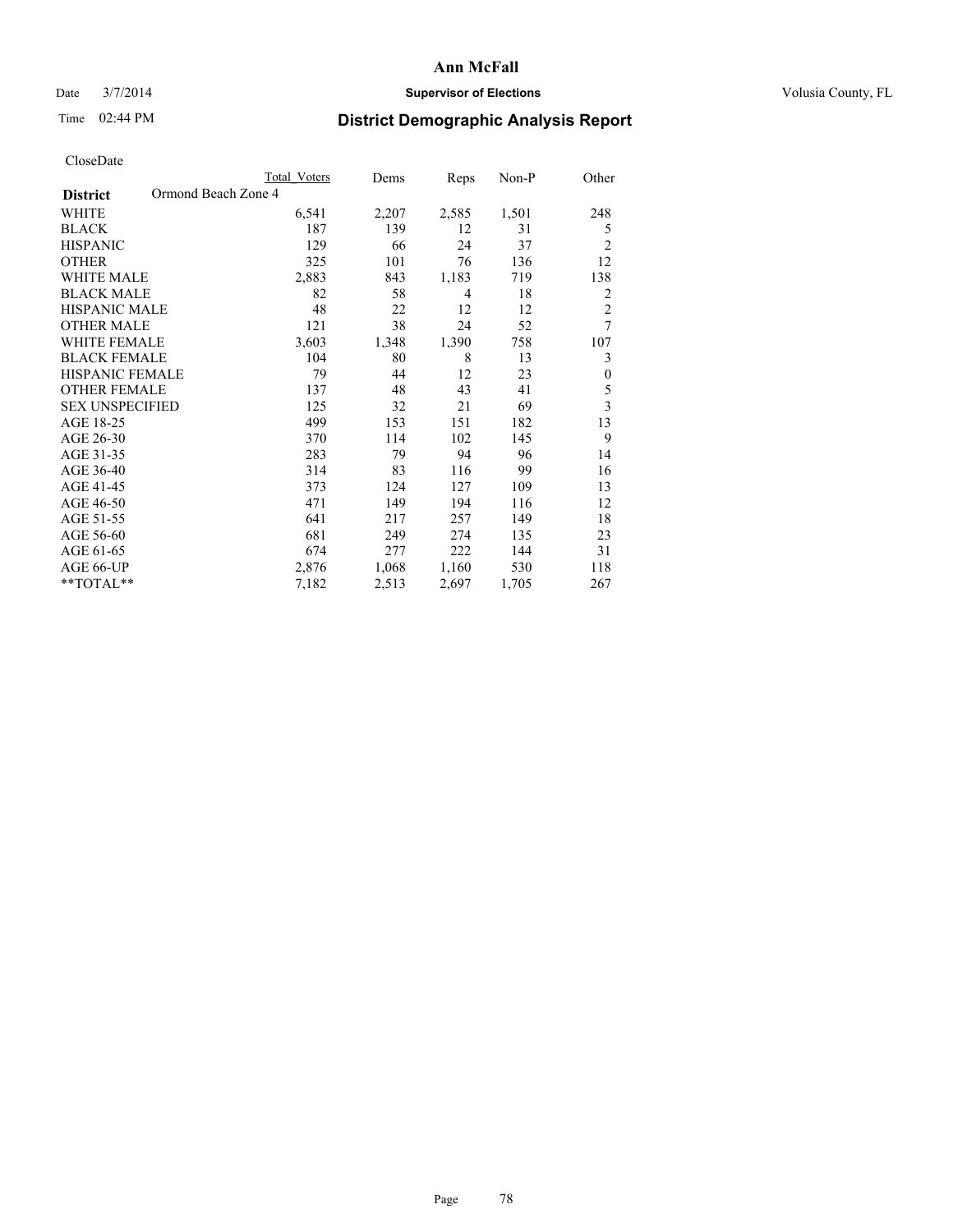## Date  $3/7/2014$  **Supervisor of Elections Supervisor of Elections** Volusia County, FL

# Time 02:44 PM **District Demographic Analysis Report**

|                        |         | <b>Total Voters</b> | Dems           | Reps           | Non-P          | Other                   |
|------------------------|---------|---------------------|----------------|----------------|----------------|-------------------------|
| <b>District</b>        | Pierson |                     |                |                |                |                         |
| WHITE                  |         | 547                 | 197            | 243            | 93             | 14                      |
| <b>BLACK</b>           |         | 50                  | 43             | $\overline{2}$ | 5              | $\overline{0}$          |
| <b>HISPANIC</b>        |         | 127                 | 60             | 7              | 56             | 4                       |
| <b>OTHER</b>           |         | 20                  | 5              | 5              | 10             | $\theta$                |
| WHITE MALE             |         | 263                 | 91             | 122            | 39             | 11                      |
| <b>BLACK MALE</b>      |         | 22                  | 18             | 1              | 3              | $\theta$                |
| <b>HISPANIC MALE</b>   |         | 53                  | 30             | $\overline{2}$ | 20             | 1                       |
| <b>OTHER MALE</b>      |         | 9                   | 3              | $\overline{c}$ | $\overline{4}$ | $\theta$                |
| <b>WHITE FEMALE</b>    |         | 280                 | 105            | 119            | 53             | 3                       |
| <b>BLACK FEMALE</b>    |         | 28                  | 25             | 1              | $\overline{2}$ | $\mathbf{0}$            |
| <b>HISPANIC FEMALE</b> |         | 73                  | 30             | 5              | 35             | 3                       |
| <b>OTHER FEMALE</b>    |         | 5                   | $\overline{c}$ | $\overline{c}$ | 1              | $\theta$                |
| <b>SEX UNSPECIFIED</b> |         | 11                  | $\mathbf{1}$   | $\overline{3}$ | 7              | $\mathbf{0}$            |
| AGE 18-25              |         | 106                 | 44             | 23             | 39             | $\theta$                |
| AGE 26-30              |         | 58                  | 13             | 17             | 28             | $\mathbf{0}$            |
| AGE 31-35              |         | 51                  | 14             | 16             | 18             | $\overline{\mathbf{3}}$ |
| AGE 36-40              |         | 51                  | 16             | 16             | 17             | $\overline{c}$          |
| AGE 41-45              |         | 49                  | 19             | 17             | 11             | $\overline{c}$          |
| AGE 46-50              |         | 50                  | 19             | 19             | 9              | 3                       |
| AGE 51-55              |         | 74                  | 34             | 24             | 13             | $\overline{\mathbf{3}}$ |
| AGE 56-60              |         | 93                  | 41             | 39             | 11             | $\overline{2}$          |
| AGE 61-65              |         | 46                  | 20             | 22             | $\overline{4}$ | $\mathbf{0}$            |
| AGE 66-UP              |         | 166                 | 85             | 64             | 14             | 3                       |
| **TOTAL**              |         | 744                 | 305            | 257            | 164            | 18                      |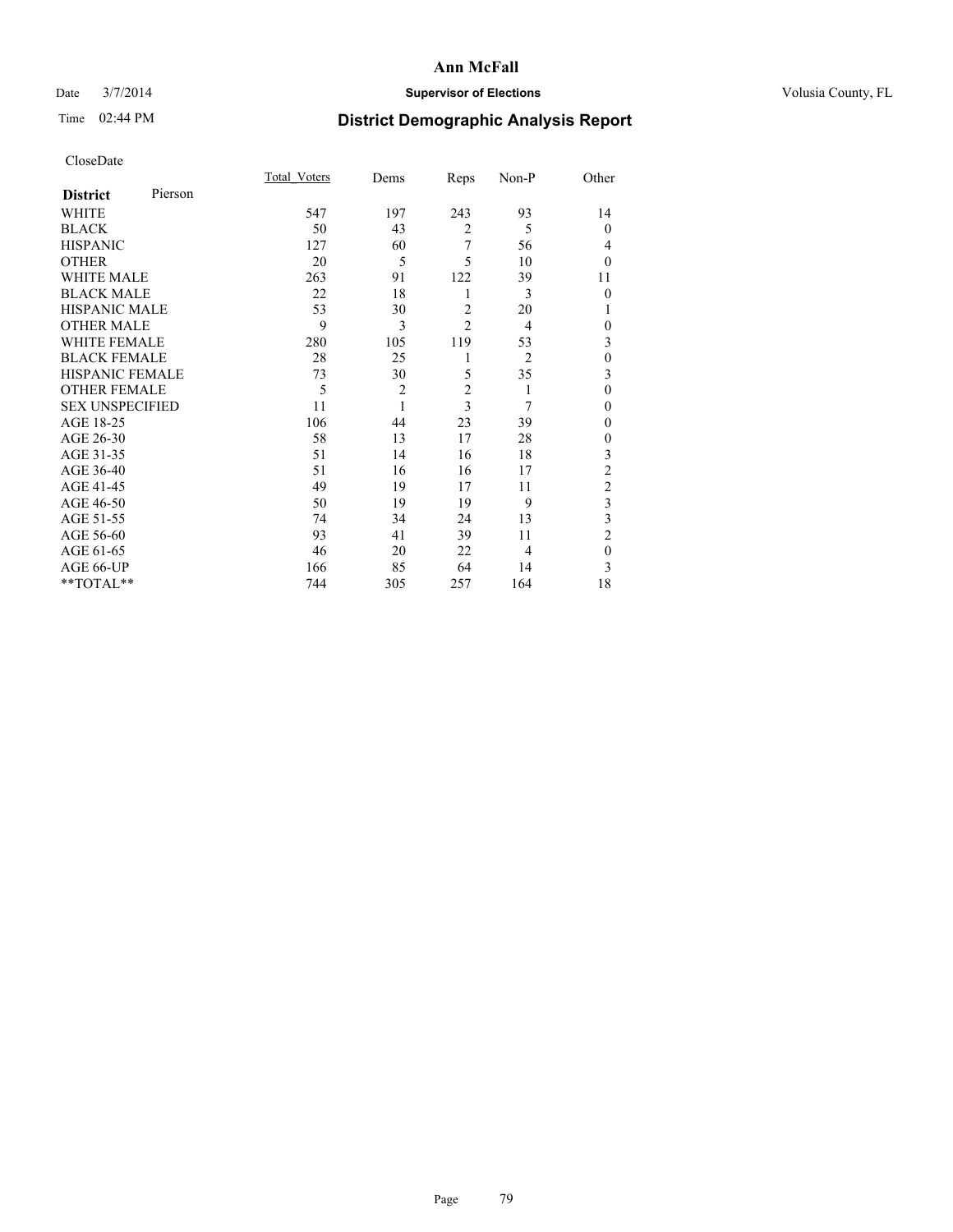## Date  $3/7/2014$  **Supervisor of Elections Supervisor of Elections** Volusia County, FL

# Time 02:44 PM **District Demographic Analysis Report**

|                        |             | <b>Total Voters</b> | Dems     | Reps             | Non-P          | Other          |
|------------------------|-------------|---------------------|----------|------------------|----------------|----------------|
| <b>District</b>        | Ponce Inlet |                     |          |                  |                |                |
| WHITE                  |             | 2,708               | 638      | 1,377            | 608            | 85             |
| <b>BLACK</b>           |             | 4                   |          | 1                | $\overline{c}$ | $\Omega$       |
| <b>HISPANIC</b>        |             | 42                  | 12       | 19               | 10             |                |
| <b>OTHER</b>           |             | 100                 | 26       | 33               | 38             | 3              |
| WHITE MALE             |             | 1,291               | 257      | 675              | 314            | 45             |
| <b>BLACK MALE</b>      |             | 1                   | $\theta$ | $\boldsymbol{0}$ | 1              | $\overline{0}$ |
| <b>HISPANIC MALE</b>   |             | 17                  | 6        | 7                | 4              | 0              |
| <b>OTHER MALE</b>      |             | 35                  | 7        | 15               | 10             | 3              |
| <b>WHITE FEMALE</b>    |             | 1,396               | 376      | 696              | 285            | 39             |
| <b>BLACK FEMALE</b>    |             | 3                   |          | 1                | 1              | $\overline{0}$ |
| <b>HISPANIC FEMALE</b> |             | 25                  | 6        | 12               | 6              |                |
| <b>OTHER FEMALE</b>    |             | 48                  | 15       | 14               | 19             | $\theta$       |
| <b>SEX UNSPECIFIED</b> |             | 38                  | 9        | 10               | 18             |                |
| AGE 18-25              |             | 141                 | 29       | 48               | 56             | 8              |
| AGE 26-30              |             | 78                  | 21       | 28               | 27             | $\overline{2}$ |
| AGE 31-35              |             | 81                  | 16       | 31               | 28             | 6              |
| AGE 36-40              |             | 82                  | 9        | 38               | 33             | $\overline{c}$ |
| AGE 41-45              |             | 119                 | 23       | 57               | 37             | $\overline{c}$ |
| AGE 46-50              |             | 166                 | 43       | 82               | 39             | $\overline{2}$ |
| AGE 51-55              |             | 244                 | 47       | 133              | 60             | $\overline{4}$ |
| AGE 56-60              |             | 323                 | 79       | 164              | 71             | 9              |
| AGE 61-65              |             | 379                 | 90       | 176              | 97             | 16             |
| AGE 66-UP              |             | 1,241               | 320      | 673              | 210            | 38             |
| **TOTAL**              |             | 2,854               | 677      | 1,430            | 658            | 89             |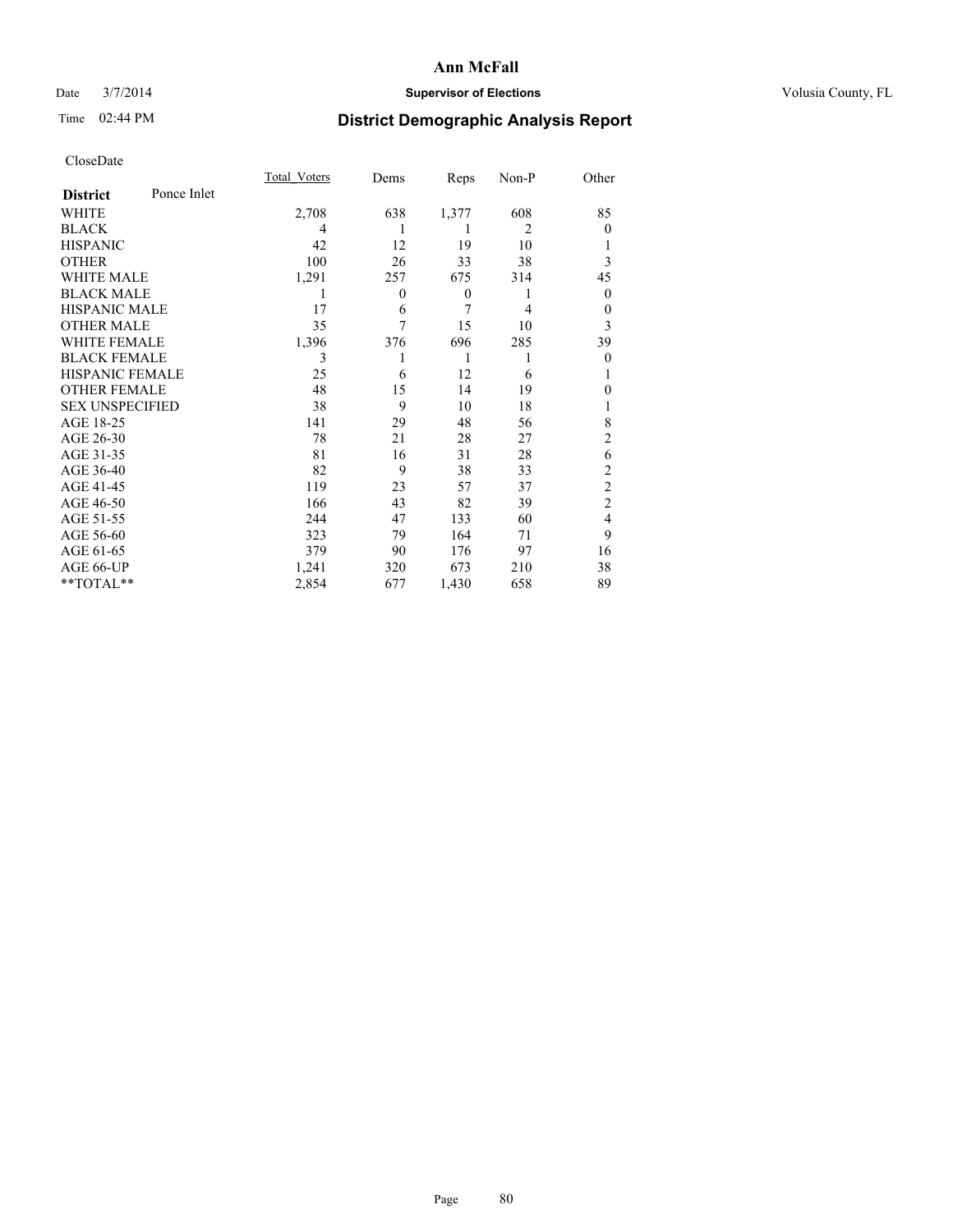## Date  $3/7/2014$  **Supervisor of Elections Supervisor of Elections** Volusia County, FL

# Time 02:44 PM **District Demographic Analysis Report**

|                        |                    | <b>Total Voters</b> | Dems  | Reps  | Non-P | Other          |
|------------------------|--------------------|---------------------|-------|-------|-------|----------------|
| <b>District</b>        | Port Orange Zone 1 |                     |       |       |       |                |
| WHITE                  |                    | 7,859               | 2,913 | 2,466 | 2,177 | 303            |
| <b>BLACK</b>           |                    | 162                 | 122   | 8     | 27    | 5              |
| <b>HISPANIC</b>        |                    | 219                 | 93    | 35    | 86    | 5              |
| <b>OTHER</b>           |                    | 339                 | 106   | 57    | 165   | 11             |
| <b>WHITE MALE</b>      |                    | 3,523               | 1,122 | 1,216 | 1,027 | 158            |
| <b>BLACK MALE</b>      |                    | 69                  | 49    | 5     | 14    | 1              |
| <b>HISPANIC MALE</b>   |                    | 92                  | 41    | 14    | 34    | 3              |
| <b>OTHER MALE</b>      |                    | 110                 | 35    | 19    | 51    | 5              |
| <b>WHITE FEMALE</b>    |                    | 4,257               | 1,766 | 1,228 | 1,121 | 142            |
| <b>BLACK FEMALE</b>    |                    | 93                  | 73    | 3     | 13    | 4              |
| <b>HISPANIC FEMALE</b> |                    | 122                 | 50    | 21    | 49    | $\overline{2}$ |
| <b>OTHER FEMALE</b>    |                    | 147                 | 53    | 31    | 58    | 5              |
| <b>SEX UNSPECIFIED</b> |                    | 166                 | 45    | 29    | 88    | $\overline{4}$ |
| AGE 18-25              |                    | 720                 | 221   | 130   | 333   | 36             |
| AGE 26-30              |                    | 520                 | 174   | 101   | 230   | 15             |
| AGE 31-35              |                    | 508                 | 165   | 119   | 206   | 18             |
| AGE 36-40              |                    | 480                 | 161   | 114   | 174   | 31             |
| AGE 41-45              |                    | 550                 | 168   | 164   | 197   | 21             |
| AGE 46-50              |                    | 650                 | 236   | 195   | 197   | 22             |
| AGE 51-55              |                    | 838                 | 304   | 280   | 221   | 33             |
| AGE 56-60              |                    | 880                 | 349   | 304   | 200   | 27             |
| AGE 61-65              |                    | 805                 | 313   | 262   | 195   | 35             |
| AGE 66-UP              |                    | 2,628               | 1,143 | 897   | 502   | 86             |
| **TOTAL**              |                    | 8,579               | 3,234 | 2,566 | 2,455 | 324            |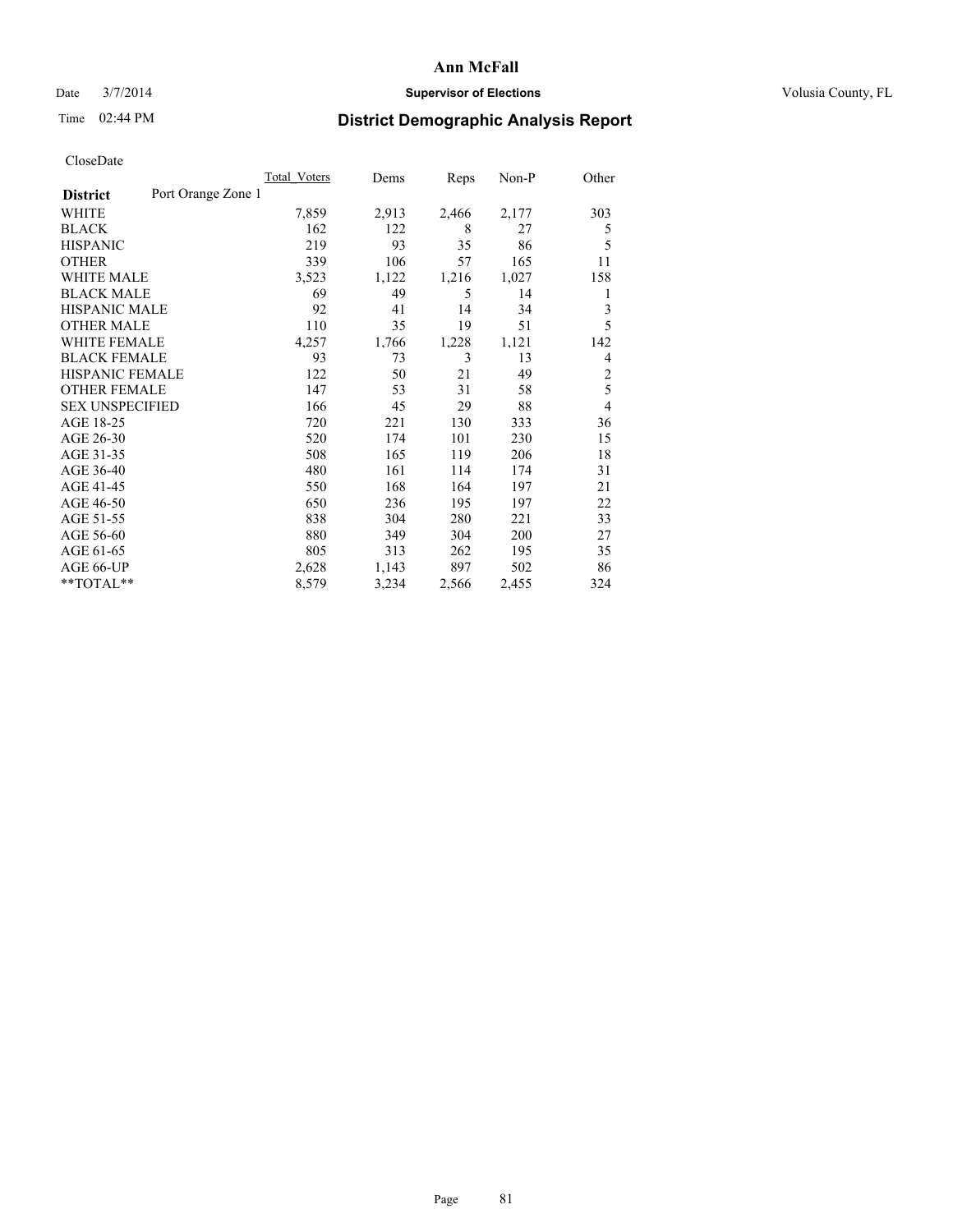### Date  $3/7/2014$  **Supervisor of Elections Supervisor of Elections** Volusia County, FL

# Time 02:44 PM **District Demographic Analysis Report**

|                                       | <b>Total Voters</b> | Dems  | Reps  | Non-P | Other |
|---------------------------------------|---------------------|-------|-------|-------|-------|
| Port Orange Zone 2<br><b>District</b> |                     |       |       |       |       |
| WHITE                                 | 7,999               | 2,693 | 2,926 | 2,050 | 330   |
| <b>BLACK</b>                          | 361                 | 274   | 15    | 65    | 7     |
| <b>HISPANIC</b>                       | 258                 | 103   | 56    | 92    | 7     |
| <b>OTHER</b>                          | 463                 | 149   | 100   | 204   | 10    |
| <b>WHITE MALE</b>                     | 3,606               | 1,053 | 1,413 | 977   | 163   |
| <b>BLACK MALE</b>                     | 131                 | 94    | 7     | 26    | 4     |
| <b>HISPANIC MALE</b>                  | 126                 | 45    | 33    | 45    | 3     |
| <b>OTHER MALE</b>                     | 177                 | 52    | 37    | 82    | 6     |
| <b>WHITE FEMALE</b>                   | 4,302               | 1,609 | 1,483 | 1,049 | 161   |
| <b>BLACK FEMALE</b>                   | 226                 | 176   | 8     | 39    | 3     |
| HISPANIC FEMALE                       | 131                 | 58    | 23    | 46    | 4     |
| <b>OTHER FEMALE</b>                   | 196                 | 78    | 46    | 69    | 3     |
| <b>SEX UNSPECIFIED</b>                | 186                 | 54    | 47    | 78    | 7     |
| AGE 18-25                             | 789                 | 242   | 204   | 309   | 34    |
| AGE 26-30                             | 656                 | 202   | 185   | 241   | 28    |
| AGE 31-35                             | 586                 | 182   | 165   | 217   | 22    |
| AGE 36-40                             | 475                 | 147   | 154   | 156   | 18    |
| AGE 41-45                             | 533                 | 165   | 189   | 150   | 29    |
| AGE 46-50                             | 686                 | 225   | 241   | 195   | 25    |
| AGE 51-55                             | 805                 | 298   | 290   | 194   | 23    |
| AGE 56-60                             | 817                 | 287   | 313   | 186   | 31    |
| AGE 61-65                             | 855                 | 328   | 297   | 211   | 19    |
| AGE 66-UP                             | 2,879               | 1,143 | 1,059 | 552   | 125   |
| $*$ $TOTAL**$                         | 9,081               | 3,219 | 3,097 | 2,411 | 354   |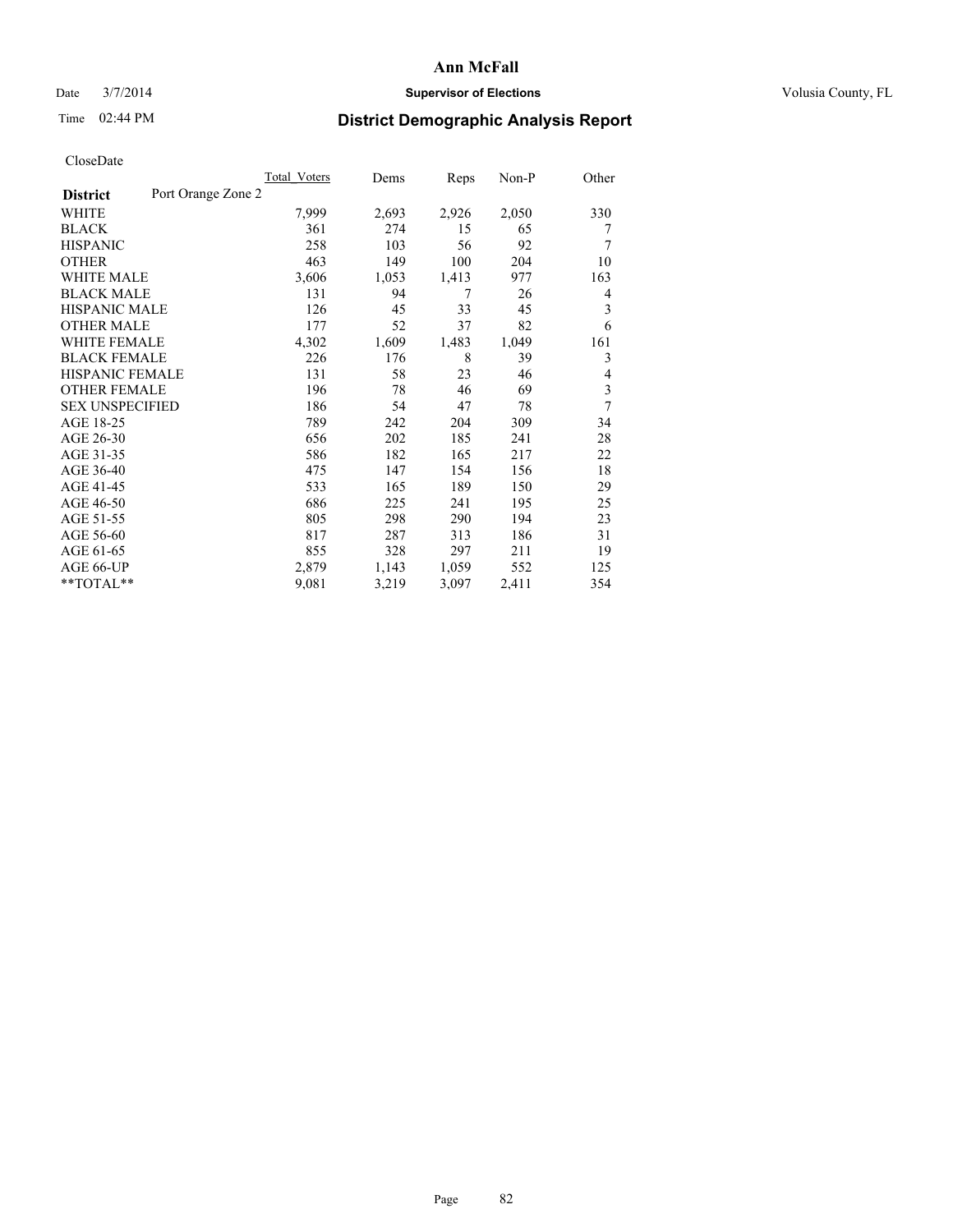## Date  $3/7/2014$  **Supervisor of Elections Supervisor of Elections** Volusia County, FL

# Time 02:44 PM **District Demographic Analysis Report**

|                        |                    | <b>Total Voters</b> | Dems  | Reps  | Non-P | Other |
|------------------------|--------------------|---------------------|-------|-------|-------|-------|
| <b>District</b>        | Port Orange Zone 3 |                     |       |       |       |       |
| WHITE                  |                    | 9,196               | 2,776 | 3,775 | 2,286 | 359   |
| <b>BLACK</b>           |                    | 304                 | 239   | 13    | 43    | 9     |
| <b>HISPANIC</b>        |                    | 261                 | 105   | 47    | 98    | 11    |
| <b>OTHER</b>           |                    | 495                 | 137   | 131   | 209   | 18    |
| WHITE MALE             |                    | 4,136               | 1,106 | 1,770 | 1,067 | 193   |
| <b>BLACK MALE</b>      |                    | 140                 | 104   | 7     | 25    | 4     |
| <b>HISPANIC MALE</b>   |                    | 113                 | 44    | 19    | 45    | 5     |
| <b>OTHER MALE</b>      |                    | 182                 | 53    | 50    | 68    | 11    |
| <b>WHITE FEMALE</b>    |                    | 4,968               | 1,646 | 1,969 | 1,192 | 161   |
| <b>BLACK FEMALE</b>    |                    | 161                 | 132   | 6     | 18    | 5     |
| <b>HISPANIC FEMALE</b> |                    | 141                 | 58    | 27    | 50    | 6     |
| <b>OTHER FEMALE</b>    |                    | 207                 | 64    | 56    | 82    | 5     |
| <b>SEX UNSPECIFIED</b> |                    | 208                 | 50    | 62    | 89    | 7     |
| AGE 18-25              |                    | 792                 | 222   | 249   | 296   | 25    |
| AGE 26-30              |                    | 667                 | 208   | 206   | 231   | 22    |
| AGE 31-35              |                    | 626                 | 186   | 197   | 223   | 20    |
| AGE 36-40              |                    | 559                 | 162   | 202   | 167   | 28    |
| AGE 41-45              |                    | 683                 | 220   | 253   | 197   | 13    |
| AGE 46-50              |                    | 752                 | 205   | 325   | 198   | 24    |
| AGE 51-55              |                    | 856                 | 252   | 375   | 207   | 22    |
| AGE 56-60              |                    | 882                 | 316   | 326   | 205   | 35    |
| AGE 61-65              |                    | 927                 | 329   | 352   | 209   | 37    |
| AGE 66-UP              |                    | 3,512               | 1,157 | 1,481 | 703   | 171   |
| **TOTAL**              |                    | 10,256              | 3,257 | 3,966 | 2,636 | 397   |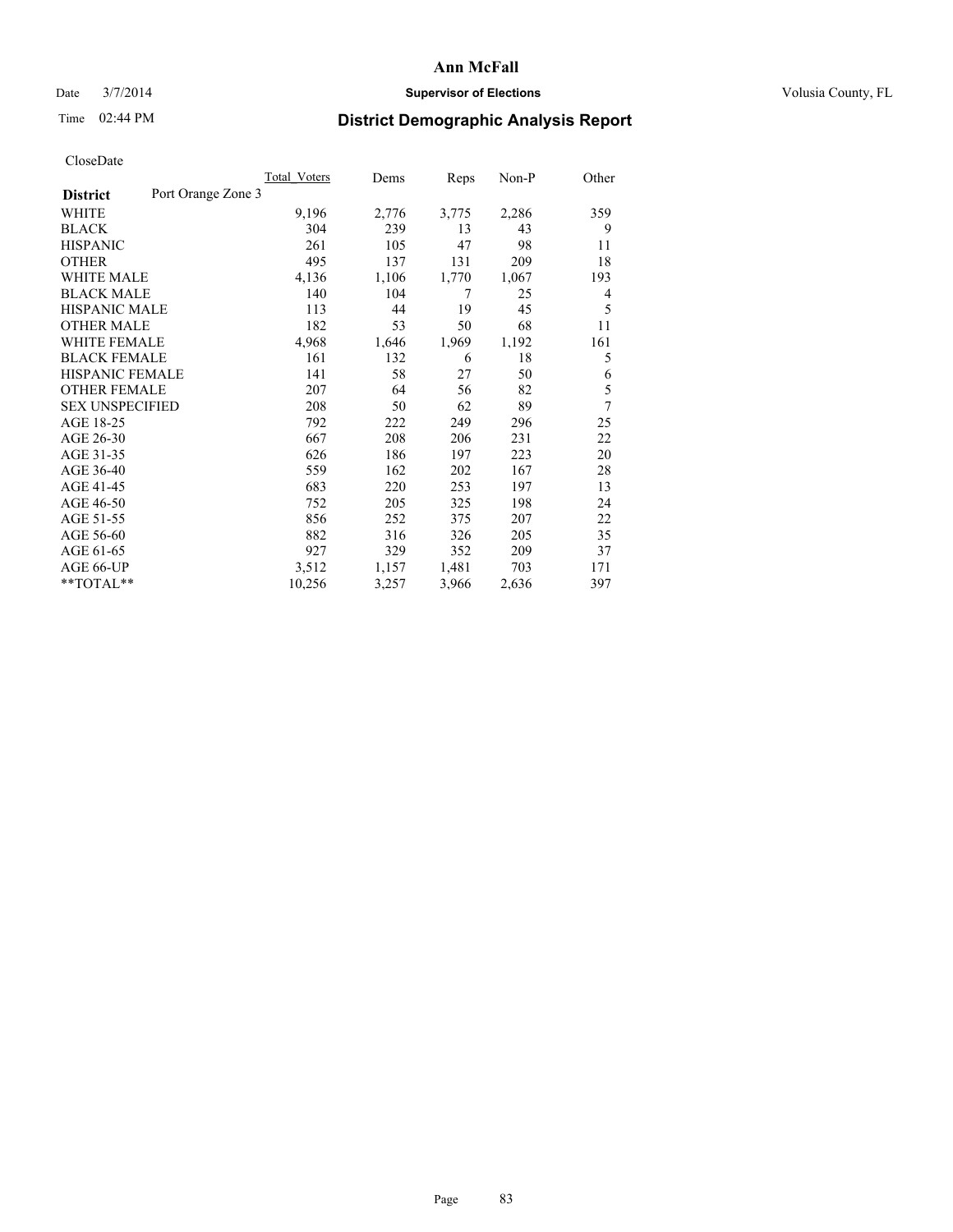## Date  $3/7/2014$  **Supervisor of Elections Supervisor of Elections** Volusia County, FL

# Time 02:44 PM **District Demographic Analysis Report**

|                                       | <b>Total Voters</b> | Dems  | Reps  | Non-P | Other    |
|---------------------------------------|---------------------|-------|-------|-------|----------|
| Port Orange Zone 4<br><b>District</b> |                     |       |       |       |          |
| WHITE                                 | 9,188               | 2,764 | 3,964 | 2,162 | 298      |
| <b>BLACK</b>                          | 256                 | 189   | 22    | 44    | 1        |
| <b>HISPANIC</b>                       | 264                 | 98    | 77    | 82    | 7        |
| <b>OTHER</b>                          | 528                 | 177   | 114   | 226   | 11       |
| <b>WHITE MALE</b>                     | 4,327               | 1,137 | 1,951 | 1,077 | 162      |
| <b>BLACK MALE</b>                     | 122                 | 82    | 17    | 23    | $\theta$ |
| HISPANIC MALE                         | 123                 | 41    | 34    | 42    | 6        |
| <b>OTHER MALE</b>                     | 209                 | 67    | 52    | 83    | 7        |
| <b>WHITE FEMALE</b>                   | 4,770               | 1,604 | 1,977 | 1,057 | 132      |
| <b>BLACK FEMALE</b>                   | 129                 | 105   | 4     | 19    |          |
| <b>HISPANIC FEMALE</b>                | 138                 | 57    | 41    | 39    | 1        |
| <b>OTHER FEMALE</b>                   | 224                 | 90    | 47    | 83    | 4        |
| <b>SEX UNSPECIFIED</b>                | 194                 | 45    | 54    | 91    | 4        |
| AGE 18-25                             | 989                 | 267   | 308   | 377   | 37       |
| AGE 26-30                             | 546                 | 183   | 166   | 181   | 16       |
| AGE 31-35                             | 582                 | 168   | 190   | 203   | 21       |
| AGE 36-40                             | 632                 | 168   | 238   | 201   | 25       |
| AGE 41-45                             | 903                 | 254   | 376   | 255   | 18       |
| AGE 46-50                             | 899                 | 253   | 388   | 228   | 30       |
| AGE 51-55                             | 1,093               | 311   | 514   | 237   | 31       |
| AGE 56-60                             | 1,043               | 365   | 473   | 184   | 21       |
| AGE 61-65                             | 1,021               | 386   | 396   | 202   | 37       |
| AGE 66-UP                             | 2,528               | 873   | 1,128 | 446   | 81       |
| $*$ $TOTAL**$                         | 10,236              | 3,228 | 4,177 | 2,514 | 317      |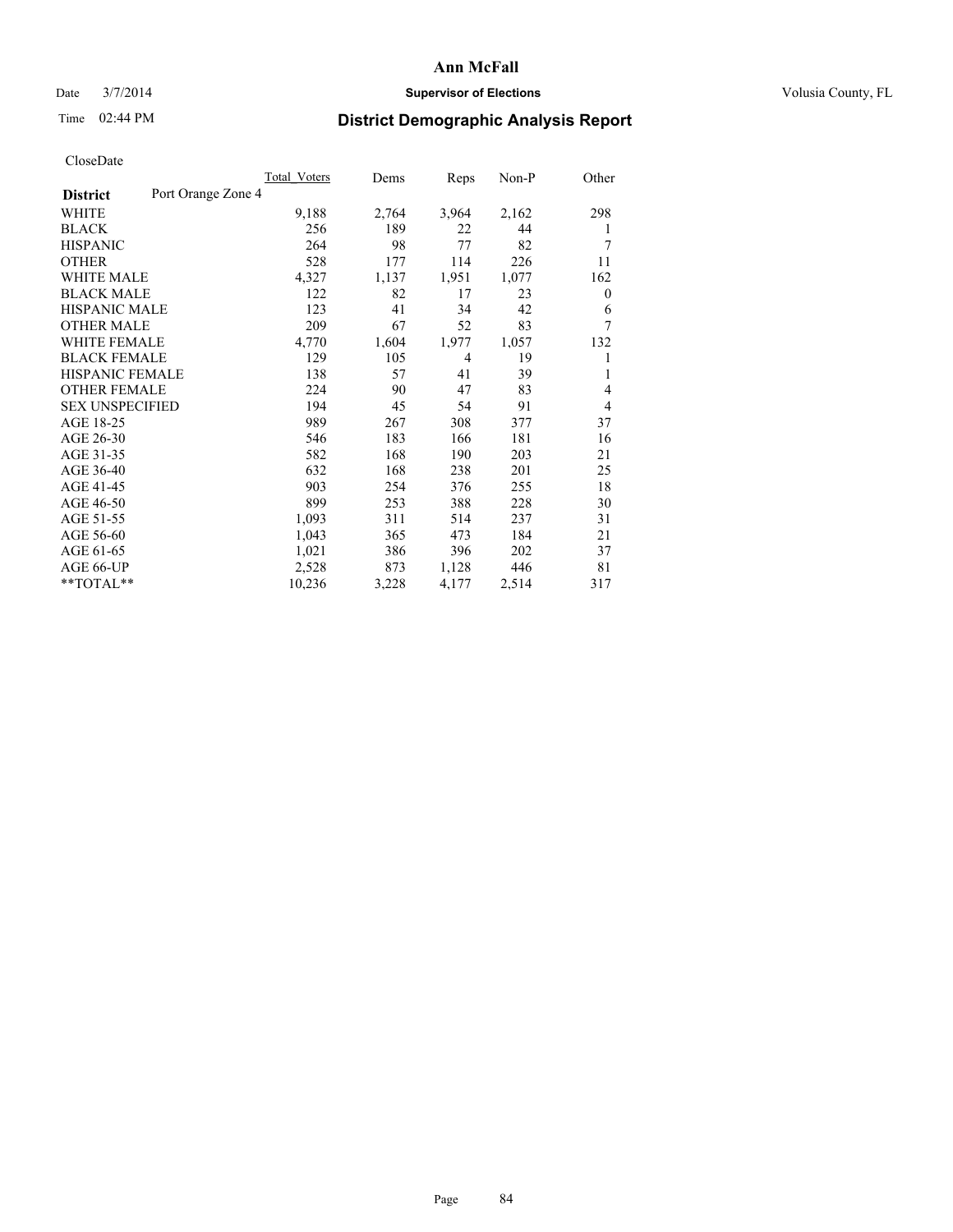## Date  $3/7/2014$  **Supervisor of Elections Supervisor of Elections** Volusia County, FL

# Time 02:44 PM **District Demographic Analysis Report**

|                        |               | Total Voters | Dems  | Reps  | $Non-P$ | Other          |
|------------------------|---------------|--------------|-------|-------|---------|----------------|
| <b>District</b>        | South Daytona |              |       |       |         |                |
| WHITE                  |               | 6,503        | 2,458 | 2,227 | 1,601   | 217            |
| <b>BLACK</b>           |               | 619          | 500   | 17    | 97      | 5              |
| <b>HISPANIC</b>        |               | 184          | 89    | 30    | 60      | 5              |
| <b>OTHER</b>           |               | 355          | 133   | 60    | 157     | 5              |
| <b>WHITE MALE</b>      |               | 2,975        | 974   | 1,094 | 773     | 134            |
| <b>BLACK MALE</b>      |               | 243          | 189   | 4     | 47      | 3              |
| <b>HISPANIC MALE</b>   |               | 92           | 38    | 17    | 33      | 4              |
| <b>OTHER MALE</b>      |               | 104          | 41    | 17    | 44      | $\overline{2}$ |
| <b>WHITE FEMALE</b>    |               | 3,488        | 1,465 | 1,123 | 817     | 83             |
| <b>BLACK FEMALE</b>    |               | 364          | 302   | 12    | 48      | 2              |
| HISPANIC FEMALE        |               | 87           | 47    | 13    | 26      | 1              |
| <b>OTHER FEMALE</b>    |               | 160          | 69    | 32    | 56      | 3              |
| <b>SEX UNSPECIFIED</b> |               | 148          | 55    | 22    | 71      | $\theta$       |
| AGE 18-25              |               | 679          | 255   | 147   | 258     | 19             |
| AGE 26-30              |               | 571          | 229   | 137   | 187     | 18             |
| AGE 31-35              |               | 479          | 184   | 97    | 179     | 19             |
| AGE 36-40              |               | 412          | 152   | 119   | 126     | 15             |
| AGE 41-45              |               | 550          | 231   | 149   | 157     | 13             |
| AGE 46-50              |               | 653          | 231   | 239   | 170     | 13             |
| AGE 51-55              |               | 786          | 312   | 266   | 185     | 23             |
| AGE 56-60              |               | 775          | 337   | 255   | 158     | 25             |
| AGE 61-65              |               | 748          | 321   | 232   | 166     | 29             |
| AGE 66-UP              |               | 2,008        | 928   | 693   | 329     | 58             |
| **TOTAL**              |               | 7,661        | 3,180 | 2,334 | 1,915   | 232            |